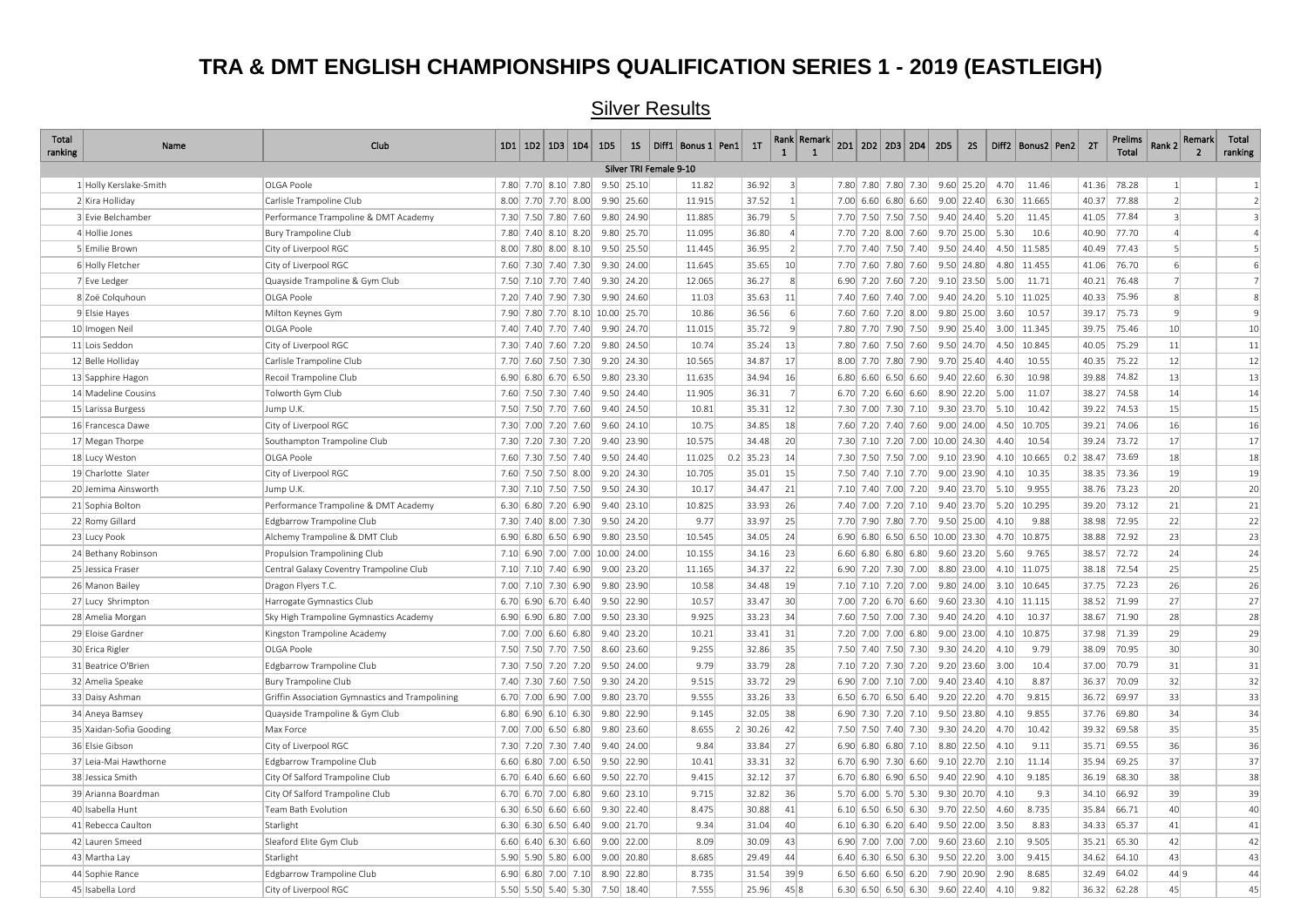| 46 Edith Turner           | Starlight                                       | 4.20 4.40 4.70 4.50 6.90 15.80  |  |                         | 6.605  | 22.41      | 46 7             | 5.90 6.40 6.80 6.20 9.60 22.20 5.20 10.625 |  |                        |      |                        | 38.03       | 60.43 | 46             | 46             |
|---------------------------|-------------------------------------------------|---------------------------------|--|-------------------------|--------|------------|------------------|--------------------------------------------|--|------------------------|------|------------------------|-------------|-------|----------------|----------------|
| 47 Gina Jones             | City of Liverpool RGC                           |                                 |  |                         |        |            | 47               |                                            |  |                        |      |                        |             | 0.00  | 47             | 47             |
| 47 Gracie Taylor          | OLGA Poole                                      |                                 |  |                         |        |            | 47               |                                            |  |                        |      |                        |             | 0.00  | 47             | 47             |
|                           |                                                 |                                 |  | Silver TRI Male 9-10    |        |            |                  |                                            |  |                        |      |                        |             |       |                |                |
| 1 Harry Slatter           | Washindi Trampoline Club                        | 7.70 7.70 7.70 7.80 9.60 25.00  |  |                         | 11.585 | 36.59      | 1                | 7.40 7.70 7.60 7.60                        |  |                        |      | 9.40 24.60 5.40 11.485 | 41.49       | 78.07 | $\vert$ 1      | 1              |
| 2 Frederick Leigh-Warren  | OLGA Poole                                      | 7.70 7.60 7.80 7.60             |  | $9.70$ 25.00            | 11.425 | 36.43      | 2                | 7.70 7.50 7.60 7.60                        |  | 9.50 24.70             | 4.50 | 11.3                   | 40.50       | 76.93 | $\overline{2}$ | $\overline{2}$ |
| 3 Zakary Gayton           | Northamptonshire Trampoline Gymnastics Academy  | 7.30 7.30 7.50 7.60 9.50 24.30  |  |                         | 10.735 | 35.04      | $\left 4\right $ | 7.60 7.60 7.70 8.00                        |  | 8.90 24.20             | 4.10 | 10.595                 | 38.90       | 73.93 | $\overline{3}$ | 3              |
| 4 Archie Sheppard         | Propulsion Trampolining Club                    | 7.10 6.70 6.80 6.60 9.50 23.00  |  |                         | 10.835 | 33.84      | 8 <sup>1</sup>   | $6.70$ 6.30 6.40 6.30                      |  | 9.40 22.10             | 6.10 | 10.9                   | 39.10       | 72.94 | $\overline{4}$ | $\overline{4}$ |
| 5 Brandon Morgan-Geer     | Team Bath Evolution                             | 7.20 7.30 7.50 7.20 9.50 24.00  |  |                         | 10.11  | 34.11      | 7                | 7.50 7.30 7.50 7.30                        |  | $9.40$ 24.20           | 4.70 | 9.875                  | 38.78       | 72.89 | 5              | 5              |
| 6 Aidan Taylor            | Central Galaxy Coventry Trampoline Club         | 7.10 7.30 7.20 7.60 9.70 24.20  |  |                         | 10.36  | 34.56      | $6 \mid$         | $6.90$ 6.90 7.40 7.40                      |  | $9.90$ 24.20           | 4.10 | 10.02                  | 38.32       | 72.88 | 6              | 6              |
| 7 Billy Lucey             | City of Plymouth Trampoline and Gymnastics Club | 7.40 7.70 7.30 7.30 9.70 24.40  |  |                         | 10.53  | 34.93      | 5 <sup>1</sup>   | 6.90 7.00 6.70 7.00                        |  | $9.40$ 23.30           | 4.50 | 9.965                  | 37.77       | 72.70 | $\overline{7}$ | $\overline{7}$ |
| 8 Daniel Miller           | Carlisle Trampoline Club                        | 6.60 6.00 6.80 6.70 9.30 22.60  |  |                         | 10.17  | 32.77      | $\vert$          | $6.40$ 6.00 6.00 6.30                      |  | $9.90$ 22.20           | 5.20 | 10.135                 | 37.54       | 70.31 | 8              | 8              |
| 9 Adam Colclough          | Jump U.K.                                       | 7.30 7.50 7.50 7.30 9.90 24.70  |  |                         | 10.55  | 35.25      | 3 <sup>1</sup>   | $5.90$ $5.90$ $6.40$ $6.00$                |  | 8.70 20.60             | 4.60 | 8.83                   | 34.03       | 69.28 | 9 9            | $\mathbf{q}$   |
| 10 Fisher Winslet         | Sky High Trampoline Gymnastics Academy          | 6.90 6.90 6.90 7.30 9.70 23.50  |  |                         | 9.255  | 32.76      | 10 <sup>1</sup>  | 6.50 6.30 7.10 7.00 10.00 23.50            |  |                        | 4.10 | 8.82                   | 36.42       | 69.18 | 10             | 10             |
| 11 Joshua Baker           | Kingston Trampoline Academy                     | 6.50 6.50 6.90 6.60 9.40 22.50  |  |                         | 9.645  | 32.15      | 11               | $6.50$ 6.90 6.70 6.70 9.20 22.60           |  |                        | 4.10 | 9.59                   | 36.29       | 68.44 | 11             | 11             |
|                           |                                                 |                                 |  | Silver TRI Female 11-12 |        |            |                  |                                            |  |                        |      |                        |             |       |                |                |
| 1 Libby Austin            | Central Galaxy Coventry Trampoline Club         | 8.20 8.00 7.30 8.10 9.40 25.50  |  |                         | 12.49  | 37.99      | 7                | 7.30 7.60 7.70 7.40                        |  | 9.70 24.70             | 7.60 | 12.63                  | 44.93       | 82.92 | 1              | $\mathbf{1}$   |
| 2 Aimee Mcmillan          | Central Galaxy Coventry Trampoline Club         | 8.80 7.80 8.00 8.50 9.10 25.60  |  |                         | 12.45  | 38.05      | 5 <sup>2</sup>   | 7.60 7.80 7.70 7.70                        |  | $9.50$ 24.90           | 6.80 | 12.325                 | 44.03       | 82.08 | $\overline{2}$ | $\overline{2}$ |
| 3 Rebekah Love            | Bourne 2 Bounce                                 | 7.60 7.60 7.70 7.80 9.60 24.90  |  |                         | 12.74  | 37.64      | 12               | $6.50$ 6.90 6.60 6.90                      |  | $9.40$ 22.90           | 8.10 | 13.4                   | 44.40       | 82.04 | $\overline{3}$ | 3              |
| 4 Chloe Lin               | Stoke Trampolining & Gymnastics Club            | 8.50 8.40 8.60 8.30             |  | 9.50 26.40              | 12.49  | 38.89      | 2                | $8.40$ $8.10$ $8.40$ $8.30$                |  | 9.30 26.00             | 5.00 | 12.125                 | 43.13       | 82.02 | $\overline{4}$ | $\overline{4}$ |
| 5 Mercedes Gregory        | OLGA Poole                                      | 8.30 8.30 8.20 8.30 9.90 26.50  |  |                         | 12.265 | 38.77      | 3 <sup>1</sup>   | 8.30 8.30 7.90 7.80                        |  | $9.60$ 25.80           |      | 4.90 12.235            | 42.94       | 81.70 | 5              | 5              |
| 6 Isobel Scott            | Northamptonshire Trampoline Gymnastics Academy  | 8.20 7.50 8.10 8.00 9.40 25.50  |  |                         | 12.515 | 38.02      | $6 \mid$         | 8.10 7.40 7.90 7.90                        |  | $9.00 \mid 24.80 \mid$ |      | 6.30 12.325            | 43.43       | 81.44 | 6              | 6              |
| 7 Millie Gradwell         | Jump U.K.                                       | 8.00 7.80 7.60 8.00 9.60 25.40  |  |                         | 12.235 | 37.64      | 13               | 7.40 7.50 7.50 7.50                        |  | 9.70 24.70             |      | 6.80 12.055            | 43.56       | 81.19 | $\overline{7}$ | $\overline{7}$ |
| 8 Brooke Wray             | Leeds Rebound Gymnastics Club                   | 8.10 8.00 8.10 8.20 9.50 25.70  |  |                         | 12.18  | 37.88      | 9 <sup>1</sup>   | 7.80 7.70 7.60 7.80                        |  | 9.40 24.90             | 6.30 | 12.04                  | 43.24       | 81.12 | 8              | 8              |
| 9 Maggie Fyfe             | City of Liverpool RGC                           | 8.40 8.30 8.20 8.30 9.70 26.30  |  |                         | 11.97  | 38.27      | $\left 4\right $ | 7.00 7.10 7.20 7.20                        |  | $9.00 \mid 23.30 \mid$ |      | 7.60 11.825            | 42.73 81.00 |       | $\vert$ 9      | 9              |
| 10 Lolli Nestor           | City of Liverpool RGC                           | 8.40 8.20 8.30 8.30 9.80 26.40  |  |                         | 11.44  | 37.84      | 10 <sup>1</sup>  | 8.30 8.10 8.00 7.90                        |  | $9.50$ 25.60           |      | 5.60 11.495            | 42.70       | 80.54 | 10             | 10             |
| 11 Georgina Owen          | OLGA Poole                                      | 8.10 8.00 7.90 7.90             |  | 9.40 25.30              | 12.1   | 37.40      | 18               | 7.80 7.90 8.10 7.80                        |  | $9.80$ 25.50           | 5.10 | 12.13                  | 42.73       | 80.13 | 11             | 11             |
| 12 Charlotte Wainford     | Sky High Trampoline Gymnastics Academy          | 7.90 7.80 7.80 7.70 9.30 24.90  |  |                         | 12.155 | 37.06      | 23               | 7.50 7.50 7.60 7.50                        |  | $9.60$ 24.60           | 6.30 | 12.09                  | 42.99       | 80.05 | 12             | 12             |
| 13 Nicolle Lake           | OLGA Poole                                      | 7.80 7.80 7.60 7.80 9.50 25.10  |  |                         | 12.235 | 37.34      | 19               | 7.30 7.50 7.20 7.60 9.50 24.30             |  |                        |      | 6.00 12.385            | 42.69       | 80.02 | 13             | 13             |
| 14 Bozena Jaasi           | Edgbarrow Trampoline Club                       | 7.80 8.10 8.20 8.00 9.70 25.80  |  |                         | 11.815 | 37.62      | 14               | 7.80 7.70 7.80 7.70                        |  | $9.50$ 25.00           | 5.60 | 11.57                  | 42.17 79.79 |       | 14             | 14             |
| 15 Grace Gibson           | Edgbarrow Trampoline Club                       | 8.10 7.90 8.40 8.00 9.60 25.70  |  |                         | 12.015 | 37.72      | 11               | 7.80 7.50 7.70 7.60                        |  | $9.60$ 24.90           |      | 5.60 11.325            | 41.83       | 79.54 | 15             | 15             |
| 16 Isla Robson            | Apollo Trampoline Club                          | 8.10 7.40 7.80 8.00 9.60 25.40  |  |                         | 11.765 | 37.17      | 22               | 7.40 7.40 7.60 7.60                        |  | $9.60$ 24.60           |      | 6.10 11.465            | 42.17 79.33 |       | 16             | 16             |
| 17 Jessica Cinnamond      | City of Liverpool RGC                           | 8.10 8.10 7.60 7.90 9.60 25.60  |  |                         | 10.775 | 36.38      | 31               | 7.50 7.80 8.00 7.90                        |  | $9.90 \mid 25.60$      | 6.30 | 11.05                  | 42.95       | 79.33 | 17             | 17             |
| 18 Keira Millington       | Stoke Trampolining & Gymnastics Club            | 8.00 7.90 8.40 8.10 9.60 25.70  |  |                         | 12.245 | 37.95      | 8 <sup>1</sup>   | 7.90 7.70 7.60 7.70                        |  | 9.30 24.70             |      | 4.20 12.125            | 41.03       | 78.97 | 18             | 18             |
| 19 Tilly Hodgkins         | City of Liverpool RGC                           | 8.30 7.80 8.40 8.20 9.60 26.10  |  |                         | 10.63  | 36.73      | 26               | 7.70 7.70 7.60 7.70                        |  | $9.60$ 25.00           | 6.30 | 10.81                  | 42.11       | 78.84 | 19             | 19             |
| 20 Isla Jones             | Bury Trampoline Club                            | 8.30 8.10 8.30 8.20 9.40 25.90  |  |                         | 11.38  | 37.28      | 20               | 7.40 7.20 7.50 7.40                        |  | 9.40 24.20             | 6.00 | 11.22                  | 41.42       | 78.70 | 20             | 20             |
| 21 Georgia Diamond Barlow | City of Liverpool RGC                           | 8.00 7.70 7.90 7.80 9.90 25.60  |  |                         | 11.585 | 37.19      | 21               | 8.10 7.80 8.00 7.50                        |  | $9.50$ 25.30           | 4.50 | 11.645                 | 41.45       | 78.63 | 21             | 21             |
| 22 Lily Mccracken         | City of Liverpool RGC                           | 8.20 8.00 8.30 8.30 9.70 26.20  |  |                         | 11.22  | 37.42      | 17               | 7.60 7.70 7.70 8.00                        |  | $9.40$ 24.80           | 5.20 | 10.89                  | 40.89       | 78.31 | 22             | 22             |
| 23 Alannah Taylor         | Quayside Trampoline & Gym Club                  | 7.40 7.90 7.60 8.00 9.80 25.30  |  |                         | 11.635 | 36.94      | 24               | 7.60 7.60 7.50 7.90                        |  | 9.30 24.50             | 5.00 | 11.51                  | 41.01       | 77.95 | 23             | 23             |
| 24 Chayne Barnes          | Wansbeck Gymnastics Club                        | 7.60 8.10 7.70 7.80 9.40 24.90  |  |                         | 11.9   | 36.80      | 25               | 7.30 7.50 7.40 7.50                        |  | $9.80$ 24.70           |      | 4.20 11.965            | 40.87       | 77.67 | 24             | 24             |
| 25 Bethany Sheldrick      | Griffin Association Gymnastics and Trampolining | 7.50 7.70 7.50 7.80 9.60 24.80  |  |                         | 11.755 | 36.56      | 28               | 7.40 7.20 7.30 7.30                        |  | 9.30 23.90             | 5.60 | 11.52                  | 41.02       | 77.58 | 25             | 25             |
| 26 Josie Nugent           | Edgbarrow Trampoline Club                       | 8.10 7.70 7.90 7.90             |  | $9.60$ 25.40            | 12.09  | 37.49      | 16               | $6.70$ 6.30 6.60 6.50                      |  | $9.60$ 22.70           | 5.30 | 12.05                  | 40.05       | 77.54 | 26             | 26             |
| 27 Holly Ashton Christie  | City of Liverpool RGC                           | 8.40 7.90 7.80 7.80 9.40 25.10  |  |                         | 10.935 | 36.04      | 37               | 7.60 7.80 7.60 7.60 9.20 24.40             |  |                        |      | 6.30 10.655            | 41.36 77.39 |       | 27             | 27             |
| 28 Oli Aughton            | <b>Bury Trampoline Club</b>                     | 8.40 7.70 7.90 7.90 9.80 25.60  |  |                         | 11.01  | 36.61      | 27               | 7.40 7.30 7.60 7.60 9.40 24.40 5.40 10.815 |  |                        |      |                        | 40.62 77.23 |       | 28             | 28             |
| 29 Holly Roberts          | Stoke Trampolining & Gymnastics Club            | 7.80 8.00 8.10 8.10 9.40 25.50  |  |                         | 10.75  | 36.25      | 35               | 8.00 7.90 8.00 8.10 9.50 25.50 4.80 10.655 |  |                        |      |                        | 40.96 77.21 |       | 29             | 29             |
| 30 Tabitha Howard         | Recoil Trampoline Club                          | 7.10 7.50 7.40 7.50 9.50 24.40  |  |                         | 11.44  | 35.84      | 39               | 7.00 7.40 7.40 7.60 9.70 24.50 4.80        |  |                        |      | 11.62                  | 40.92 76.76 |       | 30             | 30             |
| 31 Clara Scott            | Wansbeck Gymnastics Club                        | 8.00 7.60 7.70 7.60 9.50 24.80  |  |                         | 11.455 | 36.26      | 34               | 7.40 7.60 7.20 7.40 9.40 24.20 4.60 11.18  |  |                        |      |                        | 39.98 76.24 |       | 31             | 31             |
| 32 Caitlin Alexander      | Quayside Trampoline & Gym Club                  | 7.40 7.50 7.70 7.50 10.00 25.00 |  |                         | 10.76  | 35.76      | 41               | 7.90 7.50 7.90 7.80 9.70 25.40 4.10 10.855 |  |                        |      |                        | 40.36 76.12 |       | 32             | 32             |
| 33 Katherine Bull         | Stoke Trampolining & Gymnastics Club            | 8.10 8.40 7.90 7.90 9.70 25.70  |  |                         | 10.765 | 36.47      | 29               | 7.50 7.80 7.60 7.70 9.30 24.60 4.80        |  |                        |      | 10.25                  | 39.65 76.12 |       | 33             | 33             |
| 34 Layla Derbel           | Beckenham Fliers Trampoline                     | 6.90 7.20 7.50 6.80 9.70 23.80  |  |                         | 12     | 35.80      | 40               | 6.70 7.40 6.80 6.70 9.60 23.10 5.00 12.195 |  |                        |      |                        | 40.30 76.10 |       | 34             | 34             |
| 35 Amelie Rushforth       | Team Bath Evolution                             | 7.40 7.60 7.40 7.40 9.90 24.70  |  |                         | 11.755 | 36.46      | 30               | 7.20 7.10 7.50 7.30 9.10 23.60 4.70 11.305 |  |                        |      |                        | 39.61 76.06 |       | 35             | 35             |
| 36 Millie Slatford        | Ultima Trampoline Club                          | 7.60 7.80 7.80 7.40 9.50 24.90  |  |                         | 10.05  | 34.95      | 50               | 7.50 7.40 7.30 7.50 9.90 24.80 4.70 11.55  |  |                        |      |                        | 41.05 76.00 |       | 36             | 36             |
| 37 Abigail Walls          | Leeds Rebound Gymnastics Club                   | 7.30 7.00 7.20 7.10 9.30 23.60  |  |                         | 10.7   | $34.30$ 57 |                  | 7.00 7.40 7.30 7.40 9.50 24.20 6.30 10.995 |  |                        |      |                        | 41.50 75.80 |       | 37             | 37             |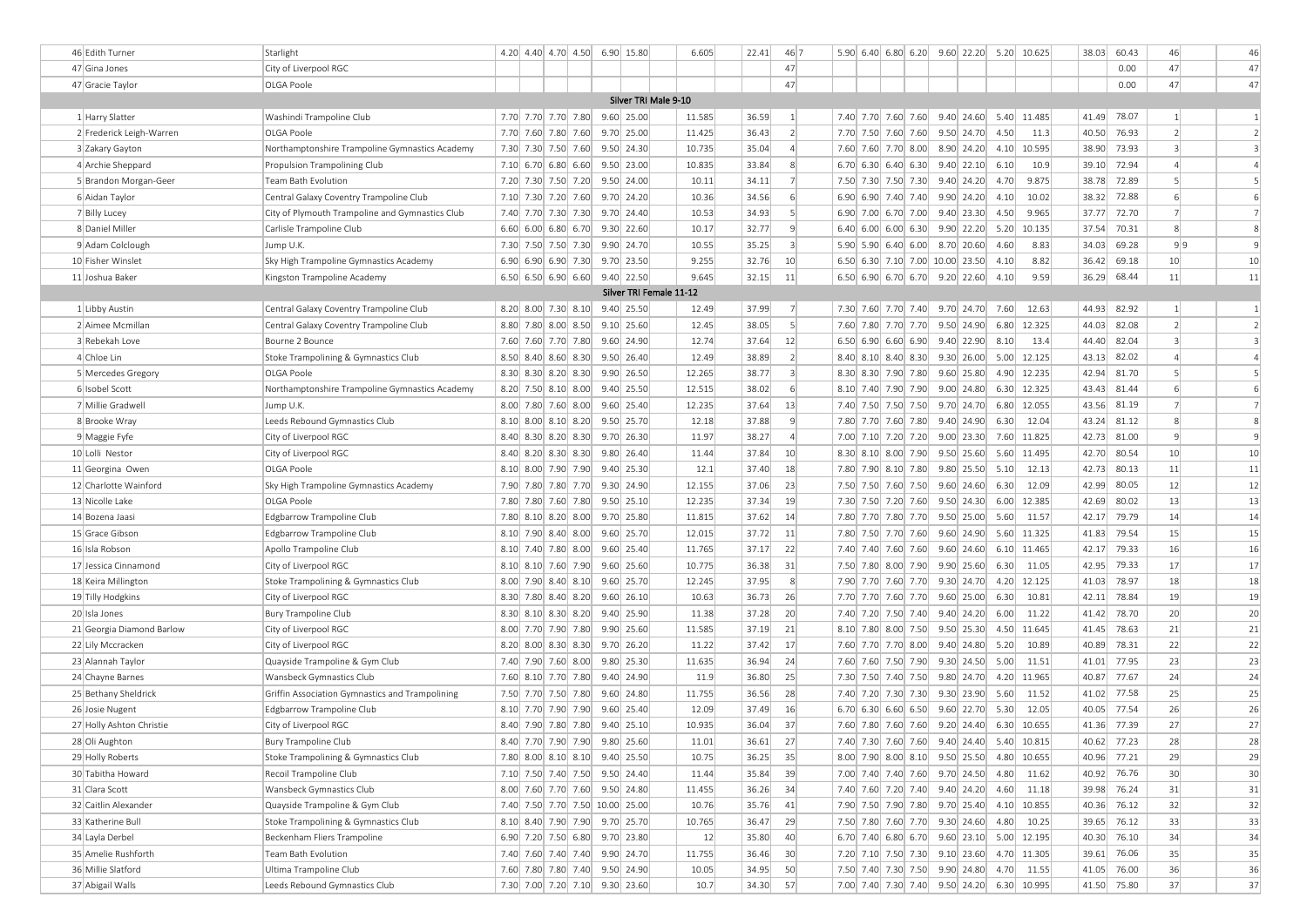| 38 Lemara Sokoya                          | Hendon Gym Club                                 |                                           |  |                  | 7.30 7.20 7.40 7.50 9.70 24.40             | 11.93          | 36.33          | 33               |  | 6.90 7.50 7.20 7.00    |      | $9.80$ 24.00           | 4.40                                | 11.03                                      |             | 39.43 75.76     | 38               | 38               |
|-------------------------------------------|-------------------------------------------------|-------------------------------------------|--|------------------|--------------------------------------------|----------------|----------------|------------------|--|------------------------|------|------------------------|-------------------------------------|--------------------------------------------|-------------|-----------------|------------------|------------------|
| 39 Grace Woolley                          | Bassetlaw Trampoline Club                       | 7.80 7.40 7.70 7.70                       |  |                  | 9.30 24.70                                 | 10.585         | 35.29          | 45               |  | 7.70 7.40 7.70 7.90    |      | $9.80$ 25.20           | 4.70                                | 10.55                                      |             | 40.45 75.74     | 39               | 39               |
| 40 Lani Smith                             | Performance Trampoline & DMT Academy            |                                           |  |                  | 7.40 7.20 7.40 7.60 9.40 24.20             | 11.41          | 35.61          | 42               |  | 7.40 7.30 7.60 7.60    |      |                        | $9.40$ 24.40 5.60                   | 10.005                                     | 40.01       | 75.62           | 40               | 40               |
| 41 Freya Miles                            | Northamptonshire Trampoline Gymnastics Academy  | 7.80 7.80 7.80 7.60                       |  |                  | 9.40 25.00                                 | 10.325         | 35.33          | 44               |  | 7.40 7.70 7.60 7.70    |      |                        | $9.40$ 24.70 5.20                   | 10.305                                     | 40.21       | 75.53           | 41               | 41               |
| 42 Bailee-Jo Horton                       | OLGA Poole                                      | 7.70 8.00 7.20 7.50                       |  |                  | 9.40 24.60                                 | 10.265         | 34.87          | 51               |  | 7.70 8.20 7.70 7.80    |      | $9.70$ 25.20           | 5.10                                | 10.35                                      | 40.65       | 75.52           | 42               | 42               |
| 43 Mia Scott                              | Northamptonshire Trampoline Gymnastics Academy  | $8.10$ $8.30$ $8.20$ $8.40$               |  |                  | $9.60$ 26.10                               | 10.27          | 36.37          | 32               |  | 7.50 7.80 7.60 7.60    |      | $9.20 \mid 24.40 \mid$ | 4.00                                | 10.135                                     | 38.54       | 74.91           | 43               | 43               |
| 44 Darcie Lacey                           | Performance Trampoline & DMT Academy            |                                           |  |                  | 7.60 7.20 7.10 7.10 9.80 24.10             | 10.545         | 34.65          | 54               |  | 7.20 7.70 7.40 7.20    |      | 9.40 24.00             |                                     | 4.70 11.235                                | 39.94       | 74.58           | 44               | 44               |
| 45 Morgan Boddington                      | Quayside Trampoline & Gym Club                  | 7.30 7.20 7.20 7.60                       |  |                  | $9.60$ 24.10                               | 9.905          | 34.01          | 62               |  | 7.30 8.10 7.40 7.70    |      | 9.40 24.50             | 5.00                                | 11.02                                      | 40.52       | 74.53           | 45               | 45               |
| 46 Cass Bradley                           | Northamptonshire Trampoline Gymnastics Academy  | 7.50 6.90 7.70 7.70                       |  |                  | $9.60 \mid 24.80 \mid$                     | 10             | 34.80          | 52               |  | 7.20 7.10 7.40 7.40    |      | $9.60$ 24.20           |                                     | $5.10$ 10.325                              |             | 39.63 74.43     | 46               | 46               |
| 47 Grace Roberts                          | Propulsion Trampolining Club                    |                                           |  |                  | 6.90 7.20 7.10 7.30 9.40 23.70             | 10.83          | 34.53          | 56               |  | 6.90 7.60 7.20 7.20    |      | $9.50$ 23.90           | 5.60                                | 10.515                                     | $0.2$ 39.82 | 74.35           | 47               | 47               |
| 48 Henri Mccarthy                         | Recoil Trampoline Club                          | 7.00 6.60 7.00 7.00                       |  |                  | 9.90 23.90                                 | 11.535         | 35.44          | 43               |  | $5.80$ 6.60 6.10 6.00  |      | $9.50$ 21.60           | 5.70                                | 11.02                                      |             | 38.32 73.76     | 48               | 48               |
| 49 Maddison Kelly                         | Jump U.K.                                       |                                           |  |                  | 7.50 7.60 7.40 7.40 9.60 24.50             | 10.525         | 35.03          | 49               |  | 7.20 7.60 7.10 7.50    |      | 9.30 24.00             | 4.30                                | 10.425                                     |             | 38.73 73.75     | 49               | 49               |
| 50 Emma Hoyle                             | Edgbarrow Trampoline Club                       | 7.80 7.50 7.80 7.70                       |  |                  | $9.60$ 25.10                               | 10.04          | 35.14          | 46               |  | 7.60 7.30 7.50 7.40    |      | $9.50$ 24.40           | 4.10                                | 9.925                                      | 38.43       | 73.57           | 50               | 50               |
| 51 Erin Jones                             | Jumpers Trampoline Club                         |                                           |  |                  | 6.90 7.30 7.30 7.20 9.30 23.80             | 11.275         | 35.08          | 47               |  | $6.80$ 6.80 6.80 7.00  |      | $9.80$ 23.40           | 4.60                                | 10.365                                     | 38.37       | 73.44           | 51               | 51               |
| 52 Molly Mcgregor                         | Cambridge Cangaroos                             | 7.40 7.30 7.40 7.30                       |  |                  | $9.60$ 24.30                               | 10.45          | 34.75          | 53               |  | 7.40 7.50 7.40 7.50    |      | $9.50 \mid 24.40 \mid$ | 3.60                                | 10.585                                     | 38.59       | 73.34           | 52               | 52               |
| 53 Alice Stebbing                         | Bourne 2 Bounce                                 |                                           |  |                  | 6.80 6.90 7.00 6.70 9.40 23.10             | 10.48          | 33.58          | 65               |  | 6.80 6.70 7.10 7.10    |      | $9.60$ 23.50           | 5.00                                | 10.92                                      |             | 39.42 73.00     | 53               | 53               |
| 54 Daisy Heal                             | City of Plymouth Trampoline and Gymnastics Club |                                           |  |                  | 7.40 7.40 7.60 7.70 9.80 24.80             | 11.11          | 35.91          | 38               |  | 7.00 7.50 7.30 7.10    |      | 8.70 23.10             | 3.80                                | 10.045                                     | 36.95       | 72.86           | 54 9             | 54               |
| 55 Lola Cooper                            | Max Force                                       | 7.30 6.60 6.90 7.30                       |  |                  | 9.70 23.90                                 | 10.21          | 34.11          | 60               |  | 6.90 7.20 7.50 7.10    |      | $9.90 \mid 24.20 \mid$ | 4.10                                | 10.25                                      | 38.55       | 72.66           | 55               | 55               |
| 56 Isabella Pyle                          | Colchester Gymnastics Club                      |                                           |  |                  | 7.50 7.60 7.60 7.30 9.60 24.70             | 10.35          | 35.05          | 48               |  | 7.00 7.10 7.10 7.20    |      | $9.20$ 23.40           | 3.60                                | 10.27                                      | 37.27       | 72.32           | 56               | 56               |
| 57 Ebony Corish                           | City of Liverpool RGC                           |                                           |  |                  | 6.50 6.70 7.20 7.30 9.50 23.40             | 10.28          | 33.68          | 64               |  | 6.80 7.00 7.20 7.20    |      | $9.40$ 23.60           | 4.80                                | 10.125                                     |             | 38.53 72.21     | 57               | 57               |
| 58 Nia Slatter                            | Washindi Trampoline Club                        |                                           |  |                  | 7.10 7.10 7.00 7.00 9.80 23.90             | 9.985          | 33.89          | 63               |  | $7.30 $ 6.60 6.90 6.80 |      | $9.80$ 23.50           | 4.20                                | 10.365                                     |             | 38.07 71.95     | 58               | 58               |
| 59 Gabrielle Park                         | Kingston Trampoline Academy                     |                                           |  |                  | 7.40 7.40 7.00 7.70 9.70 24.50             | 11.65          | 36.15          | 36               |  | $6.00$ 6.00 6.60 6.20  |      | 8.40 20.60             | 4.70                                | 10.39                                      |             | 35.69 71.84     | 59 9             | 59               |
| 60 Amelie Scott                           | City of Liverpool RGC                           | 7.40 7.40 7.40 7.40                       |  |                  | 9.60 24.40                                 | 9.83           | 34.23          | 58               |  | $6.80$ 6.80 7.10 7.00  |      | $9.20$ 23.00           | 4.80                                | 9.725                                      |             | 37.53 71.76     | 60               | 60               |
| 61 Isla Bellamy                           | Griffin Association Gymnastics and Trampolining | 7.30 7.20 7.40 7.20                       |  |                  | $9.40$ 23.90                               | 10.135         | 34.04          | 61               |  | 7.20 7.20 7.00 7.00    |      | 8.90 23.10             | 4.10                                | 9.815                                      | 37.02       | 71.05           | 61               | 61               |
| 62 Elise Machin                           | Sky High Trampoline Gymnastics Academy          |                                           |  |                  | 6.90 7.10 7.30 7.20 9.60 23.90             | 10.3           | 34.20          | 59               |  | 6.90 6.40 6.70 7.00    |      | 9.40 23.00             | 3.60                                | 9.875                                      | 36.48       | 70.68           | 62               | 62               |
|                                           |                                                 |                                           |  |                  | $9.00 \mid 22.30 \mid$                     | 10.13          | 32.43          | 70               |  |                        |      | 9.60 22.40             | 5.50                                | 10.065                                     | 37.97       | 70.40           | 63               | 63               |
| 63 Jessica Wright                         | Griffin Association Gymnastics and Trampolining |                                           |  | 6.60  6.60  6.90 |                                            |                |                |                  |  | $6.20$ 6.50 6.50 6.30  |      | 9.40 22.80             |                                     |                                            |             | 70.08           | 64               |                  |
| 64 Tamsin Reddyhough<br>65 Scarlott Field | Washindi Trampoline Club                        | 6.30  6.50  6.90  6.60                    |  |                  | 9.30 22.40                                 | 10.795<br>9.56 | 33.20<br>33.46 | 67<br>66         |  | $6.80$ 6.50 6.70 6.70  |      |                        | 3.30                                | 10.785<br>9.565                            | 36.89       |                 | 65               | 64<br>65         |
|                                           | Sleaford Elite Gym Club                         |                                           |  |                  | 7.00 7.50 7.50 7.00 9.40 23.90             |                |                |                  |  | 6.90 7.40 7.20 7.00    |      |                        | $9.50$ 23.70 3.10                   |                                            | 36.37       | 69.83           |                  |                  |
| 66 Reece Hounsell                         | Jumpers Trampoline Club                         | $6.60$ 6.40 6.50 6.60                     |  |                  | 8.60 21.70                                 | 10.075         | 31.78          | 72               |  | 7.10 7.00 7.40 7.40    |      | $9.10$ 23.60           | 4.60                                | 9.51                                       | 37.71       | 69.49           | 66               | 66               |
| 67 Isla Smeed                             | Sleaford Elite Gym Club                         | 6.70 7.10 7.10 7.00                       |  |                  | 9.50 23.60                                 | 8.995          | 32.60          | 68               |  | $6.80$ 6.80 7.40 7.40  |      | $9.80$ 24.00           | 3.50                                | 9.04                                       | 36.54       | 69.14           | 67               | 67               |
| 68 Rhiannon Monie                         | Cambridge Cangaroos                             | $6.70$ 6.80 6.80 7.00                     |  |                  | $9.70$ 23.30                               | 9.21           | 32.51          | 69               |  | 6.70 7.20 6.90 7.00    |      | $9.80$ 23.70           | 2.60                                | 9.75                                       | 36.05       | 68.56           | 68               | 68               |
| 69 Charlotte Nolan                        | Team Bath Evolution                             | $6.70$ 6.80 6.90 6.80                     |  |                  | $9.80$ 23.40                               | 8.595          | 32.00          | 71               |  | $6.50$ 6.30 6.70 6.80  |      | $9.70$ 22.90           | 4.10                                | 8.945                                      | 35.95       | 67.94           | 69               | 69               |
| 70 Ella Ashman                            | Griffin Association Gymnastics and Trampolining | $6.30 \mid 6.30 \mid 6.50 \mid 6.30 \mid$ |  |                  | 8.90 21.50                                 | 8.315          | 29.82          | 73 9             |  | $7.00$ 6.70 6.80 6.60  |      | $9.50$ 23.00           | 2.90                                | 9.685                                      | 35.59       | 65.40           | 70               | 70               |
| 71 Olivia Walmsley                        | Griffin Association Gymnastics and Trampolining | 8.20 8.30 8.40 7.90                       |  |                  | 9.50 26.00                                 | 12.99          | 38.99          | $1\vert$         |  | 2.90 2.70 2.90 2.90    |      |                        | $3.50$ $9.30$ $3.50$                | 4.605                                      | 17.41       | 56.40           | 71 4             | 71               |
| 72 Clarissa Seraphin                      | Edgbarrow Trampoline Club                       |                                           |  |                  | 8.40 7.80 7.80 8.20 9.40 25.40             | 12.14          | 37.54          | 15               |  | 2.40 2.20 2.30 2.20    | 2.60 | 7.10                   | 2.10                                | 3.525                                      |             | 12.73 50.27     | 72 3             | 72               |
| 73 Juliet Nicholson                       | Bourne 2 Bounce                                 |                                           |  |                  | 8.30 7.80 7.80 8.10 9.20 25.10             | 13.46          | 4 34.56        | 55               |  | $0.00$ 0.00 0.00 0.00  |      |                        | $0.00$ $0.00$ $0.00$                | $\Omega$                                   |             | $0.00$ 34.56    | 73 0             | 73               |
| 74 Holly Robson                           | Sleaford Elite Gym Club                         |                                           |  |                  |                                            |                |                | 74               |  |                        |      |                        |                                     |                                            |             | 0.00            | 74               | 74               |
| 74 Lilia Kearney                          | Brentwood Trampoline Club                       |                                           |  |                  |                                            |                |                | 74               |  |                        |      |                        |                                     |                                            |             | 0.00            | 74               | 74               |
| 74 Lilymay Boobyer                        | Griffin Association Gymnastics and Trampolining |                                           |  |                  |                                            |                |                | 74               |  |                        |      |                        |                                     |                                            |             | 0.00            | 74               | 74               |
| 74 Sylvie Hobson                          | Leeds Rebound Gymnastics Club                   |                                           |  |                  |                                            |                |                | 74               |  |                        |      |                        |                                     |                                            |             | 0.00            | 74               | 74               |
| 74 Harriet Burrows                        | Leeds Rebound Gymnastics Club                   |                                           |  |                  |                                            |                |                | 74               |  |                        |      |                        |                                     |                                            |             | 0.00            | 74               | 74               |
| 74 Lauren Leach                           | Ultima Trampoline Club                          |                                           |  |                  |                                            |                |                | 74               |  |                        |      |                        |                                     |                                            |             | 0.00            | 74               | 74               |
| 74 Lilly Doreen Leavey                    | City of Liverpool RGC                           |                                           |  |                  |                                            |                |                | 74               |  |                        |      |                        |                                     |                                            |             | 0.00            | 74               | 74               |
| 74 Ava Challinor                          | City of Liverpool RGC                           |                                           |  |                  | .                                          |                |                | 74               |  |                        |      |                        |                                     |                                            |             |                 | 74               | 74               |
|                                           |                                                 |                                           |  |                  | Silver TRI Male 11-12                      |                |                |                  |  |                        |      |                        |                                     |                                            |             |                 |                  |                  |
| 1 Kester Wilson                           | OLGA Poole                                      |                                           |  |                  | 7.90 8.00 7.80 8.00 9.50 25.40 0.00 12.77  |                | 38.17          | 2                |  |                        |      |                        |                                     | 7.10 7.60 6.80 7.40 9.70 24.20 7.60 12.775 |             | $0$ 44.58 82.75 | $\left  \right $ | $\vert$ 1        |
| 2 Alfie Williams                          | Propulsion Trampolining Club                    |                                           |  |                  | 8.10 8.30 8.30 8.10 9.50 25.90 0.00 12.375 |                | 38.28          | 1                |  |                        |      |                        |                                     | 7.00 7.00 6.70 6.70 9.30 23.00 8.40 12.12  |             | $0$ 43.52 81.80 | $\left  \right $ | $\vert$ 2        |
| 3 Kofi Elhaggagi                          | Washindi Trampoline Club                        |                                           |  |                  | 7.30 8.00 8.00 7.80 9.40 25.20 0.00        | 12.44          | 37.64          | 5                |  |                        |      |                        |                                     | 7.50 7.80 7.20 7.20 9.80 24.50 6.90 12.28  |             | 0 43.68 81.32   | $\vert$ 3        | $\vert$ 3        |
| 4 James White                             | Bassetlaw Trampoline Club                       |                                           |  |                  | 7.60 7.50 8.20 8.10 9.60 25.30 0.00        | 12.255         | 37.56          | 6                |  |                        |      |                        | 7.30 7.20 6.80 7.00 9.70 23.90 7.10 | 12.31                                      |             | $0$ 43.31 80.87 | $\left 4\right $ | $\left 4\right $ |
| 5 Henry Barnes                            | Jump U.K.                                       |                                           |  |                  | 7.70 8.00 8.20 7.70 9.50 25.20 0.00        | 12.235         | 37.44          | 7                |  |                        |      |                        |                                     | 7.60 7.80 7.40 7.40 9.50 24.50 6.40 12.225 |             | $0$ 43.13 80.56 | 5                | $\mathsf{S}$     |
| 6 Adam Smith                              | City of Liverpool RGC                           |                                           |  |                  | 8.50 8.70 8.70 8.40 9.20 26.40 0.00        | 11.66          | 38.06          | $\vert$ 3        |  |                        |      |                        |                                     | 7.30 7.50 7.20 7.40 8.80 23.50 6.60 11.95  |             | $0$ 42.05 80.11 | 6                | $6 \mid$         |
| 7 George Meech                            | Northamptonshire Trampoline Gymnastics Academy  |                                           |  |                  | 8.20 8.50 8.40 8.20 9.40 26.00 0.00 11.835 |                | 37.84          | $\left 4\right $ |  |                        |      |                        | 7.80 7.60 7.50 7.30 9.40 24.50 5.10 | 11.3                                       |             | 0 40.90 78.74   | 7                | 7                |
| 8 Callum Whitehead                        | Edgbarrow Trampoline Club                       |                                           |  |                  | 7.90 7.60 8.10 7.70 9.50 25.10 0.00 11.785 |                | 36.89          | 10 <sup>1</sup>  |  |                        |      |                        |                                     | 7.70 7.90 8.10 7.80 9.50 25.20 4.60 11.71  |             | $0$ 41.51 78.40 | 8 <sup>1</sup>   | 8 <sup>1</sup>   |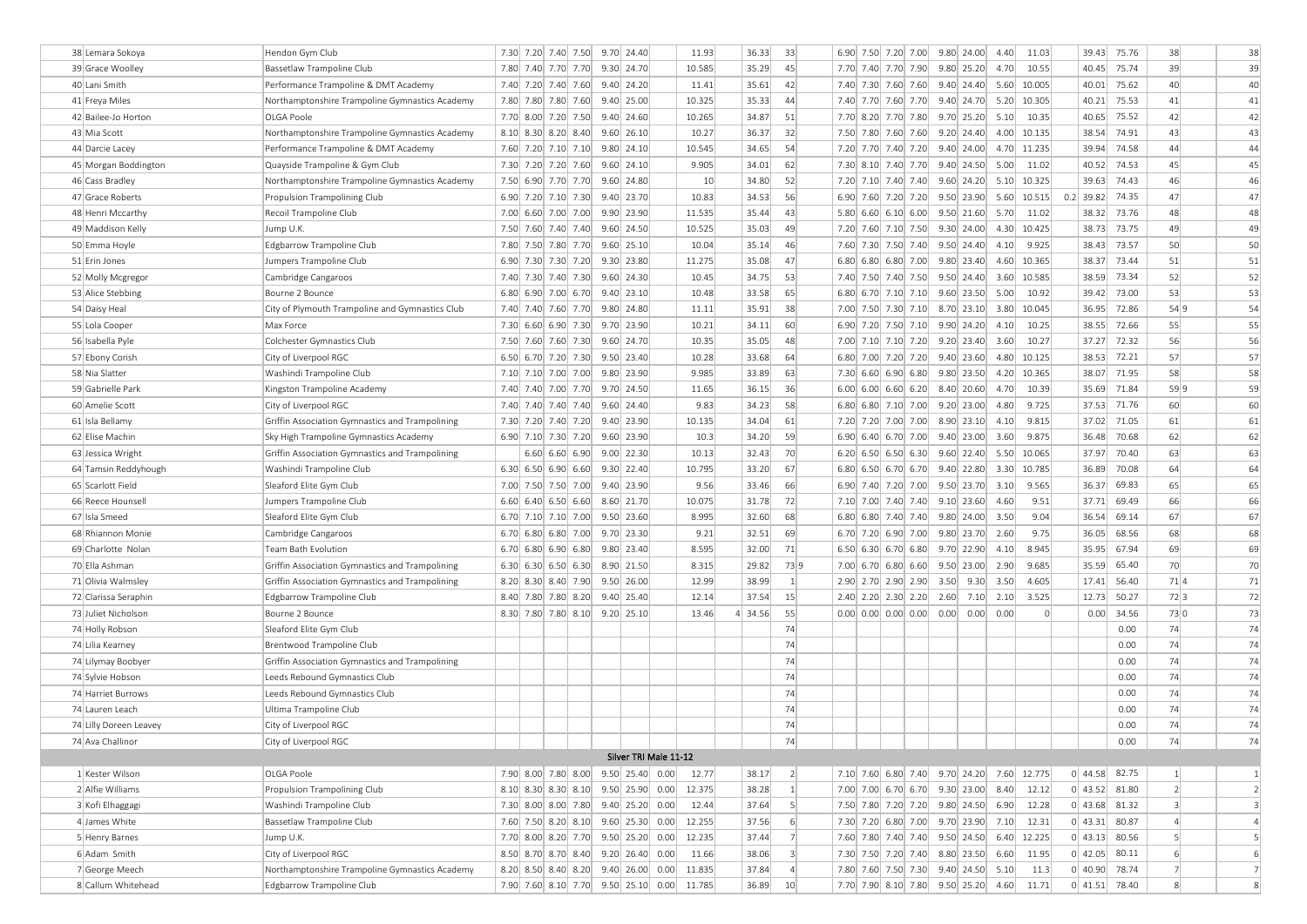| 9 Ebbon Payne                  | Sky High Trampoline Gymnastics Academy                           |  |                                           |  |                                     | 7.60 7.50 7.70 7.80 9.70 25.00 0.00 11.265 | 36.27       | 13              | 7.80 7.40 7.60 7.70 9.50 24.80 6.30 10.985                |  |              |                     |                        |         | $0$   42.09 78.35                  | 9                | $\overline{9}$ |
|--------------------------------|------------------------------------------------------------------|--|-------------------------------------------|--|-------------------------------------|--------------------------------------------|-------------|-----------------|-----------------------------------------------------------|--|--------------|---------------------|------------------------|---------|------------------------------------|------------------|----------------|
| 10 Adam Lee                    | City of Plymouth Trampoline and Gymnastics Club                  |  |                                           |  | 7.90 7.80 7.80 7.80 9.70 25.30 0.00 | 11.155                                     | 36.46       | 11              | 7.20 7.20 7.10 7.20                                       |  |              |                     | 9.60 24.00 6.50 11.235 |         | $0$ 41.74 78.19                    | 10               | 10             |
| 11 Jack Smith                  | City of Liverpool RGC                                            |  |                                           |  | 8.30 8.30 7.90 7.40 9.80 26.00 0.00 | 11.395                                     | 37.40       | 8 <sup>1</sup>  | 7.70 7.60 7.80 7.50                                       |  |              |                     | 9.20 24.50 5.00 11.005 |         | 0 40.51 77.90                      | 11               | 11             |
| 12 Edward Penny                | Jumpers Trampoline Club                                          |  |                                           |  | 7.60 8.00 7.10 7.60 9.70 24.90 0.00 | 10.96                                      | 35.86       | 15              | 7.40 7.00 7.30 7.20                                       |  | 9.10 23.60   |                     | 6.50 11.075            |         | $0$ 41.18 77.04                    | 12               | 12             |
| 13 Douglas Bibby               | Edgbarrow Trampoline Club                                        |  | 8.00 7.70 7.80 7.80                       |  | $9.70$ 25.30 0.00                   | 10.85                                      | 36.15       | 14              | 7.90 7.60 8.00 8.10 9.50 25.40                            |  |              | 4.10                | 10.84                  |         | $0$ 40.34 76.49                    | 13               | 13             |
| 14 Isaac Lowson                | Harrogate Gymnastics Club                                        |  |                                           |  | 7.20 7.50 7.50 7.30 9.50 24.30 0.00 | 10.585                                     | 34.89       | 17              | 8.20 7.80 8.30 7.80                                       |  |              |                     | 9.60 25.60 5.20 10.715 |         | $0$ 41.52 76.40                    | 14               | 14             |
| 15 George Dollery              | Edgbarrow Trampoline Club                                        |  | 7.70 7.00 7.40 7.60                       |  | $9.60$ 24.60 0.00                   | 11.21                                      | 35.81       | 16              | 7.50 7.40 7.80 7.70 9.10 24.30 3.60                       |  |              |                     | 10.87                  |         | $0$ 38.77 74.58                    | 15               | 15             |
| 16 Alfie Shepherd              | Kingston Trampoline Academy                                      |  |                                           |  | 6.10 6.90 6.30 5.90 9.10 21.50 0.00 | 11.435                                     | 32.94       | 27              | 7.00 6.60 6.80 7.00                                       |  |              |                     | 9.70 23.50 6.30 11.825 |         | $0$ 41.63 74.56                    | 16               | 16             |
| 17 Tyler Oldrid                | Propulsion Trampolining Club                                     |  |                                           |  | 7.00 7.00 6.70 7.00 9.00 23.00 0.00 | 11.205                                     | 34.21       | 20              | 6.20 6.50 5.90 5.60 9.30 21.40 7.10 11.065                |  |              |                     |                        |         | $0$ 39.57 73.77                    | 17               | 17             |
| 18 Zak Carey                   | Harrogate Gymnastics Club                                        |  |                                           |  | 6.50 6.30 6.00 5.80 9.50 21.80 0.00 | 10.985                                     | 32.79       | 29              | 7.40 7.40 7.20 7.10 9.50 24.10 5.20                       |  |              |                     | 11.66                  |         | $0$ 40.96 73.75                    | 18               | 18             |
| 19 Zane Stout                  | City of Liverpool RGC                                            |  |                                           |  | 7.30 7.10 7.10 7.30 9.20 23.60 0.00 | 10.395                                     | 34.00       | 24              | 7.60 7.80 7.90 7.70                                       |  |              | 8.80 24.30 5.00     | 10.27                  |         | $0$ 39.57 73.57                    | 19               | 19             |
| 20 Owen Whittall               | Washindi Trampoline Club                                         |  | 7.10 7.00 6.90 6.80                       |  | $9.80$ 23.70 0.00                   | 10.935                                     | 34.64       | 19              | 7.20 7.20 7.00 7.00                                       |  | 9.70 23.90   |                     | 4.20 10.825            |         | $0$ 38.93 73.56                    | 20               | 20             |
| 21 William Mansfield           | Max Force                                                        |  |                                           |  | 6.50 6.80 7.00 6.40 9.50 22.80 0.00 | 11.375                                     | 34.18       | 21              | 7.20 7.30 7.20 7.20                                       |  | $9.50$ 23.90 |                     | 4.30 11.125            |         | $0$ 39.33 73.50                    | 21               | 21             |
| 22 Sebastian Thomas            | OLGA Poole                                                       |  |                                           |  | 8.20 7.90 8.00 8.10 9.30 25.40 0.00 | 11.555                                     | 36.96       | 9               | 6.80 6.80 6.80 6.70 8.10 21.70 3.90 10.145                |  |              |                     |                        |         | $0$ 35.75 72.70                    | 22               | 22             |
| 23 Alfie Dixon                 | Carlisle Trampoline Club                                         |  |                                           |  | 7.40 7.30 7.20 7.40 9.10 23.80 0.00 | 10.375                                     | 34.18       | 21              | 7.00 7.00 6.70 6.80                                       |  |              | $9.40$ 23.20 5.40   | 9.75                   |         | $0$ 38.35 72.53                    | 23               | 23             |
| 24 Harry Cinnamond             | City of Liverpool RGC                                            |  |                                           |  | 7.60 7.50 7.90 7.70 9.80 25.10 0.00 | 9.655                                      | 34.76       | 18              | $6.50$ 6.90 6.60 6.60                                     |  | 9.40 22.60   | 5.60                | 8.74                   |         | 0 36.94 71.70                      | 24               | 24             |
| 25 Joshua Miller               | Team Bath Evolution                                              |  |                                           |  | 6.30 6.20 6.70 6.70 9.50 22.50 0.00 | 10.525                                     | 33.03       | 26              | 6.60 6.60 6.50 5.90 9.50 22.60 5.80                       |  |              |                     | 10.06                  |         | 0 38.46 71.49                      | 25               | 25             |
|                                |                                                                  |  |                                           |  | 6.80 6.90 6.90 7.10 9.20 23.00 0.00 | 10.215                                     | 33.22       | 25              |                                                           |  |              | $9.50$ 22.70 $5.20$ | 10.23                  |         | 0 38.13 71.35                      | 26               | 26             |
| 26 Harvey Goldsmith            | Performance Trampoline & DMT Academy<br>Carlisle Trampoline Club |  |                                           |  |                                     | 11.31                                      |             | 23              | $7.00$ 6.50 6.60 6.60                                     |  |              | 5.60                | 10.18                  |         |                                    | 27               | 27             |
| 27 Harry Cross                 |                                                                  |  |                                           |  | 6.80 7.00 6.70 6.90 9.10 22.80 0.00 |                                            | 34.11       |                 | 5.50 5.40 5.60 5.30 9.10 20.00                            |  |              |                     | 4.70 11.065            |         | $0$ 35.78 69.89                    | 28               |                |
| 28 Oliver Kelham               | Jumpers Trampoline Club                                          |  | $6.00 \mid 6.00 \mid 6.00 \mid 6.10 \mid$ |  | $9.50$ 21.50 0.00                   | 10.705                                     | 32.21       | 30<br>28        | $6.10$ 5.90 6.20 6.10<br>$6.30$ 7.00 6.10 6.20 9.40 21.90 |  | $9.60$ 21.80 |                     |                        |         | $0$ 37.57 69.77<br>$0$ 36.26 69.08 | 29               | 28<br>29       |
| 29 Lewi Vernon                 | Griffin Association Gymnastics and Trampolining                  |  |                                           |  | 6.50 7.50 6.50 6.60 9.60 22.70 0.00 | 10.12                                      | 32.82       |                 |                                                           |  |              | 4.10                | 10.26                  |         |                                    |                  |                |
| 30 Toby Le Fevre               | Performance Trampoline & DMT Academy                             |  | $6.30$ 6.10 5.90 5.90                     |  | 8.60 20.60 0.00                     | 9.205                                      | 29.81       | 31              | $7.10$ $7.10$ 6.40 6.90                                   |  | 9.90 23.90   | 4.70                | 9.935                  | 0 38.54 | 68.34                              | 30               | 30             |
| 31 Alexander Beale             | York Artistic Sports Club                                        |  |                                           |  | 7.80 7.50 8.10 7.70 9.60 25.10 0.00 | 11.335                                     | 36.44       | 12              | $3.40$ $3.10$ $3.30$ $3.40$                               |  | 4.20 10.90   | 2.40                | 5.675                  |         | $0$ 18.98 55.41                    | 31               | 31             |
| 32 Jack Nutter                 | City Of Salford Trampoline Club                                  |  |                                           |  | 7.20 7.20 7.20 7.50 9.20 14.40 0.00 | 11.125                                     |             | 35              | 6.80 6.90 7.00 7.20 9.50 23.40 6.10 11.095                |  |              |                     |                        |         | 0 40.60 40.60                      | 32               | 32             |
| 33 Oliver Williams             | Max Force                                                        |  |                                           |  |                                     |                                            |             | 32              |                                                           |  |              |                     |                        |         | 0.00                               | 33               | 33             |
|                                | Griffin Association Gymnastics and Trampolining                  |  |                                           |  |                                     |                                            |             | 32              |                                                           |  |              |                     |                        |         | 0.00                               | 33               | 33             |
| 33 Oliver Burmester            |                                                                  |  |                                           |  |                                     |                                            |             |                 |                                                           |  |              |                     |                        |         |                                    |                  |                |
| 33 Auguste Yi Cheng Yoong      | Northamptonshire Trampoline Gymnastics Academy                   |  |                                           |  |                                     |                                            |             | 32              |                                                           |  |              |                     |                        |         | 0.00                               | 33               | 33             |
| 33 Clayton Frake - Worthington | <b>Team Twisters</b>                                             |  |                                           |  |                                     |                                            |             | 35              |                                                           |  |              |                     |                        |         | 0.00                               | 33               | 33             |
|                                |                                                                  |  |                                           |  | Silver TRI Female 13-14             |                                            |             |                 |                                                           |  |              |                     |                        |         |                                    |                  |                |
| 1 Freya Cairns                 | <b>Bury Trampoline Club</b>                                      |  |                                           |  | 8.50 8.50 9.10 8.30 9.60 26.60 0.00 | 12.855                                     | 39.46       | 2               | 8.80 8.60 8.60 8.40 9.50 26.70                            |  |              | 6.30                | 13.03                  |         | $0$ 46.03 85.49                    | $\left  \right $ | $\mathbf{1}$   |
| 2 Kelise Wilson-Smith          | City of Liverpool RGC                                            |  | $8.40 \mid 8.60 \mid 8.40 \mid 8.20 \mid$ |  | $9.70$ 26.50 0.00                   | 13.66                                      | 40.16       | 1               | 8.10 8.00 8.00 7.80                                       |  | $9.60$ 25.60 | 6.00                | 13.57                  |         | $0$ 45.17 85.33                    | $\overline{2}$   | $\overline{2}$ |
| 3 Harper Winslet               | Sky High Trampoline Gymnastics Academy                           |  |                                           |  | 8.30 8.10 8.70 8.00 9.70 26.10 0.00 | 12.86                                      | 38.96       | $\vert$ 3       | 7.80 7.80 7.80 7.60 9.50 25.10 7.10 12.905                |  |              |                     |                        |         | $0$ 45.11 84.07                    | $\vert$ 3        | $\overline{3}$ |
| 4 Olivia Burvill-Patching      | Sky High Trampoline Gymnastics Academy                           |  |                                           |  | 8.10 8.30 8.40 8.30 9.90 26.50 0.00 | 12.115                                     | 38.62       | 5 <sup>1</sup>  | 7.80 7.40 7.60 7.50                                       |  |              |                     | 9.20 24.30 8.10 12.085 |         | $0$ 44.49 83.10                    | $\overline{4}$   | $\overline{4}$ |
| 5 Lucinda Parr                 | <b>Exeter Trampoline Academy</b>                                 |  |                                           |  | 7.70 7.70 7.60 7.50 9.40 24.70 0.00 | 12.955                                     | 37.66       | 10 <sup>1</sup> | 7.20 7.40 7.30 6.90                                       |  |              |                     | 9.20 23.70 7.20 13.225 |         | $0$ 44.13 81.78                    | $\vert$          | $\overline{5}$ |
| 6 Imogen Lamb                  | City of Liverpool RGC                                            |  |                                           |  | 8.10 7.60 7.80 7.70 9.80 25.30 0.00 | 13.09                                      | 38.39       | 7               | 6.70 6.60 6.30 6.70 9.10 22.40 7.60 12.735                |  |              |                     |                        |         | $0$ 42.74 81.13                    | 6                | 6              |
| 7 Charlotte Vickery            | Whirlwinds Academy                                               |  | 7.80 7.80 7.90 7.90                       |  | $9.80$ 25.50 0.00                   | 12.56                                      | 38.06       | 8 <sup>1</sup>  | 7.00 6.90 7.00 7.10                                       |  |              |                     | 9.60 23.60 6.00 12.945 |         | $0$ 42.55 80.61                    | $\overline{7}$   | $\overline{7}$ |
| 8 Emily Pickering              | Velocity                                                         |  |                                           |  | 7.80 7.60 7.80 7.40 9.40 24.80 0.00 | 12.04                                      | 36.84       | 15              | 7.00 6.90 7.10 7.00                                       |  | 9.30 23.30   | 7.60                | 12.16                  |         | $0$ 43.06 79.90                    | 8                | 8              |
| 9 Katie Skellett               | Northamptonshire Trampoline Gymnastics Academy                   |  | 7.90 7.70 7.80 7.60                       |  | $9.60$ 25.10 0.00                   | 11.96                                      | 37.06       | 12              | 7.40 7.30 7.40 7.40                                       |  | 9.40 24.20   |                     | 6.50 11.665            |         | $0$ 42.37 79.43                    | 9                | $\overline{9}$ |
| 10 Zyra Reid                   | Hendon Gym Club                                                  |  | 7.90 7.90 7.90 7.60                       |  | $9.60$ 25.40 0.00                   | 12.47                                      | 37.87       | 9               | 6.90 6.90 7.10 6.40 9.70 23.50 5.70 12.055                |  |              |                     |                        |         | $0$ 41.26 79.13                    | 10               | 10             |
| 11 Tabitha Gahan               | City of Liverpool RGC                                            |  | 7.80 8.00 7.70 7.40                       |  | $9.40$ 24.90 0.00                   | 11.515                                     | 36.42       | 20              | 7.30 7.60 7.30 7.30                                       |  | $9.60$ 24.20 |                     | 6.70 11.445            |         | $0$ 42.35 78.76                    | 11               | 11             |
| 12 Ebony Colbourne             | City of Plymouth Trampoline and Gymnastics Club                  |  | 8.00 8.10 8.20 7.80                       |  | $9.40$ 25.50 0.00                   | 11.8                                       | 37.30       | 11              | 7.70 7.10 7.40 7.10                                       |  | 9.50 24.00   | 5.50                | 11.94                  |         | $0$ 41.44 78.74                    | 12               | 12             |
| 13 Willow Talbot               | Hi-tension Trampoline Club                                       |  |                                           |  | 7.90 7.60 7.60 7.50 9.70 24.90 0.00 | 12.1                                       | 37.00       | 13              | 7.40 7.00 7.00 7.40                                       |  | 9.50 23.90   | 5.80                | 11.88                  |         | $0$ 41.58 78.58                    | 13               | 13             |
| 14 Megan Sprakes               | Propulsion Trampolining Club                                     |  |                                           |  |                                     | 7.20 7.40 7.20 7.50 9.10 23.70 0.00 12.255 | 35.96       | 22              | 6.70 6.50 6.40 6.30 9.10 22.00 8.40 12.21                 |  |              |                     |                        |         | $0$ 42.61 78.57                    | 14               | 14             |
| 15 Rose Wynne                  | Propulsion Trampolining Club                                     |  |                                           |  |                                     | 7.60 7.70 7.80 7.30 9.50 24.80 0.00 11.985 | $0.2$ 36.59 | 18              | 7.50 7.40 7.90 7.30 9.30 24.20 5.50 11.97                 |  |              |                     |                        |         | 0 41.67 78.26                      | 15               | 15             |
| 16 Millie Taylor               | Beckenham Fliers Trampoline                                      |  |                                           |  | 7.30 7.40 7.50 7.20 9.40 24.10 0.00 | 11.82                                      | 35.92       | 23              | 7.40 7.60 7.40 7.30 9.50 24.30 5.60 12.31                 |  |              |                     |                        |         | $0$ 42.21 78.13                    | 16               | 16             |
| 17 Eloise Muller               | Southampton Trampoline Club                                      |  |                                           |  | 7.50 7.40 7.10 7.20 9.70 24.30 0.00 | 12.3                                       | 36.60       | 16              | 7.50 7.50 7.20 6.80 9.20 23.90 4.90 12.26                 |  |              |                     |                        |         | $0$ 41.06 77.66                    | 17               | 17             |
| 18 Emma Ford-Bailey            | Southampton Trampoline Club                                      |  |                                           |  |                                     | 7.60 7.40 7.50 7.30 9.70 24.60 0.00 11.995 | 36.60       | 17              | 7.10 7.10 7.10 7.00 9.60 23.80 5.40 11.705                |  |              |                     |                        |         | 0 40.91 77.50                      | 18               | 18             |
| 19 Lily Edwards                | Max Force                                                        |  |                                           |  |                                     | 7.70 7.70 7.30 7.20 9.40 24.40 0.00 11.695 | 36.10       | 21              | 7.40 7.40 6.90 7.00 9.40 23.80 5.60 11.97                 |  |              |                     |                        |         | $0$ 41.37 77.47                    | 19               | 19             |
| 20 Jessica Hoar                | Velocity                                                         |  |                                           |  | 7.20 7.60 7.90 7.20 9.60 24.40 0.00 | 11.325                                     | 35.73       | 25              | 6.90 7.30 6.80 7.10 9.10 23.10 6.40 11.69                 |  |              |                     |                        |         | $0$ 41.19 76.92                    | 20               | 20             |
| 21 Poppy Bissett               | Sky High Trampoline Gymnastics Academy                           |  |                                           |  | 7.40 7.40 7.10 7.20 9.40 24.00 0.00 | 11.25                                      | 35.25       | 28              | 7.70 7.30 7.50 7.30 9.90 24.70 5.70 11.26                 |  |              |                     |                        |         | $0$ 41.66 76.91                    | 21               | 21             |
| 22 Sophie Moir                 | Phoenix High Flyers                                              |  |                                           |  | 7.70 7.60 7.40 7.50 9.60 24.70 0.00 | 11.78                                      | 36.48       | 19              | 5.90 6.00 5.70 5.50 9.40 21.00 7.90 11.235                |  |              |                     |                        |         | $0$ 40.14 76.62                    | 22               | 22             |
| 23 Daisy Margolis              | Max Force                                                        |  |                                           |  | 7.70 7.70 7.60 7.40 9.70 25.00 0.00 | 11.96                                      | 36.96       | 14              | 6.60 6.70 6.40 6.50 9.20 22.30 5.50 11.74                 |  |              |                     |                        |         | $0$ 39.54 76.50                    | 23               | 23             |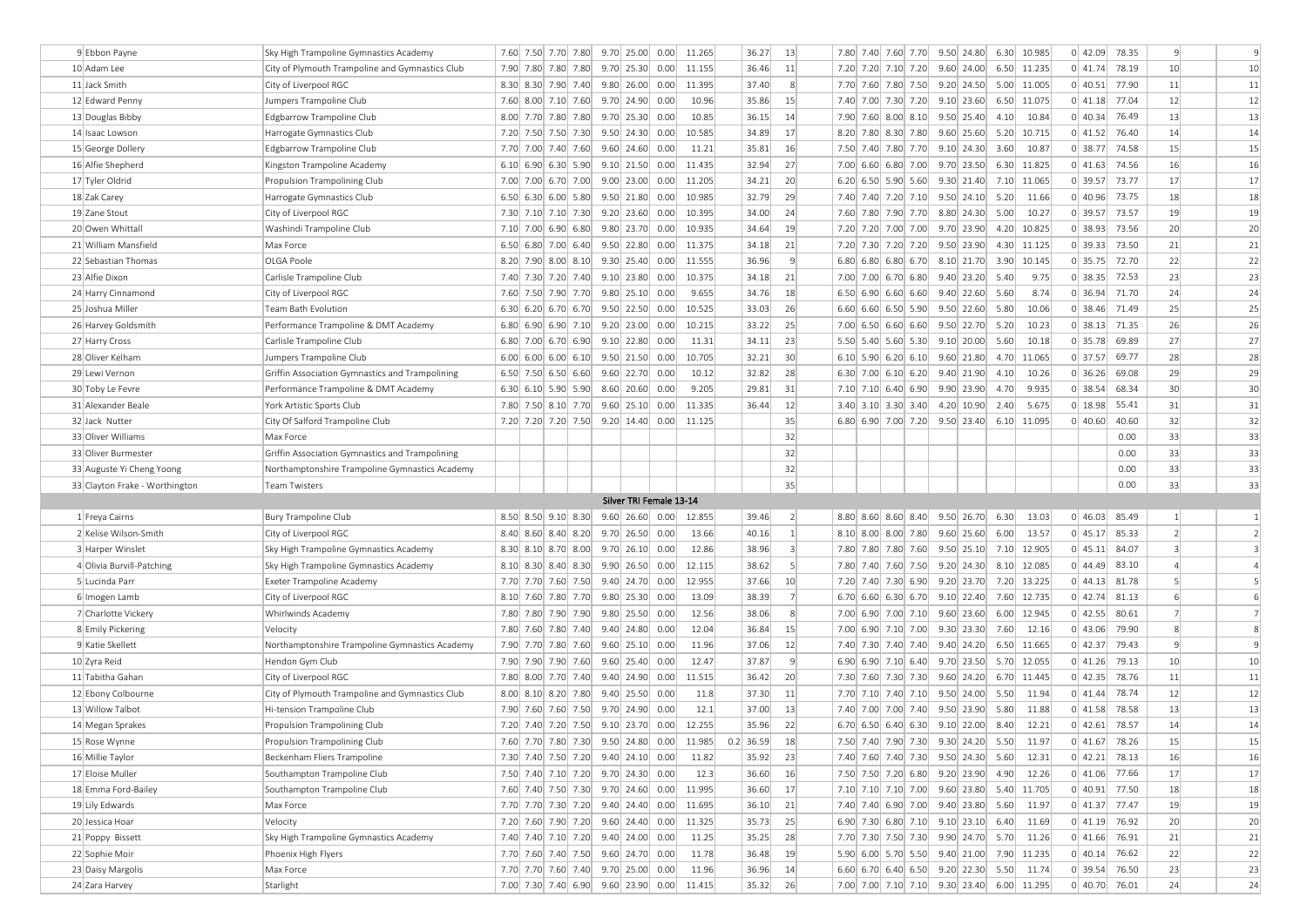| 25 Madeline Leigh-Warren | OLGA Poole                                      | 7.40 7.40 7.40 7.60 9.60 24.40 0.00        |                         | 11.5   | 35.90               | 24               | 7.00 7.20 7.00 7.10 9.00 23.10 5.80                                                                               |                       |               | 11.07 | 0 39.97 75.87           | 25              | 25             |
|--------------------------|-------------------------------------------------|--------------------------------------------|-------------------------|--------|---------------------|------------------|-------------------------------------------------------------------------------------------------------------------|-----------------------|---------------|-------|-------------------------|-----------------|----------------|
| 26 Abi Lawther           | Charnwood Trampoline Club                       | 7.40 7.20 7.20 7.40                        | $9.20$ 23.80 0.00       | 11.38  | 35.18               | 29               | 6.70 6.90 7.00 6.80 9.20 22.90                                                                                    |                       | 6.50 10.995   |       | $0$ 40.40 75.58         | 26              | 26             |
| 27 Madison Vine          | Okehampton Flyers Gym, Trampoline & DMT Club'   | 7.20 7.10 7.10 7.00 9.40 23.60 0.00        |                         | 11.15  | 34.75               | 30               | 7.30 7.10 7.30 7.10 9.30 23.70 5.20 11.835                                                                        |                       |               |       | $0$ 40.74 75.49         | 27              | 27             |
| 28 Issabel Spurr Ohare   | Propulsion Trampolining Club                    | 7.00 7.30 6.90 6.70 9.60 23.50 0.00        |                         | 11.08  | 34.58               | 31               | 7.10 7.20 6.90 7.00 9.70 23.80                                                                                    |                       | 5.90          | 11.17 | $0$ 40.87 75.45         | 28              | 28             |
| 29 Tilly Clarke          | Exeter Trampoline Academy                       | 7.10 7.20 6.80 7.10                        | $9.60$ 23.80 0.00       | 10.7   | 34.50               | 32               | 7.00 7.20 7.20 7.20 9.80 24.20                                                                                    |                       | 5.90          | 10.64 | $0$ 40.74 75.24         | 29              | 29             |
| 30 Ella Dixon            | Jump U.K.                                       | 6.80  6.80  6.80  6.50                     | $9.40$ 23.00 0.00       | 12.285 | 35.29               | 27               | 6.70 7.10 7.20 6.80 9.40 23.30                                                                                    |                       | 4.30          | 12.25 | $0$ 39.85 75.14         | 30              | 30             |
| 31 Shian Crichton        | City Of Salford Trampoline Club                 | 7.70 7.70 8.00 7.50 9.90 25.30 0.00        |                         | 11.005 | 34.31               | 33               | 7.20 7.20 7.40 7.30 9.70 24.20                                                                                    |                       | 5.10 10.725   |       | $0$ 40.03 74.33         | 31              | 31             |
| 32 Melissa Butterworth   | <b>Bury Trampoline Club</b>                     | 8.40 8.20 8.40 8.10 9.30 25.90 0.00        |                         | 12.985 | 38.89               | $\overline{4}$   | 5.90 5.90 5.70 5.80 7.20 18.90                                                                                    |                       | 5.00 10.595   |       | 0 34.50 73.38           | 32              | 32             |
| 33 Sasha Khan            | Max Force                                       | 7.90 8.20 8.10 7.80                        | $9.60$ 25.60 0.00       | 12.84  | 38.44               | 6                | $2.20$ $2.20$ $2.00$ $2.00$                                                                                       | $2.60 \mid 6.80 \mid$ | 3.00          | 3.805 | $0 \mid 13.61$<br>52.05 | 33              | 33             |
| 34 Lily Thomas           | Griffin Association Gymnastics and Trampolining | $2.10$ $2.20$ $2.20$ $1.90$                | $3.00$ 7.30 0.00        | 3.325  | 10.63               | 35               | $6.00 \begin{array}{ c c c c c c } \hline 6.30 & 6.30 & 6.10 & 8.60 & 21.00 \hline \end{array}$                   |                       | 4.30          | 9.73  | 0 35.03 <br>45.66       | 34              | 34             |
| 35 Evie Murray           | Jump U.K.                                       | 5.50 5.20 5.30 5.60 6.40 17.20 0.00        |                         | 8.645  | 25.85               | 34               | $1.40$ $1.30$ $1.50$ $1.30$ $1.50$ $4.20$                                                                         |                       | 1.70          | 2.48  | $0$   8.38  34.23       | 35              | 35             |
| 36 Saskia Howe           | Infinity Trampoline Club                        |                                            |                         |        |                     | 38               |                                                                                                                   |                       |               |       | 0.00                    | 36              | 36             |
| 36 Bailee Gillard        | Edgbarrow Trampoline Club                       |                                            |                         |        |                     | 38               |                                                                                                                   |                       |               |       | 0.00                    | 36              | 36             |
| 36 Maya Phillott         | Leeds Rebound Gymnastics Club                   |                                            |                         |        |                     | 36               |                                                                                                                   |                       |               |       | 0.00                    | 36              | 36             |
| 36 Emily Goldsworthy     | Jumpers Trampoline Club                         |                                            |                         |        |                     | 38               |                                                                                                                   |                       |               |       | 0.00                    | 36              | 36             |
| 36 Emily Inglis          | City Of Salford Trampoline Club                 |                                            |                         |        |                     | 36               |                                                                                                                   |                       |               |       | 0.00                    | 36              | 36             |
| 36 Jasmine Wright        | Belle Vue Trampoline Club                       |                                            |                         |        |                     | 38               |                                                                                                                   |                       |               |       | 0.00                    | 36              | 36             |
| 36 Mollie Smith          | Infinity Trampoline Club                        |                                            |                         |        |                     | 38               |                                                                                                                   |                       |               |       | 0.00                    | 36              | 36             |
|                          |                                                 |                                            | Silver TRI Male 13-14   |        |                     |                  |                                                                                                                   |                       |               |       |                         |                 |                |
| 1 Isaac Summerfield      | Stoke Trampolining & Gymnastics Club            | 7.90 8.40 7.60 8.30                        | 9.50 25.70              | 13.31  | 39.01               | $\vert$ 1        | 7.40 7.10 7.20 7.20 9.00 23.40 7.20 12.555                                                                        |                       |               |       | 43.16 82.17             | $\mathbf{1}$    | <sup>1</sup>   |
| 2 Chad Godwin            | Charnwood Trampoline Club                       | 7.50 7.50 7.40 7.90                        | 9.90 24.90              | 12.47  | 37.37               | $\mathsf{S}$     | 6.80 6.90 7.00 7.20 9.40 23.30                                                                                    |                       | 7.10 12.475   |       | 42.88<br>80.25          | $\overline{2}$  | $\overline{2}$ |
| 3 Tyler Boreham          | Jumpers Trampoline Club                         | 6.90 7.60 7.20 7.50 9.70 24.40             |                         | 11.64  | 36.04               | 7                | 7.00 6.80 6.80 7.30 9.70 23.50                                                                                    |                       | 7.80          | 11.81 | 43.11 79.15             | $\overline{3}$  | $\overline{3}$ |
| 4 Aditya Krishnadas      | Stoke Trampolining & Gymnastics Club            | 7.40 7.40 7.80 7.50                        | 9.30 24.20              | 12.43  | 36.63               | 6                | 7.30 7.20 7.30 7.30 9.40 24.00                                                                                    |                       | 6.30          | 12.13 | 79.06<br>42.43          | $\overline{4}$  | $\overline{4}$ |
| 5 Max Jeavons            | OLGA Poole                                      | 7.50 7.60 7.30 7.30                        | 9.50 24.30              | 11.695 | 36.00               | 8 <sup>1</sup>   | 7.70 7.30 7.40 7.40 9.50 24.30                                                                                    |                       | $5.10$ 11.615 |       | 41.02 77.01             | 5               | 5              |
| 6 Max Redding            | Edgbarrow Trampoline Club                       | 7.50 7.80 7.50 7.70 9.30 24.50             |                         | 11.02  | 35.52               | 10               | 7.40 7.50 7.40 7.80 9.10 24.00                                                                                    |                       | 4.40 12.855   |       | 41.26 76.78             | 6               | 6              |
| 7 Joshua Bouwer          | Edgbarrow Trampoline Club                       | 6.80 6.70 6.90 6.70 9.60 23.10             |                         | 12.835 | 35.94               | 9                | 7.60 7.00 7.60 7.40 9.00 24.00                                                                                    |                       | 4.30          | 12.2  | 40.50<br>76.44          | $\overline{7}$  | $\overline{7}$ |
| 8 Finley Gant            | Phoenix High Flyers                             | $6.60$ 6.90 6.20 6.70                      | 8.60 21.90              | 11.495 | 33.40               | 12 9             | $6.80$ 6.60 6.90 7.00                                                                                             | 9.30 23.00            | 7.10          | 12.01 | 75.51<br>42.11          | 8               | 8              |
| 9 Joseph Birch           | Beckenham Fliers Trampoline                     | 6.70 6.50 6.70 6.90 9.20 22.60             |                         | 10.59  | 33.19               | 13               | 7.00 7.00 7.20 7.20 9.20 23.40                                                                                    |                       | 5.00 10.875   |       | 39.28 72.47             | $\overline{9}$  | $\overline{9}$ |
| 10 Ben Yates             | Charnwood Trampoline Club                       | $6.80 \mid 6.70 \mid 6.50 \mid 6.70 \mid$  | 9.50 22.90              | 10.62  | $2$ 31.52           | 14               | 6.50 6.50 6.70 6.90 9.60 22.80                                                                                    |                       | 5.60 11.045   |       | 70.97<br>39.45          | 10              | 10             |
| 11 Oliver Atkin          | Activ8 Trampoline Club                          | $6.00$ 6.00 6.00 5.90                      | 8.30 20.30              | 9.645  | 29.95               | 15 9             | 7.00 6.70 7.00 7.20 9.30 23.30                                                                                    |                       | 5.60          | 11.66 | 40.56<br>70.51          | $11\,$          | 11             |
| 12 William Cree          | Phoenix High Flyers                             | 7.10 7.30 7.30 7.10 9.50 23.90             |                         | 10.875 | 34.78               | 11               | 2.70 2.80 2.90 3.10 3.60 9.30                                                                                     |                       | 2.10          | 4.485 | 50.66<br>15.89          | 12 4            | 12             |
| 13 Harry Newman          | Propulsion Trampolining Club                    | 7.70 7.80 7.20 7.70 9.50 24.90             |                         | 12.925 | 37.83               | $\vert$ 3        | $1.20$ $1.10$ $1.20$ $1.20$ $1.60$ $4.00$                                                                         |                       | 2.10          | 2.59  | 46.52<br>8.69           | 13 2            | 13             |
| 14 Riley Tilling         | Team Bath Evolution                             | $1.30 \mid 1.20 \mid 1.30 \mid 1.40 \mid$  | $2.00$ 4.60             | 2.225  | 6.83                | 16 2             | 6.80 6.20 7.00 6.70 9.60 23.10                                                                                    |                       | 5.20 10.435   |       | 45.56<br>38.74          | 14              | 14             |
| 15 Kerem Kamal           | Sheffield Trampoline Academy                    | 7.70 8.20 8.00 7.80                        | 9.30 25.10              | 13.765 | 38.87               | $\left  \right $ | $0.70$ 0.60 0.70 0.70 1.00 2.40 1.30                                                                              |                       |               | 1.375 | 5.08<br>43.94           | 15 1            | 15             |
| 16 Ryden Temple          | Sky High Trampoline Gymnastics Academy          | 7.50 7.80 7.70 7.90 9.70 25.20             |                         | 12.47  | 37.67               | $\overline{4}$   | $0.70$ 0.70 0.70 0.70 0.90 2.30 0.80                                                                              |                       |               | 1.455 | 4.56 42.23              | 16 1            | 16             |
|                          |                                                 |                                            | Silver TRI Female 15-16 |        |                     |                  |                                                                                                                   |                       |               |       |                         |                 |                |
| 1 Olivia Webb            | Milton Keynes Gym                               | 8.40 8.30 8.60 8.10 9.40 26.10 0.00        |                         | 13.575 | 39.68               | 2                | 8.40 8.10 8.30 8.40 9.80 26.50                                                                                    |                       | 7.80          | 13.39 | $0$ 47.69 87.37         | $\mathbf{1}$    |                |
| 2 Maggie-Jo Allan        | York Artistic Sports Club                       | 8.10 8.40 8.30 8.20 9.90 26.40 0.00        |                         | 13.525 | 39.93               | $\vert 1 \vert$  | 7.70 7.60 7.80 7.50 9.70 25.00                                                                                    |                       | 7.30          | 13.64 | $0$ 45.94 85.87         | $\overline{2}$  | $\overline{2}$ |
| 3 Elysia Goodman         | York Artistic Sports Club                       | 7.50 7.60 7.80 7.70 9.20 24.50 0.00        |                         | 13.665 | 38.17               | $\mathbf{q}$     | 7.40 7.60 7.50 7.40 9.50 24.40                                                                                    |                       | 8.70 13.615   |       | $0$ 46.72 84.88         | $\overline{3}$  | $\overline{3}$ |
| 4 Mia Darcy Sui Jones    | City of Liverpool RGC                           | 7.50 7.70 7.90 7.50                        | $9.40$ 24.60 0.00       | 13.145 | 37.75               | 14               | 7.60 7.90 7.90 7.70 9.30 24.90                                                                                    |                       | 7.80          | 13.52 | 83.97<br>0   46.22      | $\overline{4}$  | $\overline{4}$ |
| 5 Hollie Willoughby      | York Artistic Sports Club                       | 8.10 8.10 8.40 7.40                        | $9.30$ 25.50 0.00       | 12.7   | 38.20               | 8                | 7.70 7.80 7.90 7.50 9.00 24.50                                                                                    |                       | 7.80          | 12.87 | 83.37<br>0   45.17      | 5               | 5              |
| 6 Daisy Haffey           | Phoenix High Flyers                             | 7.70 7.90 7.80 7.60                        | $9.30$ 24.80 0.00       | 13.745 | 38.55               | $6 \mid$         | 6.60 6.90 6.80 6.60 9.10 22.50                                                                                    |                       | 8.10 13.715   |       | $0$ 44.32 82.86         | 6               | 6              |
| 7 Abby Shearer           | Edgbarrow Trampoline Club                       | 7.80 8.30 8.20 7.90 9.70 25.80 0.00        |                         | 12.525 | 38.33               | $\overline{7}$   | 7.60 7.80 7.60 7.60 9.50 24.70 7.10 12.56                                                                         |                       |               |       | $0$ 44.36 82.69         |                 | $\overline{7}$ |
| 8 Lucy Chandler          | Bury Trampoline Club                            | 8.20 8.40 8.40 8.10 9.30 25.90 0.00        |                         | 12.91  | 38.81               |                  | $\begin{array}{ c c c c c c c c c } \hline 8.20 & 8.20 & 7.90 & 9.60 & 25.80 & 6.40 & 11.23 \ \hline \end{array}$ |                       |               |       | $0$ 43.43 82.24         | -8              |                |
| 9 Lauren Preston         | Max Force                                       | 7.40 7.20 7.50 7.10 9.50 24.10 0.00        |                         | 13.535 | 37.64               | 15               | 7.10 7.50 7.30 7.10 9.50 23.90 7.10 13.475                                                                        |                       |               |       | 0 44.48 82.11           | $\overline{9}$  | $\overline{9}$ |
| 10 Piper Stote           | Kingston Trampoline Academy                     | 7.10 7.20 7.60 7.20 9.50 23.90 0.00        |                         | 13.14  | 37.04               | 19               | 7.20 7.30 7.20 6.90 9.20 23.60 8.00 13.465                                                                        |                       |               |       | $0$ 45.07 82.11         | 10 <sup>1</sup> | 10             |
| 11 Emma Simpson          | York Artistic Sports Club                       | 7.60 7.50 7.70 7.40 9.60 24.70 0.00        |                         | 13.075 | 37.78               | 13               | 7.40 7.40 6.90 7.10 9.50 24.00 7.20 12.95                                                                         |                       |               |       | $0$ 44.15 81.93         | 11              | 11             |
| 12 Niamh Cavanagh        | City Of Salford Trampoline Club                 | 7.80 8.20 8.40 7.80 9.00 25.00 0.00        |                         | 12.795 | 37.80               | 12               | $6.90$ 7.20 6.90 6.90 9.20 23.00                                                                                  |                       | 8.00          | 13.12 | 0 44.12 81.92           | 12              | 12             |
| 13 Emily Winchester      | Jumpers Trampoline Club                         | 7.60 7.50 7.00 7.20 9.60 24.30 0.00        |                         | 13.07  | 37.37               | 17               | $6.60$ 7.00 6.50 6.80 9.80 23.20 7.80                                                                             |                       |               | 13.07 | 0 44.07 81.44           | 13              | 13             |
| 14 Lily Patrick          | Hi-tension Trampoline Club                      | 7.80 7.60 7.40 7.60 9.20 24.40 0.00        |                         | 13.515 | 37.92               | 11               | 7.40 7.10 6.70 7.10 9.60 23.80 6.40 13.295                                                                        |                       |               |       | $0$ 43.50 81.41         | 14              | 14             |
| 15 Jessica Ringsell      | Lincoln Imps                                    | 7.60 7.70 8.00 7.70 9.30 24.70 0.00        |                         | 12.37  | 37.07               | 18               | 7.30 7.30 7.00 7.00 9.40 23.70 7.90 12.225                                                                        |                       |               |       | $0$ 43.83 80.90         | 15              | 15             |
| 16 Niamh Foster          | City Of Salford Trampoline Club                 | 7.70 7.60 7.70 7.50 9.70 25.00 0.00        |                         | 12.495 | 37.50               | 16               | 7.00 7.10 6.40 7.00 9.50 23.50 7.80 12.08                                                                         |                       |               |       | $0$ 43.38 80.88         | 16              | 16             |
| 17 Charlotte Blackmore   | Orbit Milton Keynes                             | 7.80 7.50 7.50 7.50 9.80 24.80 0.00 13.035 |                         |        | $2 \mid 35.84 \mid$ | 23               | 7.80 7.60 7.50 7.20 9.50 24.60 6.70 12.765                                                                        |                       |               |       | $0$ 44.07 79.90         | 17              | 17             |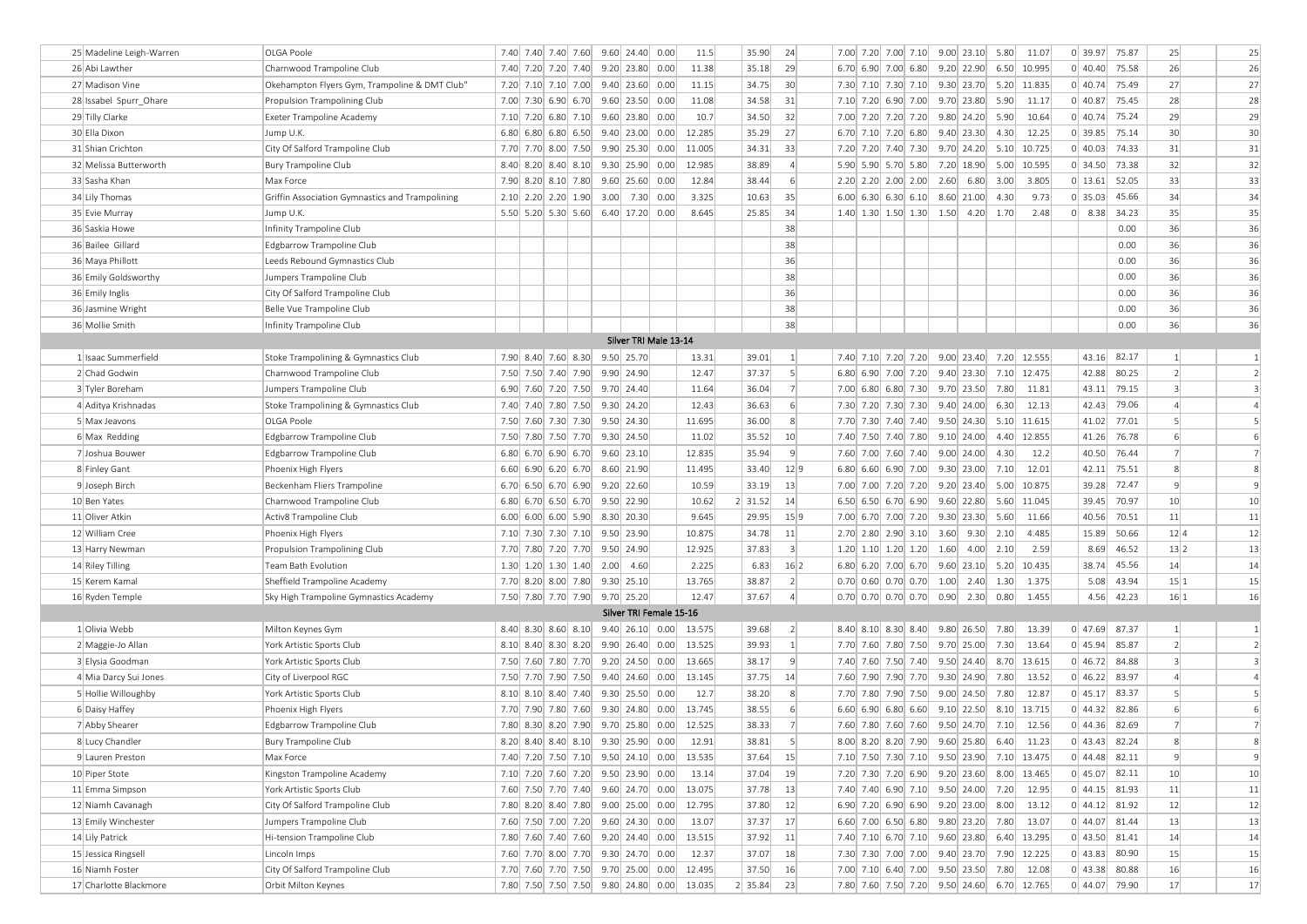| 8.10 7.90 7.80 7.90 9.20 25.00 0.00<br>11.955<br>20<br>6.30 6.20 5.90 6.30 9.30 21.80 8.00 12.105<br>$0$ 41.91 78.86<br>18<br>18 Amy Pickering<br>Jump U.K.<br>36.96<br>22<br>19<br>19 Katie Beveridge<br>12.505<br>36.41<br>$6.90 \mid 6.20 \mid 6.30 \mid 6.10 \mid 9.40 \mid 21.90 \mid$<br>$0$ 41.59 78.00<br>Bassetlaw Trampoline Club<br>7.20 7.20 7.20 6.80 9.50 23.90 0.00<br>7.10<br>12.59<br>25<br>20<br>20 Samantha Buckles<br>Propulsion Trampolining Club<br>6.90 7.20 6.80 7.10 9.60 23.60 0.00<br>11.935<br>35.54<br>7.10 7.30 7.00 7.10 9.70 23.90 6.20 12.255<br>$0$ 42.36 77.89<br>21<br>10.99<br>27<br>7.20 7.40 7.20 7.30 9.40 23.90 7.00<br>0   42.80<br>75.89<br>21 Megan Jessop<br>Phoenix High Flyers<br>6.70 7.00 6.80 6.70 8.60 22.10 0.00<br>33.09<br>11.9<br>22<br>11.475<br>26<br>0   40.35 <br>74.23<br>22 Caitlyn Riddex<br>Wansbeck Gymnastics Club<br>7.20 7.40 7.80 7.60 9.40 24.40 0.00<br>$2$ 33.88<br>$6.70$ 7.40 6.90 6.80<br>$9.20$ 22.90 5.80<br>11.65<br>23<br>28<br>0 38.41 57.52<br>23 Chloe Cattanach<br>Jump U.K.<br>$3.70$ 4.00 4.10 4.00<br>4.70 12.70 0.00<br>6.41<br>19.11<br>$6.20$ 6.40 6.10 6.20<br>8.30 20.70<br>6.60<br>11.105<br>$\vert$ 3<br>24<br>13.785<br>$0$ 18.22 57.51<br>24 Jazmine Pease<br>Apollo Trampoline Club<br>7.90 8.10 7.80 7.70 9.80 25.50 0.00<br>39.29<br>2.80 3.00 2.70 2.80<br>$3.50$ $9.10$ $4.00$<br>5.12<br>25<br>14.015<br>$\left 4\right $<br>5.73<br>$0 \mid 18.03$<br>56.85<br>25 Melissa Knight<br>Ultima Trampoline Club<br>7.80 7.70 7.90 7.40 9.30 24.80 0.00<br>38.82<br>3.00 2.90 2.90 2.90<br>3.80<br>9.60<br>2.70<br>26<br>11.87<br>24<br>5.535<br>0   19.94<br>55.61<br>26 Maisie Colom<br>City Of Salford Trampoline Club<br>7.30 7.50 7.10 7.20 9.30 23.80 0.00<br>35.67<br>3.20 2.80 2.90 2.80<br>4.50 10.20<br>4.20<br>27<br>12.105<br>36.51<br>21<br>3.20<br>$0$ 16.31 52.82<br>27 Mia Bedwell<br>Aspire Springers<br>7.40 7.50 7.30 7.50 9.50 24.40 0.00<br>2.60 2.30 2.40 2.30<br>3.80<br>8.50<br>4.61<br>28<br>10<br>0 13.48 51.57<br>7.60 7.80 7.80 7.60 9.30 24.70 0.00<br>13.39<br>38.09<br>2.10 2.00 1.90 2.00 2.60 6.60 2.90<br>3.975<br>28 Izzy Hauxwell<br>Dragon Flyers T.C.<br>30<br>29<br>29 Millie Heathcote<br>Orbit Milton Keynes<br>29<br>30<br>29 Natalie Cooper<br>Milton Keynes Gym<br>29<br>29<br>29 Emma Bevis<br>Levitation<br>Silver TRI Male 15-16<br>47.39 87.87<br>8.00 7.80 7.90 7.90<br>$9.60$ 25.40<br>40.48<br> 1 <br>7.40 7.10 7.30 7.40 9.00 23.70 8.70 14.985<br>$\mathbf{1}$<br>1 Harvey Bell<br>Colchester Gymnastics Club<br>15.08<br>2<br>OLGA Poole<br>39.76<br>85.43<br>$\overline{2}$<br>2 George Tubbs<br>8.10 7.70 8.00 8.20<br>9.50 25.60<br>14.16<br>6.80 6.90 6.90 7.10 9.60 23.40 8.30 13.965<br>45.67<br>3 <sup>1</sup><br>85.38<br>14.12<br>6.90 7.00 7.40 7.10 9.20 23.30 9.00 13.955<br>$\overline{3}$<br>3 Callum Hiett<br>7.70 8.00 8.10 7.80 9.20 25.00<br>39.12<br>46.26<br>Milton Keynes Gym<br>$\lvert 8 \rvert$<br>13.525<br>37.93<br>45.92<br>83.84<br>4 James Burton<br>Sheffield Trampoline Academy<br>7.50 7.60 7.00 7.60 9.30 24.40<br>7.30 7.30 7.30 7.80<br>9.20 23.80 8.20 13.915<br>$\overline{A}$<br>6<br>5<br>5 Luke Butcher<br>14.08<br>7.50 7.80 7.60 7.90 9.90 25.30 5.90 14.295<br>45.50<br>83.78<br>Activ8 Trampoline Club<br>7.10 7.10 7.30 7.50 9.80 24.20<br>38.28<br>$\left 4\right $<br>44.29<br>82.98<br>6 Frank Smith<br>Edgbarrow Trampoline Club<br>7.70 7.70 7.40 7.90 9.80 25.20<br>13.49<br>38.69<br>7.70 7.50 7.50 8.30 9.60 24.80 5.60 13.885<br>6<br>7 <sup>1</sup><br>80.93<br>$\overline{7}$<br>7 James Cousins<br>Phoenix High Flyers<br>7.40 7.60 7.60 7.80 9.70 24.90<br>13.24<br>38.14<br>6.30 5.90 6.20 6.30 9.40 21.90 7.70<br>13.19<br>42.79<br> 9 <br>79.81<br>8<br>8 Braden Cox<br>7.40 7.70 7.40 7.40 9.30 24.10<br>13.34<br>37.44<br>$6.70$ 6.70 6.90 6.90<br>8.80 22.40<br>6.60<br>13.365<br>42.37<br>Jumpers Trampoline Club<br>11<br>$\overline{9}$<br>79.61<br>9 Connor Harding<br>Quayside Trampoline & Gym Club<br>7.40 7.20 7.10 7.50 9.60 24.20<br>12.415<br>36.62<br>$6.80$ 6.70 6.80 7.50<br>$9.00 \mid 22.60 \mid$<br>7.60<br>12.79<br>42.99<br>10<br>10 Liam McDonald<br>12.405<br>13<br>12.04<br>43.34<br>78.95<br>City of Liverpool RGC<br>6.90 7.30 6.70 7.30 9.00 23.20<br>35.61<br>6.60 6.90 7.30 7.20 9.60 23.70 7.60<br>11<br>11.925<br>14<br>6.50 11.955<br>41.86<br>76.78<br>11 Ben Gale<br>City of Plymouth Trampoline and Gymnastics Club<br>6.80 7.30 6.90 7.10 9.00 23.00<br>34.93<br>$6.70$ 7.10 6.90 7.30<br>9.40 23.40 <br>75.92<br>12<br>11.095<br>17 8<br>13.825<br>46.03<br>12 Henry Baynes<br>Southampton Trampoline Club<br>5.70 5.60 6.00 5.90 7.20 18.80<br>29.90<br>7.00 6.90 7.20 7.20<br>$9.00 \mid 23.20 \mid$<br>9.00<br>15 9<br>13<br>13 Declan Booth-Hudson<br>12.125<br>33.83<br>13.25<br>42.05<br>75.88<br>Phoenix High Flyers<br>6.70 6.90 6.50 6.90 8.10 21.70<br>6.70 6.80 7.00 7.40 9.30 23.10 5.70<br>14<br>16<br>75.15<br>14 Ben Bluett<br>5.80 5.90 5.60 5.80 9.20 20.80<br>12.29<br>33.09<br>12.355<br>42.06<br>City of Plymouth Trampoline and Gymnastics Club<br>12.945<br>12<br>66.34<br>15 7<br>15 Jenson Midgley<br>Phoenix High Flyers<br>6.90 7.10 6.90 7.20 9.20 23.20<br>36.15<br>4.10 4.10 4.70 4.70 6.40 15.20 6.30<br>8.695<br>30.20<br>5<br>57.87<br>5.525<br>19.23<br>16 4<br>16 Jamie Hudson<br>Edgbarrow Trampoline Club<br>7.70 7.80 7.60 7.60 9.90 25.20<br>13.44<br>38.64<br>$3.00$ 2.80 2.90 3.00<br>$3.80$ 9.70<br>4.00<br>17<br>5.12<br>19 4<br>12.58<br>43.18<br>57.20<br>17 Ethan Johnston<br>Jumpers Trampoline Club<br>2.70 2.70 2.70 2.80 3.50 8.90<br>14.02<br>6.30 6.40 6.80 6.90 9.40 22.60 8.00<br>51.53<br>18 3<br>13.7<br>10 <sup>1</sup><br>4.33<br>14.33<br>18 Daniel Whitelock<br>6.80 7.10 7.50 7.30 9.10 23.50<br>37.20<br>$2.10$ $2.10$ $2.30$ $2.10$<br>2.80<br>$7.00$ 3.00<br>York Artistic Sports Club<br>18 6<br>19 1<br>19 Owen Pitman<br>4.20 4.50 4.50 4.60 5.30 14.30<br>9.01<br>23.31<br>$0.70$ 0.70 0.70 0.70 1.00 2.40 1.00<br>1.61<br>5.01 28.32<br>Okehampton Flyers Gym, Trampoline & DMT Club"<br>Silver TRI Female 17+<br>2<br>1 Maisie Ward<br>8.30 8.20 8.30 8.10 9.50 26.00<br>14.43<br>40.43<br>7.90 8.30 8.10 8.00 9.20 25.30 8.30 13.615<br>47.22 87.65<br>Sky High Trampoline Gymnastics Academy<br>$\mathbf{1}$<br>10<br>2 Katherine Allott<br>13.6<br>39.40<br>87.50<br>$\overline{2}$<br>Team Bath Evolution<br>8.50 8.10 8.20 8.20 9.40 25.80<br>8.30 8.30 7.90 8.10 9.60 26.00<br>8.50<br>13.6<br>48.10<br>6<br>$\overline{3}$<br>3 Tayla Porter<br>13.565<br>39.87<br>87.18<br>Edgbarrow Trampoline Club<br>8.30 8.50 8.50 8.30 9.50 26.30<br>7.40 7.80 7.90 7.40 9.80 25.00<br>8.80<br>13.515<br>47.32<br>13.525<br>7 <sup>1</sup><br>47.27<br>87.10<br>4 Charlotte Cuffling<br>Phoenix High Flyers<br>8.60 8.50 8.30 8.40 9.40 26.30<br>39.83<br>7.80 7.90 8.10 8.10 9.30 25.30 8.30<br>13.67<br>$\overline{4}$<br>5<br>87.02<br>14.375<br>$\overline{4}$<br>46.65<br>5 Sophie Brady<br>Edgbarrow Trampoline Club<br>7.90 8.10 8.00 8.40<br>9.90 26.00 <br>40.38<br>8.50 8.40 8.40 8.70<br>9.90 26.80 <br>5.60<br>14.245<br>$\vert$ 3<br>86.95<br>6<br>6 Alysia Middleton<br>8.50 8.10 8.30 8.30 9.30 25.90<br>14.48<br>40.38<br>8.10 7.90 7.80 7.50 9.40 25.10 7.10 14.365<br>46.57<br>Northamptonshire Trampoline Gymnastics Academy<br>85.96<br>7 Sarah Dearman<br>11<br>46.68<br>Edgbarrow Trampoline Club<br>8.40 8.40 8.50 8.10 9.20 26.00<br>13.285<br>39.29<br>8.40 8.50 8.50 8.50<br>13.275<br>$\overline{7}$<br>9.50 26.50 <br>6.90<br>14.49<br>41.29<br>$\mathbf{1}$<br>7.00 6.90 7.40 7.70 9.50 23.90 5.80 14.305<br>85.30<br>8<br>8 Nicola Bayer<br>Flying Solo Trampoline Club<br>8.40 8.40 8.70 8.70 9.70 26.80<br>44.01<br>8.20 8.30 8.40 8.00 9.00 25.50<br>7.30 7.60 7.20 7.20 9.70 24.20 8.20 13.375<br>45.78 85.05<br>13.775<br>9 Demi Hansford<br>Tolworth Gym Club<br>39.28<br>12<br>-9<br>10<br>10 Rhianna Smith<br>Phoenix High Flyers<br>8.00 7.80 8.00 7.80 9.50 25.30<br>38.31<br>19<br>7.90 7.80 7.40 7.30 9.70 24.90 8.40<br>46.70 85.01<br>13.01<br>13.4<br>8.00 8.30 8.00 8.30 9.60 25.90 7.00<br>45.82 84.63<br>11 Tess Walker<br>Southampton Trampoline Club<br>8.10 7.90 7.90 8.50 9.70 25.70<br>13.105<br>38.81<br>14<br>12.92<br>11<br>5 <sup>2</sup><br>44.58 84.50<br>12<br>12 Megan Hunt<br>8.20 8.50 8.40 8.30 9.50 26.20<br>13.725<br>39.93<br>7.90 7.40 7.10 7.40 9.40 24.20 6.90 13.475<br>Max Force<br>$0.2$ 38.36<br>$0.2$ 46.01 84.37<br>13<br>13 Jennifer Liu<br>Brentwood Trampoline Club<br>8.30 7.90 8.40 8.00 9.50 25.80<br>16<br>8.30 8.00 7.60 8.10 9.50 25.60 7.50<br>12.755<br>13.11<br>$0.2$ 38.32<br>$0.2$ 45.83 84.15<br>14<br>14 Kiera Fisher<br>8.00 7.90 8.10 8.20 9.30 25.40<br>13.115<br>18<br>7.90 7.80 7.80 7.50 9.10 24.70 8.30<br>13.03<br>City of Liverpool RGC<br>$0.2$ 39.15<br>$0.2$ 44.80 83.95<br>15<br>15 Milly Cole<br>7.80 8.00 7.90 7.60 9.90 25.60<br>13.75<br>13<br>7.70 7.80 7.10 7.50 9.10 24.30 7.00 13.695<br>Orbit Milton Keynes<br>16<br>16 Emily McDonough<br>8.30 8.40 8.10 8.00 9.40 25.80<br>13.625<br>39.43<br>9<br>7.90 8.10 7.50 7.40 8.80 24.20 7.10 13.17<br>44.47 83.90<br>OLGA Poole<br>17<br>17 Chloe Spinks<br>Lincoln Imps<br>8.00 7.90 7.50 7.80 9.50 25.20<br>13.14<br>38.34<br>17<br>7.00 7.30 7.20 6.70 9.40 23.60 8.30 13.105<br>45.01 83.35<br>7.50 7.70 7.40 7.30 9.50 24.40<br>$14.31$ 0.2 38.51<br>7.60 7.70 7.40 7.20 9.50 24.50 5.80 14.045<br>44.35 82.86 |                |                    |  |  |  |  |    |  |  |  |  |  |  |    |                |
|-------------------------------------------------------------------------------------------------------------------------------------------------------------------------------------------------------------------------------------------------------------------------------------------------------------------------------------------------------------------------------------------------------------------------------------------------------------------------------------------------------------------------------------------------------------------------------------------------------------------------------------------------------------------------------------------------------------------------------------------------------------------------------------------------------------------------------------------------------------------------------------------------------------------------------------------------------------------------------------------------------------------------------------------------------------------------------------------------------------------------------------------------------------------------------------------------------------------------------------------------------------------------------------------------------------------------------------------------------------------------------------------------------------------------------------------------------------------------------------------------------------------------------------------------------------------------------------------------------------------------------------------------------------------------------------------------------------------------------------------------------------------------------------------------------------------------------------------------------------------------------------------------------------------------------------------------------------------------------------------------------------------------------------------------------------------------------------------------------------------------------------------------------------------------------------------------------------------------------------------------------------------------------------------------------------------------------------------------------------------------------------------------------------------------------------------------------------------------------------------------------------------------------------------------------------------------------------------------------------------------------------------------------------------------------------------------------------------------------------------------------------------------------------------------------------------------------------------------------------------------------------------------------------------------------------------------------------------------------------------------------------------------------------------------------------------------------------------------------------------------------------------------------------------------------------------------------------------------------------------------------------------------------------------------------------------------------------------------------------------------------------------------------------------------------------------------------------------------------------------------------------------------------------------------------------------------------------------------------------------------------------------------------------------------------------------------------------------------------------------------------------------------------------------------------------------------------------------------------------------------------------------------------------------------------------------------------------------------------------------------------------------------------------------------------------------------------------------------------------------------------------------------------------------------------------------------------------------------------------------------------------------------------------------------------------------------------------------------------------------------------------------------------------------------------------------------------------------------------------------------------------------------------------------------------------------------------------------------------------------------------------------------------------------------------------------------------------------------------------------------------------------------------------------------------------------------------------------------------------------------------------------------------------------------------------------------------------------------------------------------------------------------------------------------------------------------------------------------------------------------------------------------------------------------------------------------------------------------------------------------------------------------------------------------------------------------------------------------------------------------------------------------------------------------------------------------------------------------------------------------------------------------------------------------------------------------------------------------------------------------------------------------------------------------------------------------------------------------------------------------------------------------------------------------------------------------------------------------------------------------------------------------------------------------------------------------------------------------------------------------------------------------------------------------------------------------------------------------------------------------------------------------------------------------------------------------------------------------------------------------------------------------------------------------------------------------------------------------------------------------------------------------------------------------------------------------------------------------------------------------------------------------------------------------------------------------------------------------------------------------------------------------------------------------------------------------------------------------------------------------------------------------------------------------------------------------------------------------------------------------------------------------------------------------------------------------------------------------------------------------------------------------------------------------------------------------------------------------------------------------------------------------------------------------------------------------------------------------------------------------------------------------------------------------------------------------------------------------------------------------------------------------------------------------------------------------------------------------------------------------------------------------------------------------------------------------------------------------------------------------------------------------------------------------------------------------------------------------------------------------------------------------------------------------------------------------------------------------------------------------------------------------------------------------------------------------------------------------------------------------------------------------------------------------------------------------------------------------------------------------------------------------------------------------------------------------------------------------------------------------------------------------------------------------------------------------------------------------------------------------------------------------------------------------------------------------------------------------------------------------------------------------------------------------------------------------------------------------------------------------------------------------------------------------------------------------------------------------------------------------------------------------------------------------------------------------------------------------------------------------------------------------------------------------------------------------------------------------------------------------------------------------------------------------------------------------------------------------------------------------------------------------------------------------------------------------------------------------------------------------------------------------------------------------------------------------------------------------------------------------------------------------------------------------------------------------------------------------------------------------------------|----------------|--------------------|--|--|--|--|----|--|--|--|--|--|--|----|----------------|
|                                                                                                                                                                                                                                                                                                                                                                                                                                                                                                                                                                                                                                                                                                                                                                                                                                                                                                                                                                                                                                                                                                                                                                                                                                                                                                                                                                                                                                                                                                                                                                                                                                                                                                                                                                                                                                                                                                                                                                                                                                                                                                                                                                                                                                                                                                                                                                                                                                                                                                                                                                                                                                                                                                                                                                                                                                                                                                                                                                                                                                                                                                                                                                                                                                                                                                                                                                                                                                                                                                                                                                                                                                                                                                                                                                                                                                                                                                                                                                                                                                                                                                                                                                                                                                                                                                                                                                                                                                                                                                                                                                                                                                                                                                                                                                                                                                                                                                                                                                                                                                                                                                                                                                                                                                                                                                                                                                                                                                                                                                                                                                                                                                                                                                                                                                                                                                                                                                                                                                                                                                                                                                                                                                                                                                                                                                                                                                                                                                                                                                                                                                                                                                                                                                                                                                                                                                                                                                                                                                                                                                                                                                                                                                                                                                                                                                                                                                                                                                                                                                                                                                                                                                                                                                                                                                                                                                                                                                                                                                                                                                                                                                                                                                                                                                                                                                                                                                                                                                                                                                                                                                                                                                                                                                                                                                                                                                                                                                                                                                                                                                                                                                                                                                                                                                                                                                                                                                                                                                                                                                             |                |                    |  |  |  |  |    |  |  |  |  |  |  |    | 18             |
|                                                                                                                                                                                                                                                                                                                                                                                                                                                                                                                                                                                                                                                                                                                                                                                                                                                                                                                                                                                                                                                                                                                                                                                                                                                                                                                                                                                                                                                                                                                                                                                                                                                                                                                                                                                                                                                                                                                                                                                                                                                                                                                                                                                                                                                                                                                                                                                                                                                                                                                                                                                                                                                                                                                                                                                                                                                                                                                                                                                                                                                                                                                                                                                                                                                                                                                                                                                                                                                                                                                                                                                                                                                                                                                                                                                                                                                                                                                                                                                                                                                                                                                                                                                                                                                                                                                                                                                                                                                                                                                                                                                                                                                                                                                                                                                                                                                                                                                                                                                                                                                                                                                                                                                                                                                                                                                                                                                                                                                                                                                                                                                                                                                                                                                                                                                                                                                                                                                                                                                                                                                                                                                                                                                                                                                                                                                                                                                                                                                                                                                                                                                                                                                                                                                                                                                                                                                                                                                                                                                                                                                                                                                                                                                                                                                                                                                                                                                                                                                                                                                                                                                                                                                                                                                                                                                                                                                                                                                                                                                                                                                                                                                                                                                                                                                                                                                                                                                                                                                                                                                                                                                                                                                                                                                                                                                                                                                                                                                                                                                                                                                                                                                                                                                                                                                                                                                                                                                                                                                                                                             |                |                    |  |  |  |  |    |  |  |  |  |  |  |    | 19             |
|                                                                                                                                                                                                                                                                                                                                                                                                                                                                                                                                                                                                                                                                                                                                                                                                                                                                                                                                                                                                                                                                                                                                                                                                                                                                                                                                                                                                                                                                                                                                                                                                                                                                                                                                                                                                                                                                                                                                                                                                                                                                                                                                                                                                                                                                                                                                                                                                                                                                                                                                                                                                                                                                                                                                                                                                                                                                                                                                                                                                                                                                                                                                                                                                                                                                                                                                                                                                                                                                                                                                                                                                                                                                                                                                                                                                                                                                                                                                                                                                                                                                                                                                                                                                                                                                                                                                                                                                                                                                                                                                                                                                                                                                                                                                                                                                                                                                                                                                                                                                                                                                                                                                                                                                                                                                                                                                                                                                                                                                                                                                                                                                                                                                                                                                                                                                                                                                                                                                                                                                                                                                                                                                                                                                                                                                                                                                                                                                                                                                                                                                                                                                                                                                                                                                                                                                                                                                                                                                                                                                                                                                                                                                                                                                                                                                                                                                                                                                                                                                                                                                                                                                                                                                                                                                                                                                                                                                                                                                                                                                                                                                                                                                                                                                                                                                                                                                                                                                                                                                                                                                                                                                                                                                                                                                                                                                                                                                                                                                                                                                                                                                                                                                                                                                                                                                                                                                                                                                                                                                                                             |                |                    |  |  |  |  |    |  |  |  |  |  |  |    | 20             |
|                                                                                                                                                                                                                                                                                                                                                                                                                                                                                                                                                                                                                                                                                                                                                                                                                                                                                                                                                                                                                                                                                                                                                                                                                                                                                                                                                                                                                                                                                                                                                                                                                                                                                                                                                                                                                                                                                                                                                                                                                                                                                                                                                                                                                                                                                                                                                                                                                                                                                                                                                                                                                                                                                                                                                                                                                                                                                                                                                                                                                                                                                                                                                                                                                                                                                                                                                                                                                                                                                                                                                                                                                                                                                                                                                                                                                                                                                                                                                                                                                                                                                                                                                                                                                                                                                                                                                                                                                                                                                                                                                                                                                                                                                                                                                                                                                                                                                                                                                                                                                                                                                                                                                                                                                                                                                                                                                                                                                                                                                                                                                                                                                                                                                                                                                                                                                                                                                                                                                                                                                                                                                                                                                                                                                                                                                                                                                                                                                                                                                                                                                                                                                                                                                                                                                                                                                                                                                                                                                                                                                                                                                                                                                                                                                                                                                                                                                                                                                                                                                                                                                                                                                                                                                                                                                                                                                                                                                                                                                                                                                                                                                                                                                                                                                                                                                                                                                                                                                                                                                                                                                                                                                                                                                                                                                                                                                                                                                                                                                                                                                                                                                                                                                                                                                                                                                                                                                                                                                                                                                                             |                |                    |  |  |  |  |    |  |  |  |  |  |  |    | 21             |
|                                                                                                                                                                                                                                                                                                                                                                                                                                                                                                                                                                                                                                                                                                                                                                                                                                                                                                                                                                                                                                                                                                                                                                                                                                                                                                                                                                                                                                                                                                                                                                                                                                                                                                                                                                                                                                                                                                                                                                                                                                                                                                                                                                                                                                                                                                                                                                                                                                                                                                                                                                                                                                                                                                                                                                                                                                                                                                                                                                                                                                                                                                                                                                                                                                                                                                                                                                                                                                                                                                                                                                                                                                                                                                                                                                                                                                                                                                                                                                                                                                                                                                                                                                                                                                                                                                                                                                                                                                                                                                                                                                                                                                                                                                                                                                                                                                                                                                                                                                                                                                                                                                                                                                                                                                                                                                                                                                                                                                                                                                                                                                                                                                                                                                                                                                                                                                                                                                                                                                                                                                                                                                                                                                                                                                                                                                                                                                                                                                                                                                                                                                                                                                                                                                                                                                                                                                                                                                                                                                                                                                                                                                                                                                                                                                                                                                                                                                                                                                                                                                                                                                                                                                                                                                                                                                                                                                                                                                                                                                                                                                                                                                                                                                                                                                                                                                                                                                                                                                                                                                                                                                                                                                                                                                                                                                                                                                                                                                                                                                                                                                                                                                                                                                                                                                                                                                                                                                                                                                                                                                             |                |                    |  |  |  |  |    |  |  |  |  |  |  |    | 22             |
|                                                                                                                                                                                                                                                                                                                                                                                                                                                                                                                                                                                                                                                                                                                                                                                                                                                                                                                                                                                                                                                                                                                                                                                                                                                                                                                                                                                                                                                                                                                                                                                                                                                                                                                                                                                                                                                                                                                                                                                                                                                                                                                                                                                                                                                                                                                                                                                                                                                                                                                                                                                                                                                                                                                                                                                                                                                                                                                                                                                                                                                                                                                                                                                                                                                                                                                                                                                                                                                                                                                                                                                                                                                                                                                                                                                                                                                                                                                                                                                                                                                                                                                                                                                                                                                                                                                                                                                                                                                                                                                                                                                                                                                                                                                                                                                                                                                                                                                                                                                                                                                                                                                                                                                                                                                                                                                                                                                                                                                                                                                                                                                                                                                                                                                                                                                                                                                                                                                                                                                                                                                                                                                                                                                                                                                                                                                                                                                                                                                                                                                                                                                                                                                                                                                                                                                                                                                                                                                                                                                                                                                                                                                                                                                                                                                                                                                                                                                                                                                                                                                                                                                                                                                                                                                                                                                                                                                                                                                                                                                                                                                                                                                                                                                                                                                                                                                                                                                                                                                                                                                                                                                                                                                                                                                                                                                                                                                                                                                                                                                                                                                                                                                                                                                                                                                                                                                                                                                                                                                                                                             |                |                    |  |  |  |  |    |  |  |  |  |  |  |    | 23             |
|                                                                                                                                                                                                                                                                                                                                                                                                                                                                                                                                                                                                                                                                                                                                                                                                                                                                                                                                                                                                                                                                                                                                                                                                                                                                                                                                                                                                                                                                                                                                                                                                                                                                                                                                                                                                                                                                                                                                                                                                                                                                                                                                                                                                                                                                                                                                                                                                                                                                                                                                                                                                                                                                                                                                                                                                                                                                                                                                                                                                                                                                                                                                                                                                                                                                                                                                                                                                                                                                                                                                                                                                                                                                                                                                                                                                                                                                                                                                                                                                                                                                                                                                                                                                                                                                                                                                                                                                                                                                                                                                                                                                                                                                                                                                                                                                                                                                                                                                                                                                                                                                                                                                                                                                                                                                                                                                                                                                                                                                                                                                                                                                                                                                                                                                                                                                                                                                                                                                                                                                                                                                                                                                                                                                                                                                                                                                                                                                                                                                                                                                                                                                                                                                                                                                                                                                                                                                                                                                                                                                                                                                                                                                                                                                                                                                                                                                                                                                                                                                                                                                                                                                                                                                                                                                                                                                                                                                                                                                                                                                                                                                                                                                                                                                                                                                                                                                                                                                                                                                                                                                                                                                                                                                                                                                                                                                                                                                                                                                                                                                                                                                                                                                                                                                                                                                                                                                                                                                                                                                                                             |                |                    |  |  |  |  |    |  |  |  |  |  |  |    | 24             |
|                                                                                                                                                                                                                                                                                                                                                                                                                                                                                                                                                                                                                                                                                                                                                                                                                                                                                                                                                                                                                                                                                                                                                                                                                                                                                                                                                                                                                                                                                                                                                                                                                                                                                                                                                                                                                                                                                                                                                                                                                                                                                                                                                                                                                                                                                                                                                                                                                                                                                                                                                                                                                                                                                                                                                                                                                                                                                                                                                                                                                                                                                                                                                                                                                                                                                                                                                                                                                                                                                                                                                                                                                                                                                                                                                                                                                                                                                                                                                                                                                                                                                                                                                                                                                                                                                                                                                                                                                                                                                                                                                                                                                                                                                                                                                                                                                                                                                                                                                                                                                                                                                                                                                                                                                                                                                                                                                                                                                                                                                                                                                                                                                                                                                                                                                                                                                                                                                                                                                                                                                                                                                                                                                                                                                                                                                                                                                                                                                                                                                                                                                                                                                                                                                                                                                                                                                                                                                                                                                                                                                                                                                                                                                                                                                                                                                                                                                                                                                                                                                                                                                                                                                                                                                                                                                                                                                                                                                                                                                                                                                                                                                                                                                                                                                                                                                                                                                                                                                                                                                                                                                                                                                                                                                                                                                                                                                                                                                                                                                                                                                                                                                                                                                                                                                                                                                                                                                                                                                                                                                                             |                |                    |  |  |  |  |    |  |  |  |  |  |  |    | 25             |
|                                                                                                                                                                                                                                                                                                                                                                                                                                                                                                                                                                                                                                                                                                                                                                                                                                                                                                                                                                                                                                                                                                                                                                                                                                                                                                                                                                                                                                                                                                                                                                                                                                                                                                                                                                                                                                                                                                                                                                                                                                                                                                                                                                                                                                                                                                                                                                                                                                                                                                                                                                                                                                                                                                                                                                                                                                                                                                                                                                                                                                                                                                                                                                                                                                                                                                                                                                                                                                                                                                                                                                                                                                                                                                                                                                                                                                                                                                                                                                                                                                                                                                                                                                                                                                                                                                                                                                                                                                                                                                                                                                                                                                                                                                                                                                                                                                                                                                                                                                                                                                                                                                                                                                                                                                                                                                                                                                                                                                                                                                                                                                                                                                                                                                                                                                                                                                                                                                                                                                                                                                                                                                                                                                                                                                                                                                                                                                                                                                                                                                                                                                                                                                                                                                                                                                                                                                                                                                                                                                                                                                                                                                                                                                                                                                                                                                                                                                                                                                                                                                                                                                                                                                                                                                                                                                                                                                                                                                                                                                                                                                                                                                                                                                                                                                                                                                                                                                                                                                                                                                                                                                                                                                                                                                                                                                                                                                                                                                                                                                                                                                                                                                                                                                                                                                                                                                                                                                                                                                                                                                             |                |                    |  |  |  |  |    |  |  |  |  |  |  |    | 26             |
|                                                                                                                                                                                                                                                                                                                                                                                                                                                                                                                                                                                                                                                                                                                                                                                                                                                                                                                                                                                                                                                                                                                                                                                                                                                                                                                                                                                                                                                                                                                                                                                                                                                                                                                                                                                                                                                                                                                                                                                                                                                                                                                                                                                                                                                                                                                                                                                                                                                                                                                                                                                                                                                                                                                                                                                                                                                                                                                                                                                                                                                                                                                                                                                                                                                                                                                                                                                                                                                                                                                                                                                                                                                                                                                                                                                                                                                                                                                                                                                                                                                                                                                                                                                                                                                                                                                                                                                                                                                                                                                                                                                                                                                                                                                                                                                                                                                                                                                                                                                                                                                                                                                                                                                                                                                                                                                                                                                                                                                                                                                                                                                                                                                                                                                                                                                                                                                                                                                                                                                                                                                                                                                                                                                                                                                                                                                                                                                                                                                                                                                                                                                                                                                                                                                                                                                                                                                                                                                                                                                                                                                                                                                                                                                                                                                                                                                                                                                                                                                                                                                                                                                                                                                                                                                                                                                                                                                                                                                                                                                                                                                                                                                                                                                                                                                                                                                                                                                                                                                                                                                                                                                                                                                                                                                                                                                                                                                                                                                                                                                                                                                                                                                                                                                                                                                                                                                                                                                                                                                                                                             |                |                    |  |  |  |  |    |  |  |  |  |  |  |    | 27             |
|                                                                                                                                                                                                                                                                                                                                                                                                                                                                                                                                                                                                                                                                                                                                                                                                                                                                                                                                                                                                                                                                                                                                                                                                                                                                                                                                                                                                                                                                                                                                                                                                                                                                                                                                                                                                                                                                                                                                                                                                                                                                                                                                                                                                                                                                                                                                                                                                                                                                                                                                                                                                                                                                                                                                                                                                                                                                                                                                                                                                                                                                                                                                                                                                                                                                                                                                                                                                                                                                                                                                                                                                                                                                                                                                                                                                                                                                                                                                                                                                                                                                                                                                                                                                                                                                                                                                                                                                                                                                                                                                                                                                                                                                                                                                                                                                                                                                                                                                                                                                                                                                                                                                                                                                                                                                                                                                                                                                                                                                                                                                                                                                                                                                                                                                                                                                                                                                                                                                                                                                                                                                                                                                                                                                                                                                                                                                                                                                                                                                                                                                                                                                                                                                                                                                                                                                                                                                                                                                                                                                                                                                                                                                                                                                                                                                                                                                                                                                                                                                                                                                                                                                                                                                                                                                                                                                                                                                                                                                                                                                                                                                                                                                                                                                                                                                                                                                                                                                                                                                                                                                                                                                                                                                                                                                                                                                                                                                                                                                                                                                                                                                                                                                                                                                                                                                                                                                                                                                                                                                                                             |                |                    |  |  |  |  |    |  |  |  |  |  |  |    | 28             |
|                                                                                                                                                                                                                                                                                                                                                                                                                                                                                                                                                                                                                                                                                                                                                                                                                                                                                                                                                                                                                                                                                                                                                                                                                                                                                                                                                                                                                                                                                                                                                                                                                                                                                                                                                                                                                                                                                                                                                                                                                                                                                                                                                                                                                                                                                                                                                                                                                                                                                                                                                                                                                                                                                                                                                                                                                                                                                                                                                                                                                                                                                                                                                                                                                                                                                                                                                                                                                                                                                                                                                                                                                                                                                                                                                                                                                                                                                                                                                                                                                                                                                                                                                                                                                                                                                                                                                                                                                                                                                                                                                                                                                                                                                                                                                                                                                                                                                                                                                                                                                                                                                                                                                                                                                                                                                                                                                                                                                                                                                                                                                                                                                                                                                                                                                                                                                                                                                                                                                                                                                                                                                                                                                                                                                                                                                                                                                                                                                                                                                                                                                                                                                                                                                                                                                                                                                                                                                                                                                                                                                                                                                                                                                                                                                                                                                                                                                                                                                                                                                                                                                                                                                                                                                                                                                                                                                                                                                                                                                                                                                                                                                                                                                                                                                                                                                                                                                                                                                                                                                                                                                                                                                                                                                                                                                                                                                                                                                                                                                                                                                                                                                                                                                                                                                                                                                                                                                                                                                                                                                                             |                |                    |  |  |  |  |    |  |  |  |  |  |  |    | 29             |
|                                                                                                                                                                                                                                                                                                                                                                                                                                                                                                                                                                                                                                                                                                                                                                                                                                                                                                                                                                                                                                                                                                                                                                                                                                                                                                                                                                                                                                                                                                                                                                                                                                                                                                                                                                                                                                                                                                                                                                                                                                                                                                                                                                                                                                                                                                                                                                                                                                                                                                                                                                                                                                                                                                                                                                                                                                                                                                                                                                                                                                                                                                                                                                                                                                                                                                                                                                                                                                                                                                                                                                                                                                                                                                                                                                                                                                                                                                                                                                                                                                                                                                                                                                                                                                                                                                                                                                                                                                                                                                                                                                                                                                                                                                                                                                                                                                                                                                                                                                                                                                                                                                                                                                                                                                                                                                                                                                                                                                                                                                                                                                                                                                                                                                                                                                                                                                                                                                                                                                                                                                                                                                                                                                                                                                                                                                                                                                                                                                                                                                                                                                                                                                                                                                                                                                                                                                                                                                                                                                                                                                                                                                                                                                                                                                                                                                                                                                                                                                                                                                                                                                                                                                                                                                                                                                                                                                                                                                                                                                                                                                                                                                                                                                                                                                                                                                                                                                                                                                                                                                                                                                                                                                                                                                                                                                                                                                                                                                                                                                                                                                                                                                                                                                                                                                                                                                                                                                                                                                                                                                             |                |                    |  |  |  |  |    |  |  |  |  |  |  |    | 29             |
|                                                                                                                                                                                                                                                                                                                                                                                                                                                                                                                                                                                                                                                                                                                                                                                                                                                                                                                                                                                                                                                                                                                                                                                                                                                                                                                                                                                                                                                                                                                                                                                                                                                                                                                                                                                                                                                                                                                                                                                                                                                                                                                                                                                                                                                                                                                                                                                                                                                                                                                                                                                                                                                                                                                                                                                                                                                                                                                                                                                                                                                                                                                                                                                                                                                                                                                                                                                                                                                                                                                                                                                                                                                                                                                                                                                                                                                                                                                                                                                                                                                                                                                                                                                                                                                                                                                                                                                                                                                                                                                                                                                                                                                                                                                                                                                                                                                                                                                                                                                                                                                                                                                                                                                                                                                                                                                                                                                                                                                                                                                                                                                                                                                                                                                                                                                                                                                                                                                                                                                                                                                                                                                                                                                                                                                                                                                                                                                                                                                                                                                                                                                                                                                                                                                                                                                                                                                                                                                                                                                                                                                                                                                                                                                                                                                                                                                                                                                                                                                                                                                                                                                                                                                                                                                                                                                                                                                                                                                                                                                                                                                                                                                                                                                                                                                                                                                                                                                                                                                                                                                                                                                                                                                                                                                                                                                                                                                                                                                                                                                                                                                                                                                                                                                                                                                                                                                                                                                                                                                                                                             |                |                    |  |  |  |  |    |  |  |  |  |  |  |    | 29             |
|                                                                                                                                                                                                                                                                                                                                                                                                                                                                                                                                                                                                                                                                                                                                                                                                                                                                                                                                                                                                                                                                                                                                                                                                                                                                                                                                                                                                                                                                                                                                                                                                                                                                                                                                                                                                                                                                                                                                                                                                                                                                                                                                                                                                                                                                                                                                                                                                                                                                                                                                                                                                                                                                                                                                                                                                                                                                                                                                                                                                                                                                                                                                                                                                                                                                                                                                                                                                                                                                                                                                                                                                                                                                                                                                                                                                                                                                                                                                                                                                                                                                                                                                                                                                                                                                                                                                                                                                                                                                                                                                                                                                                                                                                                                                                                                                                                                                                                                                                                                                                                                                                                                                                                                                                                                                                                                                                                                                                                                                                                                                                                                                                                                                                                                                                                                                                                                                                                                                                                                                                                                                                                                                                                                                                                                                                                                                                                                                                                                                                                                                                                                                                                                                                                                                                                                                                                                                                                                                                                                                                                                                                                                                                                                                                                                                                                                                                                                                                                                                                                                                                                                                                                                                                                                                                                                                                                                                                                                                                                                                                                                                                                                                                                                                                                                                                                                                                                                                                                                                                                                                                                                                                                                                                                                                                                                                                                                                                                                                                                                                                                                                                                                                                                                                                                                                                                                                                                                                                                                                                                             |                |                    |  |  |  |  |    |  |  |  |  |  |  |    |                |
|                                                                                                                                                                                                                                                                                                                                                                                                                                                                                                                                                                                                                                                                                                                                                                                                                                                                                                                                                                                                                                                                                                                                                                                                                                                                                                                                                                                                                                                                                                                                                                                                                                                                                                                                                                                                                                                                                                                                                                                                                                                                                                                                                                                                                                                                                                                                                                                                                                                                                                                                                                                                                                                                                                                                                                                                                                                                                                                                                                                                                                                                                                                                                                                                                                                                                                                                                                                                                                                                                                                                                                                                                                                                                                                                                                                                                                                                                                                                                                                                                                                                                                                                                                                                                                                                                                                                                                                                                                                                                                                                                                                                                                                                                                                                                                                                                                                                                                                                                                                                                                                                                                                                                                                                                                                                                                                                                                                                                                                                                                                                                                                                                                                                                                                                                                                                                                                                                                                                                                                                                                                                                                                                                                                                                                                                                                                                                                                                                                                                                                                                                                                                                                                                                                                                                                                                                                                                                                                                                                                                                                                                                                                                                                                                                                                                                                                                                                                                                                                                                                                                                                                                                                                                                                                                                                                                                                                                                                                                                                                                                                                                                                                                                                                                                                                                                                                                                                                                                                                                                                                                                                                                                                                                                                                                                                                                                                                                                                                                                                                                                                                                                                                                                                                                                                                                                                                                                                                                                                                                                                             |                |                    |  |  |  |  |    |  |  |  |  |  |  |    | $\mathbf{1}$   |
|                                                                                                                                                                                                                                                                                                                                                                                                                                                                                                                                                                                                                                                                                                                                                                                                                                                                                                                                                                                                                                                                                                                                                                                                                                                                                                                                                                                                                                                                                                                                                                                                                                                                                                                                                                                                                                                                                                                                                                                                                                                                                                                                                                                                                                                                                                                                                                                                                                                                                                                                                                                                                                                                                                                                                                                                                                                                                                                                                                                                                                                                                                                                                                                                                                                                                                                                                                                                                                                                                                                                                                                                                                                                                                                                                                                                                                                                                                                                                                                                                                                                                                                                                                                                                                                                                                                                                                                                                                                                                                                                                                                                                                                                                                                                                                                                                                                                                                                                                                                                                                                                                                                                                                                                                                                                                                                                                                                                                                                                                                                                                                                                                                                                                                                                                                                                                                                                                                                                                                                                                                                                                                                                                                                                                                                                                                                                                                                                                                                                                                                                                                                                                                                                                                                                                                                                                                                                                                                                                                                                                                                                                                                                                                                                                                                                                                                                                                                                                                                                                                                                                                                                                                                                                                                                                                                                                                                                                                                                                                                                                                                                                                                                                                                                                                                                                                                                                                                                                                                                                                                                                                                                                                                                                                                                                                                                                                                                                                                                                                                                                                                                                                                                                                                                                                                                                                                                                                                                                                                                                                             |                |                    |  |  |  |  |    |  |  |  |  |  |  |    | $\overline{2}$ |
|                                                                                                                                                                                                                                                                                                                                                                                                                                                                                                                                                                                                                                                                                                                                                                                                                                                                                                                                                                                                                                                                                                                                                                                                                                                                                                                                                                                                                                                                                                                                                                                                                                                                                                                                                                                                                                                                                                                                                                                                                                                                                                                                                                                                                                                                                                                                                                                                                                                                                                                                                                                                                                                                                                                                                                                                                                                                                                                                                                                                                                                                                                                                                                                                                                                                                                                                                                                                                                                                                                                                                                                                                                                                                                                                                                                                                                                                                                                                                                                                                                                                                                                                                                                                                                                                                                                                                                                                                                                                                                                                                                                                                                                                                                                                                                                                                                                                                                                                                                                                                                                                                                                                                                                                                                                                                                                                                                                                                                                                                                                                                                                                                                                                                                                                                                                                                                                                                                                                                                                                                                                                                                                                                                                                                                                                                                                                                                                                                                                                                                                                                                                                                                                                                                                                                                                                                                                                                                                                                                                                                                                                                                                                                                                                                                                                                                                                                                                                                                                                                                                                                                                                                                                                                                                                                                                                                                                                                                                                                                                                                                                                                                                                                                                                                                                                                                                                                                                                                                                                                                                                                                                                                                                                                                                                                                                                                                                                                                                                                                                                                                                                                                                                                                                                                                                                                                                                                                                                                                                                                                             |                |                    |  |  |  |  |    |  |  |  |  |  |  |    | $\overline{3}$ |
|                                                                                                                                                                                                                                                                                                                                                                                                                                                                                                                                                                                                                                                                                                                                                                                                                                                                                                                                                                                                                                                                                                                                                                                                                                                                                                                                                                                                                                                                                                                                                                                                                                                                                                                                                                                                                                                                                                                                                                                                                                                                                                                                                                                                                                                                                                                                                                                                                                                                                                                                                                                                                                                                                                                                                                                                                                                                                                                                                                                                                                                                                                                                                                                                                                                                                                                                                                                                                                                                                                                                                                                                                                                                                                                                                                                                                                                                                                                                                                                                                                                                                                                                                                                                                                                                                                                                                                                                                                                                                                                                                                                                                                                                                                                                                                                                                                                                                                                                                                                                                                                                                                                                                                                                                                                                                                                                                                                                                                                                                                                                                                                                                                                                                                                                                                                                                                                                                                                                                                                                                                                                                                                                                                                                                                                                                                                                                                                                                                                                                                                                                                                                                                                                                                                                                                                                                                                                                                                                                                                                                                                                                                                                                                                                                                                                                                                                                                                                                                                                                                                                                                                                                                                                                                                                                                                                                                                                                                                                                                                                                                                                                                                                                                                                                                                                                                                                                                                                                                                                                                                                                                                                                                                                                                                                                                                                                                                                                                                                                                                                                                                                                                                                                                                                                                                                                                                                                                                                                                                                                                             |                |                    |  |  |  |  |    |  |  |  |  |  |  |    | $\overline{4}$ |
|                                                                                                                                                                                                                                                                                                                                                                                                                                                                                                                                                                                                                                                                                                                                                                                                                                                                                                                                                                                                                                                                                                                                                                                                                                                                                                                                                                                                                                                                                                                                                                                                                                                                                                                                                                                                                                                                                                                                                                                                                                                                                                                                                                                                                                                                                                                                                                                                                                                                                                                                                                                                                                                                                                                                                                                                                                                                                                                                                                                                                                                                                                                                                                                                                                                                                                                                                                                                                                                                                                                                                                                                                                                                                                                                                                                                                                                                                                                                                                                                                                                                                                                                                                                                                                                                                                                                                                                                                                                                                                                                                                                                                                                                                                                                                                                                                                                                                                                                                                                                                                                                                                                                                                                                                                                                                                                                                                                                                                                                                                                                                                                                                                                                                                                                                                                                                                                                                                                                                                                                                                                                                                                                                                                                                                                                                                                                                                                                                                                                                                                                                                                                                                                                                                                                                                                                                                                                                                                                                                                                                                                                                                                                                                                                                                                                                                                                                                                                                                                                                                                                                                                                                                                                                                                                                                                                                                                                                                                                                                                                                                                                                                                                                                                                                                                                                                                                                                                                                                                                                                                                                                                                                                                                                                                                                                                                                                                                                                                                                                                                                                                                                                                                                                                                                                                                                                                                                                                                                                                                                                             |                |                    |  |  |  |  |    |  |  |  |  |  |  |    | 5              |
|                                                                                                                                                                                                                                                                                                                                                                                                                                                                                                                                                                                                                                                                                                                                                                                                                                                                                                                                                                                                                                                                                                                                                                                                                                                                                                                                                                                                                                                                                                                                                                                                                                                                                                                                                                                                                                                                                                                                                                                                                                                                                                                                                                                                                                                                                                                                                                                                                                                                                                                                                                                                                                                                                                                                                                                                                                                                                                                                                                                                                                                                                                                                                                                                                                                                                                                                                                                                                                                                                                                                                                                                                                                                                                                                                                                                                                                                                                                                                                                                                                                                                                                                                                                                                                                                                                                                                                                                                                                                                                                                                                                                                                                                                                                                                                                                                                                                                                                                                                                                                                                                                                                                                                                                                                                                                                                                                                                                                                                                                                                                                                                                                                                                                                                                                                                                                                                                                                                                                                                                                                                                                                                                                                                                                                                                                                                                                                                                                                                                                                                                                                                                                                                                                                                                                                                                                                                                                                                                                                                                                                                                                                                                                                                                                                                                                                                                                                                                                                                                                                                                                                                                                                                                                                                                                                                                                                                                                                                                                                                                                                                                                                                                                                                                                                                                                                                                                                                                                                                                                                                                                                                                                                                                                                                                                                                                                                                                                                                                                                                                                                                                                                                                                                                                                                                                                                                                                                                                                                                                                                             |                |                    |  |  |  |  |    |  |  |  |  |  |  |    | 6              |
|                                                                                                                                                                                                                                                                                                                                                                                                                                                                                                                                                                                                                                                                                                                                                                                                                                                                                                                                                                                                                                                                                                                                                                                                                                                                                                                                                                                                                                                                                                                                                                                                                                                                                                                                                                                                                                                                                                                                                                                                                                                                                                                                                                                                                                                                                                                                                                                                                                                                                                                                                                                                                                                                                                                                                                                                                                                                                                                                                                                                                                                                                                                                                                                                                                                                                                                                                                                                                                                                                                                                                                                                                                                                                                                                                                                                                                                                                                                                                                                                                                                                                                                                                                                                                                                                                                                                                                                                                                                                                                                                                                                                                                                                                                                                                                                                                                                                                                                                                                                                                                                                                                                                                                                                                                                                                                                                                                                                                                                                                                                                                                                                                                                                                                                                                                                                                                                                                                                                                                                                                                                                                                                                                                                                                                                                                                                                                                                                                                                                                                                                                                                                                                                                                                                                                                                                                                                                                                                                                                                                                                                                                                                                                                                                                                                                                                                                                                                                                                                                                                                                                                                                                                                                                                                                                                                                                                                                                                                                                                                                                                                                                                                                                                                                                                                                                                                                                                                                                                                                                                                                                                                                                                                                                                                                                                                                                                                                                                                                                                                                                                                                                                                                                                                                                                                                                                                                                                                                                                                                                                             |                |                    |  |  |  |  |    |  |  |  |  |  |  |    | $\overline{7}$ |
|                                                                                                                                                                                                                                                                                                                                                                                                                                                                                                                                                                                                                                                                                                                                                                                                                                                                                                                                                                                                                                                                                                                                                                                                                                                                                                                                                                                                                                                                                                                                                                                                                                                                                                                                                                                                                                                                                                                                                                                                                                                                                                                                                                                                                                                                                                                                                                                                                                                                                                                                                                                                                                                                                                                                                                                                                                                                                                                                                                                                                                                                                                                                                                                                                                                                                                                                                                                                                                                                                                                                                                                                                                                                                                                                                                                                                                                                                                                                                                                                                                                                                                                                                                                                                                                                                                                                                                                                                                                                                                                                                                                                                                                                                                                                                                                                                                                                                                                                                                                                                                                                                                                                                                                                                                                                                                                                                                                                                                                                                                                                                                                                                                                                                                                                                                                                                                                                                                                                                                                                                                                                                                                                                                                                                                                                                                                                                                                                                                                                                                                                                                                                                                                                                                                                                                                                                                                                                                                                                                                                                                                                                                                                                                                                                                                                                                                                                                                                                                                                                                                                                                                                                                                                                                                                                                                                                                                                                                                                                                                                                                                                                                                                                                                                                                                                                                                                                                                                                                                                                                                                                                                                                                                                                                                                                                                                                                                                                                                                                                                                                                                                                                                                                                                                                                                                                                                                                                                                                                                                                                             |                |                    |  |  |  |  |    |  |  |  |  |  |  |    | 8              |
|                                                                                                                                                                                                                                                                                                                                                                                                                                                                                                                                                                                                                                                                                                                                                                                                                                                                                                                                                                                                                                                                                                                                                                                                                                                                                                                                                                                                                                                                                                                                                                                                                                                                                                                                                                                                                                                                                                                                                                                                                                                                                                                                                                                                                                                                                                                                                                                                                                                                                                                                                                                                                                                                                                                                                                                                                                                                                                                                                                                                                                                                                                                                                                                                                                                                                                                                                                                                                                                                                                                                                                                                                                                                                                                                                                                                                                                                                                                                                                                                                                                                                                                                                                                                                                                                                                                                                                                                                                                                                                                                                                                                                                                                                                                                                                                                                                                                                                                                                                                                                                                                                                                                                                                                                                                                                                                                                                                                                                                                                                                                                                                                                                                                                                                                                                                                                                                                                                                                                                                                                                                                                                                                                                                                                                                                                                                                                                                                                                                                                                                                                                                                                                                                                                                                                                                                                                                                                                                                                                                                                                                                                                                                                                                                                                                                                                                                                                                                                                                                                                                                                                                                                                                                                                                                                                                                                                                                                                                                                                                                                                                                                                                                                                                                                                                                                                                                                                                                                                                                                                                                                                                                                                                                                                                                                                                                                                                                                                                                                                                                                                                                                                                                                                                                                                                                                                                                                                                                                                                                                                             |                |                    |  |  |  |  |    |  |  |  |  |  |  |    | 9              |
|                                                                                                                                                                                                                                                                                                                                                                                                                                                                                                                                                                                                                                                                                                                                                                                                                                                                                                                                                                                                                                                                                                                                                                                                                                                                                                                                                                                                                                                                                                                                                                                                                                                                                                                                                                                                                                                                                                                                                                                                                                                                                                                                                                                                                                                                                                                                                                                                                                                                                                                                                                                                                                                                                                                                                                                                                                                                                                                                                                                                                                                                                                                                                                                                                                                                                                                                                                                                                                                                                                                                                                                                                                                                                                                                                                                                                                                                                                                                                                                                                                                                                                                                                                                                                                                                                                                                                                                                                                                                                                                                                                                                                                                                                                                                                                                                                                                                                                                                                                                                                                                                                                                                                                                                                                                                                                                                                                                                                                                                                                                                                                                                                                                                                                                                                                                                                                                                                                                                                                                                                                                                                                                                                                                                                                                                                                                                                                                                                                                                                                                                                                                                                                                                                                                                                                                                                                                                                                                                                                                                                                                                                                                                                                                                                                                                                                                                                                                                                                                                                                                                                                                                                                                                                                                                                                                                                                                                                                                                                                                                                                                                                                                                                                                                                                                                                                                                                                                                                                                                                                                                                                                                                                                                                                                                                                                                                                                                                                                                                                                                                                                                                                                                                                                                                                                                                                                                                                                                                                                                                                             |                |                    |  |  |  |  |    |  |  |  |  |  |  |    | 10             |
|                                                                                                                                                                                                                                                                                                                                                                                                                                                                                                                                                                                                                                                                                                                                                                                                                                                                                                                                                                                                                                                                                                                                                                                                                                                                                                                                                                                                                                                                                                                                                                                                                                                                                                                                                                                                                                                                                                                                                                                                                                                                                                                                                                                                                                                                                                                                                                                                                                                                                                                                                                                                                                                                                                                                                                                                                                                                                                                                                                                                                                                                                                                                                                                                                                                                                                                                                                                                                                                                                                                                                                                                                                                                                                                                                                                                                                                                                                                                                                                                                                                                                                                                                                                                                                                                                                                                                                                                                                                                                                                                                                                                                                                                                                                                                                                                                                                                                                                                                                                                                                                                                                                                                                                                                                                                                                                                                                                                                                                                                                                                                                                                                                                                                                                                                                                                                                                                                                                                                                                                                                                                                                                                                                                                                                                                                                                                                                                                                                                                                                                                                                                                                                                                                                                                                                                                                                                                                                                                                                                                                                                                                                                                                                                                                                                                                                                                                                                                                                                                                                                                                                                                                                                                                                                                                                                                                                                                                                                                                                                                                                                                                                                                                                                                                                                                                                                                                                                                                                                                                                                                                                                                                                                                                                                                                                                                                                                                                                                                                                                                                                                                                                                                                                                                                                                                                                                                                                                                                                                                                                             |                |                    |  |  |  |  |    |  |  |  |  |  |  |    | 11             |
|                                                                                                                                                                                                                                                                                                                                                                                                                                                                                                                                                                                                                                                                                                                                                                                                                                                                                                                                                                                                                                                                                                                                                                                                                                                                                                                                                                                                                                                                                                                                                                                                                                                                                                                                                                                                                                                                                                                                                                                                                                                                                                                                                                                                                                                                                                                                                                                                                                                                                                                                                                                                                                                                                                                                                                                                                                                                                                                                                                                                                                                                                                                                                                                                                                                                                                                                                                                                                                                                                                                                                                                                                                                                                                                                                                                                                                                                                                                                                                                                                                                                                                                                                                                                                                                                                                                                                                                                                                                                                                                                                                                                                                                                                                                                                                                                                                                                                                                                                                                                                                                                                                                                                                                                                                                                                                                                                                                                                                                                                                                                                                                                                                                                                                                                                                                                                                                                                                                                                                                                                                                                                                                                                                                                                                                                                                                                                                                                                                                                                                                                                                                                                                                                                                                                                                                                                                                                                                                                                                                                                                                                                                                                                                                                                                                                                                                                                                                                                                                                                                                                                                                                                                                                                                                                                                                                                                                                                                                                                                                                                                                                                                                                                                                                                                                                                                                                                                                                                                                                                                                                                                                                                                                                                                                                                                                                                                                                                                                                                                                                                                                                                                                                                                                                                                                                                                                                                                                                                                                                                                             |                |                    |  |  |  |  |    |  |  |  |  |  |  |    | 12             |
|                                                                                                                                                                                                                                                                                                                                                                                                                                                                                                                                                                                                                                                                                                                                                                                                                                                                                                                                                                                                                                                                                                                                                                                                                                                                                                                                                                                                                                                                                                                                                                                                                                                                                                                                                                                                                                                                                                                                                                                                                                                                                                                                                                                                                                                                                                                                                                                                                                                                                                                                                                                                                                                                                                                                                                                                                                                                                                                                                                                                                                                                                                                                                                                                                                                                                                                                                                                                                                                                                                                                                                                                                                                                                                                                                                                                                                                                                                                                                                                                                                                                                                                                                                                                                                                                                                                                                                                                                                                                                                                                                                                                                                                                                                                                                                                                                                                                                                                                                                                                                                                                                                                                                                                                                                                                                                                                                                                                                                                                                                                                                                                                                                                                                                                                                                                                                                                                                                                                                                                                                                                                                                                                                                                                                                                                                                                                                                                                                                                                                                                                                                                                                                                                                                                                                                                                                                                                                                                                                                                                                                                                                                                                                                                                                                                                                                                                                                                                                                                                                                                                                                                                                                                                                                                                                                                                                                                                                                                                                                                                                                                                                                                                                                                                                                                                                                                                                                                                                                                                                                                                                                                                                                                                                                                                                                                                                                                                                                                                                                                                                                                                                                                                                                                                                                                                                                                                                                                                                                                                                                             |                |                    |  |  |  |  |    |  |  |  |  |  |  |    | 13             |
|                                                                                                                                                                                                                                                                                                                                                                                                                                                                                                                                                                                                                                                                                                                                                                                                                                                                                                                                                                                                                                                                                                                                                                                                                                                                                                                                                                                                                                                                                                                                                                                                                                                                                                                                                                                                                                                                                                                                                                                                                                                                                                                                                                                                                                                                                                                                                                                                                                                                                                                                                                                                                                                                                                                                                                                                                                                                                                                                                                                                                                                                                                                                                                                                                                                                                                                                                                                                                                                                                                                                                                                                                                                                                                                                                                                                                                                                                                                                                                                                                                                                                                                                                                                                                                                                                                                                                                                                                                                                                                                                                                                                                                                                                                                                                                                                                                                                                                                                                                                                                                                                                                                                                                                                                                                                                                                                                                                                                                                                                                                                                                                                                                                                                                                                                                                                                                                                                                                                                                                                                                                                                                                                                                                                                                                                                                                                                                                                                                                                                                                                                                                                                                                                                                                                                                                                                                                                                                                                                                                                                                                                                                                                                                                                                                                                                                                                                                                                                                                                                                                                                                                                                                                                                                                                                                                                                                                                                                                                                                                                                                                                                                                                                                                                                                                                                                                                                                                                                                                                                                                                                                                                                                                                                                                                                                                                                                                                                                                                                                                                                                                                                                                                                                                                                                                                                                                                                                                                                                                                                                             |                |                    |  |  |  |  |    |  |  |  |  |  |  |    | 14             |
|                                                                                                                                                                                                                                                                                                                                                                                                                                                                                                                                                                                                                                                                                                                                                                                                                                                                                                                                                                                                                                                                                                                                                                                                                                                                                                                                                                                                                                                                                                                                                                                                                                                                                                                                                                                                                                                                                                                                                                                                                                                                                                                                                                                                                                                                                                                                                                                                                                                                                                                                                                                                                                                                                                                                                                                                                                                                                                                                                                                                                                                                                                                                                                                                                                                                                                                                                                                                                                                                                                                                                                                                                                                                                                                                                                                                                                                                                                                                                                                                                                                                                                                                                                                                                                                                                                                                                                                                                                                                                                                                                                                                                                                                                                                                                                                                                                                                                                                                                                                                                                                                                                                                                                                                                                                                                                                                                                                                                                                                                                                                                                                                                                                                                                                                                                                                                                                                                                                                                                                                                                                                                                                                                                                                                                                                                                                                                                                                                                                                                                                                                                                                                                                                                                                                                                                                                                                                                                                                                                                                                                                                                                                                                                                                                                                                                                                                                                                                                                                                                                                                                                                                                                                                                                                                                                                                                                                                                                                                                                                                                                                                                                                                                                                                                                                                                                                                                                                                                                                                                                                                                                                                                                                                                                                                                                                                                                                                                                                                                                                                                                                                                                                                                                                                                                                                                                                                                                                                                                                                                                             |                |                    |  |  |  |  |    |  |  |  |  |  |  |    | 15             |
|                                                                                                                                                                                                                                                                                                                                                                                                                                                                                                                                                                                                                                                                                                                                                                                                                                                                                                                                                                                                                                                                                                                                                                                                                                                                                                                                                                                                                                                                                                                                                                                                                                                                                                                                                                                                                                                                                                                                                                                                                                                                                                                                                                                                                                                                                                                                                                                                                                                                                                                                                                                                                                                                                                                                                                                                                                                                                                                                                                                                                                                                                                                                                                                                                                                                                                                                                                                                                                                                                                                                                                                                                                                                                                                                                                                                                                                                                                                                                                                                                                                                                                                                                                                                                                                                                                                                                                                                                                                                                                                                                                                                                                                                                                                                                                                                                                                                                                                                                                                                                                                                                                                                                                                                                                                                                                                                                                                                                                                                                                                                                                                                                                                                                                                                                                                                                                                                                                                                                                                                                                                                                                                                                                                                                                                                                                                                                                                                                                                                                                                                                                                                                                                                                                                                                                                                                                                                                                                                                                                                                                                                                                                                                                                                                                                                                                                                                                                                                                                                                                                                                                                                                                                                                                                                                                                                                                                                                                                                                                                                                                                                                                                                                                                                                                                                                                                                                                                                                                                                                                                                                                                                                                                                                                                                                                                                                                                                                                                                                                                                                                                                                                                                                                                                                                                                                                                                                                                                                                                                                                             |                |                    |  |  |  |  |    |  |  |  |  |  |  |    | 16             |
|                                                                                                                                                                                                                                                                                                                                                                                                                                                                                                                                                                                                                                                                                                                                                                                                                                                                                                                                                                                                                                                                                                                                                                                                                                                                                                                                                                                                                                                                                                                                                                                                                                                                                                                                                                                                                                                                                                                                                                                                                                                                                                                                                                                                                                                                                                                                                                                                                                                                                                                                                                                                                                                                                                                                                                                                                                                                                                                                                                                                                                                                                                                                                                                                                                                                                                                                                                                                                                                                                                                                                                                                                                                                                                                                                                                                                                                                                                                                                                                                                                                                                                                                                                                                                                                                                                                                                                                                                                                                                                                                                                                                                                                                                                                                                                                                                                                                                                                                                                                                                                                                                                                                                                                                                                                                                                                                                                                                                                                                                                                                                                                                                                                                                                                                                                                                                                                                                                                                                                                                                                                                                                                                                                                                                                                                                                                                                                                                                                                                                                                                                                                                                                                                                                                                                                                                                                                                                                                                                                                                                                                                                                                                                                                                                                                                                                                                                                                                                                                                                                                                                                                                                                                                                                                                                                                                                                                                                                                                                                                                                                                                                                                                                                                                                                                                                                                                                                                                                                                                                                                                                                                                                                                                                                                                                                                                                                                                                                                                                                                                                                                                                                                                                                                                                                                                                                                                                                                                                                                                                                             |                |                    |  |  |  |  |    |  |  |  |  |  |  |    | 17             |
|                                                                                                                                                                                                                                                                                                                                                                                                                                                                                                                                                                                                                                                                                                                                                                                                                                                                                                                                                                                                                                                                                                                                                                                                                                                                                                                                                                                                                                                                                                                                                                                                                                                                                                                                                                                                                                                                                                                                                                                                                                                                                                                                                                                                                                                                                                                                                                                                                                                                                                                                                                                                                                                                                                                                                                                                                                                                                                                                                                                                                                                                                                                                                                                                                                                                                                                                                                                                                                                                                                                                                                                                                                                                                                                                                                                                                                                                                                                                                                                                                                                                                                                                                                                                                                                                                                                                                                                                                                                                                                                                                                                                                                                                                                                                                                                                                                                                                                                                                                                                                                                                                                                                                                                                                                                                                                                                                                                                                                                                                                                                                                                                                                                                                                                                                                                                                                                                                                                                                                                                                                                                                                                                                                                                                                                                                                                                                                                                                                                                                                                                                                                                                                                                                                                                                                                                                                                                                                                                                                                                                                                                                                                                                                                                                                                                                                                                                                                                                                                                                                                                                                                                                                                                                                                                                                                                                                                                                                                                                                                                                                                                                                                                                                                                                                                                                                                                                                                                                                                                                                                                                                                                                                                                                                                                                                                                                                                                                                                                                                                                                                                                                                                                                                                                                                                                                                                                                                                                                                                                                                             |                |                    |  |  |  |  |    |  |  |  |  |  |  |    | 18             |
|                                                                                                                                                                                                                                                                                                                                                                                                                                                                                                                                                                                                                                                                                                                                                                                                                                                                                                                                                                                                                                                                                                                                                                                                                                                                                                                                                                                                                                                                                                                                                                                                                                                                                                                                                                                                                                                                                                                                                                                                                                                                                                                                                                                                                                                                                                                                                                                                                                                                                                                                                                                                                                                                                                                                                                                                                                                                                                                                                                                                                                                                                                                                                                                                                                                                                                                                                                                                                                                                                                                                                                                                                                                                                                                                                                                                                                                                                                                                                                                                                                                                                                                                                                                                                                                                                                                                                                                                                                                                                                                                                                                                                                                                                                                                                                                                                                                                                                                                                                                                                                                                                                                                                                                                                                                                                                                                                                                                                                                                                                                                                                                                                                                                                                                                                                                                                                                                                                                                                                                                                                                                                                                                                                                                                                                                                                                                                                                                                                                                                                                                                                                                                                                                                                                                                                                                                                                                                                                                                                                                                                                                                                                                                                                                                                                                                                                                                                                                                                                                                                                                                                                                                                                                                                                                                                                                                                                                                                                                                                                                                                                                                                                                                                                                                                                                                                                                                                                                                                                                                                                                                                                                                                                                                                                                                                                                                                                                                                                                                                                                                                                                                                                                                                                                                                                                                                                                                                                                                                                                                                             |                |                    |  |  |  |  |    |  |  |  |  |  |  |    | 19             |
|                                                                                                                                                                                                                                                                                                                                                                                                                                                                                                                                                                                                                                                                                                                                                                                                                                                                                                                                                                                                                                                                                                                                                                                                                                                                                                                                                                                                                                                                                                                                                                                                                                                                                                                                                                                                                                                                                                                                                                                                                                                                                                                                                                                                                                                                                                                                                                                                                                                                                                                                                                                                                                                                                                                                                                                                                                                                                                                                                                                                                                                                                                                                                                                                                                                                                                                                                                                                                                                                                                                                                                                                                                                                                                                                                                                                                                                                                                                                                                                                                                                                                                                                                                                                                                                                                                                                                                                                                                                                                                                                                                                                                                                                                                                                                                                                                                                                                                                                                                                                                                                                                                                                                                                                                                                                                                                                                                                                                                                                                                                                                                                                                                                                                                                                                                                                                                                                                                                                                                                                                                                                                                                                                                                                                                                                                                                                                                                                                                                                                                                                                                                                                                                                                                                                                                                                                                                                                                                                                                                                                                                                                                                                                                                                                                                                                                                                                                                                                                                                                                                                                                                                                                                                                                                                                                                                                                                                                                                                                                                                                                                                                                                                                                                                                                                                                                                                                                                                                                                                                                                                                                                                                                                                                                                                                                                                                                                                                                                                                                                                                                                                                                                                                                                                                                                                                                                                                                                                                                                                                                             |                |                    |  |  |  |  |    |  |  |  |  |  |  |    |                |
|                                                                                                                                                                                                                                                                                                                                                                                                                                                                                                                                                                                                                                                                                                                                                                                                                                                                                                                                                                                                                                                                                                                                                                                                                                                                                                                                                                                                                                                                                                                                                                                                                                                                                                                                                                                                                                                                                                                                                                                                                                                                                                                                                                                                                                                                                                                                                                                                                                                                                                                                                                                                                                                                                                                                                                                                                                                                                                                                                                                                                                                                                                                                                                                                                                                                                                                                                                                                                                                                                                                                                                                                                                                                                                                                                                                                                                                                                                                                                                                                                                                                                                                                                                                                                                                                                                                                                                                                                                                                                                                                                                                                                                                                                                                                                                                                                                                                                                                                                                                                                                                                                                                                                                                                                                                                                                                                                                                                                                                                                                                                                                                                                                                                                                                                                                                                                                                                                                                                                                                                                                                                                                                                                                                                                                                                                                                                                                                                                                                                                                                                                                                                                                                                                                                                                                                                                                                                                                                                                                                                                                                                                                                                                                                                                                                                                                                                                                                                                                                                                                                                                                                                                                                                                                                                                                                                                                                                                                                                                                                                                                                                                                                                                                                                                                                                                                                                                                                                                                                                                                                                                                                                                                                                                                                                                                                                                                                                                                                                                                                                                                                                                                                                                                                                                                                                                                                                                                                                                                                                                                             |                |                    |  |  |  |  |    |  |  |  |  |  |  |    | $\mathbf{1}$   |
|                                                                                                                                                                                                                                                                                                                                                                                                                                                                                                                                                                                                                                                                                                                                                                                                                                                                                                                                                                                                                                                                                                                                                                                                                                                                                                                                                                                                                                                                                                                                                                                                                                                                                                                                                                                                                                                                                                                                                                                                                                                                                                                                                                                                                                                                                                                                                                                                                                                                                                                                                                                                                                                                                                                                                                                                                                                                                                                                                                                                                                                                                                                                                                                                                                                                                                                                                                                                                                                                                                                                                                                                                                                                                                                                                                                                                                                                                                                                                                                                                                                                                                                                                                                                                                                                                                                                                                                                                                                                                                                                                                                                                                                                                                                                                                                                                                                                                                                                                                                                                                                                                                                                                                                                                                                                                                                                                                                                                                                                                                                                                                                                                                                                                                                                                                                                                                                                                                                                                                                                                                                                                                                                                                                                                                                                                                                                                                                                                                                                                                                                                                                                                                                                                                                                                                                                                                                                                                                                                                                                                                                                                                                                                                                                                                                                                                                                                                                                                                                                                                                                                                                                                                                                                                                                                                                                                                                                                                                                                                                                                                                                                                                                                                                                                                                                                                                                                                                                                                                                                                                                                                                                                                                                                                                                                                                                                                                                                                                                                                                                                                                                                                                                                                                                                                                                                                                                                                                                                                                                                                             |                |                    |  |  |  |  |    |  |  |  |  |  |  |    | $\overline{2}$ |
|                                                                                                                                                                                                                                                                                                                                                                                                                                                                                                                                                                                                                                                                                                                                                                                                                                                                                                                                                                                                                                                                                                                                                                                                                                                                                                                                                                                                                                                                                                                                                                                                                                                                                                                                                                                                                                                                                                                                                                                                                                                                                                                                                                                                                                                                                                                                                                                                                                                                                                                                                                                                                                                                                                                                                                                                                                                                                                                                                                                                                                                                                                                                                                                                                                                                                                                                                                                                                                                                                                                                                                                                                                                                                                                                                                                                                                                                                                                                                                                                                                                                                                                                                                                                                                                                                                                                                                                                                                                                                                                                                                                                                                                                                                                                                                                                                                                                                                                                                                                                                                                                                                                                                                                                                                                                                                                                                                                                                                                                                                                                                                                                                                                                                                                                                                                                                                                                                                                                                                                                                                                                                                                                                                                                                                                                                                                                                                                                                                                                                                                                                                                                                                                                                                                                                                                                                                                                                                                                                                                                                                                                                                                                                                                                                                                                                                                                                                                                                                                                                                                                                                                                                                                                                                                                                                                                                                                                                                                                                                                                                                                                                                                                                                                                                                                                                                                                                                                                                                                                                                                                                                                                                                                                                                                                                                                                                                                                                                                                                                                                                                                                                                                                                                                                                                                                                                                                                                                                                                                                                                             |                |                    |  |  |  |  |    |  |  |  |  |  |  |    | $\overline{3}$ |
|                                                                                                                                                                                                                                                                                                                                                                                                                                                                                                                                                                                                                                                                                                                                                                                                                                                                                                                                                                                                                                                                                                                                                                                                                                                                                                                                                                                                                                                                                                                                                                                                                                                                                                                                                                                                                                                                                                                                                                                                                                                                                                                                                                                                                                                                                                                                                                                                                                                                                                                                                                                                                                                                                                                                                                                                                                                                                                                                                                                                                                                                                                                                                                                                                                                                                                                                                                                                                                                                                                                                                                                                                                                                                                                                                                                                                                                                                                                                                                                                                                                                                                                                                                                                                                                                                                                                                                                                                                                                                                                                                                                                                                                                                                                                                                                                                                                                                                                                                                                                                                                                                                                                                                                                                                                                                                                                                                                                                                                                                                                                                                                                                                                                                                                                                                                                                                                                                                                                                                                                                                                                                                                                                                                                                                                                                                                                                                                                                                                                                                                                                                                                                                                                                                                                                                                                                                                                                                                                                                                                                                                                                                                                                                                                                                                                                                                                                                                                                                                                                                                                                                                                                                                                                                                                                                                                                                                                                                                                                                                                                                                                                                                                                                                                                                                                                                                                                                                                                                                                                                                                                                                                                                                                                                                                                                                                                                                                                                                                                                                                                                                                                                                                                                                                                                                                                                                                                                                                                                                                                                             |                |                    |  |  |  |  |    |  |  |  |  |  |  |    | $\overline{4}$ |
|                                                                                                                                                                                                                                                                                                                                                                                                                                                                                                                                                                                                                                                                                                                                                                                                                                                                                                                                                                                                                                                                                                                                                                                                                                                                                                                                                                                                                                                                                                                                                                                                                                                                                                                                                                                                                                                                                                                                                                                                                                                                                                                                                                                                                                                                                                                                                                                                                                                                                                                                                                                                                                                                                                                                                                                                                                                                                                                                                                                                                                                                                                                                                                                                                                                                                                                                                                                                                                                                                                                                                                                                                                                                                                                                                                                                                                                                                                                                                                                                                                                                                                                                                                                                                                                                                                                                                                                                                                                                                                                                                                                                                                                                                                                                                                                                                                                                                                                                                                                                                                                                                                                                                                                                                                                                                                                                                                                                                                                                                                                                                                                                                                                                                                                                                                                                                                                                                                                                                                                                                                                                                                                                                                                                                                                                                                                                                                                                                                                                                                                                                                                                                                                                                                                                                                                                                                                                                                                                                                                                                                                                                                                                                                                                                                                                                                                                                                                                                                                                                                                                                                                                                                                                                                                                                                                                                                                                                                                                                                                                                                                                                                                                                                                                                                                                                                                                                                                                                                                                                                                                                                                                                                                                                                                                                                                                                                                                                                                                                                                                                                                                                                                                                                                                                                                                                                                                                                                                                                                                                                             |                |                    |  |  |  |  |    |  |  |  |  |  |  |    | 5              |
|                                                                                                                                                                                                                                                                                                                                                                                                                                                                                                                                                                                                                                                                                                                                                                                                                                                                                                                                                                                                                                                                                                                                                                                                                                                                                                                                                                                                                                                                                                                                                                                                                                                                                                                                                                                                                                                                                                                                                                                                                                                                                                                                                                                                                                                                                                                                                                                                                                                                                                                                                                                                                                                                                                                                                                                                                                                                                                                                                                                                                                                                                                                                                                                                                                                                                                                                                                                                                                                                                                                                                                                                                                                                                                                                                                                                                                                                                                                                                                                                                                                                                                                                                                                                                                                                                                                                                                                                                                                                                                                                                                                                                                                                                                                                                                                                                                                                                                                                                                                                                                                                                                                                                                                                                                                                                                                                                                                                                                                                                                                                                                                                                                                                                                                                                                                                                                                                                                                                                                                                                                                                                                                                                                                                                                                                                                                                                                                                                                                                                                                                                                                                                                                                                                                                                                                                                                                                                                                                                                                                                                                                                                                                                                                                                                                                                                                                                                                                                                                                                                                                                                                                                                                                                                                                                                                                                                                                                                                                                                                                                                                                                                                                                                                                                                                                                                                                                                                                                                                                                                                                                                                                                                                                                                                                                                                                                                                                                                                                                                                                                                                                                                                                                                                                                                                                                                                                                                                                                                                                                                             |                |                    |  |  |  |  |    |  |  |  |  |  |  |    | 6              |
|                                                                                                                                                                                                                                                                                                                                                                                                                                                                                                                                                                                                                                                                                                                                                                                                                                                                                                                                                                                                                                                                                                                                                                                                                                                                                                                                                                                                                                                                                                                                                                                                                                                                                                                                                                                                                                                                                                                                                                                                                                                                                                                                                                                                                                                                                                                                                                                                                                                                                                                                                                                                                                                                                                                                                                                                                                                                                                                                                                                                                                                                                                                                                                                                                                                                                                                                                                                                                                                                                                                                                                                                                                                                                                                                                                                                                                                                                                                                                                                                                                                                                                                                                                                                                                                                                                                                                                                                                                                                                                                                                                                                                                                                                                                                                                                                                                                                                                                                                                                                                                                                                                                                                                                                                                                                                                                                                                                                                                                                                                                                                                                                                                                                                                                                                                                                                                                                                                                                                                                                                                                                                                                                                                                                                                                                                                                                                                                                                                                                                                                                                                                                                                                                                                                                                                                                                                                                                                                                                                                                                                                                                                                                                                                                                                                                                                                                                                                                                                                                                                                                                                                                                                                                                                                                                                                                                                                                                                                                                                                                                                                                                                                                                                                                                                                                                                                                                                                                                                                                                                                                                                                                                                                                                                                                                                                                                                                                                                                                                                                                                                                                                                                                                                                                                                                                                                                                                                                                                                                                                                             |                |                    |  |  |  |  |    |  |  |  |  |  |  |    | 7              |
|                                                                                                                                                                                                                                                                                                                                                                                                                                                                                                                                                                                                                                                                                                                                                                                                                                                                                                                                                                                                                                                                                                                                                                                                                                                                                                                                                                                                                                                                                                                                                                                                                                                                                                                                                                                                                                                                                                                                                                                                                                                                                                                                                                                                                                                                                                                                                                                                                                                                                                                                                                                                                                                                                                                                                                                                                                                                                                                                                                                                                                                                                                                                                                                                                                                                                                                                                                                                                                                                                                                                                                                                                                                                                                                                                                                                                                                                                                                                                                                                                                                                                                                                                                                                                                                                                                                                                                                                                                                                                                                                                                                                                                                                                                                                                                                                                                                                                                                                                                                                                                                                                                                                                                                                                                                                                                                                                                                                                                                                                                                                                                                                                                                                                                                                                                                                                                                                                                                                                                                                                                                                                                                                                                                                                                                                                                                                                                                                                                                                                                                                                                                                                                                                                                                                                                                                                                                                                                                                                                                                                                                                                                                                                                                                                                                                                                                                                                                                                                                                                                                                                                                                                                                                                                                                                                                                                                                                                                                                                                                                                                                                                                                                                                                                                                                                                                                                                                                                                                                                                                                                                                                                                                                                                                                                                                                                                                                                                                                                                                                                                                                                                                                                                                                                                                                                                                                                                                                                                                                                                                             |                |                    |  |  |  |  |    |  |  |  |  |  |  |    | 8              |
|                                                                                                                                                                                                                                                                                                                                                                                                                                                                                                                                                                                                                                                                                                                                                                                                                                                                                                                                                                                                                                                                                                                                                                                                                                                                                                                                                                                                                                                                                                                                                                                                                                                                                                                                                                                                                                                                                                                                                                                                                                                                                                                                                                                                                                                                                                                                                                                                                                                                                                                                                                                                                                                                                                                                                                                                                                                                                                                                                                                                                                                                                                                                                                                                                                                                                                                                                                                                                                                                                                                                                                                                                                                                                                                                                                                                                                                                                                                                                                                                                                                                                                                                                                                                                                                                                                                                                                                                                                                                                                                                                                                                                                                                                                                                                                                                                                                                                                                                                                                                                                                                                                                                                                                                                                                                                                                                                                                                                                                                                                                                                                                                                                                                                                                                                                                                                                                                                                                                                                                                                                                                                                                                                                                                                                                                                                                                                                                                                                                                                                                                                                                                                                                                                                                                                                                                                                                                                                                                                                                                                                                                                                                                                                                                                                                                                                                                                                                                                                                                                                                                                                                                                                                                                                                                                                                                                                                                                                                                                                                                                                                                                                                                                                                                                                                                                                                                                                                                                                                                                                                                                                                                                                                                                                                                                                                                                                                                                                                                                                                                                                                                                                                                                                                                                                                                                                                                                                                                                                                                                                             |                |                    |  |  |  |  |    |  |  |  |  |  |  |    |                |
|                                                                                                                                                                                                                                                                                                                                                                                                                                                                                                                                                                                                                                                                                                                                                                                                                                                                                                                                                                                                                                                                                                                                                                                                                                                                                                                                                                                                                                                                                                                                                                                                                                                                                                                                                                                                                                                                                                                                                                                                                                                                                                                                                                                                                                                                                                                                                                                                                                                                                                                                                                                                                                                                                                                                                                                                                                                                                                                                                                                                                                                                                                                                                                                                                                                                                                                                                                                                                                                                                                                                                                                                                                                                                                                                                                                                                                                                                                                                                                                                                                                                                                                                                                                                                                                                                                                                                                                                                                                                                                                                                                                                                                                                                                                                                                                                                                                                                                                                                                                                                                                                                                                                                                                                                                                                                                                                                                                                                                                                                                                                                                                                                                                                                                                                                                                                                                                                                                                                                                                                                                                                                                                                                                                                                                                                                                                                                                                                                                                                                                                                                                                                                                                                                                                                                                                                                                                                                                                                                                                                                                                                                                                                                                                                                                                                                                                                                                                                                                                                                                                                                                                                                                                                                                                                                                                                                                                                                                                                                                                                                                                                                                                                                                                                                                                                                                                                                                                                                                                                                                                                                                                                                                                                                                                                                                                                                                                                                                                                                                                                                                                                                                                                                                                                                                                                                                                                                                                                                                                                                                             |                |                    |  |  |  |  |    |  |  |  |  |  |  |    | 10             |
|                                                                                                                                                                                                                                                                                                                                                                                                                                                                                                                                                                                                                                                                                                                                                                                                                                                                                                                                                                                                                                                                                                                                                                                                                                                                                                                                                                                                                                                                                                                                                                                                                                                                                                                                                                                                                                                                                                                                                                                                                                                                                                                                                                                                                                                                                                                                                                                                                                                                                                                                                                                                                                                                                                                                                                                                                                                                                                                                                                                                                                                                                                                                                                                                                                                                                                                                                                                                                                                                                                                                                                                                                                                                                                                                                                                                                                                                                                                                                                                                                                                                                                                                                                                                                                                                                                                                                                                                                                                                                                                                                                                                                                                                                                                                                                                                                                                                                                                                                                                                                                                                                                                                                                                                                                                                                                                                                                                                                                                                                                                                                                                                                                                                                                                                                                                                                                                                                                                                                                                                                                                                                                                                                                                                                                                                                                                                                                                                                                                                                                                                                                                                                                                                                                                                                                                                                                                                                                                                                                                                                                                                                                                                                                                                                                                                                                                                                                                                                                                                                                                                                                                                                                                                                                                                                                                                                                                                                                                                                                                                                                                                                                                                                                                                                                                                                                                                                                                                                                                                                                                                                                                                                                                                                                                                                                                                                                                                                                                                                                                                                                                                                                                                                                                                                                                                                                                                                                                                                                                                                                             |                |                    |  |  |  |  |    |  |  |  |  |  |  |    | 11             |
|                                                                                                                                                                                                                                                                                                                                                                                                                                                                                                                                                                                                                                                                                                                                                                                                                                                                                                                                                                                                                                                                                                                                                                                                                                                                                                                                                                                                                                                                                                                                                                                                                                                                                                                                                                                                                                                                                                                                                                                                                                                                                                                                                                                                                                                                                                                                                                                                                                                                                                                                                                                                                                                                                                                                                                                                                                                                                                                                                                                                                                                                                                                                                                                                                                                                                                                                                                                                                                                                                                                                                                                                                                                                                                                                                                                                                                                                                                                                                                                                                                                                                                                                                                                                                                                                                                                                                                                                                                                                                                                                                                                                                                                                                                                                                                                                                                                                                                                                                                                                                                                                                                                                                                                                                                                                                                                                                                                                                                                                                                                                                                                                                                                                                                                                                                                                                                                                                                                                                                                                                                                                                                                                                                                                                                                                                                                                                                                                                                                                                                                                                                                                                                                                                                                                                                                                                                                                                                                                                                                                                                                                                                                                                                                                                                                                                                                                                                                                                                                                                                                                                                                                                                                                                                                                                                                                                                                                                                                                                                                                                                                                                                                                                                                                                                                                                                                                                                                                                                                                                                                                                                                                                                                                                                                                                                                                                                                                                                                                                                                                                                                                                                                                                                                                                                                                                                                                                                                                                                                                                                             |                |                    |  |  |  |  |    |  |  |  |  |  |  |    | 12             |
|                                                                                                                                                                                                                                                                                                                                                                                                                                                                                                                                                                                                                                                                                                                                                                                                                                                                                                                                                                                                                                                                                                                                                                                                                                                                                                                                                                                                                                                                                                                                                                                                                                                                                                                                                                                                                                                                                                                                                                                                                                                                                                                                                                                                                                                                                                                                                                                                                                                                                                                                                                                                                                                                                                                                                                                                                                                                                                                                                                                                                                                                                                                                                                                                                                                                                                                                                                                                                                                                                                                                                                                                                                                                                                                                                                                                                                                                                                                                                                                                                                                                                                                                                                                                                                                                                                                                                                                                                                                                                                                                                                                                                                                                                                                                                                                                                                                                                                                                                                                                                                                                                                                                                                                                                                                                                                                                                                                                                                                                                                                                                                                                                                                                                                                                                                                                                                                                                                                                                                                                                                                                                                                                                                                                                                                                                                                                                                                                                                                                                                                                                                                                                                                                                                                                                                                                                                                                                                                                                                                                                                                                                                                                                                                                                                                                                                                                                                                                                                                                                                                                                                                                                                                                                                                                                                                                                                                                                                                                                                                                                                                                                                                                                                                                                                                                                                                                                                                                                                                                                                                                                                                                                                                                                                                                                                                                                                                                                                                                                                                                                                                                                                                                                                                                                                                                                                                                                                                                                                                                                                             |                |                    |  |  |  |  |    |  |  |  |  |  |  |    | 13             |
|                                                                                                                                                                                                                                                                                                                                                                                                                                                                                                                                                                                                                                                                                                                                                                                                                                                                                                                                                                                                                                                                                                                                                                                                                                                                                                                                                                                                                                                                                                                                                                                                                                                                                                                                                                                                                                                                                                                                                                                                                                                                                                                                                                                                                                                                                                                                                                                                                                                                                                                                                                                                                                                                                                                                                                                                                                                                                                                                                                                                                                                                                                                                                                                                                                                                                                                                                                                                                                                                                                                                                                                                                                                                                                                                                                                                                                                                                                                                                                                                                                                                                                                                                                                                                                                                                                                                                                                                                                                                                                                                                                                                                                                                                                                                                                                                                                                                                                                                                                                                                                                                                                                                                                                                                                                                                                                                                                                                                                                                                                                                                                                                                                                                                                                                                                                                                                                                                                                                                                                                                                                                                                                                                                                                                                                                                                                                                                                                                                                                                                                                                                                                                                                                                                                                                                                                                                                                                                                                                                                                                                                                                                                                                                                                                                                                                                                                                                                                                                                                                                                                                                                                                                                                                                                                                                                                                                                                                                                                                                                                                                                                                                                                                                                                                                                                                                                                                                                                                                                                                                                                                                                                                                                                                                                                                                                                                                                                                                                                                                                                                                                                                                                                                                                                                                                                                                                                                                                                                                                                                                             |                |                    |  |  |  |  |    |  |  |  |  |  |  |    | 14             |
|                                                                                                                                                                                                                                                                                                                                                                                                                                                                                                                                                                                                                                                                                                                                                                                                                                                                                                                                                                                                                                                                                                                                                                                                                                                                                                                                                                                                                                                                                                                                                                                                                                                                                                                                                                                                                                                                                                                                                                                                                                                                                                                                                                                                                                                                                                                                                                                                                                                                                                                                                                                                                                                                                                                                                                                                                                                                                                                                                                                                                                                                                                                                                                                                                                                                                                                                                                                                                                                                                                                                                                                                                                                                                                                                                                                                                                                                                                                                                                                                                                                                                                                                                                                                                                                                                                                                                                                                                                                                                                                                                                                                                                                                                                                                                                                                                                                                                                                                                                                                                                                                                                                                                                                                                                                                                                                                                                                                                                                                                                                                                                                                                                                                                                                                                                                                                                                                                                                                                                                                                                                                                                                                                                                                                                                                                                                                                                                                                                                                                                                                                                                                                                                                                                                                                                                                                                                                                                                                                                                                                                                                                                                                                                                                                                                                                                                                                                                                                                                                                                                                                                                                                                                                                                                                                                                                                                                                                                                                                                                                                                                                                                                                                                                                                                                                                                                                                                                                                                                                                                                                                                                                                                                                                                                                                                                                                                                                                                                                                                                                                                                                                                                                                                                                                                                                                                                                                                                                                                                                                                             |                |                    |  |  |  |  |    |  |  |  |  |  |  |    | 15             |
|                                                                                                                                                                                                                                                                                                                                                                                                                                                                                                                                                                                                                                                                                                                                                                                                                                                                                                                                                                                                                                                                                                                                                                                                                                                                                                                                                                                                                                                                                                                                                                                                                                                                                                                                                                                                                                                                                                                                                                                                                                                                                                                                                                                                                                                                                                                                                                                                                                                                                                                                                                                                                                                                                                                                                                                                                                                                                                                                                                                                                                                                                                                                                                                                                                                                                                                                                                                                                                                                                                                                                                                                                                                                                                                                                                                                                                                                                                                                                                                                                                                                                                                                                                                                                                                                                                                                                                                                                                                                                                                                                                                                                                                                                                                                                                                                                                                                                                                                                                                                                                                                                                                                                                                                                                                                                                                                                                                                                                                                                                                                                                                                                                                                                                                                                                                                                                                                                                                                                                                                                                                                                                                                                                                                                                                                                                                                                                                                                                                                                                                                                                                                                                                                                                                                                                                                                                                                                                                                                                                                                                                                                                                                                                                                                                                                                                                                                                                                                                                                                                                                                                                                                                                                                                                                                                                                                                                                                                                                                                                                                                                                                                                                                                                                                                                                                                                                                                                                                                                                                                                                                                                                                                                                                                                                                                                                                                                                                                                                                                                                                                                                                                                                                                                                                                                                                                                                                                                                                                                                                                             |                |                    |  |  |  |  |    |  |  |  |  |  |  |    | 16             |
|                                                                                                                                                                                                                                                                                                                                                                                                                                                                                                                                                                                                                                                                                                                                                                                                                                                                                                                                                                                                                                                                                                                                                                                                                                                                                                                                                                                                                                                                                                                                                                                                                                                                                                                                                                                                                                                                                                                                                                                                                                                                                                                                                                                                                                                                                                                                                                                                                                                                                                                                                                                                                                                                                                                                                                                                                                                                                                                                                                                                                                                                                                                                                                                                                                                                                                                                                                                                                                                                                                                                                                                                                                                                                                                                                                                                                                                                                                                                                                                                                                                                                                                                                                                                                                                                                                                                                                                                                                                                                                                                                                                                                                                                                                                                                                                                                                                                                                                                                                                                                                                                                                                                                                                                                                                                                                                                                                                                                                                                                                                                                                                                                                                                                                                                                                                                                                                                                                                                                                                                                                                                                                                                                                                                                                                                                                                                                                                                                                                                                                                                                                                                                                                                                                                                                                                                                                                                                                                                                                                                                                                                                                                                                                                                                                                                                                                                                                                                                                                                                                                                                                                                                                                                                                                                                                                                                                                                                                                                                                                                                                                                                                                                                                                                                                                                                                                                                                                                                                                                                                                                                                                                                                                                                                                                                                                                                                                                                                                                                                                                                                                                                                                                                                                                                                                                                                                                                                                                                                                                                                             |                |                    |  |  |  |  |    |  |  |  |  |  |  |    | 17             |
|                                                                                                                                                                                                                                                                                                                                                                                                                                                                                                                                                                                                                                                                                                                                                                                                                                                                                                                                                                                                                                                                                                                                                                                                                                                                                                                                                                                                                                                                                                                                                                                                                                                                                                                                                                                                                                                                                                                                                                                                                                                                                                                                                                                                                                                                                                                                                                                                                                                                                                                                                                                                                                                                                                                                                                                                                                                                                                                                                                                                                                                                                                                                                                                                                                                                                                                                                                                                                                                                                                                                                                                                                                                                                                                                                                                                                                                                                                                                                                                                                                                                                                                                                                                                                                                                                                                                                                                                                                                                                                                                                                                                                                                                                                                                                                                                                                                                                                                                                                                                                                                                                                                                                                                                                                                                                                                                                                                                                                                                                                                                                                                                                                                                                                                                                                                                                                                                                                                                                                                                                                                                                                                                                                                                                                                                                                                                                                                                                                                                                                                                                                                                                                                                                                                                                                                                                                                                                                                                                                                                                                                                                                                                                                                                                                                                                                                                                                                                                                                                                                                                                                                                                                                                                                                                                                                                                                                                                                                                                                                                                                                                                                                                                                                                                                                                                                                                                                                                                                                                                                                                                                                                                                                                                                                                                                                                                                                                                                                                                                                                                                                                                                                                                                                                                                                                                                                                                                                                                                                                                                             | 18 Lucy Morton | Whirlwinds Academy |  |  |  |  | 15 |  |  |  |  |  |  | 18 | 18             |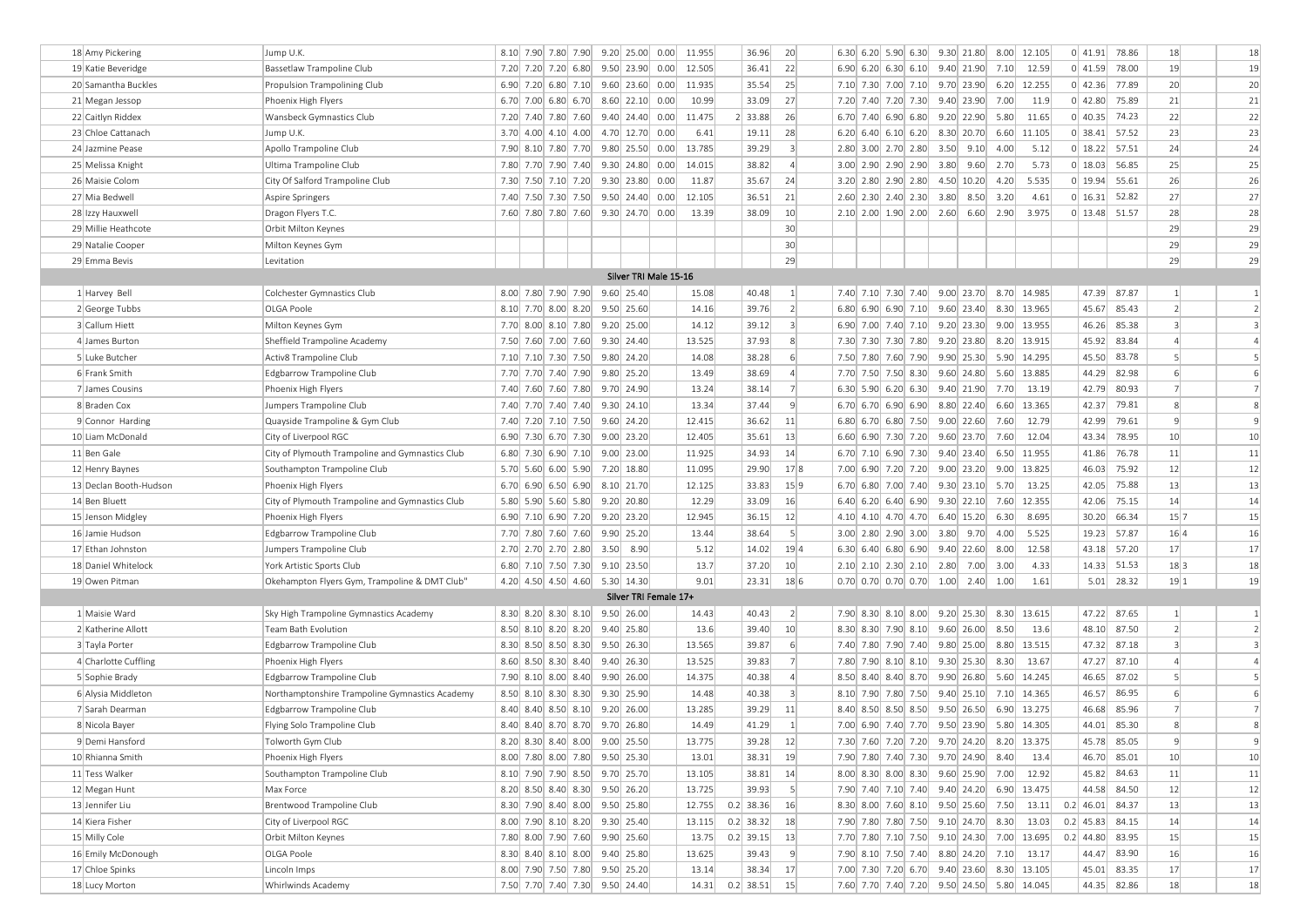| 19 Alice Taylor                           | Bourne 2 Bounce                 | 7.90 7.70 8.50 8.30 9.50 25.70                                   |  |  |                         | 11.765 | 37.47                                                                                                                                                                                                                                                                                                                         | 20               | 7.50 7.50 7.50 7.70 9.40 24.40 8.10 11.85                     |             |      |             |               | 44.35 81.82 | 19               | 19             |
|-------------------------------------------|---------------------------------|------------------------------------------------------------------|--|--|-------------------------|--------|-------------------------------------------------------------------------------------------------------------------------------------------------------------------------------------------------------------------------------------------------------------------------------------------------------------------------------|------------------|---------------------------------------------------------------|-------------|------|-------------|---------------|-------------|------------------|----------------|
| 20 Catherine Thomas                       | Aspire Springers                | 6.90 7.00 7.10 7.20                                              |  |  | $9.60$ 23.70            | 13.18  | 36.88                                                                                                                                                                                                                                                                                                                         | 21               | 6.80 7.00 6.50 6.00 9.20 22.50                                |             | 8.40 | 13.06       |               | 43.96 80.84 | 20               | 20             |
| 21 Eleanor Jordan                         | Propulsion Trampolining Club    | 7.00 7.50 7.00 7.10 9.40 23.50                                   |  |  |                         | 12.195 | 35.70                                                                                                                                                                                                                                                                                                                         | 22               | 6.50 6.70 6.70 6.30 9.20 22.40                                |             |      | 7.20 12.205 |               | 41.81 77.50 | 21               | 21             |
| 22 Abigail Wheeler                        | Bourne 2 Bounce                 | $6.60$ 6.20 6.40 5.90                                            |  |  | $9.60$ 22.20            | 12.23  | 34.43                                                                                                                                                                                                                                                                                                                         | 23               | 7.50 7.00 7.00 7.30 9.80 24.10                                |             |      | 6.30 12.005 | 42.41         | 76.84       | 22               | 22             |
| 23 Jasmin Nolan-Kemp                      | Team Bath Evolution             | 6.60 6.70 6.60 6.70 9.40 22.70                                   |  |  |                         | 13.18  | 4 31.88                                                                                                                                                                                                                                                                                                                       | 24               | 6.70 6.70 6.60 6.80 9.50 22.90                                |             | 4.90 | 13.55       | 2 39.35 71.23 |             | 23               | 23             |
| 24 Polly Watson                           | Team Twisters                   | 8.10 8.10 8.10 8.20 9.70 25.90                                   |  |  |                         | 13.635 | 39.54                                                                                                                                                                                                                                                                                                                         | 8 <sup>1</sup>   | 2.40 2.20 2.20 2.00 2.70 7.10                                 |             | 3.10 | 4.105       |               | 14.31 53.84 | 24 3             | 24             |
| 25 Emily Sherratt                         | Washindi Trampoline Club        | $0.60$ 0.60 0.70 0.50 1.00 2.20                                  |  |  |                         | 1.215  | 3.42                                                                                                                                                                                                                                                                                                                          | 25 1             | 6.70 7.10 6.70 6.40 9.80 23.20 6.00                           |             |      | 10.49       |               | 39.69 43.11 | 25               | 25             |
| 26 Rosa Clark                             | Max Force                       |                                                                  |  |  |                         |        |                                                                                                                                                                                                                                                                                                                               | 26               |                                                               |             |      |             |               |             | 26               | 26             |
| 26 Daniela Nacul                          | Leeds Rebound Gymnastics Club   |                                                                  |  |  |                         |        |                                                                                                                                                                                                                                                                                                                               | 26               |                                                               |             |      |             |               |             | 26               | 26             |
| 26 Charlotte Burn                         | Phoenix High Flyers             |                                                                  |  |  |                         |        |                                                                                                                                                                                                                                                                                                                               | 26               |                                                               |             |      |             |               |             | 26               | 26             |
| 26 Katie-Anne Attaway                     | Aire Trampoline Club            |                                                                  |  |  |                         |        |                                                                                                                                                                                                                                                                                                                               | 26               |                                                               |             |      |             |               |             | 26               | 26             |
| 26 Tianee Camille                         | Edgbarrow Trampoline Club       |                                                                  |  |  |                         |        |                                                                                                                                                                                                                                                                                                                               | 26               |                                                               |             |      |             |               |             | 26               | 26             |
| 26 Naomi Ashby                            | Sleaford Elite Gym Club         |                                                                  |  |  |                         |        |                                                                                                                                                                                                                                                                                                                               | 26               |                                                               |             |      |             |               |             | 26               | 26             |
| 26 Maia Grady                             | Tolworth Gym Club               |                                                                  |  |  |                         |        |                                                                                                                                                                                                                                                                                                                               | 26               |                                                               |             |      |             |               |             | 26               | 26             |
| 26 Megan Finney                           | Up'n'Downs Trampoline Club      |                                                                  |  |  |                         |        |                                                                                                                                                                                                                                                                                                                               | 26               |                                                               |             |      |             |               |             | 26               | 26             |
| 26 Rose Kent                              | Flying Solo Trampoline Club     |                                                                  |  |  |                         |        |                                                                                                                                                                                                                                                                                                                               | 26               |                                                               |             |      |             |               |             | 26               | 26             |
| 26 Sydney Kelly                           | Cambridge Cangaroos             |                                                                  |  |  |                         |        |                                                                                                                                                                                                                                                                                                                               | 26               |                                                               |             |      |             |               |             | 26               | 26             |
|                                           |                                 |                                                                  |  |  | Silver TRI Male 17+     |        |                                                                                                                                                                                                                                                                                                                               |                  |                                                               |             |      |             |               |             |                  |                |
| 1 George Dobson                           | Colchester Gymnastics Club      | $8.20$ $8.30$ $8.20$ $8.80$                                      |  |  | $9.70$ 26.20            | 15.75  | 41.95                                                                                                                                                                                                                                                                                                                         | 1                | 7.90 7.50 7.50 8.20 9.70 25.10 10.70 15.265                   |             |      |             |               | 51.07 93.02 | $\left  \right $ | 1              |
| 2 Angus Stone                             | Activ8 Trampoline Club          | $8.30 \begin{array}{ c c c c c } 8.20 & 8.20 & 8.30 \end{array}$ |  |  | 9.40 25.90              | 15.835 | 41.74                                                                                                                                                                                                                                                                                                                         | $\left  \right $ | 7.50 7.50 7.80 7.50 9.30 24.30 9.10                           |             |      | 15.15       | 48.55         | 90.29       | $\overline{2}$   | $\overline{2}$ |
| 3 Andrew Jones                            | Max Force                       | 8.10 7.80 7.90 8.00 9.60 25.50                                   |  |  |                         | 14.075 | 39.58                                                                                                                                                                                                                                                                                                                         | $\left 4\right $ | 7.60 7.60 7.70 7.70 9.40 24.70 7.90                           |             |      | 14.13       |               | 46.73 86.31 | $\overline{3}$   | 3              |
| 4 Mack Mcauley                            | Storm Elite Trampoline Club     | 7.70 7.40 7.60 7.50 9.50 24.60                                   |  |  |                         | 14.04  | 38.64                                                                                                                                                                                                                                                                                                                         | 7                | 7.10 7.10 7.40 7.40 9.00 23.50                                |             | 9.00 | 14.22       | 46.72         | 85.36       | $\overline{4}$   | $\overline{4}$ |
| 5 Jonathan Butler                         | Team Bath Evolution             | 7.50 7.20 7.40 7.80 9.50 24.40                                   |  |  |                         | 14.235 | 38.64                                                                                                                                                                                                                                                                                                                         | 8 <sup>1</sup>   | 6.70 7.20 7.00 7.20 9.30 23.50 8.10 14.025                    |             |      |             | 45.63         | 84.26       | 5                | 5              |
| 6 Alasdair Macrae                         | Cambridge Cangaroos             | 7.70 7.10 7.60 7.40 9.60 24.60                                   |  |  |                         | 14.005 | 38.61                                                                                                                                                                                                                                                                                                                         | $\overline{9}$   | 7.70 7.30 7.40 7.50 9.80 24.70                                |             | 6.50 | 13.95       | 45.15         | 83.76       | 6                | 6              |
| 7 Laurie Maylor                           | Team Bath Evolution             | 6.90 7.10 7.10 7.40 9.10 23.30                                   |  |  |                         | 14.93  | 4 34.23                                                                                                                                                                                                                                                                                                                       | 13               | 8.00 7.40 7.60 7.80 9.10 24.50                                |             | 7.20 | 15.06       | 46.76         | 80.99       | $\overline{7}$   | $\overline{7}$ |
| 8 Kyle Durkin                             | City of Liverpool RGC           | 7.50 8.00 7.70 7.80 9.60 25.10                                   |  |  |                         | 13.105 | 38.21                                                                                                                                                                                                                                                                                                                         | 10 <sup>1</sup>  | 5.80 5.70 5.80 6.20 9.60 21.20                                |             | 7.00 | 12.44       | 40.64         | 78.85       | 8                | 8              |
| 9 Alex Clifford                           | Jumpers Trampoline Club         | 6.30 6.30 6.40 6.50 9.50 22.20                                   |  |  |                         | 12.85  | $4$ 31.05                                                                                                                                                                                                                                                                                                                     | 14               | 7.60 7.50 7.30 7.50 9.60 24.60                                |             | 6.90 | 13.605      |               | 45.11 76.16 | $\mathbf{q}$     | 9              |
| 10 Ethan Cutter                           | Phoenix High Flyers             | 7.70 7.70 7.50 7.50 9.70 24.90                                   |  |  |                         | 13.745 | 38.65                                                                                                                                                                                                                                                                                                                         | $6 \mid$         | $1.20 \mid 1.20 \mid 1.30 \mid 1.30 \mid 1.80 \mid 4.30 \mid$ |             | 2.50 | 2.665       | 9.47          | 48.11       | 10 2             | 10             |
| 11 Leon Davies                            | Apollo Trampoline Club          | $0.70$ 0.60 0.70 0.70                                            |  |  | 0.90 2.30               | 1.45   | 3.75                                                                                                                                                                                                                                                                                                                          | 16 1             | 6.00 6.00 6.30 6.50 9.20 21.50 8.60                           |             |      | 12.9        | 43.00         | 46.75       | 11               | 11             |
| 12 James Burke                            | City of Liverpool RGC           | 7.60 7.60 8.30 7.60 9.60 24.80                                   |  |  |                         | 15.615 | 40.42                                                                                                                                                                                                                                                                                                                         | $\vert$ 3        | $0.70$ 0.70 0.70 0.80 0.90 2.30                               |             | 1.50 | 1.555       | 5.36          | 45.77       | 12 1             | 12             |
| 13 Christopher Wort                       | City Of Salford Trampoline Club | 8.00 7.30 7.80 7.60 9.70 25.10                                   |  |  |                         | 13.95  | 39.05                                                                                                                                                                                                                                                                                                                         | 5 <sup>1</sup>   | $0.70$ 0.60 0.60 0.80                                         | $1.00$ 2.30 | 1.30 | 1.415       | 5.02          | 44.07       | 13 1             | 13             |
| 14 Jaime Alvarez                          | Colchester Gymnastics Club      | 7.30 7.40 7.00 7.40 8.50 23.20                                   |  |  |                         | 12.5   | 35.70                                                                                                                                                                                                                                                                                                                         | 11 9             | $0.70$ 0.70 0.70 0.70 0.90 2.30 1.10                          |             |      | 1.5         | 4.90          | 40.60       | 14 1             | 14             |
| 15 James Lilliman                         | Charnwood Trampoline Club       | 6.50 6.20 6.70 6.70 9.60 22.80                                   |  |  |                         | 12.525 | 35.33                                                                                                                                                                                                                                                                                                                         | 12               | $0.60$ 0.60 0.60 0.60 1.00 2.20 1.30                          |             |      | 1.29        | 4.79          | 40.12       | 15 1             | 15             |
| 16 Reece Buck                             | Jumpers Trampoline Club         | 5.50 5.90 5.50 5.70 7.00 18.20                                   |  |  |                         | 11.37  | 29.57                                                                                                                                                                                                                                                                                                                         | 15 8             |                                                               |             |      | 3.085       |               | 9.79 39.36  | 16 2             | 16             |
|                                           |                                 |                                                                  |  |  | Sil Dis TRI Cat 1 M U13 |        |                                                                                                                                                                                                                                                                                                                               |                  |                                                               |             |      |             |               |             |                  |                |
| 1 James Clark                             | OLGA Poole                      | 7.80 7.40 7.50 7.60 10.00 25.10                                  |  |  |                         |        | 25.10                                                                                                                                                                                                                                                                                                                         | 1                | 7.20 7.10 7.20 7.60 9.90 24.30 2.10                           |             |      |             |               | 35.55 60.65 | $\vert$ 1        | $\mathbf{1}$   |
|                                           |                                 |                                                                  |  |  | Sil Dis TRI Cat 1 F 13+ |        |                                                                                                                                                                                                                                                                                                                               |                  |                                                               |             |      |             |               |             |                  |                |
| 1 Alys Williams                           | Starlight                       | 7.40 7.20 7.30 7.30 9.70 24.30                                   |  |  |                         |        | $0.2$ 24.10                                                                                                                                                                                                                                                                                                                   | 1                | 6.70 6.80 7.00 7.00 9.90 23.70 2.90                           |             |      |             | 36.20         | 60.30       | 1                | $\mathbf{1}$   |
| 2 Jemma Kilkerri                          | Velocity                        | 1.50 1.30 1.50 1.50 1.90 4.90                                    |  |  |                         |        | 4.90                                                                                                                                                                                                                                                                                                                          | 2 2              | 5.50 5.80 5.90 6.10 7.80 19.50 2.30                           |             |      |             |               | 21.80 26.70 | 2 8              | $\overline{2}$ |
|                                           |                                 |                                                                  |  |  | Sil Dis TRI Cat 1 M 13+ |        |                                                                                                                                                                                                                                                                                                                               |                  |                                                               |             |      |             |               |             |                  |                |
| 1 Callum Mcilvenna                        | Charnwood Trampoline Club       | 7.20 7.00 6.60 6.70 9.50 23.20                                   |  |  |                         |        | 23.20                                                                                                                                                                                                                                                                                                                         | $\left  \right $ | 7.40 6.70 6.80 7.10 9.80 23.70 3.00                           |             |      |             |               | 26.70 49.90 | $\vert$ 1        | 1              |
| 2 Charlie Fishwick                        | <b>Bury Trampoline Club</b>     | 7.00 6.80 6.80 7.10 9.80 23.60                                   |  |  |                         |        | 23.60                                                                                                                                                                                                                                                                                                                         | 1                | 6.80 6.70 6.90 7.00 9.70 23.40 2.00                           |             |      |             |               | 25.40 49.00 | $\overline{2}$   | $\overline{2}$ |
|                                           |                                 |                                                                  |  |  | Sil Dis TRI Cat 2 F U13 |        |                                                                                                                                                                                                                                                                                                                               |                  |                                                               |             |      |             |               |             |                  |                |
| 1 Rachel Shields                          | Sleaford Elite Gym Club         |                                                                  |  |  |                         |        | $\begin{vmatrix} 1.50 & 1.50 & 1.40 & 1.50 & 1.90 & 4.90 \end{vmatrix}$ $\begin{vmatrix} 1 & 0 & 0 & 0 & 0 \\ 0 & 1 & 0 & 0 & 0 \\ 0 & 0 & 0 & 0 & 0 \\ 0 & 0 & 0 & 0 & 0 \\ 0 & 0 & 0 & 0 & 0 \\ 0 & 0 & 0 & 0 & 0 \\ 0 & 0 & 0 & 0 & 0 \\ 0 & 0 & 0 & 0 & 0 \\ 0 & 0 & 0 & 0 & 0 \\ 0 & 0 & 0 & 0 & 0 \\ 0 & 0 & 0 & 0 & 0$ |                  | 7.20 7.20 7.70 7.40 9.80 24.40 3.00                           |             |      |             |               | 27.40 32.30 |                  | $\mathbf{I}$   |
|                                           |                                 |                                                                  |  |  | Sil Dis TRI Cat 2 F 13+ |        |                                                                                                                                                                                                                                                                                                                               |                  |                                                               |             |      |             |               |             |                  |                |
| 1 Ella Mccarthy                           | Sleaford Elite Gym Club         | 1.30 1.40 1.50 1.50 1.80 4.70                                    |  |  |                         |        | 4.70                                                                                                                                                                                                                                                                                                                          | 1 2              | 7.00 7.10 7.00 7.00 9.60 23.60 1.70                           |             |      |             |               | 25.30 30.00 | $\left  \right $ | $\mathbf{1}$   |
| 2 Kaelin Lois Brown                       | Sleaford Elite Gym Club         |                                                                  |  |  |                         |        | 0.00                                                                                                                                                                                                                                                                                                                          | 2                | 7.40 7.00 7.50 7.20 9.50 24.10 1.30                           |             |      |             |               | 25.40 25.40 | $\left 2\right $ | $\overline{2}$ |
|                                           |                                 |                                                                  |  |  | Silver TRS Mixed 9-12   |        |                                                                                                                                                                                                                                                                                                                               |                  |                                                               |             |      |             |               |             |                  |                |
| 1 Charlotte Slater   Elsie Gibson         | City of Liverpool RGC           | 7.80 7.00 8.00 7.10 9.20 25.88                                   |  |  |                         | 9.15   | 35.03                                                                                                                                                                                                                                                                                                                         | 5 <sup>1</sup>   | 7.30 7.80 7.30 7.80 9.30 26.15 4.10                           |             |      | 9.35        |               | 39.60 74.63 | 1                | $\mathbf{1}$   |
| 2 Georgia Diamond Barlow   Lily Mccracken | City of Liverpool RGC           | 8.00 7.60 7.80 7.70 9.10 25.98                                   |  |  |                         | 9.5    | 35.48                                                                                                                                                                                                                                                                                                                         | $\vert$ 3        | 8.00 8.00 8.10 8.00 8.70 25.43 4.10                           |             |      | 9.55        |               | 39.08 74.55 | $\overline{2}$   | $\overline{2}$ |
| 3 Lois Seddon   Francesca Dawe            | City of Liverpool RGC           | 7.60 7.00 7.60 7.30 9.20 25.78                                   |  |  |                         | 9.5    | 35.28                                                                                                                                                                                                                                                                                                                         | $\left 4\right $ | 8.00 7.50 8.00 7.60 8.80 25.38 4.10                           |             |      | 9.55        |               | 39.03 74.30 | $\overline{3}$   | 3              |
|                                           |                                 |                                                                  |  |  |                         |        |                                                                                                                                                                                                                                                                                                                               |                  |                                                               |             |      |             |               |             |                  |                |
| 4 Millie Gradwell   Maddison Kelly        | Jump U.K.                       | 7.70 7.70 7.70 7.50 9.40 26.45                                   |  |  |                         | 9.45   | 35.90                                                                                                                                                                                                                                                                                                                         | 2                | 7.90 7.20 7.80 7.50 8.40 24.40 4.50                           |             |      | 9.4         |               | 38.30 74.20 | $\overline{4}$   | $\overline{4}$ |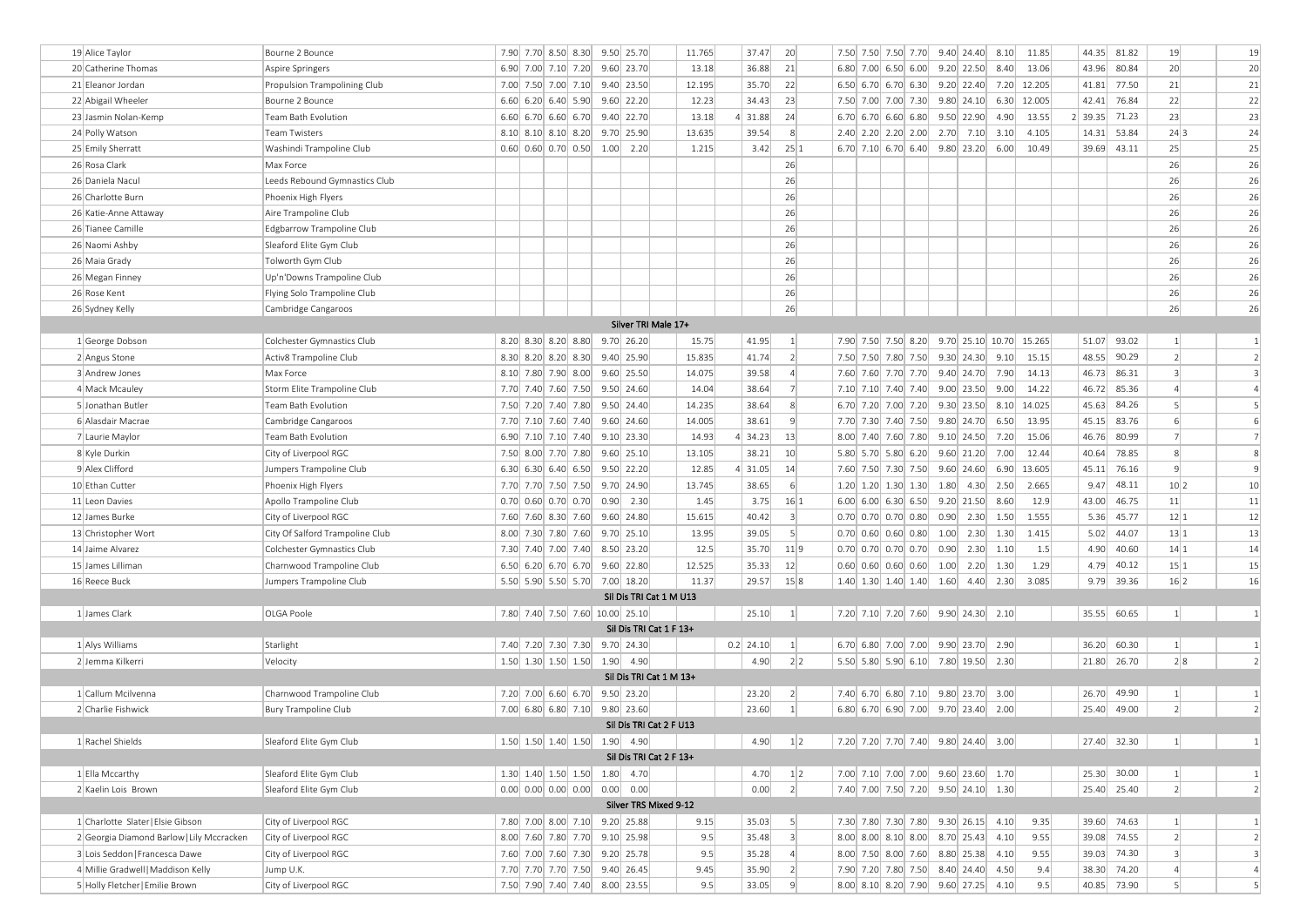| 6 Millie Slatford Lauren Leach             | Ultima Trampoline Club                 | 7.20 7.40 7.30 7.20 8.70 24.68  | 9.8                           | 34.48               | 6               | 7.40 7.30 7.40 7.20 9.20 25.73 3.50 |  |      |             | 9.95    |             | 39.18 73.65       | 6                | 6              |
|--------------------------------------------|----------------------------------------|---------------------------------|-------------------------------|---------------------|-----------------|-------------------------------------|--|------|-------------|---------|-------------|-------------------|------------------|----------------|
| 7 Larissa Burgess   Henry Barnes           | Jump U.K.                              | 7.40 7.60 7.30 7.60 8.50 24.48  | 9.4                           | 33.88               | 8               | 6.80 8.10 7.00 7.90 9.10 25.65      |  |      | 4.50        | 9.45    | 39.60       | 73.48             |                  | $\overline{7}$ |
| 8 Amelia Speake   Hollie Jones             | <b>Bury Trampoline Club</b>            | 7.70 7.20 7.30 7.20 8.40 24.15  | 9.75                          | 33.90               |                 | 7.10 7.20 7.10 7.40 8.80 24.80 4.10 |  |      |             | 9.45    |             | 38.35 72.25       | 8                |                |
| 9 Belle Holliday Kira Holliday             | Carlisle Trampoline Club               | 8.00 8.00 8.10 7.80 9.30 26.58  | 9.6                           | 36.18               |                 | 7.70 7.70 8.20 7.80 7.20 22.25 4.10 |  |      |             | 9.65    |             | 36.00 72.18       | $\mathbf{q}$     | 9              |
| 10 Harry Cross   Alfie Dixon               | Carlisle Trampoline Club               | 7.00 6.90 6.90 7.00 8.20 23.35  | 9.5                           | 32.85               | 11              | 7.10 7.30 7.20 8.00 8.90 25.20      |  |      | 4.70        | 9.3     | 39.20       | 72.05             | 10               | 10             |
| 11 Clara Scott Chayne Barnes               | Wansbeck Gymnastics Club               | 7.10 7.10 6.90 6.90 8.00 23.00  | 9.6                           | 32.60               | 12 9            | 7.60 7.00 7.50 7.20 8.60 24.53      |  |      | 4.20        | 9.65    |             | 38.38 70.98       | 11               | 11             |
| 12 Zak Carey   Isaac Lowson                | Harrogate Gymnastics Club              | 7.60 8.00 7.80 7.70 7.00 21.78  | 9.35                          | 31.13               | 14              | 7.40 7.10 7.50 7.50 8.70 24.78 5.20 |  |      |             | 9.25    |             | 39.23 70.35       | 12               | 12             |
| 13 Bozena Jaasil Clarissa Seraphin         | Edgbarrow Trampoline Club              | 2.40 2.50 2.50 2.50 2.90 8.28   | $\vert$ 3                     | 11.28               | 17 3            | 7.90 7.60 7.80 7.90 8.80 25.40 4.10 |  |      |             | 9.6     | 39.10       | 50.38             | 13               | 13             |
| 14 Adam Colclough   Jemima Ainsworth       | Jump U.K.                              | 6.90 6.90 7.00 6.80 6.20 19.30  | 8.6                           | 27.90               | 16 9            | $2.30$ $2.30$ $2.20$ $2.20$ $2.80$  |  | 7.85 | 1.20        | 2.75    |             | 11.80 39.70       | 14               | 14             |
| 15 Lucy Curran   Chloe Dixon               | City of Liverpool RGC                  | 6.80 6.60 6.80 6.70 7.90 22.53  | 9.25                          | 31.78               | 13              | 1.30 1.50 1.40 1.50 1.20 3.83 1.20  |  |      |             | 1.95    |             | 6.98 38.75        | 15 2             | 15             |
| 16 Holly Ashton Christie   Lolli Nestor    | City of Liverpool RGC                  | 7.50 7.40 7.40 7.40 8.10 23.63  | 9.3                           | 32.93               | 10 <sup>1</sup> | $0.80$ $0.80$ $0.80$ $0.90$ $0.90$  |  |      | $2.63$ 0.60 | 0.95    |             | 4.18 37.10        | 16               | 16             |
| 17 Jack Smith Zane Stout                   | City of Liverpool RGC                  | 6.80 7.10 6.60 6.90 7.40 21.65  | 8.7                           | 30.35               | 15 9            | $0.80$ $0.80$ $0.80$ $0.90$ $1.00$  |  |      | 2.83 0.60   |         |             | 4.43 34.78        | 17 1             | 17             |
| 18 Morgan Boddington   Alannah Taylor      | Quayside Trampoline & Gym Club         | $0.80$ 0.80 0.80 0.80 0.90 2.60 | 0.9                           | 3.50                | 18 1            | 0.00 0.00 0.00 0.00 0.00 0.00 0.00  |  |      |             | $\circ$ |             | $0.00$ 3.50       | 18               | 18             |
|                                            |                                        |                                 | Silver TRS Female 13-14       |                     |                 |                                     |  |      |             |         |             |                   |                  |                |
| 1 Olivia Burvill-Patching   Harper Winslet | Sky High Trampoline Gymnastics Academy | 7.80 7.70 7.90 8.10 8.80 25.48  | 9.5                           | 34.98               | 4 <sup>1</sup>  | 7.60 7.70 7.60 7.80 8.50 24.68 6.30 |  |      |             | 9.4     |             | 40.38 75.35       |                  |                |
| 2 Imogen Lamb   Kelise Wilson-Smith        | City of Liverpool RGC                  | 7.10 6.90 7.30 7.50 8.10 23.40  | 8.7                           | 32.10               | 5 9             | 7.70 7.90 7.90 8.00 9.60 27.08 5.60 |  |      |             | 9.7     |             | 42.38 74.48       | $\overline{2}$   |                |
| 3 Olivia Brothwell   Millie Evans          | Sheffield Trampoline Academy           | 8.40 7.90 8.30 8.50 9.20 26.68  | 9.7                           | 36.38               | 1 <sup>1</sup>  | 6.60 6.00 6.20 6.30 7.40 21.08 5.10 |  |      |             | 7.6     | $0.2$ 33.58 | 69.95             | 3 8              | 3              |
| 4 Melissa Butterworth   Freya Cairns       | Bury Trampoline Club                   | 8.30 7.80 8.40 7.70 9.10 26.25  | 9.5                           | 35.75               | 2               | 7.10 6.60 7.10 7.20 6.00 19.00      |  |      | 5.30        | 8.3     |             | 32.60 68.35       | 4 9              | $\overline{4}$ |
| 5 Abi Lawther   Evie Poole                 | Charnwood Trampoline Club              | 7.30 7.10 7.40 7.30 9.30 25.88  | 9.5                           | 35.38               | 3               | 4.20 4.00 4.40 4.30 5.20 14.63 3.30 |  |      |             | 5.5     |             | 23.43 58.80       | 5 6              | 5              |
|                                            |                                        |                                 | Silver TRS Male 13-14         |                     |                 |                                     |  |      |             |         |             |                   |                  |                |
| 1 Ben Yates   Chad Godwin                  | Charnwood Trampoline Club              | 7.70 6.70 7.20 6.90 8.50 24.13  | 9.2                           | 33.33               | 1               | 7.60 6.50 7.20 6.80 9.70 26.43 5.40 |  |      |             | 9.35    |             | 41.18 74.50       |                  |                |
|                                            |                                        |                                 | Silver TRS Female 15-16       |                     |                 |                                     |  |      |             |         |             |                   |                  |                |
| 1 Chloe Cattanach   Amy Pickering          | Jump U.K.                              | 8.70 8.30 8.50 8.40 8.70 25.88  | 9.7                           | 35.58               | 1               | 8.90 8.50 8.50 8.50 8.90 26.40 4.90 |  |      |             | 9.6     |             | 40.90 76.48       |                  |                |
| 2 Elysia Goodman   Hollie Willoughby       | York Artistic Sports Club              | 7.70 7.50 7.80 7.30 7.90 23.38  | 9.2                           | $2 \mid 30.58 \mid$ | 2               | 7.50 7.60 8.00 7.30 8.80 25.20 7.70 |  |      |             | 9.05    |             | $0.2$ 41.75 72.33 | $\overline{2}$   |                |
| 3 Ailsa Kirby Gemma Lawther                | Charnwood Trampoline Club              |                                 |                               |                     | $\overline{3}$  |                                     |  |      |             |         |             |                   |                  |                |
| 4 Olivia Webb   Natalie Cooper             | Milton Keynes Gym                      |                                 |                               |                     | $\overline{3}$  |                                     |  |      |             |         |             |                   |                  |                |
|                                            |                                        |                                 | Silver TRS Female 17+         |                     |                 |                                     |  |      |             |         |             |                   |                  |                |
| 1 Sophie Brady Tayla Porter                | Edgbarrow Trampoline Club              | 8.30 8.50 8.50 8.40 8.70 25.83  | 9.55                          | 35.38               | 2               | 8.50 8.40 8.50 8.20 8.80 26.00 6.30 |  |      |             | 9.7     |             | 42.00 77.38       | $\left  \right $ |                |
| 2 Alice Taylor   Abigail Wheeler           | Bourne 2 Bounce                        | 7.80 6.90 8.00 6.90 8.00 23.40  | 9.35                          | 32.75               | 3               | 8.50 7.20 8.40 7.00 9.50 26.78 5.50 |  |      |             | 9.4     |             | 41.68 74.43       | $\overline{2}$   | $\overline{2}$ |
| 3 Catherine Thomas   Mia Bedwell           | Aspire Springers                       | 7.50 6.90 7.40 7.00 9.30 25.90  | 9.5                           | 35.40               | 1               | 6.50 5.40 6.10 5.60 7.10 20.10 7.20 |  |      |             | 8.4     |             | 35.70 71.10       | 3 9              | 3              |
| 4 Nicola Bayer   Rose Kent                 | Flying Solo Trampoline Club            |                                 |                               |                     | $\vert$         |                                     |  |      |             |         |             |                   | $\Delta$         | $\overline{4}$ |
|                                            |                                        |                                 | Silver DIS TRS Mixed Open Age |                     |                 |                                     |  |      |             |         |             |                   |                  |                |
| 1 Logan Somers   Rachel Shields            | Sleaford Elite Gym Club                | 4.20 4.10 4.60 4.60 4.80 18.40  | $6 \mid$                      | 24.40               | 1 6             | 7.10 6.40 7.00 6.50 6.90 27.30 3.30 |  |      |             | 9.7     |             | 40.30 64.70       |                  |                |
|                                            |                                        |                                 |                               |                     |                 |                                     |  |      |             |         |             |                   |                  |                |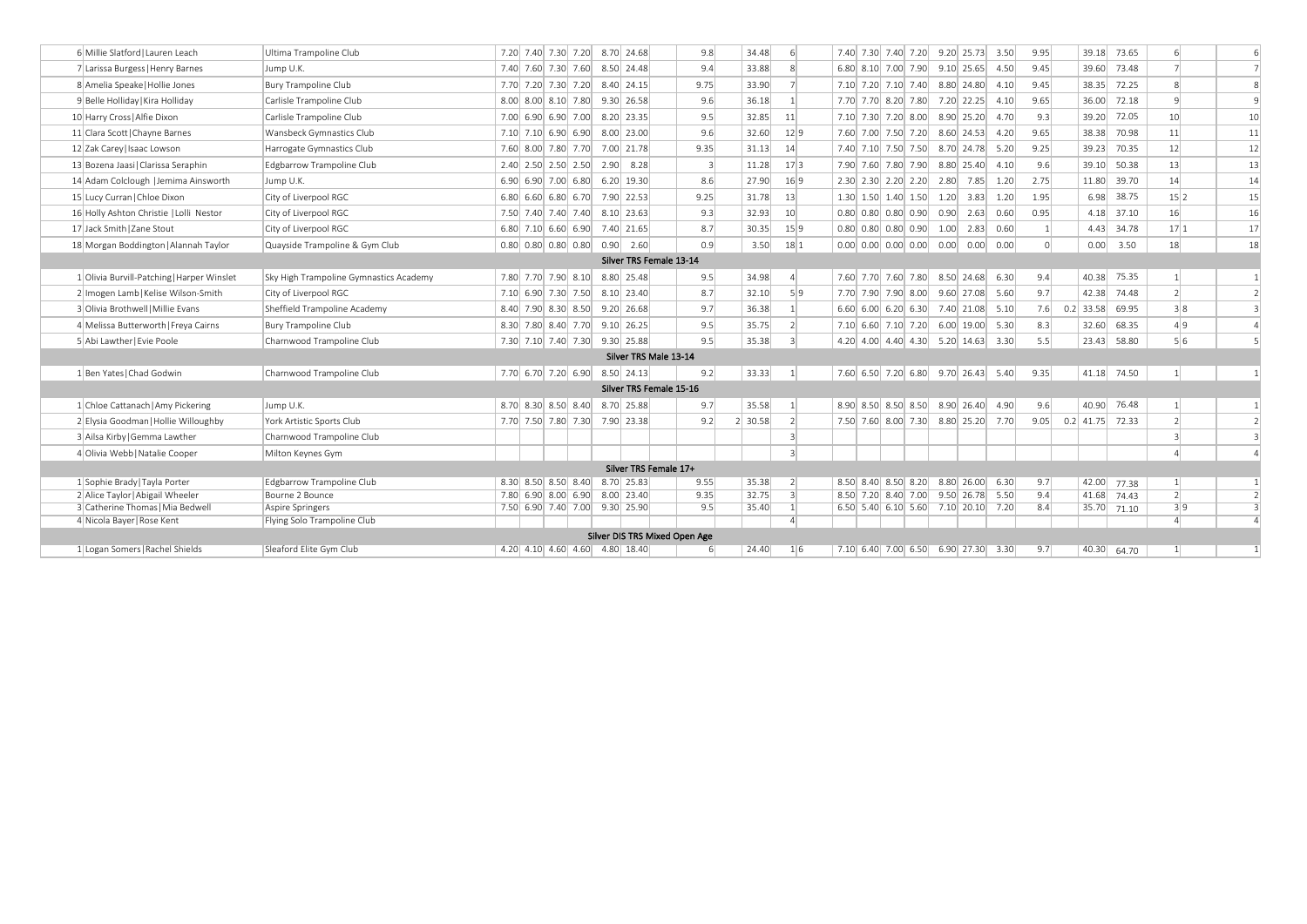#### **TRA & DMT ENGLISH CHAMPIONSHIPS QUALIFICATION SERIES 1 - 2019 (EASTLEIGH)**

|                                          |                                                                       |                                                | Gold Results                                                                              |                         |                                                     |              |                                                                  |                                  |                |                   |                          |
|------------------------------------------|-----------------------------------------------------------------------|------------------------------------------------|-------------------------------------------------------------------------------------------|-------------------------|-----------------------------------------------------|--------------|------------------------------------------------------------------|----------------------------------|----------------|-------------------|--------------------------|
|                                          |                                                                       |                                                |                                                                                           |                         |                                                     |              |                                                                  |                                  |                |                   | Remar                    |
| Rank<br><b>Name</b>                      | <b>Club</b>                                                           | <b>Class name</b>                              | 1D1 1D2 1D3 1D4 1D5                                                                       | 15 Diff 1 Bonus 1 Pen 1 | <b>Ranking Remark</b><br>1T<br>$\mathbf{1}$         | $\mathbf{1}$ | 2D1 2D2 2D3 2D4 2D5                                              | 2S<br>Diff 2 Bonus 2 Pen 2       | 2T Prelims     | Rank <sub>2</sub> | k <sub>2</sub>           |
|                                          |                                                                       |                                                | <b>Gold TRI Female 9-10</b>                                                               |                         |                                                     |              |                                                                  |                                  |                |                   |                          |
| 1 Savanna Wootton                        | Northamptonshire Trampoline Gymnastics Academy                        | Gold TRI Female 9-10                           | $8.40 \begin{array}{ c c c } 8.30 & 8.10 & 8.60 \end{array}$<br>$9.40 \ 26.10$            | 12.845                  | 38.95<br>$\overline{2}$                             |              | 8.30 8.20 8.10 7.80 9.50 25.80                                   | 6.30<br>12.41                    | 44.51          | 83.46             | $\mathbf{1}$             |
| 2 Sophie Jo Millican                     | City of Liverpool RGC                                                 | Gold TRI Female 9-10                           | 8.50 8.80 8.80 8.40<br>$9.40 \, 26.70$                                                    | 12.75                   | 39.45<br>$\mathbf{1}$                               |              | 8.40 8.20 8.70 8.40 9.50 26.30                                   | 5.00<br>12.595                   | 43.90          | 83.35             | $\overline{\phantom{a}}$ |
| 3 Evie Chapman                           | Northamptonshire Trampoline Gymnastics Academy                        | Gold TRI Female 9-10                           | 9.40 25.60<br>8.20 8.00 8.40 7.90                                                         | 12.095                  | 37.70<br>3                                          |              | 7.80 7.80 8.00 7.80 9.50 25.10                                   | 5.20<br>12.07                    | 42.37          | 80.07             | 3                        |
| 4 Emilia Motiejunaite                    | Phoenix High Flyers                                                   | Gold TRI Female 9-10                           | 7.60 7.90 7.70 8.10<br>$9.60$ 25.20                                                       | 11.43                   | 36.63<br>$\overline{4}$                             |              | 8.10 8.40 8.00 8.00 9.60 25.70                                   | 5.00<br>11.7                     | 42.40          | 79.03             | $\vert$                  |
| 5 Madison Booth                          | Stoke Trampolining & Gymnastics Club                                  | Gold TRI Female 9-10                           | 8.00 7.10 7.60 7.80<br>9.80 25.20                                                         | 11.07                   | 36.27<br>5<br>6                                     |              | 7.80 7.00 7.50 7.10 9.50 24.10 5.70                              | 10.93                            | 40.73          | 77.00             | 5                        |
| 6 Jessica Vickery<br>7 Marika Auzenberga | Whirlwinds Academy<br>Northamptonshire Trampoline Gymnastics Academy  | Gold TRI Female 9-10<br>Gold TRI Female 9-10   | 6.90 7.40 6.90 7.00 9.70 23.60                                                            | 11.99                   | 35.59<br>0.00<br>$\overline{7}$                     |              | 7.00 6.80 6.90 6.50 9.40 23.10 6.30 11.875                       |                                  | 41.28<br>0.00  | 76.87<br>0.00     | 6<br>$\overline{7}$      |
|                                          |                                                                       |                                                | <b>Gold TRI Male 9-10</b>                                                                 |                         |                                                     |              |                                                                  |                                  |                |                   |                          |
| 1 Mike Oleksiyevets                      | Quayside Trampoline & Gym Club                                        | Gold TRI Male 9-10                             | 7.60 7.80 7.70 8.10<br>$9.10 \quad 24.60$                                                 | 12.46                   | 37.06<br>$\overline{2}$                             |              | 7.90 7.60 7.40 7.00 9.60 24.60                                   | 6.30<br>12.32                    | 43.22          | 80.28             | 1                        |
| 2 Billy Stead                            | Leeds Rebound Gymnastics Club                                         | Gold TRI Male 9-10                             | 7.80 8.20 8.00 8.00<br>9.30 25.30                                                         | 12.3                    | 37.60<br>$\mathbf{1}$                               |              | 6.70 7.00 6.60 6.30 9.00 22.30                                   | 7.60 11.095                      | 41.00          | 78.60             | $\overline{\phantom{a}}$ |
| 3 Dale Edwards                           | Quayside Trampoline & Gym Club                                        | Gold TRI Male 9-10                             | 7.40 7.30 7.40 7.70<br>9.40 24.20                                                         | 12.63                   | 36.83<br>3                                          |              | 7.30 7.00 7.00 6.40 9.20 23.20                                   | 6.30<br>11.69                    | 41.19          | 78.02             | 3                        |
| 4 Joshua Mcgowan                         | Leeds Rebound Gymnastics Club                                         | Gold TRI Male 9-10                             | 7.40 7.20 7.60 7.50<br>9.40 24.30                                                         | 11.12                   | 35.42<br>5                                          |              | 7.40 7.30 7.60 7.40 9.20 24.00                                   | 4.80 10.975                      | 39.78          | 75.20             | $\overline{4}$           |
| 5 Jacob Petch                            | Phoenix High Flyers                                                   | Gold TRI Male 9-10                             | 7.30 7.70 7.00 7.50<br>$9.40 \mid 24.20$                                                  | 11.25                   | 35.45<br>$\Delta$                                   |              | $6.60$ 6.80 6.80 6.30 9.00 22.40                                 | 5.30<br>11.16                    | 38.86          | 74.31             | 5                        |
| 6 Joel Arlotte                           | Quayside Trampoline & Gym Club                                        | Gold TRI Male 9-10                             | 7.30 7.30 7.00 7.00<br>9.70 24.00                                                         | 10.415                  | 34.42<br>6                                          |              | 7.20 7.00 7.10 7.20 9.60 23.90                                   | 4.80<br>10.655                   | 39.36          | 73.77             | 6                        |
| 7 Elliott Hares                          | Leeds Rebound Gymnastics Club                                         | Gold TRI Male 9-10                             | $5.10$ $5.00$ $5.30$ $5.30$<br>6.90 17.30                                                 | 7.945                   | 25.25                                               |              | 7.50 7.30 7.20 7.40 9.80 24.50                                   | 4.80<br>11.11                    | 40.41          | 65.66             |                          |
| 8 Samuel Newman Kemp                     | Hendon Gvm Club                                                       | Gold TRI Male 9-10                             | $0.80$ $0.80$ $0.90$ $0.90$<br>0.90<br>2.60<br>$8.70$ $8.90$ $9.00$ $9.00$<br>9.60 27.50  | 1.195<br>13.555         | 3.80<br>8<br>41.06<br>1                             |              | 7.20 7.30 7.10 7.10 9.60 23.90<br>7.70 7.70 8.00 7.70 9.60 25.00 | 5.70<br>11.045<br>9.00<br>13.125 | 40.65<br>47.13 | 44.44<br>88.18    | 8<br>$\overline{1}$      |
| 1 Gabriella Moorhouse<br>2 Lydia Cross   | Leeds Rebound Gymnastics Club<br>Stoke Trampolining & Gymnastics Club | Gold TRI Female 11-12<br>Gold TRI Female 11-12 | $8.40 \begin{array}{ c c c c } 8.60 & 8.80 & 9.00 \end{array}$<br>9.70 27.10              | 13.09                   | 40.19<br>$\overline{2}$                             |              | 7.70 8.00 7.60 7.50 9.30 24.60                                   | 8.20<br>12.69                    | 45.49          | 85.68             | $\overline{z}$           |
| 3 Lotanna Eltringham-Onuora              | City of Liverpool RGC                                                 | Gold TRI Female 11-12                          | $8.20$ $8.50$ $8.60$ $8.40$<br>$9.60 \quad 26.50$                                         | 12.92                   | 39.42<br>5                                          |              | 7.70 7.80 8.20 8.10 9.70 25.60                                   | 8.10<br>12.33                    | 46.03          | 85.45             |                          |
| 4 Jemma Macdonald                        | Central Galaxy Coventry Trampoline Club                               | Gold TRI Female 11-12                          | 8.50 8.70 9.00 8.50<br>$9.20 \ 26.40$                                                     | 13.01                   | 39.41<br>$\overline{6}$                             |              | 7.90 8.20 8.20 7.50 9.20 25.30 8.30                              | 12.42                            | 46.02          | 85.43             |                          |
| 5 Nyla Evely                             | City of Plymouth Trampoline and Gymnastics Club                       | Gold TRI Female 11-12                          | $8.10$ $8.40$ $8.50$ $8.40$<br>$9.60$ 26.40                                               | 13.21                   | 39.61<br>$\overline{4}$                             |              | 7.40 7.70 7.20 7.00 9.50 24.10                                   | 8.50 12.675                      | 45.28          | 84.89             |                          |
| 6 Emily Trotter                          | Carlisle Trampoline Club                                              | Gold TRI Female 11-12                          | 8.60 8.50 8.50 8.30<br>9.90 26.90                                                         | 12.93                   | 39.83<br>3                                          |              | 7.40 7.60 7.30 7.40 9.80 24.60                                   | 7.80 12.375                      | 44.78          | 84.61             |                          |
| 7 Sophie Graham                          | Leeds Rebound Gymnastics Club                                         | Gold TRI Female 11-12                          | 8.10 8.60 8.80 8.20<br>9.60 26.40                                                         | 12.98                   | 39.38<br>$\overline{7}$                             |              | 7.20 7.30 7.40 7.00 9.20 23.70                                   | 8.40 11.985                      | 44.09          | 83.47             |                          |
| 8 Eleanor Hale                           | Harrogate Gymnastics Club                                             | Gold TRI Female 11-12                          | 7.60 8.00 8.20 8.20<br>9.70 25.90                                                         | 12.815                  | 38.72<br>9                                          |              | 6.80 6.90 7.00 7.10 9.10 23.00                                   | 7.60<br>12.92                    | 43.52          | 82.24             |                          |
| 9 Caitlyn Turnbull                       | Apollo Trampoline Club                                                | Gold TRI Female 11-12                          | 7.70 8.10 7.90 7.60<br>$9.00 \mid 24.60$                                                  | 11.74                   | 36.34<br>18                                         |              | 7.60 8.20 8.00 7.50 9.80 25.40                                   | 7.60 12.765                      | 45.77          | 82.11             | ٩                        |
| 10 Holly Keeping                         | Jumpers Trampoline Club                                               | Gold TRI Female 11-12                          | 7.50 7.70 8.10 7.90<br>9.50 25.10<br>8.30 8.50 8.70 8.30<br>$9.40 \mid 26.20$             | 12.3<br>12.59           | 37.40<br>14<br>38.79<br>$\mathbf{R}$                |              | 7.40 7.20 7.50 7.40 9.70 24.50<br>7.00 6.80 6.80 7.00 9.10 22.90 | 7.60<br>12.5<br>7.60 12.305      | 44.60<br>42.81 | 82.00<br>81.60    | 10<br>11                 |
| 11 Tahlia Williams<br>12 Eleanor Edwards | Edgbarrow Trampoline Club<br>Edgbarrow Trampoline Club                | Gold TRI Female 11-12<br>Gold TRI Female 11-12 | 8.30 8.40 8.20 8.20<br>9.40 25.90                                                         | 12.56                   | 38.46<br>11                                         |              | 7.00 7.10 6.90 7.00 9.00 23.00                                   | 7.60 11.985                      | 42.59          | 81.05             | 12                       |
| 13 Freya Wicks                           | <b>OLGA Poole</b>                                                     | Gold TRI Female 11-12                          | 8.00 8.20 8.00 7.70<br>9.30 25.30                                                         | 12.645                  | 37.95<br>13                                         |              | 6.90 7.00 7.10 7.40 9.80 23.90                                   | 7.00<br>12.07                    | 42.97          | 80.92             | 13                       |
| 14 Amy Quinlivan                         | City of Liverpool RGC                                                 | Gold TRI Female 11-12                          | 8.00 8.00 7.70 7.50<br>8.90 24.60                                                         | 12.47                   | 37.07<br>16                                         |              | 7.30 7.20 7.30 7.30 8.90 23.50                                   | 7.80<br>12.425                   | 43.73          | 80.80             | 14                       |
| 15 Emily Lock                            | Harrogate Gymnastics Club                                             | Gold TRI Female 11-12                          | 7.80 8.20 8.30 8.00<br>$9.30 \quad 25.50$                                                 | 12.585                  | 38.09<br>12                                         |              | 6.90 6.90 7.10 7.40 9.40 23.40                                   | 7.00<br>12.1                     | 42.50          | 80.59             | 15                       |
| 16 Tayla Gerrard                         | <b>OLGA Poole</b>                                                     | Gold TRI Female 11-12                          | 7.90 7.80 7.70 7.50<br>8.90 24.40                                                         | 12.34                   | 36.74<br>17                                         |              | 7.50 7.30 7.60 7.60 9.50 24.60                                   | 6.30 12.075                      | 42.98          | 79.72             | 16                       |
| 17 Abbi Lyons-Killey                     | City of Liverpool RGC                                                 | Gold TRI Female 11-12                          | 8.30 8.50 8.40 8.50<br>$9.40 \mid 26.30$                                                  | 12.26                   | 38.56<br>10                                         |              | 3.50 3.60 3.40 3.50 4.40 11.40 4.10                              | 6.2                              | 21.70          | 60.26             | 17                       |
| 18 Chloe Annett                          | Kingston Trampoline Academy                                           | Gold TRI Female 11-12                          | 7.80 8.20 7.90 7.70 9.40 25.10                                                            | 12.275                  | 37.38<br>15                                         |              | 2.70 2.80 2.70 2.80 3.40 8.90 3.50 4.685                         |                                  | 17.09          | 54.46             | 18                       |
| 19 Maggie Fyfe                           | City of Liverpool RGC                                                 | Gold TRI Female 11-12                          |                                                                                           |                         | 19<br>0.00                                          |              |                                                                  |                                  | 0.00           | 0.00              | 19                       |
| 1 Max Middleton                          | City of Liverpool RGC                                                 | Gold TRI Male 11-12                            | <b>Gold TRI Male 11-12</b><br>$9.70$ $9.50$ $8.80$ $8.70$<br>9.70 28.00                   | 14.525                  | 42.53<br>1                                          |              | 8.60 8.50 7.80 8.30 8.80 25.60                                   | 9.60<br>13.74                    | 48.94          | 91.47             | $\overline{1}$           |
| 2 Tom Gibson                             | City of Liverpool RGC                                                 | Gold TRI Male 11-12                            | 8.30 8.70 8.40 8.00<br>$9.50 \quad 26.20$                                                 | 13.86                   | 40.06<br>$\overline{2}$                             |              | 7.20 7.60 7.50 7.80 9.20 24.30                                   | 8.30<br>13.715                   | 46.32          | 86.38             |                          |
| 3 James Armstrong                        | City of Liverpool RGC                                                 | Gold TRI Male 11-12                            | 8.40 8.20 8.40 7.90<br>9.50 26.10                                                         | 13.83                   | 39.93<br>$\overline{3}$                             |              | 6.90 7.00 7.60 7.60 9.60 24.20 9.10                              | 13.09                            | 46.39          | 86.32             |                          |
| 4 Cody Burke                             | Leeds Rebound Gymnastics Club                                         | Gold TRI Male 11-12                            | 8.70 9.00 8.40 8.00<br>$9.20 \, 26.30$                                                    | 12.6                    | 38.90<br>5                                          |              | 8.30 7.70 7.50 8.10 9.40 25.20                                   | 8.80<br>12.59                    | 46.59          | 85.49             | $\Delta$                 |
| 5 Jake Westgarth                         | Apollo Trampoline Club                                                | Gold TRI Male 11-12                            | 8.00 8.00 8.20 8.00<br>$9.20$ 25.20                                                       | 13.355                  | 38.56<br>6 <sup>1</sup>                             |              | 6.40 6.60 7.30 7.20 9.20 23.00 10.00                             | 13                               | 46.00          | 84.56             |                          |
| 6 Lucas Skelhorm                         | City of Liverpool RGC                                                 | Gold TRI Male 11-12                            | 8.10 7.40 7.50 7.80<br>9.40 24.70                                                         | 13.635                  | 38.34                                               |              | 6.40 7.00 7.40 7.60 9.20 23.60                                   | 9.00 13.265                      | 45.87          | 84.20             |                          |
| 7 Alexander Oakley                       | Sky High Trampoline Gymnastics Academy                                | Gold TRI Male 11-12                            | 8.60 8.00 7.80 7.90<br>$9.20$ 25.10                                                       | 13.185                  | 38.29<br>$\mathbf{R}$                               |              | 7.90 7.30 7.60 7.80 9.30 24.70                                   | 8.10<br>12.65                    | 45.45          | 83.74             |                          |
| 8 David Knowles                          | <b>Team Bath Evolution</b>                                            | Gold TRI Male 11-12                            | 7.60 7.70 7.70 7.50<br>9.40 24.70                                                         | 12.835                  | 37.54<br>11                                         |              | 6.40 5.80 6.40 6.20 9.10 21.70                                   | 8.20<br>12.685                   | 42.59          | 80.12             |                          |
| 9 Aiden Hare                             | Stoke Trampolining & Gymnastics Club                                  | Gold TRI Male 11-12                            | 7.80 7.40 7.80 7.60<br>9.50 24.90                                                         | 12.685                  | 37.59<br>10                                         |              | $6.30$ 6.90 6.90 6.80 9.40 23.10                                 | 6.80<br>12.63                    | 42.53          | 80.12             | q                        |
| 10 Isaac Turner<br>11 Jayden Boreham     | <b>Exeter Trampoline Academy</b><br>Jumpers Trampoline Club           | Gold TRI Male 11-12<br>Gold TRI Male 11-12     | 7.10 7.50 7.40 7.40<br>9.30 24.10<br>8.00 7.80 7.60 7.90<br>9.70 25.40                    | 12.28<br>12.19          | 36.38<br>13<br>37.59<br>9                           |              | 6.50 6.90 7.60 7.30 9.40 23.60<br>6.60 6.80 7.00 7.60 9.10 22.90 | 7.60 12.185<br>7.60 11.355       | 43.39<br>41.86 | 79.77<br>79.45    | 10<br>11                 |
| 12 Dj Mcarthur                           | Quayside Trampoline & Gym Club                                        | Gold TRI Male 11-12                            | 7.50 7.40 7.30 7.50<br>9.80 24.70                                                         | 11.795                  | 36.50<br>12                                         |              | 6.10 5.60 5.70 5.70 9.70 21.10 6.30                              | 11.27                            | 38.67          | 75.17             | 12                       |
| 13 Jai Franklin                          | <b>Birkenhead Club</b>                                                | Gold TRI Male 11-12                            | $6.30 \begin{array}{ c c c c c c } \hline 6.80 & 7.10 & 6.80 \end{array}$<br>$9.60$ 23.00 | 11.2                    | 34.20<br>15                                         |              | 5.90 6.20 6.30 6.50 9.50 22.00                                   | 7.10<br>10.71                    | 39.81          | 74.01             | 13                       |
| 14 James Keenar                          | Aspire Springers                                                      | Gold TRI Male 11-12                            | $6.20 \mid 6.30 \mid 6.60 \mid 7.20 \mid$<br>$9.30$ 22.20                                 | 12.06                   | 34.26<br>14                                         |              | 2.60 2.10 2.80 2.90 3.70 9.10                                    | 2.80<br>5.075                    | 16.98          | 51.24             | 14 4                     |
| 15 William Gant                          | Phoenix High Flyers                                                   | Gold TRI Male 11-12                            | 8.20 8.30 8.50 8.20<br>$9.40$ 25.90                                                       | 13.57                   | 39.47<br>$\vert$                                    |              | 1.40 1.60 1.40 1.50 1.70 4.60 2.50                               | 2.65                             | 9.75           | 49.22             | $15$ <sup>2</sup>        |
| 16 Alfie Williams                        | Propulsion Trampolining Club                                          | Gold TRI Male 11-12                            |                                                                                           |                         | 0.00<br>16                                          |              |                                                                  |                                  | 0.00           | 0.00              | 16                       |
|                                          |                                                                       |                                                | <b>Gold TRI Female 13-14</b>                                                              |                         |                                                     |              |                                                                  |                                  |                |                   |                          |
| 1 Lois Moseley                           | Northamptonshire Trampoline Gymnastics Academy                        | Gold TRI Female 13-14                          | $9.00$ $9.00$ $9.40$ $9.00$<br>9.40 27.40                                                 | 15.245                  | $0.2$ 42.45<br>$\vert$ 1                            |              | 8.70 9.00 8.50 8.70 9.60 27.00 9.70 14.37                        |                                  | $0.2$ 50.87    | 93.32             | $\vert$ 1                |
| 2 Holly Robinson                         | Belle Vue Trampoline Club                                             | Gold TRI Female 13-14                          | $9.10$ $9.60$ $9.10$ $9.00$<br>9.60 27.80<br>$8.50$ 9.40 9.00 9.00<br>9.90 27.90          | 14.26<br>14.075         | 42.06<br>$\overline{\phantom{a}}$<br>$\overline{3}$ |              | 7.70 8.00 8.00 7.90 9.60 25.50                                   | 9.20 13.455<br>9.70 13.245       | 48.16          | 90.22<br>90.02    | $\overline{\phantom{0}}$ |
| 3 Grace Owen<br>4 Georgia Smith          | <b>OLGA Poole</b><br>City of Liverpool RGC                            | Gold TRI Female 13-14<br>Gold TRI Female 13-14 | 8.70 8.60 8.80 8.50<br>9.80 27.10                                                         | 13.56                   | 41.98<br>40.66<br>5                                 |              | 7.60 7.90 7.80 8.00 9.40 25.10<br>7.70 8.40 8.00 7.90 9.40 25.30 | 9.80 13.285                      | 48.05<br>48.39 | 89.05             | $\Delta$                 |
| 5 Laura Dominey                          | <b>OLGA Poole</b>                                                     | Gold TRI Female 13-14                          | 8.60 8.50 8.60 8.60<br>9.50 26.70                                                         | 14.715                  | 41.42<br>$\overline{4}$                             |              | 7.50 7.50 7.30 7.60 9.40 24.40                                   | 9.20<br>13.92                    | 47.52          | 88.94             | 5                        |
| 6 Hannah Yates                           | Stoke Trampolining & Gymnastics Club                                  | Gold TRI Female 13-14                          | 8.10 9.00 8.50 8.40<br>$9.00 \ 25.90$                                                     | 14.615                  | 40.52                                               |              | 8.10 9.10 8.20 8.20 8.90 25.30                                   | 8.00<br>14.135                   | 47.44          | 87.95             | 6                        |
| 7 Carys Verdicchic                       | Rotations                                                             | Gold TRI Female 13-14                          | $8.50$ $8.10$ $8.60$ $8.60$<br>$9.60 \quad 26.70$                                         | 13.9                    | 40.60<br>6 <sup>1</sup>                             |              | 7.20 7.00 7.50 7.60 9.80 24.50                                   | 9.10<br>13.55                    | 47.15          | 87.75             |                          |
| 8 Rhianna Mulligar                       | City Of Salford Trampoline Club                                       | Gold TRI Female 13-14                          | $8.80$ $8.90$ $8.60$ $8.90$<br>9.60 27.30                                                 | 14.37                   | 4 37.67<br>17                                       |              | 8.00 8.10 7.90 8.40 9.50 25.60                                   | 8.40<br>13.87                    | 47.87          | 85.54             | 8                        |
| 9 Katie Parkinson                        | City Of Salford Trampoline Club                                       | Gold TRI Female 13-14                          | 8.20 7.70 8.10 7.70<br>8.90 24.70                                                         | 13.56                   | 38.26<br>15                                         |              | 7.00 6.90 7.30 7.50 9.00 23.30                                   | 9.20<br>13.75                    | 46.25          | 84.51             | 9                        |
| 10 Evangeline Piper                      | City of Plymouth Trampoline and Gymnastics Club                       | Gold TRI Female 13-14                          | 7.80 8.60 8.30 8.50<br>$9.40 \mid 26.20$                                                  | 13.035                  | 39.24<br>11                                         |              | 6.70 6.80 7.30 7.00 9.20 23.00 9.10                              | 12.46                            | 44.56          | 83.80             | 10                       |
| 11 Rebecca Stobbart                      | Apollo Trampoline Club                                                | Gold TRI Female 13-14                          | 7.70 7.80 7.80 7.60<br>9.40 24.90                                                         | 13.5                    | 38.40<br>13                                         |              | 6.80 7.20 7.40 7.30 9.40 23.90 8.70 12.645                       |                                  | 45.25          | 83.65             | 11                       |
| 12 Emily Chapman                         | Northamptonshire Trampoline Gymnastics Academy                        | Gold TRI Female 13-14                          | 8.40 8.00 8.60 8.00<br>9.30 25.70                                                         | 13.11                   | 38.81<br>12                                         |              | 7.20 7.20 7.60 7.50 8.90 23.60                                   | 8.40<br>12.16                    | 44.16          | 82.97             | 12                       |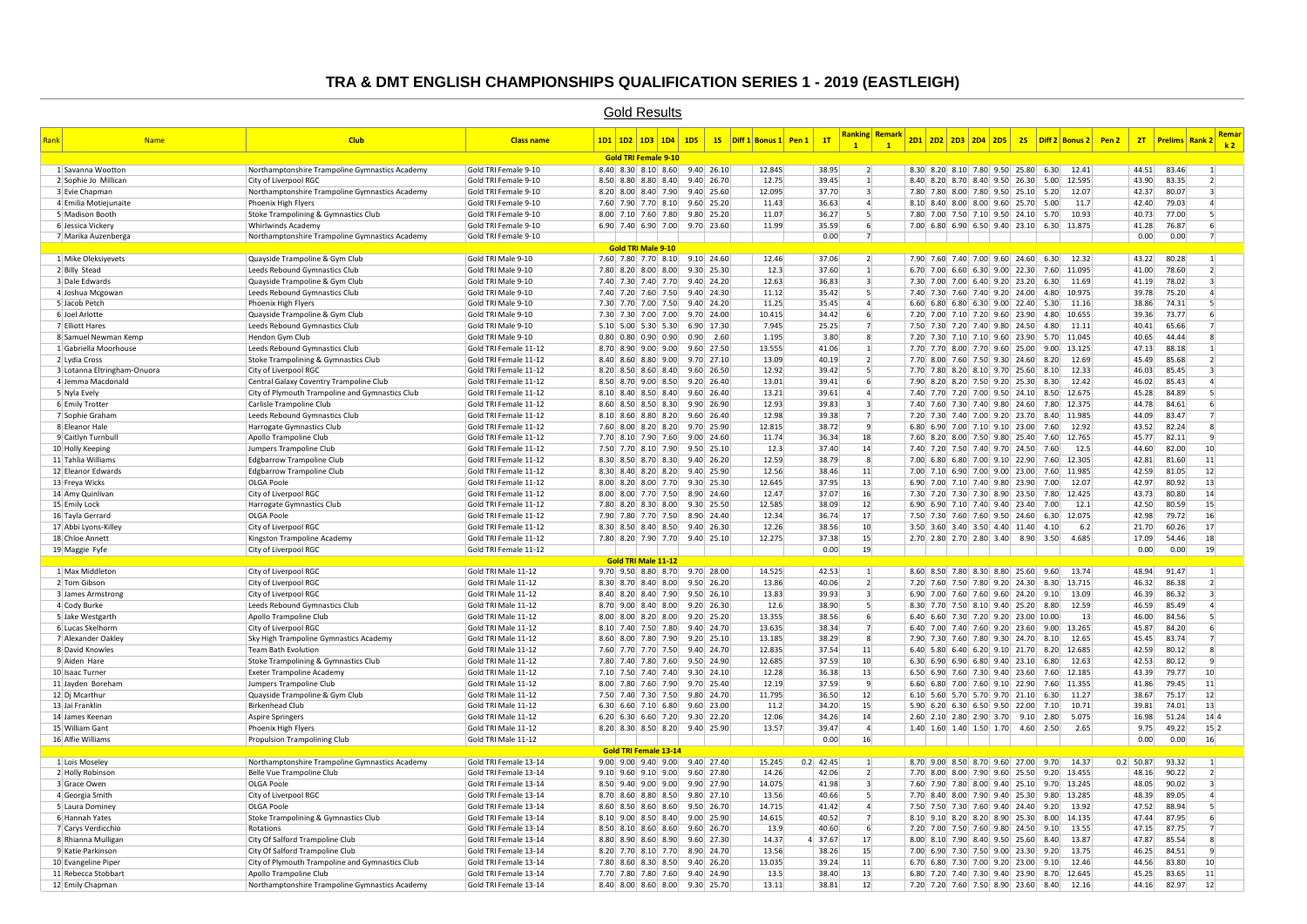| 13 Megan Glover                   | <b>Edgbarrow Trampoline Club</b>                | Gold TRI Female 13-14                      | 8.20 8.40 7.80 7.80                                              | 9.30 25.30                     | 13.045 |         | 38.35 | 14               | 6.90 7.70 6.80 7.10 9.30 23.30                                 |             | 6.50         | 13.38  | 43.18       | 81.53 | 13                      |  |
|-----------------------------------|-------------------------------------------------|--------------------------------------------|------------------------------------------------------------------|--------------------------------|--------|---------|-------|------------------|----------------------------------------------------------------|-------------|--------------|--------|-------------|-------|-------------------------|--|
| 14 Emily Cavanagh                 | City Of Salford Trampoline Club                 | Gold TRI Female 13-14                      | 7.00 6.90 7.40 7.40                                              | $9.20$ 23.60                   | 13.59  |         | 37.19 | 19               | 5.90 6.00 6.40 6.90 9.30 21.70                                 |             | 8.90 13.135  |        | 43.74       | 80.93 | 14                      |  |
| 15 Jemma Salkeld                  | Carlisle Trampoline Club                        | Gold TRI Female 13-14                      | 6.90 7.00 7.90 7.60                                              | 9.70 24.30                     | 13.295 |         | 37.60 | 18               | $6.00$ 6.10 7.10 7.10 9.70 22.90                               |             | 7.30 12.875  |        | 43.08       | 80.67 | 15                      |  |
| 16 Mia Kelham                     | Jumpers Trampoline Club                         | Gold TRI Female 13-14                      | 6.80 7.00 7.40 6.90                                              | $9.30$ 23.20                   | 12.55  |         | 35.75 | 22               | 6.40 6.80 7.00 7.00 9.20 23.00 7.60 12.565                     |             |              |        | 43.17       | 78.92 | 16                      |  |
| 17 Ella Dixon                     | Carlisle Trampoline Club                        | Gold TRI Female 13-14                      | 7.50 7.40 7.70 7.60                                              | 9.50 24.60                     | 12.455 |         | 37.06 | 20               | 5.90 5.90 6.30 7.00 9.50 21.70                                 |             | 8.00         | 12.01  | 41.71       | 78.77 | 17                      |  |
| 18 Amelie Cunningham              | Edgbarrow Trampoline Club                       | Gold TRI Female 13-14                      | 7.80 7.40 7.50 7.20                                              | $9.20$ 24.10                   | 12.785 |         | 36.89 | 21               | $6.00 \mid 6.50 \mid 5.80 \mid 6.30 \mid 8.60 \mid 20.90 \mid$ |             | 7.00 12.755  |        | 40.66       | 77.54 | 18                      |  |
|                                   |                                                 |                                            |                                                                  | $9.00$ 25.60                   | 14.385 |         | 39.99 | -8               | 4.20 3.90 4.00 3.90 4.50 12.40                                 |             | 4.30         | 7.145  |             | 63.83 | 19 5                    |  |
| 19 Jessica Graham                 | Leeds Rebound Gymnastics Club                   | Gold TRI Female 13-14                      | 8.80 8.20 8.30 8.30                                              |                                |        |         |       |                  |                                                                |             |              |        | 23.85       |       |                         |  |
| 20 Talia Macrides                 | Quayside Trampoline & Gym Club                  | Gold TRI Female 13-14                      | 7.70 7.50 7.70 7.60                                              | 9.80 25.10                     | 12.59  |         | 37.69 | 16               | 3.40 3.50 3.60 3.50 4.40 11.40                                 |             | 4.60         | 6.465  | 22.47       | 60.16 | $20\vert 5$             |  |
| 21 Bethan Harries                 | Team Twisters                                   | Gold TRI Female 13-14                      | 7.30 8.40 8.30 8.10                                              | $9.70$ 26.10                   | 13.645 |         | 39.75 | -91              | 2.60 3.00 2.90 3.10 3.80                                       | 9.70        | 4.60         | 5.725  | 20.03       | 59.77 | 21 4                    |  |
| 22 Freya Newcombe                 | Northamptonshire Trampoline Gymnastics Academy  | Gold TRI Female 13-14                      | 8.40 8.60 8.40 8.20                                              | $9.20 \mid 26.00$              | 13.29  |         | 39.29 | 10               | $3.10$ 2.80 3.00 3.20 3.80                                     | 9.90   4.20 |              | 5.38   | 19.48       | 58.77 | 22 4                    |  |
| 23 Scarlett Fletcher              | City of Liverpool RGC                           | Gold TRI Female 13-14                      |                                                                  |                                |        |         | 0.00  | 23               |                                                                |             |              |        | 0.00        | 0.00  | 23                      |  |
| 23 Sophie Dowrich                 | <b>Edgbarrow Trampoline Club</b>                | Gold TRI Female 13-14                      |                                                                  |                                |        |         | 0.00  | 23               |                                                                |             |              |        | 0.00        | 0.00  | 23                      |  |
| 23 Maisie Linaker-Walsh           | Leeds Rebound Gymnastics Club                   | Gold TRI Female 13-14                      |                                                                  |                                |        |         | 0.00  | 23               |                                                                |             |              |        | 0.00        | 0.00  | 23                      |  |
| 23 Natasha Tapster                | Edgbarrow Trampoline Club                       | Gold TRI Female 13-14                      |                                                                  |                                |        |         | 0.00  | 23               |                                                                |             |              |        | 0.00        | 0.00  | 23                      |  |
| 23 Lucy Vaz                       | Quayside Trampoline & Gym Club                  | Gold TRI Female 13-14                      |                                                                  |                                |        |         | 0.00  | 23               |                                                                |             |              |        | 0.00        | 0.00  | 23                      |  |
| 23 Josie Spring                   | <b>OLGA Poole</b>                               | Gold TRI Female 13-14                      |                                                                  |                                |        |         | 0.00  | 23               |                                                                |             |              |        | 0.00        | 0.00  | 23                      |  |
| 23 Ellie Vassel                   | Northamptonshire Trampoline Gymnastics Academy  | Gold TRI Female 13-14                      |                                                                  |                                |        |         | 0.00  | 23               |                                                                |             |              |        | 0.00        | 0.00  | 23                      |  |
| 23 Jessica White                  | City Of Salford Trampoline Club                 | Gold TRI Female 13-14                      |                                                                  |                                |        |         | 0.00  | 23               |                                                                |             |              |        | 0.00        | 0.00  | 23                      |  |
|                                   |                                                 |                                            | <b>Gold TRI Male 13-14</b>                                       |                                |        |         |       |                  |                                                                |             |              |        |             |       |                         |  |
| 1 Ryan Brown                      | Up'n'Downs Trampoline Club                      | Gold TRI Male 13-14                        | $9.30$ $9.30$ $9.30$ $8.90$                                      | 9.30 27.90                     | 16.13  |         | 44.03 | 2                | 8.30 8.20 8.00 7.90 9.60 25.80 13.10 15.335                    |             |              |        | 54.24       | 98.27 | $\vert$ 1               |  |
| 2 George Corben                   | OLGA Poole                                      | Gold TRI Male 13-14                        | $9.50$ $9.40$ $9.40$ $9.20$                                      | 9.90 28.70                     | 15.795 |         | 44.50 | $\mathbf{1}$     | 8.20 8.30 7.90 7.50 9.40 25.50 11.90                           |             |              | 14.35  | 51.75       | 96.25 | $\overline{2}$          |  |
| 3 Isak Cornelissen                |                                                 | Gold TRI Male 13-14                        | 8.70 8.80 8.90 8.60                                              | 9.30 26.80                     | 15.525 |         | 42.33 | $\vert$ 3        | 7.10 7.20 7.20 7.00 9.20 23.50 12.50 14.055                    |             |              |        | 50.06       | 92.38 | 3                       |  |
|                                   | City of Liverpool RGC                           |                                            | $9.00$ 8.90 $9.10$ 8.80                                          | 9.50 27.40                     |        |         | 42.27 |                  | 7.80 7.60 7.80 7.50 9.40 24.80 10.40 14.155                    |             |              |        |             |       | 4                       |  |
| 4 Isaac Cheney                    | Milton Keynes Gym                               | Gold TRI Male 13-14                        |                                                                  |                                | 14.87  |         |       | $\left 4\right $ |                                                                |             |              |        | 49.36       | 91.63 |                         |  |
| 5 Oliver Lavell                   | <b>OLGA Poole</b>                               | Gold TRI Male 13-14                        | 8.80 8.80 9.30 8.30                                              | 9.80 27.40                     | 14.65  |         | 42.05 | 6                | 7.70 7.60 7.50 7.70 9.70 25.00 10.50 14.005                    |             |              |        | 49.51       | 91.56 | 5                       |  |
| 6 Oscar Carey                     | Harrogate Gymnastics Club                       | Gold TRI Male 13-14                        | 8.80 8.40 9.10 9.30                                              | 9.40 27.30                     | 14.895 |         | 42.20 | -51              | 7.50 7.60 7.70 7.80 9.30 24.60 10.50                           |             |              | 13.69  | 48.79       | 90.99 | 6                       |  |
| 7 Kieron Harrison                 | City of Liverpool RGC                           | Gold TRI Male 13-14                        | 8.90 8.80 9.00 8.70                                              | 9.50 27.20                     | 14.655 |         | 41.86 | $\overline{7}$   | 7.10 7.30 7.00 7.10 9.30 23.50 12.50 13.025                    |             |              |        | 49.03       | 90.88 |                         |  |
| 8 Oscar Piper                     | City of Plymouth Trampoline and Gymnastics Club | Gold TRI Male 13-14                        | 8.90 8.70 9.00 8.60                                              | 9.70 27.30                     | 14.2   |         | 41.50 | -9               | 8.10 8.00 7.80 8.00 9.50 25.50                                 |             | 9.80 13.675  |        | 48.98       | 90.48 | 8                       |  |
| 9 Will Sheridan                   | Central Galaxy Coventry Trampoline Club         | Gold TRI Male 13-14                        | 8.30 8.40 8.80 9.10                                              | $9.10$ 26.30                   | 14.725 |         | 41.03 | 12               | 8.00 8.10 8.10 7.90 8.90 25.00                                 |             | 9.60 14.555  |        | 49.16       | 90.18 | 9                       |  |
| 10 Theo Gundry-White              | Quayside Trampoline & Gym Club                  | Gold TRI Male 13-14                        | $9.10$ 8.90 8.80 8.40                                            | $9.00 \mid 26.70$              | 14.355 |         | 41.06 | 11               | 7.80 7.90 7.70 7.60 9.10 24.60                                 |             | 9.80         | 14.03  | 48.43       | 89.49 | 10 <sup>1</sup>         |  |
| 11 Reece Coleman                  | Northamptonshire Trampoline Gymnastics Academy  | Gold TRI Male 13-14                        | $9.00$ $9.00$ $9.20$ $9.10$                                      | 9.60 27.70                     | 13.83  |         | 41.53 | 8                | 8.00 7.80 7.90 7.80 9.40 25.10 9.10 13.465                     |             |              |        | 47.67       | 89.20 | 11                      |  |
| 12 Eddie Richardson               | <b>OLGA Poole</b>                               | Gold TRI Male 13-14                        | 8.60 8.50 8.50 8.80                                              | 9.80 26.90                     | 14.04  |         | 40.94 | 13               | 7.60 7.60 7.50 7.40 9.10 24.20                                 |             | 9.60         | 13.32  | 47.12       | 88.06 | 12                      |  |
| 13 Lucas Dollery                  | <b>Edgbarrow Trampoline Club</b>                | Gold TRI Male 13-14                        | 8.70 8.60 8.70 8.80                                              | 9.80 27.20                     | 13.915 |         | 41.12 | 10               | 7.40 7.50 7.20 7.10 9.10 23.70                                 |             | 8.40 13.445  |        | 45.55       | 86.66 | 13                      |  |
| 14 Abhi Marlow                    | Rotations                                       | Gold TRI Male 13-14                        | 7.80 7.60 7.80 7.80                                              | 9.80 25.40                     | 14.1   |         | 39.50 | 16               | 7.30 7.20 7.30 7.50 9.50 24.10                                 |             | 8.20         | 14.455 | 46.76       | 86.26 | 14                      |  |
| 15 Shaun Butler                   | Aerodynamic T.C.                                | Gold TRI Male 13-14                        | 7.70 7.60 8.20 8.00                                              | $9.60$ 25.30                   | 13.895 | 2 37.20 |       | 18               | 6.70 6.70 6.90 6.90 8.90 22.50                                 |             | 8.80         | 13.78  | 45.08       | 82.28 | 15                      |  |
| 16 Samuel Robinsor                | Leeds Rebound Gymnastics Club                   | Gold TRI Male 13-14                        | $8.10 \begin{array}{ c c c c c } 8.10 & 8.10 & 8.10 \end{array}$ | $9.40 \mid 25.60$              | 11.9   |         | 37.50 | 17               | 7.40 7.40 7.40 7.30 9.30 24.10                                 |             | 8.40         | 11.7   | 44.20       | 81.70 | 16                      |  |
| 17 Emil Oksanen-Wills             | Beckenham Fliers Trampoline                     | Gold TRI Male 13-14                        | 7.20 7.40 7.00 7.00                                              | 9.20 23.40                     | 12.94  |         | 36.34 | 19               | 3.40 3.50 3.70 3.50 4.20 11.20                                 |             | 3.90         | 6.42   | 21.52       | 57.86 | 17                      |  |
| 18 Sam Hancock                    | Leeds Rebound Gymnastics Club                   | Gold TRI Male 13-14                        | 8.50 8.60 8.70 8.70                                              | $9.10 \mid 26.40$              | 14.07  |         | 40.47 | 14               | 2.50 2.50 2.60 2.30 2.80                                       | 7.80        | 3.60         | 4.215  | 15.62       | 56.09 | 18                      |  |
| 19 Luke Jowett                    | Quayside Trampoline & Gym Club                  | Gold TRI Male 13-14                        |                                                                  | 8.30 8.30 8.50 7.90 9.80 26.40 | 13.955 |         | 40.36 | 15               | 1.30 1.20 1.20 1.20 1.50 3.90 2.10 2.615                       |             |              |        | 8.62        | 48.97 | 19                      |  |
| 20 Alexander Robinson             |                                                 |                                            |                                                                  |                                |        |         | 0.00  | 20               |                                                                |             |              |        |             | 0.00  | 20                      |  |
|                                   | Leeds Rebound Gymnastics Club                   | Gold TRI Male 13-14<br>Gold TRI Male 13-14 |                                                                  |                                |        |         | 0.00  | 20               |                                                                |             |              |        | 0.00        |       | 20                      |  |
| 20 Billy Keenan                   | <b>Aspire Springers</b>                         |                                            |                                                                  |                                |        |         |       |                  |                                                                |             |              |        | 0.00        | 0.00  |                         |  |
| 20 Tyler Cole-Dyer                | Northamptonshire Trampoline Gymnastics Academy  | Gold TRI Male 13-14                        |                                                                  |                                |        |         | 0.00  | 20               |                                                                |             |              |        | 0.00        | 0.00  | 20                      |  |
| 20 Toby Williams                  | Leeds Rebound Gymnastics Club                   | Gold TRI Male 13-14                        |                                                                  |                                |        |         | 0.00  | 20               |                                                                |             |              |        | 0.00        | 0.00  | 20                      |  |
|                                   |                                                 |                                            | <b>Gold TRI Female 15-16</b>                                     |                                |        |         |       |                  |                                                                |             |              |        |             |       |                         |  |
| 1 Brodie Hove-Coleman             | Northamptonshire Trampoline Gymnastics Academy  | Gold TRI Female 15-16                      |                                                                  | 8.80 9.20 9.50 8.70 9.10 27.10 | 15.385 |         | 42.49 | $\left  \right $ | 8.50 8.50 7.90 8.20 9.30 26.00 10.40 14.695                    |             |              |        | 51.10       | 93.58 | $\vert$ 1               |  |
| 2 Evie Joseph                     | Rotations                                       | Gold TRI Female 15-16                      | $9.20$ 8.60 8.90 9.00                                            | $9.60$ 27.50                   | 14.955 |         | 42.46 | $\overline{2}$   | 8.10 8.60 8.70 8.10 9.60 26.30                                 |             | 9.50 14.575  |        | 50.38       | 92.83 | $\overline{2}$          |  |
| 3 Grace Bagguley                  | City of Liverpool RGC                           | Gold TRI Female 15-16                      | $9.40$ 8.80 8.90 8.60                                            | 9.80 27.50                     | 14.57  |         | 42.07 | $\vert$ 3        | 8.30 8.20 8.10 7.50 9.30 25.60                                 |             | 9.90         | 14.03  | 49.53       | 91.60 | $\overline{\mathbf{3}}$ |  |
| 4 Maddi Tarrant                   | <b>OLGA Poole</b>                               | Gold TRI Female 15-16                      | 8.50 8.00 8.30 8.70                                              | 9.60 26.40                     | 14.43  |         | 40.83 | 7                | 8.50 7.90 7.90 7.90 9.60 25.40                                 |             | 9.10 13.855  |        | 48.36       | 89.19 | $\overline{4}$          |  |
| 5 Millie Harvey                   | Tolworth Gym Club                               | Gold TRI Female 15-16                      | 8.50 8.60 8.30 8.30                                              | 9.40 26.20                     | 14.96  |         | 41.16 | $6 \mid$         | $6.70$ 6.90 6.90 6.80 9.60 23.30                               |             | 9.60 14.355  |        | 47.26       | 88.42 | 5                       |  |
| 6 Sofija Kalnicenko               | Dragon Flyers T.C.                              | Gold TRI Female 15-16                      | 7.90 8.10 8.60 8.30                                              | $9.40$ 25.80                   | 14.91  |         | 40.71 | -8               | 7.40 6.70 7.40 6.50 9.30 23.40                                 |             | 9.30         | 14.44  | 47.14       | 87.85 | 6                       |  |
| 7 Kimberley Green                 | Central Galaxy Coventry Trampoline Club         | Gold TRI Female 15-16                      | 8.40 7.70 7.70 8.00                                              | 9.50 25.20                     | 14.365 |         | 39.57 | 15               | 7.80 8.30 7.90 7.40 9.30 25.00                                 |             | 8.30 14.475  |        | 47.78       | 87.34 | $\overline{7}$          |  |
| 8 Sahara Carter                   | City Of Salford Trampoline Club                 | Gold TRI Female 15-16                      | $9.00$ $8.60$ $9.00$ $8.80$                                      | 9.50 27.30                     | 13.89  |         | 41.19 | 5 <sup>1</sup>   | 6.80 7.00 6.80 6.40 8.70 22.30 10.60 12.995                    |             |              |        | 45.90       | 87.09 | 8                       |  |
| 9 Lucy Moores                     | Jump U.K.                                       | Gold TRI Female 15-16                      | 8.20 8.30 8.10 8.30                                              | 9.20 25.70                     | 13.595 |         | 39.30 | 17               | 8.20 8.00 7.70 7.30 9.90 25.60                                 |             | 8.40 13.355  |        | 47.36       | 86.65 | 9                       |  |
| 10 Freya Eloise Grant             | Sheffield Trampoline Academy                    | Gold TRI Female 15-16                      | 8.40 7.70 8.30 8.50                                              | 9.50 26.20                     | 13.68  |         | 39.88 | 13               | 7.70 7.60 7.40 7.20 8.80 23.80                                 |             | 9.10         | 13.6   | 46.50       | 86.38 | 10                      |  |
| 11 Charlotte Pearson              | Leeds Rebound Gymnastics Club                   | Gold TRI Female 15-16                      | 8.50 8.20 8.20 7.90                                              | 9.50 25.90                     | 13.705 |         | 39.61 | 14               | 7.40 7.20 7.40 6.60 9.40 24.00                                 |             | 9.60         | 13.11  | 46.71       | 86.32 | 11                      |  |
| 12 Molly Birch                    | Sheffield Trampoline Academy                    | Gold TRI Female 15-16                      | 8.30 8.70 8.70 8.20                                              | $9.60 \mid 26.60$              | 13.63  |         | 40.23 | 10               | 7.00 7.30 7.40 7.00 9.40 23.70 9.00 13.255                     |             |              |        | 45.96       | 86.19 | 12                      |  |
| 13 Amelia Shaw                    | Edgbarrow Trampoline Club                       | Gold TRI Female 15-16                      | $8.60$ $8.00$ $8.40$ $8.40$                                      | $9.30 \ 26.10$                 | 13.915 |         | 40.02 | 12               | 8.00 8.50 8.40 8.20 9.40 26.00                                 |             | 6.30 13.765  |        | 46.07       | 86.08 | 13                      |  |
|                                   | City Of Salford Trampoline Club                 | Gold TRI Female 15-16                      | 7.90 8.00 7.90 8.30                                              | 9.50 25.40                     | 13.75  |         | 39.15 | 18               | 7.50 7.30 7.30 7.00 9.70 24.30                                 |             | 9.40 12.91   |        | 46.61       | 85.76 | 14                      |  |
| 14 Amy Smith<br>15 Rachel Tapster |                                                 |                                            |                                                                  |                                |        |         |       |                  |                                                                |             |              |        |             |       |                         |  |
|                                   | <b>Edgbarrow Trampoline Club</b>                | Gold TRI Female 15-16                      | 8.30 8.40 7.70 8.30                                              | $9.40 \mid 26.00$              | 13.32  |         | 39.32 | 16               | 8.40 8.10 7.60 7.80 8.90 24.80                                 |             | 7.80 13.225  |        | 45.83       | 85.15 | 15                      |  |
| 16 Ella Davies                    | City Of Salford Trampoline Club                 | Gold TRI Female 15-16                      | 8.40 8.00 8.00 8.20                                              | $9.40$ 25.60                   | 13.535 |         | 39.14 | 19               | $6.80$ 6.70 6.40 6.30 9.10 22.20                               |             | 9.10 12.685  |        | 43.99       | 83.12 | 16                      |  |
| 17 Phoenix Jeffries               | Edgbarrow Trampoline Club                       | Gold TRI Female 15-16                      | 7.90 8.10 7.50 7.70                                              | 8.70 24.30                     | 13.06  |         | 37.36 | 22               | 7.60 7.50 7.10 7.20 9.10 23.80                                 |             | 8.00 13.335  |        | 45.14       | 82.50 | 17                      |  |
| 18 Hope Burgess                   | <b>OLGA Poole</b>                               | Gold TRI Female 15-16                      | 7.60 7.60 7.50 7.90                                              | $9.20 \mid 24.40$              | 13.815 |         | 38.22 | 21               | 6.80 6.40 6.30 6.20 8.50 21.20 8.60 12.595                     |             |              |        | 42.40       | 80.61 | 18                      |  |
| 19 Madeline Leach                 | Belle Vue Trampoline Club                       | Gold TRI Female 15-16                      | 7.40 6.90 7.00 6.90                                              | 9.50 23.40                     | 12.33  |         | 35.73 | 23               | $6.90$ 6.90 6.80 6.90 9.00 22.80                               |             | $9.20$ 12.38 |        | 44.38       | 80.11 | 19                      |  |
| 20 Willow Clarke-May              | City Of Salford Trampoline Club                 | Gold TRI Female 15-16                      |                                                                  | 8.50 8.60 9.30 8.50 9.50 26.60 | 15.425 |         | 42.03 | $\left 4\right $ | 4.50 4.50 4.40 4.20 5.70 14.60 6.30 8.995                      |             |              |        | 29.90       | 71.92 | 20                      |  |
| 21 Tia Inskip-Clarkson            | Stoke Trampolining & Gymnastics Club            | Gold TRI Female 15-16                      |                                                                  | 8.00 7.60 8.90 8.60 9.50 26.10 | 14.1   |         | 40.20 | 11               | 3.70 3.70 3.80 3.40 5.30 12.70 5.50 7.965                      |             |              |        | $0.2$ 25.97 | 66.17 | 21                      |  |
| 22 Evie Colquhoun                 | Milton Keynes Gym                               | Gold TRI Female 15-16                      |                                                                  | 7.30 7.40 7.60 7.50 9.20 24.10 | 14.215 |         | 38.32 | 20               | 2.60 2.60 2.70 2.50 3.50 8.70 3.80                             |             |              | 5.9    | 18.40       | 56.72 | 22                      |  |
| 23 Keira Shaw                     | City of Liverpool RGC                           | Gold TRI Female 15-16                      |                                                                  | 1.60 1.60 1.70 1.70 1.70 5.00  | 3.06   |         | 8.06  | 24               | 7.60 7.00 6.90 6.60 9.00 22.90 10.50 13.08                     |             |              |        | 46.48       | 54.54 | 23                      |  |
| 24 Eliza Saxton                   | Leeds Rebound Gymnastics Club                   | Gold TRI Female 15-16                      |                                                                  | 8.30 8.70 8.50 8.40 9.30 26.20 | 14.195 |         | 40.40 | -91              | $1.40$ $1.40$ $1.20$ $1.20$ $1.80$ $4.40$ $2.00$               |             |              | 2.57   | 8.97        | 49.37 | 24                      |  |
| 25 Isabelle Garnham               | Belle Vue Trampoline Club                       | Gold TRI Female 15-16                      |                                                                  |                                |        |         | 0.00  | 25               |                                                                |             |              |        | 0.00        | 0.00  | 25                      |  |
| 25 Mia Linaker-Walsh              | Leeds Rebound Gymnastics Club                   | Gold TRI Female 15-16                      |                                                                  |                                |        |         | 0.00  | 25               |                                                                |             |              |        | 0.00        | 0.00  | 25                      |  |
| 25 Honey Moe                      | <b>Exeter Trampoline Academy</b>                | Gold TRI Female 15-16                      |                                                                  |                                |        |         | 0.00  | 25               |                                                                |             |              |        | 0.00        | 0.00  | 25                      |  |
| 25 Mia Instrall                   | Edgbarrow Trampoline Club                       | Gold TRI Female 15-16                      |                                                                  |                                |        |         | 0.00  | 25               |                                                                |             |              |        | 0.00        | 0.00  | 25                      |  |
|                                   |                                                 |                                            | Gold TRI Male 15-16                                              |                                |        |         |       |                  |                                                                |             |              |        |             |       |                         |  |
|                                   |                                                 |                                            |                                                                  |                                |        |         |       |                  |                                                                |             |              |        |             |       |                         |  |
| 1 Martin Bland                    | Apollo Trampoline Club                          | Gold TRI Male 15-16                        |                                                                  | 7.90 7.70 9.20 8.80 9.40 26.10 | 16.275 |         | 42.38 | $\vert$ 3        | 7.80 7.60 7.60 7.40 9.10 24.30 14.40 15.405                    |             |              |        | 54.11 96.48 |       | $\vert 1 \vert$         |  |
| 2 Ben Miller                      | City of Plymouth Trampoline and Gymnastics Club | Gold TRI Male 15-16                        |                                                                  | 8.70 8.70 8.90 8.40 9.60 27.00 | 16.48  |         | 43.48 | 1                | 7.80 7.70 7.70 7.60 9.40 24.80 12.10 15.575                    |             |              |        | 52.48 95.96 |       | $\overline{2}$          |  |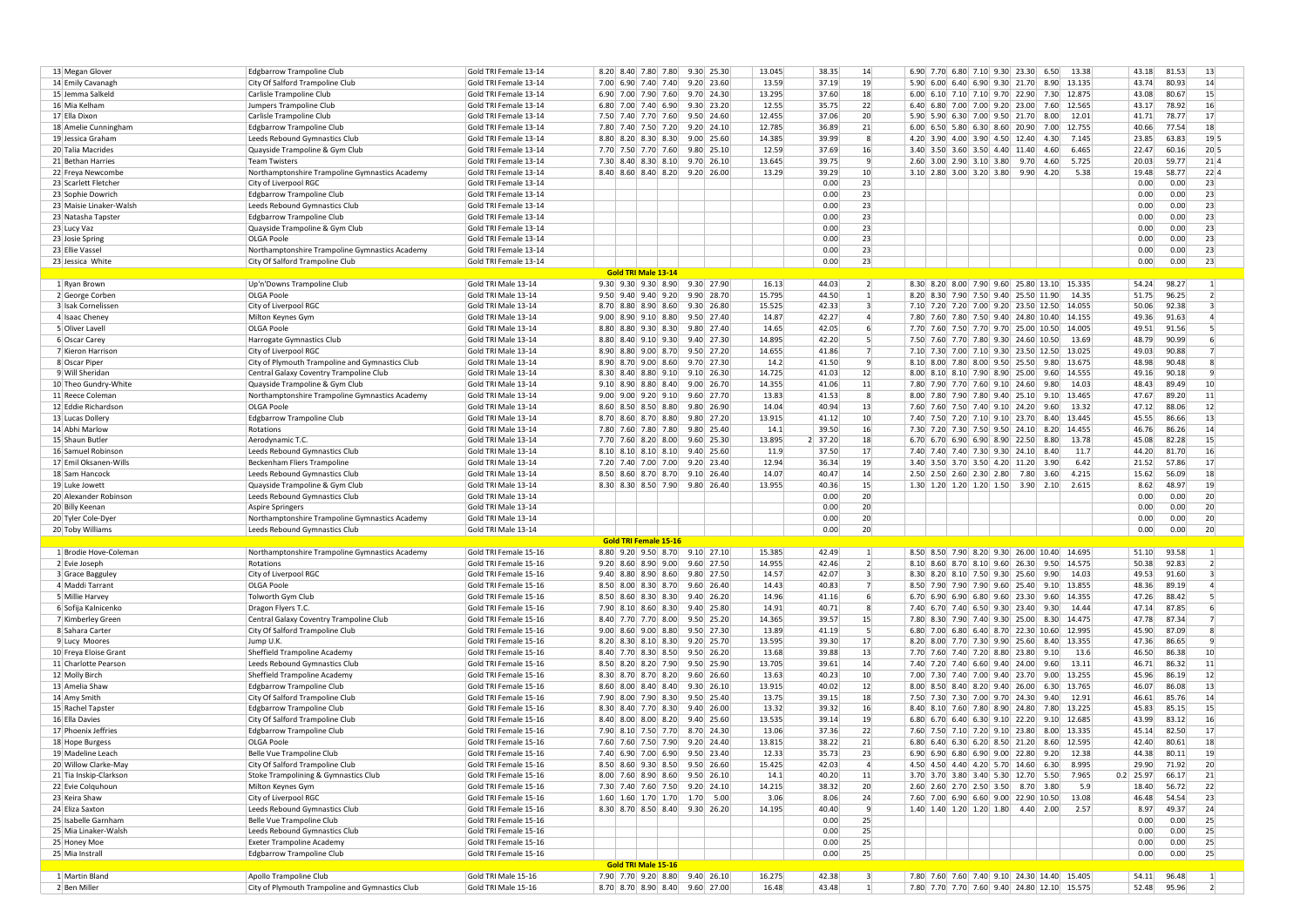| 3 Robert Armstrong           | City of Liverpool RGC                          | Gold TRI Male 15-16    |  |                                           | 8.30 8.50 8.60 9.00 9.40 26.50                                                           |                                                        |                  |                   | 16.115                                     | 42.62       | $\overline{2}$           |                |  |                            |                                      |             | 7.90 7.60 7.60 7.60 9.40 24.60 11.10 15.355 | 51.06          | 93.67        | 3                       |  |
|------------------------------|------------------------------------------------|------------------------|--|-------------------------------------------|------------------------------------------------------------------------------------------|--------------------------------------------------------|------------------|-------------------|--------------------------------------------|-------------|--------------------------|----------------|--|----------------------------|--------------------------------------|-------------|---------------------------------------------|----------------|--------------|-------------------------|--|
| 4 George Bower               | Central Galaxy Coventry Trampoline Club        | Gold TRI Male 15-16    |  | $8.10$ $8.10$ $8.20$ $8.10$               |                                                                                          | 9.30 25.50                                             |                  |                   | 16.03                                      | 41.53       | $\overline{a}$           |                |  |                            | 7.30 7.40 7.50 7.30 8.80 23.50 11.40 |             | 14.82                                       | 49.72          | 91.25        | $\Delta$                |  |
| 5 Jamie Canning              | City of Liverpool RGC                          | Gold TRI Male 15-16    |  | 8.00 7.80 8.50 7.40                       |                                                                                          | 9.10 24.90                                             |                  |                   | 15.365                                     | 40.27       | 9                        |                |  |                            | 7.20 7.30 7.00 6.80 9.30 23.50 12.80 |             | 14.27                                       | 50.57          | 90.84        | 5                       |  |
|                              |                                                |                        |  |                                           |                                                                                          |                                                        |                  |                   |                                            |             |                          |                |  |                            |                                      |             |                                             |                |              | 6                       |  |
| 6 Cameron Bennett            | <b>OLGA Poole</b>                              | Gold TRI Male 15-16    |  | 8.40 8.40 8.30 8.50                       |                                                                                          | 9.50 26.30                                             |                  |                   | 14.71                                      | 41.01       | $\mathbf{5}$             |                |  |                            |                                      |             | 7.40 7.40 7.00 7.20 9.30 23.90 11.10 13.495 | 48.50          | 89.51        |                         |  |
| 7 Petar Stanchev             | London Trampoline Academy                      | Gold TRI Male 15-16    |  | 8.70 8.30 8.40 8.20                       |                                                                                          | 9.80 26.50                                             |                  |                   | 14.505                                     | 41.01       |                          | 6 <sup>1</sup> |  |                            |                                      |             | 7.80 7.50 7.40 7.00 9.30 24.20 9.90 14.265  | 48.37          | 89.37        | 7                       |  |
| 8 Daniel Bradford            | Sky High Trampoline Gymnastics Academy         | Gold TRI Male 15-16    |  | 8.40 8.80 7.80 8.50                       |                                                                                          | 8.70 25.60                                             |                  |                   | 14.7                                       | 40.30       | 8                        |                |  |                            | 7.50 7.70 6.90 7.20 9.10 23.80 11.20 |             | 14.01                                       | 49.01          | 89.31        | 8                       |  |
| 9 Jack Newman                | Propulsion Trampolining Club                   | Gold TRI Male 15-16    |  | 8.50 7.90 7.80 7.70                       |                                                                                          | $9.40$ 25.10                                           |                  |                   | 14.585                                     | 39.69       | 10                       |                |  |                            |                                      |             | 6.00 5.60 5.70 5.40 9.30 20.60 12.30 13.195 | 46.10          | 85.78        | 9                       |  |
| 10 Nathan Johnstor           | Jumpers Trampoline Club                        | Gold TRI Male 15-16    |  | 8.00 7.30 7.10 7.70                       |                                                                                          | 8.90 23.90                                             |                  |                   | 13.45                                      | 37.35       | 11                       |                |  |                            | 7.00 7.30 7.40 6.90 9.00 23.30 11.00 |             | 13.47                                       | 47.77          | 85.12        | 10                      |  |
| 11 Cameron Caulfield-Pleavin | Birkenhead Club                                | Gold TRI Male 15-16    |  |                                           | 8.30 7.90 7.80 7.90 9.50 25.30                                                           |                                                        |                  |                   | 15.265                                     | 40.57       | 7                        |                |  |                            | 2.40 2.40 2.20 2.20 2.80 7.40 3.40   |             | 4.45                                        | 15.25          | 55.82        | $11$ 3                  |  |
|                              |                                                |                        |  | <b>Gold TRI Female 17-21</b>              |                                                                                          |                                                        |                  |                   |                                            |             |                          |                |  |                            |                                      |             |                                             |                |              |                         |  |
| 1 Jessica Clarke             | Activ8 Trampoline Club                         | Gold TRI Female 17-21  |  | 8.90 9.00 8.70 8.80                       |                                                                                          | $9.80$ 27.50 2.50                                      |                  |                   | 15.595                                     | 45.60       | $\vert$ 1                |                |  |                            | 7.90 8.00 7.70 8.10 9.40 25.30 11.40 |             | 14.82                                       | 51.52          | 97.12        | $\vert$ 1               |  |
| 2 Rebecca Maggs              | Apollo Trampoline Club                         | Gold TRI Female 17-21  |  | 8.60 8.90 8.30 8.40                       |                                                                                          | $9.20$ 26.20 2.00                                      |                  |                   | 15.17                                      | 43.37       | $\vert$ 2                |                |  |                            | 7.50 7.80 7.90 7.70 9.50 25.00 9.80  |             | 14.345                                      | 49.15          | 92.52        | $\overline{2}$          |  |
|                              |                                                |                        |  |                                           |                                                                                          |                                                        |                  |                   |                                            |             |                          |                |  |                            |                                      |             |                                             |                |              |                         |  |
| 3 Kiara Wilson-Smith         | City of Liverpool RGC                          | Gold TRI Female 17-21  |  | 8.40 7.90 7.50 8.60                       |                                                                                          | 9.20 25.50 2.50                                        |                  |                   | 14.66                                      | 42.66       | $\overline{\mathbf{3}}$  |                |  |                            | 7.50 7.20 7.80 7.50 9.20 24.20 10.00 |             | 14.28                                       | 48.48          | 91.14        | $\overline{\mathbf{3}}$ |  |
| 4 Emma Sharpley              | Phoenix High Flyers                            | Gold TRI Female 17-21  |  | $8.00$ $8.30$ $8.30$ $8.50$               |                                                                                          | $9.30$ 25.90 2.20                                      |                  |                   | 13.965                                     | 42.07       |                          | 6 <sup>1</sup> |  |                            |                                      |             | 7.20 7.30 7.60 7.50 9.20 24.00 10.60 13.565 | 48.17          | 90.23        | $\overline{4}$          |  |
| 5 Hollie Peach               | <b>Bassetlaw Trampoline Club</b>               | Gold TRI Female 17-21  |  | 8.00 8.00 7.80 8.10                       |                                                                                          | $9.70$ 25.70 1.60                                      |                  |                   | 14.82                                      | 42.12       | -51                      |                |  |                            | 7.50 7.30 7.20 7.70 9.40 24.20 8.90  |             | 14.77                                       | 47.87          | 89.99        | 5                       |  |
| 6 Lucy Horan                 | Sheffield Trampoline Academy                   | Gold TRI Female 17-21  |  | 8.30 8.00 8.00 8.30                       |                                                                                          | $9.50$ 25.80                                           |                  | 2.10              | 14.34                                      | 42.24       | $\overline{4}$           |                |  |                            | 7.10 7.20 7.40 7.60 9.40 24.00       | 9.80        | 13.78                                       | 47.58          | 89.82        |                         |  |
| 7 Lottie Drawbridge          | Max Force                                      | Gold TRI Female 17-21  |  | 7.90 8.60 8.10 8.80                       |                                                                                          | $9.60$ 26.30 1.90                                      |                  |                   | 13.585                                     | 41.79       | -7                       |                |  |                            | 7.50 7.50 7.70 7.90 9.60 24.80       |             | 9.60 13.375                                 | 47.78          | 89.56        |                         |  |
| 8 Mia-Mae Deighton           | York Artistic Sports Club                      | Gold TRI Female 17-21  |  | 8.20 7.90 7.90 7.70                       |                                                                                          | $9.50$ 25.30 2.10                                      |                  |                   | 13.725                                     | 41.13       | 11                       |                |  |                            | 7.70 7.70 7.50 8.00 9.40 24.80       | 8.80        | 13.76                                       | 47.36          | 88.49        | 8                       |  |
| 9 Rachel Thomas              | Team Bath Evolution                            | Gold TRI Female 17-21  |  |                                           | 7.70 7.50 7.60 7.70                                                                      | $9.10 \begin{array}{ c c c } 24.40 & 2.00 \end{array}$ |                  |                   | 15.265                                     | 41.67       | 8                        |                |  |                            |                                      |             | 6.50 6.20 6.80 6.70 8.70 21.90 9.90 14.565  | 46.37          | 88.03        | 9                       |  |
| 10 Emily Walton              | City Of Salford Trampoline Club                | Gold TRI Female 17-21  |  | 7.70 7.90 8.20 8.20                       |                                                                                          | $9.30$ 25.40 2.10                                      |                  |                   | 14.1                                       | 41.60       | -9                       |                |  |                            | 7.10 6.80 7.10 7.30 8.60 22.80       |             | 8.80 12.845                                 | 44.45          | 86.05        | 10                      |  |
| 11 Jessica Purvis            | Belle Vue Trampoline Club                      | Gold TRI Female 17-21  |  | 7.70 7.50 7.70 7.70                       |                                                                                          | $9.40 \mid 24.80 \mid$                                 |                  | 2.50              | 13.73                                      | 41.03       | 12                       |                |  |                            | $6.60$ 6.20 6.50 6.70 9.00 22.10     |             | 9.50 13.185                                 | 44.79          | 85.82        | 11                      |  |
|                              |                                                |                        |  |                                           |                                                                                          |                                                        |                  |                   |                                            |             |                          |                |  |                            |                                      |             |                                             |                |              |                         |  |
| 12 Danielle Shaw             | Queensmead Trampoline Club                     | Gold TRI Female 17-21  |  |                                           | 7.30 6.90 8.00 7.70 9.50 24.50 1.60                                                      |                                                        |                  |                   | 13.545                                     | 39.65       | 14                       |                |  |                            | 6.80 6.60 7.20 7.10 9.00 22.90       | 8.50        | 13.22                                       | 44.62          | 84.27        | 12                      |  |
| 13 Kathryn Marson            | Rotations                                      | Gold TRI Female 17-21  |  |                                           | 7.00 7.30 7.60 7.90                                                                      | $9.30$ 24.20 1.60                                      |                  |                   | 13.755                                     | 39.56       | 15                       |                |  |                            | 6.60 7.00 7.40 7.20 9.80 24.00       |             | 8.00 13.505                                 | $2 \mid 43.51$ | 83.06        | 13                      |  |
| 14 Rebecca Trower            | Sheffield Trampoline Academy                   | Gold TRI Female 17-21  |  | 7.90 7.70 7.90 8.30                       |                                                                                          |                                                        |                  |                   | 9.60 25.40 1.50 14.315                     | 41.22       |                          | 10 5           |  |                            | 3.10 3.00 3.40 3.40 4.50 11.00 5.30  |             | 7.005                                       | 23.31          | 64.52        | 14                      |  |
| 15 Asha Chaudhry             | Edgbarrow Trampoline Club                      | Gold TRI Female 17-21  |  | 2.90 3.30 3.20 3.30                       |                                                                                          | $3.60$ 10.10 1.30                                      |                  |                   | 5.675                                      | 17.08       |                          | 17 4           |  |                            | 7.10 7.00 7.40 7.40 9.20 23.70 9.60  |             | 13.55                                       | 46.85          | 63.93        | 15                      |  |
| 16 Ashleigh Doyle            | Brentwood Trampoline Club                      | Gold TRI Female 17-21  |  | $0.70$ 0.80 0.70 0.70                     |                                                                                          | 1.00                                                   | $2.40 \mid 1.30$ |                   | 1.5                                        | 5.20        |                          | 19 1           |  |                            |                                      |             | 7.20 7.90 7.60 7.60 9.30 24.50 9.70 13.725  | 47.93          | 53.13        | 16                      |  |
| 17 Lucy Ambler               | Jumpers Trampoline Club                        | Gold TRI Female 17-21  |  |                                           | 7.90 7.40 7.80 8.10 9.60 25.30 1.70                                                      |                                                        |                  |                   | 14.09                                      | $0.2$ 40.89 | 13                       |                |  | $0.60$ 0.50 0.60 0.60 1.00 |                                      | 2.20   1.30 | 1.495                                       | 5.00           | 45.89        | 17 1                    |  |
| 18 Kelly Chatterton          | Phoenix High Flyers                            | Gold TRI Female 17-21  |  |                                           | 5.00 5.20 5.00 5.20 5.70 15.90 1.30                                                      |                                                        |                  |                   | 8.91                                       | 26.11       |                          | 16 6           |  | $0.70$ 0.70 0.70 0.70 1.00 |                                      | 2.40 1.50   | 1.44                                        | 5.34           | 31.45        | 18 1                    |  |
| 19 Emily Smith               | Jumpers Trampoline Club                        | Gold TRI Female 17-21  |  |                                           | 1.50 1.40 1.40 1.50 1.70 4.60 0.00                                                       |                                                        |                  |                   | 2.87                                       | 7.47        |                          | 18 2           |  |                            | $0.00$ 0.00 0.00 0.00 0.00 0.00 0.00 |             | $\Omega$                                    | 0.00           | 7.47         | 190                     |  |
| 20 Georgia Tyrrell           |                                                | Gold TRI Female 17-21  |  |                                           |                                                                                          |                                                        |                  |                   |                                            | 0.00        | 20                       |                |  |                            |                                      |             |                                             | 0.00           | 0.00         | 20                      |  |
|                              | Brentwood Trampoline Club                      |                        |  |                                           |                                                                                          |                                                        |                  |                   |                                            |             |                          |                |  |                            |                                      |             |                                             |                |              |                         |  |
| 20 Caitlin Tarrant           | Edgbarrow Trampoline Club                      | Gold TRI Female 17-21  |  |                                           |                                                                                          |                                                        |                  |                   |                                            | 0.00        | 20                       |                |  |                            |                                      |             |                                             | 0.00           | 0.00         | 20                      |  |
| 20 Charlotte Mitchel         | Queensmead Trampoline Club                     | Gold TRI Female 17-21  |  |                                           |                                                                                          |                                                        |                  |                   |                                            | 0.00        | 20                       |                |  |                            |                                      |             |                                             | 0.00           | 0.00         | 20                      |  |
|                              |                                                |                        |  | Gold TRI Male 17-21                       |                                                                                          |                                                        |                  |                   |                                            |             |                          |                |  |                            |                                      |             |                                             |                |              |                         |  |
| 1 Benjamin Watts             | Edgbarrow Trampoline Club                      | Gold TRI Male 17-21    |  |                                           | 8.80 8.90 8.90 9.10 9.40 27.20 3.10                                                      |                                                        |                  |                   | 16.95                                      | 47.25       | $\frac{1}{2}$            |                |  |                            |                                      |             | 7.70 8.00 8.00 7.50 9.30 25.00 15.60 16.255 | 56.86          | 104.11       | $\blacksquare$          |  |
| 2 Lewis Clay                 | Stoke Trampolining & Gymnastics Club           | Gold TRI Male 17-21    |  | 8.80 9.00 9.20 9.10                       |                                                                                          | $9.50$ 27.60 2.10                                      |                  |                   | 16.25                                      | $0.2$ 45.75 | $\vert$ 3                |                |  |                            | 8.20 8.10 8.40 7.50 9.30 25.60 11.90 |             | 15.46                                       | $0.2$ 52.76    | 98.51        | $\overline{2}$          |  |
| 3 Joshua Jones               | Northamptonshire Trampoline Gymnastics Academy | Gold TRI Male 17-21    |  | 8.80 8.80 8.90 9.00                       |                                                                                          | $9.40$ 27.10 2.90                                      |                  |                   | 16.2                                       | 46.20       | $\overline{2}$           |                |  |                            | 7.40 7.70 7.50 7.30 9.20 24.10 11.70 |             | 14.9                                        | 50.70          | 96.90        | $\overline{\mathbf{3}}$ |  |
| 4 Josh Paul Mcaleese         | Apollo Trampoline Club                         | Gold TRI Male 17-21    |  | 7.70 8.30 7.90 8.20                       |                                                                                          |                                                        |                  | $9.10$ 25.20 3.00 | 15.26                                      | 43.46       | 9                        |                |  |                            | 7.70 7.60 7.50 8.10 9.80 25.10 11.80 |             | 14.88                                       | 51.78          | 95.24        | $\overline{a}$          |  |
|                              |                                                |                        |  |                                           |                                                                                          |                                                        |                  |                   |                                            |             |                          |                |  |                            |                                      |             |                                             |                |              |                         |  |
|                              |                                                |                        |  |                                           |                                                                                          |                                                        |                  |                   |                                            |             |                          |                |  |                            |                                      |             |                                             |                |              |                         |  |
| 5 Harris Shewan              | Dharma Gym for All                             | Gold TRI Male 17-21    |  | 8.80 8.50 9.00 8.90                       |                                                                                          | 9.70 27.40 1.80                                        |                  |                   | 15.49                                      | 44.69       | $\mathbf{5}$             |                |  |                            | 7.40 7.50 7.50 7.30 9.30 24.20 9.80  |             | 15.02                                       | 49.02          | 93.71        | 5                       |  |
| 6 Daniel Edge                | Central Galaxy Coventry Trampoline Club        | Gold TRI Male 17-21    |  | 8.40 8.40 8.20 8.60                       |                                                                                          | $9.80 \ 26.60 \ 2.00$                                  |                  |                   | 15.175                                     | 43.78       | 6                        |                |  |                            |                                      |             | 6.90 7.10 7.00 7.20 9.30 23.40 11.60 14.535 | 49.54          | 93.31        |                         |  |
| 7 Kai Juttla                 | <b>Edgbarrow Trampoline Club</b>               | Gold TRI Male 17-21    |  | 8.10 7.90 8.10 8.00                       |                                                                                          | $9.20$ 25.30 2.40                                      |                  |                   | 14.855                                     | 42.56       | 11                       |                |  |                            | 7.90 8.00 8.30 7.70 9.50 25.40 10.10 |             | 14.49                                       | 49.99          | 92.55        | $\overline{7}$          |  |
| 8 Josh Constable             | Max Force                                      | Gold TRI Male 17-21    |  | 7.90 8.10 8.00 8.20                       |                                                                                          | $9.50$ 25.60 2.50                                      |                  |                   | 15.485                                     | 43.59       | $\overline{7}$           |                |  |                            | 7.70 8.10 8.40 7.70 9.50 25.30       | 8.90        | 14.74                                       | 48.94          | 92.53        | 8                       |  |
| 9 Liam Isaac                 | <b>Whirlwinds Academy</b>                      | Gold TRI Male 17-21    |  | $8.10$ $8.10$ $8.20$ $8.00$               |                                                                                          | $9.40$ 25.60 1.90                                      |                  |                   | 14.725                                     | 42.23       | 12                       |                |  |                            |                                      |             | 7.90 8.10 8.00 8.50 9.50 25.60 8.90 14.915  | 49.42          | 91.64        | 9                       |  |
| 10 James Able                | Cambridge Cangaroos                            | Gold TRI Male 17-21    |  | 8.60 8.50 8.70 8.50                       |                                                                                          | $9.70$ 26.80 2.70                                      |                  |                   | 13.33                                      | 42.83       | 10                       |                |  |                            |                                      |             | 6.90 6.90 7.20 7.20 9.40 23.50 11.60 12.835 | 47.94          | 90.77        | 10 <sup>1</sup>         |  |
| 11 Owen Francis              | <b>Team Twisters</b>                           | Gold TRI Male 17-21    |  |                                           | 7.90 8.10 7.70 7.50 9.10 24.70 2.70                                                      |                                                        |                  |                   | 13.9                                       | 41.30       | 13                       |                |  |                            | 6.90 7.20 7.50 7.00 9.00 23.20 12.10 |             | 13.08                                       | 48.38          | 89.68        | 11                      |  |
|                              |                                                | Gold TRI Male 17-21    |  | 7.20 7.00 7.40 7.10                       |                                                                                          | 8.90 23.20 1.50                                        |                  |                   | 14.9                                       | 39.60       | 14                       |                |  |                            |                                      |             | 6.50 6.40 6.30 6.70 9.10 22.00 11.80 14.675 | 48.48          | 88.08        | 12                      |  |
| 12 Jack Hodgkins             | Heights Trampoline Club                        |                        |  |                                           |                                                                                          |                                                        |                  |                   |                                            |             |                          |                |  |                            |                                      |             |                                             |                |              |                         |  |
| 13 William Smith             | Recoil Trampoline Club                         | Gold TRI Male 17-21    |  | 4.40 4.30 4.40 4.50                       |                                                                                          | $5.30$ 14.10 3.10                                      |                  |                   | 8.855                                      | 26.06       | 15                       |                |  |                            |                                      |             | 6.80 6.70 7.00 7.40 9.10 22.90 11.70 13.935 | $0.2$ 48.34    | 74.39        | 13                      |  |
| 14 Bashar Alturk             | City Of Salford Trampoline Club                | Gold TRI Male 17-21    |  | $8.70$ $8.60$ $8.80$ $9.30$               |                                                                                          | $9.20$ 26.70 2.40                                      |                  |                   | 16.195                                     | 45.30       | $\vert$                  |                |  | 2.90 3.00 2.90 3.00 3.80   | 9.70                                 | 6.10        | 6.365                                       | 22.17          | 67.46        | 14                      |  |
| 15 James Dowrich             | Edgbarrow Trampoline Club                      | Gold TRI Male 17-21    |  | $8.10 \mid 8.20 \mid 8.30 \mid 8.40 \mid$ |                                                                                          | $9.50$ 26.00 2.30                                      |                  |                   | 15.27                                      | 43.57       | 8                        |                |  |                            | 2.00 2.00 1.90 2.00 2.60 6.60        | 3.80        | 4.515                                       | 14.92          | 58.49        | 15                      |  |
| 16 Joe Turner                | Belle Vue Trampoline Club                      | Gold TRI Male 17-21    |  |                                           | 4.30 4.30 4.10 4.20 4.60 13.10 1.50                                                      |                                                        |                  |                   | 8.045                                      | 22.65       | 16                       |                |  |                            | 4.00 4.10 4.10 3.90 4.70 12.80 6.50  |             | 7.575                                       | 26.88          | 49.52        | 16                      |  |
| 17 Zachary Goggir            | Cambridge Cangaroos                            | Gold TRI Male 17-21    |  |                                           | $0.60$ 0.60 0.70 0.70 1.00 2.30 1.50                                                     |                                                        |                  |                   | 1.48                                       | 5.28        | 17                       |                |  |                            |                                      |             | 6.10 6.40 6.10 6.70 8.50 21.00 9.20 12.405  | 42.61          | 47.89        | 17                      |  |
| 18 Ralph Habgood             | Sheffield Trampoline Academy                   | Gold TRI Male 17-21    |  |                                           |                                                                                          |                                                        |                  |                   |                                            | 0.00        | 18                       |                |  |                            |                                      |             |                                             | 0.00           | 0.00         | 18                      |  |
| 18 Reece Davies              | <b>Exeter Trampoline Academy</b>               | Gold TRI Male 17-21    |  |                                           |                                                                                          |                                                        |                  |                   |                                            | 0.00        | 18                       |                |  |                            |                                      |             |                                             | 0.00           | 0.00         | 18                      |  |
| 18 Oscar Parker              | Edgbarrow Trampoline Club                      | Gold TRI Male 17-21    |  |                                           |                                                                                          |                                                        |                  |                   |                                            | 0.00        | 18                       |                |  |                            |                                      |             |                                             | 0.00           | 0.00         | 18                      |  |
| 18 Ross Tait                 | Northamptonshire Trampoline Gymnastics Academy | Gold TRI Male 17-21    |  |                                           |                                                                                          |                                                        |                  |                   |                                            | 0.00        | 18                       |                |  |                            |                                      |             |                                             | 0.00           | 0.00         | 18                      |  |
|                              |                                                |                        |  | <b>Gold TRI Senior Ladies</b>             |                                                                                          |                                                        |                  |                   |                                            |             |                          |                |  |                            |                                      |             |                                             |                |              |                         |  |
|                              |                                                |                        |  |                                           |                                                                                          |                                                        |                  |                   | 15.08                                      |             |                          |                |  |                            |                                      |             |                                             |                |              |                         |  |
| 1 Olivia Kenny               | City of Liverpool RGC                          | Gold TRI Senior Ladies |  | $8.60$ $8.60$ $8.40$ $8.30$               |                                                                                          | $9.40 \mid 26.40 \mid 3.80$                            |                  |                   |                                            | 45.28       | 1                        |                |  |                            |                                      |             | 8.40 8.40 8.60 8.60 9.50 26.50 10.00 14.905 | 51.41          | 96.69        | $\vert$ 1               |  |
| 2 Natasha Woodal             | Jumpers Trampoline Club                        | Gold TRI Senior Ladies |  | 8.30 8.60 8.30 7.90                       |                                                                                          | 8.90 25.50 3.30                                        |                  |                   | 14.605                                     | 43.41       | $\overline{\mathbf{3}}$  |                |  |                            |                                      |             | 8.20 8.10 8.20 8.30 9.70 26.10 10.50 13.705 | 50.31          | 93.71        | $\overline{2}$          |  |
| 3 Dayle Walker               | Milton Keynes Gym                              | Gold TRI Senior Ladies |  |                                           | 8.70 8.70 8.70 8.30 9.60 27.00 3.40                                                      |                                                        |                  |                   | 13.88                                      | 44.28       | $\left  \right $         |                |  |                            |                                      |             | 8.10 8.20 8.20 7.80 9.30 25.60 9.80 13.655  | 49.06          | 93.34        | 3                       |  |
| 4 Louise Brownsey            | Jumpers Trampoline Club                        | Gold TRI Senior Ladies |  |                                           | 0.80 0.80 0.80 0.80 1.00 2.60 1.70                                                       |                                                        |                  |                   | 1.635                                      | 5.94        |                          | 4 1            |  |                            | 7.80 7.90 8.00 8.00 9.40 25.30 12.60 |             | 14.5                                        | 52.40          | 58.34        | $\overline{4}$          |  |
| 5 Alexis Wilson              | Recoil Trampoline Club                         | Gold TRI Senior Ladies |  |                                           |                                                                                          |                                                        |                  |                   |                                            | 0.00        | $\mathsf{S}$             |                |  |                            |                                      |             |                                             | 0.00           | 0.00         | 5                       |  |
| 5 Nicola Richmond            | Beckenham Fliers Trampoline                    | Gold TRI Senior Ladies |  |                                           |                                                                                          |                                                        |                  |                   |                                            | 0.00        | $\mathsf{S}$             |                |  |                            |                                      |             |                                             | 0.00           | 0.00         | -5                      |  |
|                              |                                                |                        |  | <b>Gold TRI Senior Mens</b>               |                                                                                          |                                                        |                  |                   |                                            |             |                          |                |  |                            |                                      |             |                                             |                |              |                         |  |
| 1 Alex Bradshaw              | City of Liverpool RGC                          | Gold TRI Senior Mens   |  |                                           | 9.30 9.40 9.30 9.10 9.00 27.60 5.40                                                      |                                                        |                  |                   | 17.1                                       | 50.10       | $\overline{\phantom{a}}$ |                |  |                            |                                      |             | 8.20 8.30 8.00 8.00 9.20 25.40 16.00 16.39  |                | 57.79 107.89 | $\vert$ 1               |  |
| 2 Peter Buravytskiy          | Jumpers Trampoline Club                        | Gold TRI Senior Mens   |  |                                           | $9.50$ $9.50$ $9.60$ $9.40$ $9.80$ $28.80$ $3.80$                                        |                                                        |                  |                   | 16.65                                      | 49.25       | $\vert$ 3                |                |  |                            |                                      |             | 8.30 8.40 8.60 8.50 9.00 25.90 14.20 15.645 |                | 55.75 105.00 | $\overline{2}$          |  |
| 3 Edward Weeden              | <b>OLGA Poole</b>                              | Gold TRI Senior Mens   |  |                                           | $9.10 \begin{array}{ c c c c c c } 9.20 & 9.20 & 9.10 & 9.40 & 27.70 & 4.20 \end{array}$ |                                                        |                  |                   | 17.01                                      | 48.91       |                          | $\vert$        |  |                            |                                      |             | 8.20 7.70 8.00 8.00 9.40 25.40 14.00 15.56  |                | 54.96 103.87 | $\overline{3}$          |  |
| 4 Ashley Reed                | Jumpers Trampoline Club                        | Gold TRI Senior Mens   |  |                                           |                                                                                          |                                                        |                  |                   | 8.60 8.50 9.00 9.00 9.70 27.30 3.40 15.785 | 46.49       | 6 <sup>1</sup>           |                |  |                            |                                      |             | 7.90 7.90 7.70 7.90 8.50 24.30 11.30 14.73  | 50.33          | 96.82        | $\vert$                 |  |
| 5 Luke Dewe                  | Levitation                                     | Gold TRI Senior Mens   |  |                                           |                                                                                          |                                                        |                  |                   | 8.50 8.70 8.70 8.40 9.30 26.50 3.30 15.335 | 45.14       | 8                        |                |  |                            |                                      |             | 7.40 7.70 7.80 8.10 9.70 25.20 9.90 14.855  | 49.96          | 95.09        | 5                       |  |
|                              |                                                |                        |  |                                           |                                                                                          |                                                        |                  |                   |                                            |             | $\vert$                  |                |  |                            |                                      |             |                                             |                |              | -61                     |  |
| 6 Thomas Leakey              | Edgbarrow Trampoline Club                      | Gold TRI Senior Mens   |  |                                           |                                                                                          |                                                        |                  |                   | 8.90 8.80 9.40 8.70 9.70 27.40 4.40 16.375 | 48.18       |                          |                |  |                            | 4.50 4.50 4.80 4.50 5.20 14.20 9.00  |             | 9.28                                        | 32.48          | 80.66        |                         |  |
| 7 Rhys Northover             | City of Liverpool RGC                          | Gold TRI Senior Mens   |  |                                           |                                                                                          |                                                        |                  |                   | 9.20 9.40 9.50 9.10 9.70 28.30 5.60 17.01  | 50.91       |                          | $1\vert$       |  |                            |                                      |             | 1.60 1.70 1.60 1.50 1.80 5.00 3.80 3.415    | 12.22          | 63.13        | 7                       |  |
| 8 Oscar Percival             | Axis Trampoline Club                           | Gold TRI Senior Mens   |  |                                           |                                                                                          |                                                        |                  |                   | 8.40 8.40 8.40 8.90 9.30 26.10 4.20 15.355 | 45.66       | $\overline{7}$           |                |  |                            | 2.20 2.10 2.20 2.30 2.80 7.20 4.90   |             | 4.92                                        | 17.02          | 62.68        | 8                       |  |
| 9 George Hamby               | City of Liverpool RGC                          | Gold TRI Senior Mens   |  |                                           |                                                                                          |                                                        |                  |                   |                                            | 0.00        | -9                       |                |  |                            |                                      |             |                                             | 0.00           | 0.00         | 9                       |  |
| 999 Ryan Hadlow              | Levitation                                     | Gold TRI Senior Mens   |  |                                           |                                                                                          |                                                        |                  |                   |                                            | 0.00        | 999                      |                |  |                            |                                      |             |                                             | 0.00           | 0.00         | 999                     |  |
| 999 Gerald Elder-Vass        | Levitation                                     | Gold TRI Senior Mens   |  |                                           | <b>G DIS TRI Cat1 Female Open Age</b>                                                    |                                                        |                  |                   |                                            | 0.00        | 999                      |                |  |                            |                                      |             |                                             | 0.00           | 0.00         | 999                     |  |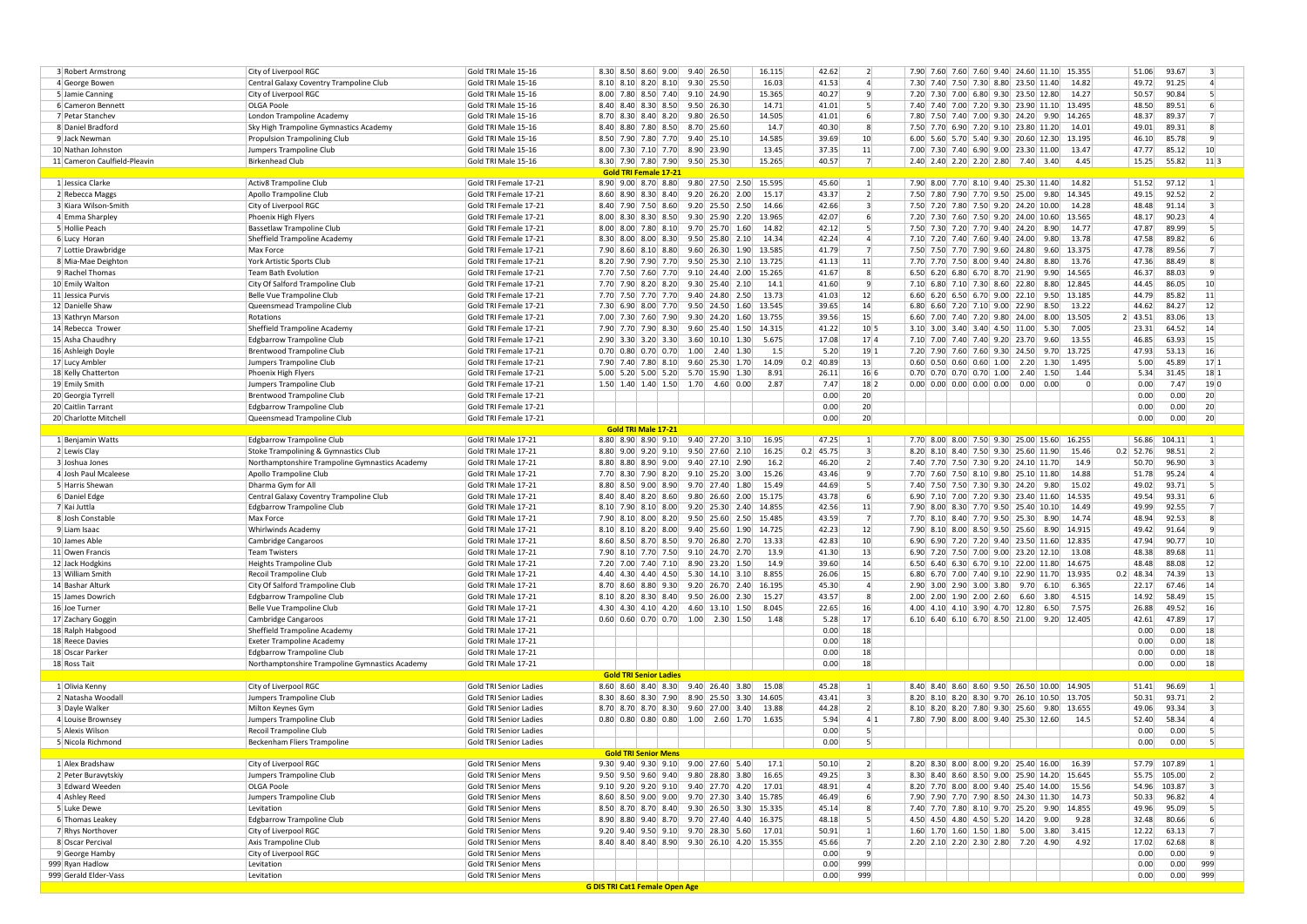| 1 Jenny Moore                                 | City of Plymouth Trampoline and Gymnastics Club      | G DIS TRI Cat1 Female Open Age | 8.40 8.30 7.90 8.10 9.60 26.00                |                     | 26.00<br>$\overline{2}$         | 7.30 7.10 7.00 7.10 9.70 23.90 5.10            | 29.00<br>55.00<br>-11              |
|-----------------------------------------------|------------------------------------------------------|--------------------------------|-----------------------------------------------|---------------------|---------------------------------|------------------------------------------------|------------------------------------|
| 2 Laura Young                                 | <b>Rebel Roos</b>                                    | G DIS TRI Cat1 Female Open Age | 7.70 7.90 8.40 8.40 10.00 26.30               |                     | 26.30<br>1                      | 6.90 6.80 6.90 6.50 9.80 23.50 5.20            | 28.70<br>55.00<br>$\overline{2}$   |
| 3 Katy Logan                                  | <b>Exeter Trampoline Academy</b>                     | G DIS TRI Cat1 Female Open Age | 7.50 7.30 7.00 7.70 9.70 24.50                |                     | 24.50<br>$\vert$                | 6.80 6.80 6.90 7.20 9.40 23.10 4.90            | 52.50<br>28.00<br>$\vert$ 3        |
|                                               |                                                      |                                | 7.90 7.60 7.20 7.90 9.20 24.70                |                     | 24.70<br>$\overline{3}$         | 7.50 7.30 7.10 7.30 9.50 24.10 3.50            | 52.30<br>$\overline{4}$            |
| 4 Isabella Pereira                            | <b>OLGA Poole</b>                                    | G DIS TRI Cat1 Female Open Age |                                               |                     |                                 |                                                | 27.60                              |
| 5 Ciara Verdicchio                            | Rotations                                            | G DIS TRI Cat1 Female Open Age | 4.30 4.40 4.50 4.80 5.90 14.80                |                     | 14.80<br>5 6                    | 7.20 7.40 7.30 7.30 9.70 24.30 4.10            | 28.40<br>43.20<br>-5               |
| 6 Grace Craig                                 | <b>Team Bath Evolution</b>                           | G DIS TRI Cat1 Female Open Age |                                               |                     | 0.00<br>6                       |                                                | 0.00<br>0.00<br>-6                 |
|                                               |                                                      |                                | <b>G DIS TRI Cat1 Male Open Age</b>           |                     |                                 |                                                |                                    |
| 1 Stuart Sharpe                               | Alton TC                                             | G DIS TRI Cat1 Male Open Age   | 8.10 8.20 8.60 8.60 9.50 26.30                |                     | 26.30<br>$\mathbf{1}$           | 7.30 7.80 7.60 7.70 9.30 24.60 7.90            | 32.50<br>58.80<br>-11              |
| 2 Ethan McCall                                | Activ8 Trampoline Club                               | G DIS TRI Cat1 Male Open Age   | 8.10 7.60 7.60 8.10<br>9.60 25.30             |                     | 25.30<br>$\overline{2}$         | 6.70 6.70 6.80 6.70 9.50 22.90 8.90            | 31.80<br>57.10<br>$\overline{2}$   |
| 3 Joe Cooper                                  | Propulsion Trampolining Club                         | G DIS TRI Cat1 Male Open Age   | $2.10$ $2.00$ $1.90$ $1.80$<br>$2.60 \ 6.50$  |                     | 6.50<br>3 3                     | 6.30 6.10 5.90 5.90 9.50 21.50 5.10            | 33.10<br>26.60<br>-31              |
| 1 Charlotte Tate                              | Leeds Rebound Gymnastics Club                        | G DIS TRI Cat2 Female Open Age | 8.70 8.20 8.40 8.80<br>9.70 26.80             |                     | 26.80<br>$\vert$ 1              | 7.00 7.00 7.00 6.60 9.20 23.20 8.20            | 31.40<br>58.20<br>$\vert$ 1        |
| 2 Nicola Bannister                            | Team Bath Evolution                                  | G DIS TRI Cat2 Female Open Age | 8.00 7.80 8.00 8.10 9.90 25.90                |                     | 25.90<br>$\vert$ 3              | 7.50 7.70 7.60 7.30 9.40 24.50 5.60            | 30.10<br>56.00<br>$\overline{2}$   |
|                                               |                                                      |                                |                                               |                     |                                 |                                                |                                    |
| 3 Holly Jeffery                               | <b>Trafford Trampoline Club</b>                      | G DIS TRI Cat2 Female Open Age | 7.90 7.40 8.00 8.10<br>9.90 25.80             |                     | 25.80<br>$\vert$                | 7.10 7.40 7.20 7.20 9.60 24.00 4.60            | 28.60<br>54.40<br>$\vert$ 3        |
| 4 Katie Binny                                 | Portsmouth Trampoline Club                           | G DIS TRI Cat2 Female Open Age | 7.80 7.80 7.70 8.20 10.00 25.60               |                     | $\vert$<br>25.60                | 7.20 7.50 7.30 7.30 9.60 24.20 4.10            | 53.90<br>28.30<br>$\Delta$         |
| 5 Teigan Higgs                                | Team Bath Evolution                                  | G DIS TRI Cat2 Female Open Age | 7.60 7.20 7.40 8.10 9.70 24.70                |                     | 24.70<br>6                      | 6.10 6.60 6.10 6.10 9.70 21.90 5.20            | 27.10<br>51.80<br>-5               |
| 6 Aliyah Huggins                              | Activ8 Trampoline Club                               | G DIS TRI Cat2 Female Open Age | 8.50 8.30 8.50 8.50 9.80 26.80                |                     | 26.80<br>$\vert$ 1              | 2.70 2.70 2.70 2.80 3.60 9.00 4.00             | 39.80<br>6 4<br>13.00              |
|                                               |                                                      |                                | <b>G DIS TRI Cat2 Male Open Age</b>           |                     |                                 |                                                |                                    |
| 1 Ethan Davidson                              | Activ8 Trampoline Club                               | G DIS TRI Cat2 Male Open Age   | 7.80 7.60 8.30 7.50<br>$9.70$ 25.10           |                     | $\overline{2}$<br>25.10         | 7.00 7.20 6.90 6.70 9.50 23.40 4.70            | 28.10<br>53.20<br>$\left  \right $ |
| 2 Logan Somers                                | Sleaford Elite Gym Club                              | G DIS TRI Cat2 Male Open Age   | 8.00 7.20 7.50 8.50 9.80 25.30                |                     | 25.30<br>$\mathbf{1}$           | 7.50 7.60 7.50 7.90 9.80 24.90 3.00            | 2 25.90<br>51.20<br>$\overline{2}$ |
|                                               |                                                      |                                |                                               |                     | $\vert$ 3                       |                                                | 0.00<br>$\vert$ 3                  |
| 3 Cameron Jones                               | Up'n'Downs Trampoline Club                           | G DIS TRI Cat2 Male Open Age   |                                               |                     |                                 |                                                |                                    |
|                                               |                                                      |                                | <b>Gold TRS Mixed 9-12</b>                    |                     |                                 |                                                |                                    |
| 1 Max Middleton   Tom Gibson                  | City of Liverpool RGC                                | Gold TRS Mixed 9-12            | $9.00$ 8.30 8.90 9.10 9.60 28.03              | 9.3                 | 37.33<br>1                      | 8.40 7.80 8.40 7.50 9.10 26.23 8.30<br>9.5     | 44.03<br>81.35<br>$\vert$ 1        |
| 2 Jemma Macdonald   Lotanna Eltringham-Onuora | City of Liverpool RGC                                | Gold TRS Mixed 9-12            | 8.10 8.20 7.80 8.50<br>$9.20 \ 26.55$         | 9.5                 | 36.05<br>$\overline{3}$         | 8.00 8.30 8.00 7.30 9.40 26.70<br>9.6<br>7.60  | 43.90<br>79.95<br>$\overline{2}$   |
| 3 Sophie Graham   Lydia Cross                 | Leeds Rebound Gymnastics Club                        | Gold TRS Mixed 9-12            | 8.20 7.80 7.90 8.50<br>$9.20$ 26.50           | 9.5                 | 36.00<br>-51                    | 7.50 8.30 7.80 7.50 8.50 24.78 7.60<br>9.4     | 41.78<br>77.78<br>-31              |
| 4 Nyla Evely   Gabriella Moorhouse            | Leeds Rebound Gymnastics Club   City of Plymouth Tra | Gold TRS Mixed 9-12            | 8.40 8.30 8.20 8.40<br>$9.60$ 27.53           | 8.81                | 36.34<br>2 <sup>1</sup>         | 7.60 7.80 7.40 7.50 8.30 24.18 7.80<br>9.1     | 41.08<br>77.41<br>$\Delta$         |
| 5 Tahlia Williams   Eleanor Edwards           | Edgbarrow Trampoline Club                            | Gold TRS Mixed 9-12            | 8.10 8.10 7.80 8.20<br>8.90 25.85             | 9.2                 | 35.05<br>7                      | 7.40 7.60 7.50 7.10 9.70 26.80<br>9.2<br>6.30  | 42.30<br>77.35<br>-51              |
| 6 Sophie Jo Millican   Madison Booth          | City of Liverpool RGC                                | Gold TRS Mixed 9-12            | 7.50 7.60 8.00 7.60<br>$9.10 \ 25.88$         | 9.3                 | 35.18<br>-6                     | 7.50 7.30 8.00 7.30 7.60 22.73 4.80<br>9.5     | 72.20<br>37.03<br>-6               |
| 7 Tayla Gerrard   Freya Wicks                 | <b>OLGA Poole</b>                                    | Gold TRS Mixed 9-12            | 7.70 7.80 7.50 7.90<br>7.70 23.13             | 9.3                 | 32.43<br>-91                    | 7.70 8.20 7.50 7.50 8.30 24.33 5.90<br>9.3     | 39.53<br>71.95<br>-71              |
|                                               |                                                      |                                | $9.30 \mid 26.63$                             | 9.4                 | 36.03<br>$\overline{4}$         | 3.70 4.00 3.80 3.80 4.50 12.83<br>4.5<br>3.60  | $8\vert 5$<br>20.93<br>56.95       |
| 8 Amy Quinlivan   Abbi Lyons-Killey           | City of Liverpool RGC                                | Gold TRS Mixed 9-12            | 8.20 8.00 8.00 7.90                           |                     |                                 |                                                |                                    |
| 9 Billy Stead   Cody Burke                    | Leeds Rebound Gymnastics Club                        | Gold TRS Mixed 9-12            | 8.00 8.20 7.70 8.40<br>5.90 19.88             | 8.9                 | 28.78<br>10 <sup>1</sup>        | 5.60 5.70 5.80 5.90 5.10 15.95 2.80<br>6.2     | 24.95<br>53.73<br>9 7              |
| 10 Jake Westgarth   Caitlyn Turnbull          | Apollo Trampoline Club                               | Gold TRS Mixed 9-12            | $2.10$ 2.40 2.10 2.40<br>2.50<br>7.25         | 2.8                 | 10.05<br>11 3                   | 7.60 8.10 7.60 7.20 8.90 25.43 7.10<br>9.5     | 42.03<br>52.08<br>10 <sup>1</sup>  |
| 11 Lucas Skelhorm   James Armstrong           | City of Liverpool RGC                                | Gold TRS Mixed 9-12            | 8.30 7.50 8.30 8.00<br>8.70 25.43             | 9.5                 | 34.93<br>$\mathbf{g}$           | 2.20 2.20 2.30 2.30 1.90 6.05 3.40<br>2.9      | 47.28<br>12.35<br>$11$ 3           |
| 12 Dale Edwards   Mike Oleksiyevets           | Quayside Trampoline & Gym Club                       | Gold TRS Mixed 9-12            | 2.50 2.20 2.30 2.50<br>$1.90 \mid 6.18$       | -31                 | 9.18<br>12 3                    | 7.70 7.20 7.80 7.00 7.80 23.03 4.90<br>9.5     | 46.60<br>12<br>37.43               |
|                                               |                                                      |                                | <b>Gold TRS Female 13-14</b>                  |                     |                                 |                                                |                                    |
| 1 Laura Dominey Grace Owen                    | OLGA Poole                                           | Gold TRS Female 13-14          | 8.90 8.50 9.00 8.40 9.50 27.70                | 9.65                | 37.35<br>$\mathbf{1}$           | 8.20 8.50 8.20 8.10 9.30 26.85 8.20<br>9.65    | 44.70<br>82.05<br>$\vert$ 1        |
| 2 Emily Trotter   Ella Dixon                  | Carlisle Trampoline Club                             | Gold TRS Female 13-14          | 7.10 7.30 7.70 8.20<br>8.90 25.38             | 9.45                | 34.83<br>$\vert$ 3              | 6.50 6.20 6.80 7.40 8.90 24.53<br>7.00<br>9.5  | 41.03<br>75.85<br>$\overline{2}$   |
| 3 Mia Kelham   Holly Keeping                  | Jumpers Trampoline Club                              | Gold TRS Female 13-14          | 6.20 7.00 7.00 7.60<br>7.60 22.15             | 9.35                | 31.50<br>$\overline{4}$         | 6.50 7.00 7.30 7.50 9.30 25.68<br>9.35<br>7.60 | 42.63<br>74.13<br>-31              |
|                                               | City of Liverpool RGC                                | Gold TRS Female 13-14          | 8.70 8.90 8.80 8.50 8.80 26.33                | 9.8                 | 36.13<br>$\overline{2}$         | 7.20 7.30 7.40 7.80 5.80 19.03 9.00<br>9.55    | 37.58<br>73.70<br>$\overline{4}$   |
|                                               |                                                      |                                |                                               |                     |                                 |                                                |                                    |
| 4 Georgia Smith   Carys Verdicchio            |                                                      |                                |                                               |                     |                                 |                                                |                                    |
| 5 Hannah Yates   Scarlett Fletcher            | City of Liverpool RGC Stoke Trampolining & Gymnast   | Gold TRS Female 13-14          |                                               |                     | 0.00<br>-51                     |                                                | 0.00<br>0.00<br>-51                |
| 5 Maisie Linaker-Walsh   Jessica Graham       | Leeds Rebound Gymnastics Club                        | Gold TRS Female 13-14          |                                               |                     | 0.00<br>-51                     |                                                | 0.00<br>0.00<br>-51                |
| 5 Ellie Vassel   Lois Moseley                 | Northamptonshire Trampoline Gymnastics Academy       | Gold TRS Female 13-14          |                                               |                     | 0.00<br>-51                     |                                                | 0.00<br>0.00<br>-5                 |
| 5 Lucy Vaz   Talia Macrides                   | Quayside Trampoline & Gym Club                       | Gold TRS Female 13-14          |                                               |                     | 0.00<br>-51                     |                                                | 0.00<br>0.00<br>-51                |
|                                               |                                                      |                                | Gold TRS Male 13-14                           |                     |                                 |                                                |                                    |
|                                               | City of Liverpool RGC                                | Gold TRS Male 13-14            | 9.00 7.40 8.20 7.00 8.70 25.30                | 9.35                | 34.65<br>1 <sup>1</sup>         | 7.40 7.50 7.70 8.10 9.40 26.48 9.30<br>9.55    | 45.33<br>79.98<br>-11              |
| 1 Isak Cornelissen   Oscar Carey              |                                                      |                                |                                               |                     | $\overline{2}$                  |                                                | $\overline{2}$                     |
| 2 Ryan Brown   Tyler Cole-Dyer                | Northamptonshire Trampoline Gymnastics Academy   Up  | Gold TRS Male 13-14            |                                               |                     | 0.00                            |                                                | 0.00<br>0.00                       |
| 2 Samuel Robinson   Alexander Robinson        | Leeds Rebound Gymnastics Club                        | Gold TRS Male 13-14            |                                               |                     | 0.00<br>2                       |                                                | 0.00<br>0.00<br>$\overline{2}$     |
|                                               |                                                      |                                | <b>Gold TRS Female 15-16</b>                  |                     |                                 |                                                |                                    |
| 1 Grace Bagguley   Evie Joseph                | City of Liverpool RGC                                | Gold TRS Female 15-16          | $9.50$ $9.50$ $9.60$ $9.50$ $9.50$ $28.53$    | $0.2$ 38.08<br>9.75 | 1                               | 9.00 8.50 9.20 9.00 7.90 24.73 8.20<br>9.5     | 42.43<br>80.50<br>$\overline{1}$   |
| 2 Jazmine Pease   Rebecca Stobbart            | Apollo Trampoline Club                               | Gold TRS Female 15-16          | $8.60$ $8.40$ $8.30$ $9.00$<br>8.80 26.18     | 9.6                 | 35.78<br>$\vert$                | 8.20 7.80 8.10 7.50 9.30 26.50<br>9.6<br>7.60  | 43.70<br>79.48<br>$\overline{2}$   |
| 3 Sahara Carter   Katie Parkinson             | City Of Salford Trampoline Club                      | Gold TRS Female 15-16          | 8.90 8.20 8.80 8.50<br>$9.00 \mid 26.60 \mid$ | 9.35                | 35.95<br>$\vert$ 3              | 8.80 7.80 8.60 7.90 9.20 26.68 7.10<br>9.25    | 78.98<br>43.03<br>-31              |
| 4 Rachel Tapster   Amelia Shaw                | Edgbarrow Trampoline Club                            | Gold TRS Female 15-16          | 8.80 7.90 9.00 8.40<br>$9.30 \mid 27.13$      | 9.55                | 36.68<br>$\overline{2}$         | 8.80 8.10 8.40 8.80 9.00 26.53 6.30<br>9.45    | 42.28<br>78.95<br>$\vert$ 4        |
| 5 Amy Smith   Ella Davies                     | City Of Salford Trampoline Club                      | Gold TRS Female 15-16          | 7.70 8.30 8.30 8.50 8.60 25.40                | 9.45<br>$0.2$ 34.65 | -51                             | 7.70 8.50 7.80 8.70 9.50 27.18 5.80<br>9.5     | 42.48<br>77.13<br>-51              |
| 6 Charlotte Pearson   Mia Linaker-Walsh       | Leeds Rebound Gymnastics Club                        | Gold TRS Female 15-16          |                                               |                     | 0.00                            |                                                | 0.00<br>0.00                       |
| 6 Abby Shearer   Natasha Tapster              | Edgbarrow Trampoline Club                            | Gold TRS Female 15-16          |                                               |                     | 0.00                            |                                                | 0.00<br>0.00<br>-6                 |
|                                               |                                                      | Gold TRS Female 15-16          |                                               |                     | 0.00<br>6 <sup>1</sup>          |                                                | 0.00<br>0.00<br>-6                 |
| 6 Lucinda Parr   Honey Moe                    | <b>Exeter Trampoline Academy</b>                     |                                |                                               |                     |                                 |                                                |                                    |
|                                               |                                                      |                                | Gold TRS Male 15-16                           |                     |                                 |                                                |                                    |
| 1 Ethan Johnston   Nathan Johnston            | Jumpers Trampoline Club                              | Gold TRS Male 15-16            | 3.40 3.30 3.60 3.50 4.70 12.85                | 4.55                | 17.40<br>1 5                    | 5.40 4.40 5.20 4.80 6.10 17.15 5.00<br>6.35    | 45.90<br>28.50<br>$1 \vert 7$      |
|                                               |                                                      |                                | <b>Gold TRS Senior Ladies</b>                 |                     |                                 |                                                |                                    |
| 1 Jessica Clarke   Louise Brownsey            | Jumpers Trampoline Club   Activ8 Trampoline Club     | Gold TRS Senior Ladies         | 9.50 9.20 9.50 8.50 9.40 27.98 2.50           | 9.8                 | 40.28<br>1                      | 8.70 9.00 8.60 9.10 9.50 27.85 8.60<br>9.3     | 45.75<br>86.03<br>-11              |
| 2 Lucy Ambler   Natasha Woodal                | Jumpers Trampoline Club                              | Gold TRS Senior Ladies         | 8.60 7.70 8.40 7.60<br>8.90 25.88 1.60        | 9.75                | 37.23<br>2 <sup>1</sup>         | 8.40 7.70 8.50 8.00 9.50 27.15 8.00<br>9.7     | 82.08<br>44.85<br>$\overline{2}$   |
| 3 Asha Chaudhry   Caitlin Tarrant             | Edgbarrow Trampoline Club                            | Gold TRS Senior Ladies         |                                               |                     | 0.00<br>$\overline{\mathbf{3}}$ |                                                | 0.00<br>0.00<br>$\vert$ 3          |
|                                               |                                                      |                                | <b>Gold TRS Senior Mens</b>                   |                     |                                 |                                                |                                    |
| 1 James Able   Zachary Goggin                 | Cambridge Cangaroos                                  | Gold TRS Senior Mens           | 7.50 8.30 7.60 8.80 7.60 23.25 2.10           | 9.5                 | 34.85<br>1                      | 2.80 3.50 3.30 3.80 3.90 11.15 2.10<br>3.85    | 17.10<br>51.95<br>$\vert$ 1        |
| 2 Rhys Northover   Alex Bradshaw              | City of Liverpool RGC                                | Gold TRS Senior Mens           |                                               |                     | 0.00<br>2                       |                                                | 0.00<br>0.00<br>$\overline{2}$     |
|                                               |                                                      |                                | G DIS TRS CAT 1&2 Open Age Mix                |                     |                                 |                                                |                                    |
| 1 Katy Logan   Jenny Moore                    | City of Plymouth Trampoline and Gymnastics Club   Ex | G DIS TRS CAT 1&2 Open Age Mix | $7.60$ 6.20 7.40 6.50 9.00 24.93              | 9.85                | 34.78<br>$\vert$ 1              | 6.80 5.60 7.00 6.00 7.60 21.55 4.10<br>9.55    | 35.20<br>69.98<br>$\vert$ 1        |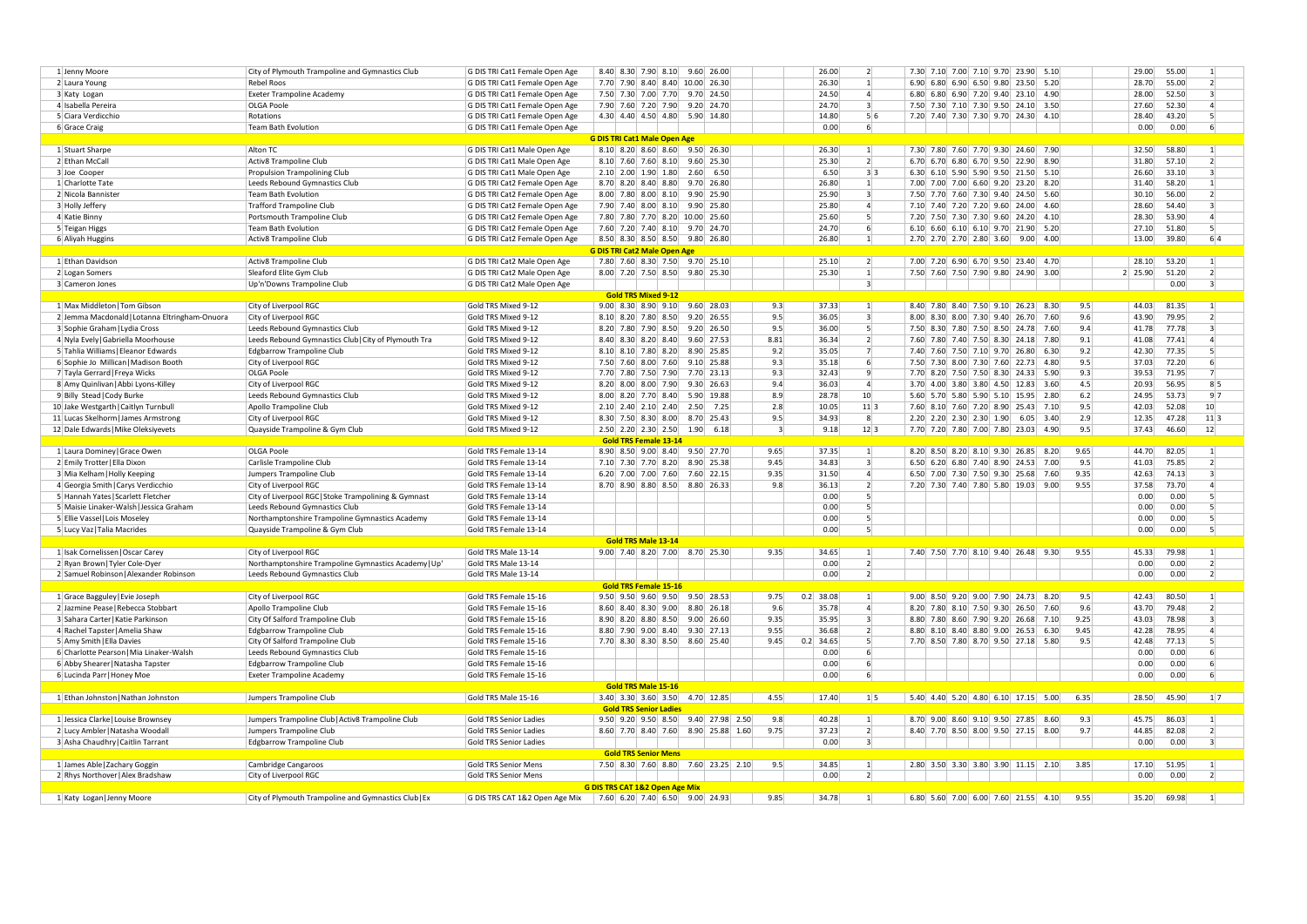|     |                   |                              |                            |               |             |                |                |                                         |    |    |                         |       | <b>Sub</b>   |        |                |
|-----|-------------------|------------------------------|----------------------------|---------------|-------------|----------------|----------------|-----------------------------------------|----|----|-------------------------|-------|--------------|--------|----------------|
| No  | Name              | Club                         | Comp                       | <b>Bounce</b> | <b>Diff</b> | E <sub>1</sub> | E <sub>2</sub> | E3                                      | E4 | E5 | Е                       | Pen   | <b>Total</b> | Total  |                |
|     |                   |                              |                            |               | 2.100       | 9.500          | 9.500          | 9.300                                   |    |    | 9.500 9.500 28.500      | 0.000 | 30.600       |        |                |
| 110 | Emily Mcdonough   | OLGA Poole                   | Silver DMT 17+ Female Qual | 2             | 3.000       | 9.500          |                | 9.400 9.400                             |    |    | l 9.300 l 9.300 l28.100 | 0.000 | 31.100       | 61.700 |                |
|     |                   |                              |                            |               | 2.100       | 9.400          |                | 9.300 9.300 1                           |    |    | 9.400   9.400   28.100  | 0.000 | 30.200       |        |                |
|     | Megan Rose        | Jumpers Trampoline Club      | Silver DMT 17+ Female Qual | 2             | 2.900       | 9.400          |                | 9.400   9.400   9.300   9.300   28.100  |    |    |                         | 0.000 | 31.000       | 61.200 | $\overline{2}$ |
|     |                   |                              |                            |               | 2.900       | 9.300          |                | 9.200 9.400 9.300 9.300 27.900          |    |    |                         | 0.900 | 29.900       |        |                |
|     | Kiera Fisher      | City of Liverpool RGC        | Silver DMT 17+ Female Qual | 2             | 2.700       | 9.400          |                | 9.300   9.500                           |    |    | l 9.600 l 9.400 l28.300 | 0.000 | 31.000       | 60.900 |                |
|     |                   |                              |                            |               | 2.900       | 9.300          |                | Ⅰ 9.100 Ⅰ 9.400 Ⅰ 9.400 Ⅰ 9.300 Ⅰ28.000 |    |    |                         | 0.000 | 30.900       |        |                |
|     | Eleanor Jordan    | Propulsion Trampolining Club | Silver DMT 17+ Female Qual | 2             | 1.900       | 9.200          |                | 9.400   9.300   9.400   9.400   28.100  |    |    |                         | 0.000 | 30.000       | 60.900 |                |
|     |                   |                              |                            |               | 2.100       | 9.100          |                | $9.000$   9.100                         |    |    | 9.200   9.200   27.400  | 0.000 | 29.500       |        |                |
|     | Jasmin Uminski    | Whirlwinds Academy           | Silver DMT 17+ Female Qual | 2             | 2.100       | 9.200          |                | 9.300   9.300   9.200   9.100   27.700  |    |    |                         | 0.000 | 29.800       | 59.300 |                |
|     |                   |                              |                            |               | 1.300       | 9.100          |                | │ 9.400 │ 9.400 │ 9.500 │ 9.600 │28.300 |    |    |                         | 1.000 | 28.600       |        |                |
|     | Naomi Ashby       | Sleaford Elite Gym Club      | Silver DMT 17+ Female Qual | 2             | 1.300       | 9.300          |                | 8.900   9.300                           |    |    | 9.200   9.100   27.600  | 1.900 | 27.000       | 55.600 |                |
|     |                   |                              |                            |               | 0.700       | 6.700          |                | 6.800   6.700   6.800   6.800   20.300  |    |    |                         | 0.000 | 21.000       |        |                |
|     | Jasmin Nolan-Kemp | <b>Team Bath Evolution</b>   | Silver DMT 17+ Female Qual |               | 1.900       | 8.300          |                | 8.500   8.300   8.300   8.300   24.900  |    |    |                         | 1.900 | 24.900       | 45.900 |                |

Silver DMT 17+ Female Qual

#### Silver DMT 17+ Female Final

|     |                        |                                     |                             |               |             |       |                |                                 |    |                |                                        |       | Sub          |        |                |  |
|-----|------------------------|-------------------------------------|-----------------------------|---------------|-------------|-------|----------------|---------------------------------|----|----------------|----------------------------------------|-------|--------------|--------|----------------|--|
| No  | Name                   | Club                                | Comp                        | <b>Bounce</b> | <b>Diff</b> | E1    | E <sub>2</sub> | E <sub>3</sub>                  | E4 | E <sub>5</sub> |                                        | lPen. | <b>Total</b> | Total  |                |  |
|     |                        |                                     |                             | 3             | 3.400       | 9.000 | 9.000          |                                 |    |                | 9.000   8.800   9.000   27.000         | 0.900 | 29.500       |        |                |  |
|     | Kiera Fisher           | City of Liverpool RGC               | Silver DMT 17+ Female Final |               | 3.100       | 9.500 | 9.300          | 9.500 9.500 9.600 28.500        |    |                |                                        | 0.000 | 31.600       | 61.100 |                |  |
|     |                        |                                     |                             | 3             | 2.100       | 9.200 | 9.300          |                                 |    |                | 9.300 9.500 9.500 28.100               | 0.000 | 30.200       |        |                |  |
|     | Megan Rose             | Jumpers Trampoline Club             | Silver DMT 17+ Female Final |               | 1.300       | 9.600 | 9.600          |                                 |    |                | 9.600   9.500   9.800   28.800         | 1.000 | 29.100       | 59.300 | $\overline{2}$ |  |
|     |                        |                                     |                             | 3             | 1.200       | 9.300 | 9.400          |                                 |    |                | $9.300$   $9.300$   $9.600$   $28.000$ | 1.900 | 27.300       |        |                |  |
|     | Jasmin Nolan-Kemp      | <b>Team Bath Evolution</b>          | Silver DMT 17+ Female Final |               | 2.000       | 9.300 | l 9.200        | l 9.100 l 9.200 l 9.200 l27.600 |    |                |                                        | 0.900 | 28.700       | 56.000 | -31            |  |
|     |                        |                                     |                             |               | 1.300       | 9.200 | 9.000          | 9.300 9.300 9.300 27.800        |    |                |                                        | 1.900 | 27.200       |        |                |  |
|     | Naomi Ashby            | Sleaford Elite Gym Club             | Silver DMT 17+ Female Final |               | 1.500       | 9.300 | 9.400          | l 9.300 l 9.400 l 9.400 l28.100 |    |                |                                        | 1.900 | 27.700       | 54.900 |                |  |
|     |                        |                                     |                             | 3             | 0.700       | 6.700 | 6.800          | 6.800 6.900 6.900 20.500        |    |                |                                        | 0.000 | 21.200       |        |                |  |
| 110 | <b>Emily Mcdonough</b> | OLGA Poole                          | Silver DMT 17+ Female Final |               | 3.300       | 9.200 | 9.400          | 9.300 9.300 9.200 27.800        |    |                |                                        | 0.000 | 31.100       | 52.300 |                |  |
|     |                        |                                     |                             | 3             | 0.700       | 6.700 | 6.800          |                                 |    |                | 6.800 6.800 6.800 20.400               | 0.000 | 21.100       |        |                |  |
|     | Jasmin Uminski         | Whirlwinds Academy                  | Silver DMT 17+ Female Final |               | 2.700       | 9.400 | 9.400          | 9.400   9.500   9.500  28.300   |    |                |                                        | 0.000 | 31.000       | 52.100 |                |  |
|     |                        |                                     |                             | 3             | 2.400       | 6.700 | 6.700          | 6.700 6.600 6.700 20.100        |    |                |                                        | 0.000 | 22.500       |        |                |  |
|     | Eleanor Jordan         | <b>Propulsion Trampolining Club</b> | Silver DMT 17+ Female Final |               | 2.700       | 9.000 | 9.100          | 9.200 9.500 9.300 27.600        |    |                |                                        | 1.200 | 29.100       | 51.600 |                |  |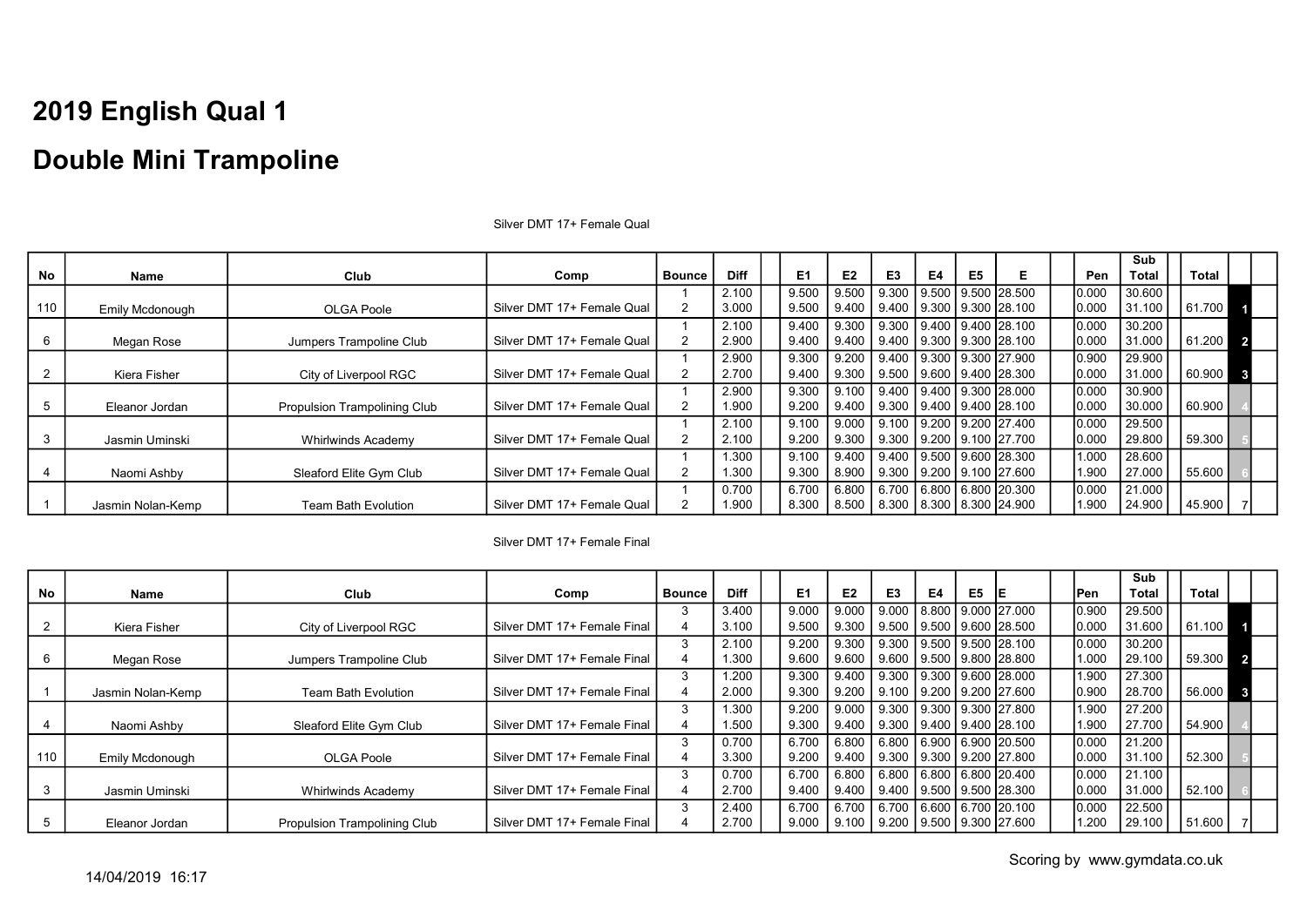|           |                     |                                     |                          |               |             |                |                                                   |                                 |    |                |    |             | Sub    |              |  |
|-----------|---------------------|-------------------------------------|--------------------------|---------------|-------------|----------------|---------------------------------------------------|---------------------------------|----|----------------|----|-------------|--------|--------------|--|
| <b>No</b> | Name                | Club                                | Comp                     | <b>Bounce</b> | <b>Diff</b> | E <sub>1</sub> | E <sub>2</sub>                                    | E <sub>3</sub>                  | E4 | E <sub>5</sub> | IΕ | <b>IPen</b> | Total  | <b>Total</b> |  |
|           |                     |                                     |                          |               | 2.700       | 9.300          | 9.300                                             | l 9.200 l 9.300 l 9.400 l27.900 |    |                |    | 0.000       | 30.600 |              |  |
|           | <b>Ethan Cutter</b> | Phoenix High Flyers                 | Silver DMT 17+ Male Qual |               | 3.000       | 9.300          | Ⅰ 9.500 Ⅰ 9.300 Ⅰ 9.300 Ⅰ 9.300 Ⅰ27.900           |                                 |    |                |    | 0.000       | 30.900 | 61.500       |  |
|           |                     |                                     |                          |               | 3.100       | 8.900          | <u>  9.200   9.100   9.200   9.100   27.400  </u> |                                 |    |                |    | 0.000       | 30.500 |              |  |
| 14        | Joshua Kelly        | <b>Propulsion Trampolining Club</b> | Silver DMT 17+ Male Qual |               | 3.100       | 9.200          | Ⅰ9.400 Ⅰ9.200 Ⅰ9.300 Ⅰ9.300 Ⅰ27.800               |                                 |    |                |    | 0.000       | 30.900 | 61.400       |  |
|           |                     |                                     |                          |               | 2.700       | 8.975          | 8.900   9.000   9.000   9.000   26.975            |                                 |    |                |    | 0.000       | 29.675 |              |  |
| 12        | Callum Mcilvenna    | Charnwood Trampoline Club           | Silver DMT 17+ Male Qual |               | 2.900       | 9.200          | 9.000   9.000   9.100   9.100   27.200            |                                 |    |                |    | 0.000       | 30.100 | 59.775       |  |
|           |                     |                                     |                          |               | 2.100       | 9.100          | 9.100                                             | Ⅰ 9.100 Ⅰ 9.100 Ⅰ 9.000 Ⅰ27.300 |    |                |    | 0.900       | 28.500 |              |  |
| 13        | James Lilliman      | Charnwood Trampoline Club           | Silver DMT 17+ Male Qual |               | 2.900       | 9.100          | 9.300                                             | 9.300   9.300   9.100   27.700  |    |                |    | 0.000       | 30.600 | 59.100       |  |

Silver DMT 17+ Male Qual

| Silver DMT 17+ Male Final |  |  |  |  |
|---------------------------|--|--|--|--|
|---------------------------|--|--|--|--|

|           |                  |                                     |                           |               |             |                                                |                                         |    |    |    |                                           |        | Sub          |              |  |
|-----------|------------------|-------------------------------------|---------------------------|---------------|-------------|------------------------------------------------|-----------------------------------------|----|----|----|-------------------------------------------|--------|--------------|--------------|--|
| <b>No</b> | Name             | Club                                | Comp                      | <b>Bounce</b> | <b>Diff</b> | E <sub>1</sub>                                 | E <sub>2</sub>                          | E3 | E4 | E5 | - IE                                      | lPen   | <b>Total</b> | <b>Total</b> |  |
|           |                  |                                     |                           | د.            | 2.100       | 9.300                                          |                                         |    |    |    | 9.400   9.400   9.400   9.400  28.200     | 0.000  | 30.300       |              |  |
|           | Ethan Cutter     | Phoenix High Flyers                 | Silver DMT 17+ Male Final | 4             | 3.100       | 9.100   9.100   9.100   9.100   9.300   27.300 |                                         |    |    |    |                                           | 0.000  | 30.400       | 60.700       |  |
|           |                  |                                     |                           |               | 1.200       | 9.200                                          | Ⅰ 9.100 Ⅰ 9.300 Ⅰ 9.200 Ⅰ 9.200 Ⅰ27.600 |    |    |    |                                           | 1.200  | 27.600       |              |  |
| 14        | Joshua Kelly     | <b>Propulsion Trampolining Club</b> | Silver DMT 17+ Male Final | 4             | 3.200       | 9.200                                          |                                         |    |    |    | l 9.300 l 9.200 l 9.200 l 9.600 l27.700 l | 10.000 | 30.900       | 58.500 2     |  |
|           |                  |                                     |                           |               | 2.600       | 9.100                                          |                                         |    |    |    | l 9.300 l 9.200 l 9.200 l 9.200 l27.600 l | 0.000  | 30.200       |              |  |
|           | Callum Mcilvenna | Charnwood Trampoline Club           | Silver DMT 17+ Male Final | 4             | 0.700       | 6.600                                          | 6.700   6.700   6.600   6.700   20.000  |    |    |    |                                           | 0.000  | 20.700       | $50.900$ 3   |  |
|           |                  |                                     |                           |               | 0.700       | 6.700                                          |                                         |    |    |    | 6.700   6.700   6.700   6.700   20.100    | 0.000  | 20.800       |              |  |
|           | James Lilliman   | Charnwood Trampoline Club           | Silver DMT 17+ Male Final |               | 2.100       | 8.700                                          | l 9.000 l 9.000 l 9.000 l 8.900 l26.900 |    |    |    |                                           | 0.300  | 28.700       | 49.500       |  |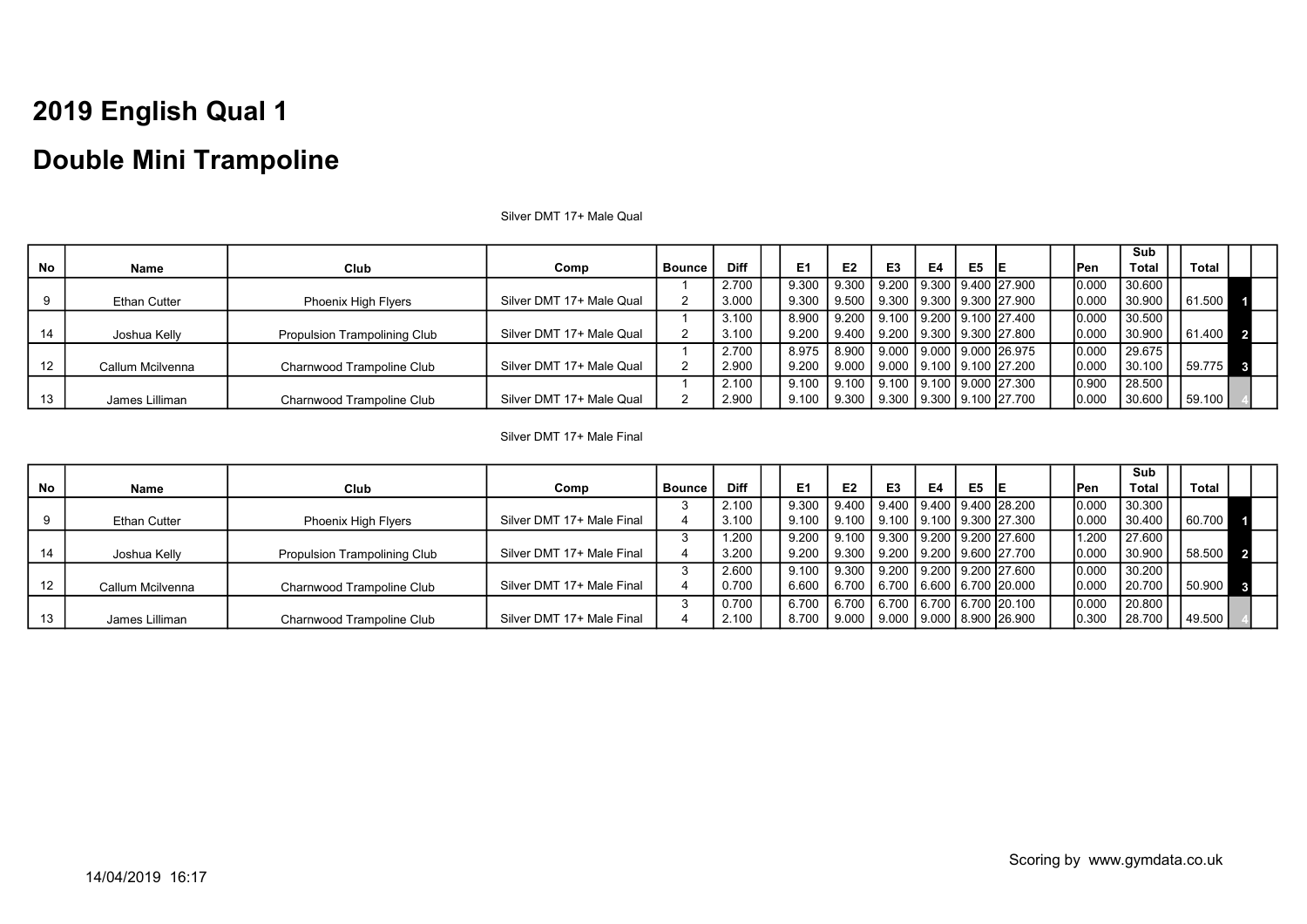### Double Mini Trampoline

|    |                         |                             |                         |                |             |                |                |                                                  |    |                |                                      |       | Sub          |        |  |
|----|-------------------------|-----------------------------|-------------------------|----------------|-------------|----------------|----------------|--------------------------------------------------|----|----------------|--------------------------------------|-------|--------------|--------|--|
| No | Name                    | Club                        | Comp                    | <b>Bounce</b>  | <b>Diff</b> | E <sub>1</sub> | E <sub>2</sub> | E <sub>3</sub>                                   | E4 | E <sub>5</sub> | IE                                   | lPen  | <b>Total</b> | Total  |  |
|    |                         |                             | Silver DMT 11-12 Female |                | 1.600       | 9.500          | 9.600          | 9.500                                            |    |                | 9.500 9.500 28.500                   | 0.000 | 30.100       |        |  |
| 20 | <b>Holly Baxter</b>     | Kingston Trampoline Academy | Qual                    | 2              | 1.700       | 9.300          |                | 9.400   9.500   9.400   9.300   28.100           |    |                |                                      | 0.000 | 29.800       | 59.900 |  |
|    |                         |                             | Silver DMT 11-12 Female |                | 1.600       | 9.400          |                | 9.300   9.300   9.300   9.400   28.000           |    |                |                                      | 0.000 | 29.600       |        |  |
| 24 | Hannah Semple           | Whirlwinds Academy          | Qual                    | 2              | 1.700       | 9.400          | 9.400          |                                                  |    |                | 9.600   9.400   9.400   28.200       | 0.000 | 29.900       | 59.500 |  |
|    |                         |                             | Silver DMT 11-12 Female |                | 1.600       | 9.100          | $9.300$        | 9.300                                            |    |                | 9.200 9.200 27.700                   | 0.000 | 29.300       |        |  |
| 26 | Lolli Nestor            | City of Liverpool RGC       | Qual                    | 2              | 1.800       | 9.400          |                | $9.400$   $9.500$                                |    |                | 9.400 9.400 28.200                   | 0.000 | 30.000       | 59.300 |  |
|    |                         |                             | Silver DMT 11-12 Female |                | 1.600       | 9.500          |                | 9.300   9.300   9.300   9.400   28.000           |    |                |                                      | 0.000 | 29.600       |        |  |
| 21 | <b>Emily Trotter</b>    | Carlisle Trampoline Club    | Qual                    | $\overline{2}$ | 1.900       | 9.300          |                | $9.600$   $9.400$   $9.200$   $9.500$   $28.200$ |    |                |                                      | 0.900 | 29.200       | 58.800 |  |
|    |                         |                             | Silver DMT 11-12 Female |                | 1.700       | 9.300          |                | $9.500$   $9.200$   $9.400$   $9.100$   27.900   |    |                |                                      | 0.000 | 29.600       |        |  |
| 17 | <b>Chloe Annett</b>     | Kingston Trampoline Academy | Qual                    | 2              | 1.600       | 9.000          | 9.200          |                                                  |    |                | $9.200$   $9.200$   $9.100$   27.500 | 0.000 | 29.100       | 58.700 |  |
|    |                         |                             | Silver DMT 11-12 Female |                | 1.800       | 9.100          |                | $9.200$   $9.300$                                |    |                | 9.200 9.100 27.500                   | 0.900 | 28.400       |        |  |
| 16 | Alice Stebbing          | Bourne 2 Bounce             | Qual                    | 2              | 2.000       | 9.200          |                | 9.300   9.300   9.300   9.200   27.800           |    |                |                                      | 0.000 | 29.800       | 58.200 |  |
|    |                         |                             | Silver DMT 11-12 Female |                | 1.300       | 9.000          |                | 9.200   9.000   8.900   9.000   27.000           |    |                |                                      | 0.000 | 28.300       |        |  |
| 22 | Anna Weir               | Marriotts Gym Club          | Qual                    | 2              | 1.600       | 9.300          |                | $9.400$   $9.500$   $9.300$   $9.300$   $28.000$ |    |                |                                      | 0.000 | 29.600       | 57.900 |  |
|    |                         |                             | Silver DMT 11-12 Female |                | 1.600       | 9.200          |                | 9.400 9.100 9.200 9.100 27.500                   |    |                |                                      | 0.900 | 28.200       |        |  |
| 18 | <b>Mercedes Gregory</b> | OLGA Poole                  | Qual                    | 2              | 2.500       | 9.100          | 9.300          |                                                  |    |                | $9.200$   $9.200$   $9.000$   27.500 | 0.300 | 29.700       | 57.900 |  |
|    |                         |                             | Silver DMT 11-12 Female |                | 0.000       | 6.700          |                | 6.700   6.600   6.600   6.700   20.000           |    |                |                                      | 0.000 | 20.000       |        |  |
| 25 | Caitlyn Turnbull        | Velocity                    | Qual                    | 2              | 1.700       | 9.100          |                | $9.300$   $9.100$   $9.100$   $9.100$   $27.300$ |    |                |                                      | 0.000 | 29.000       | 49.000 |  |

Silver DMT 11-12 Female Qual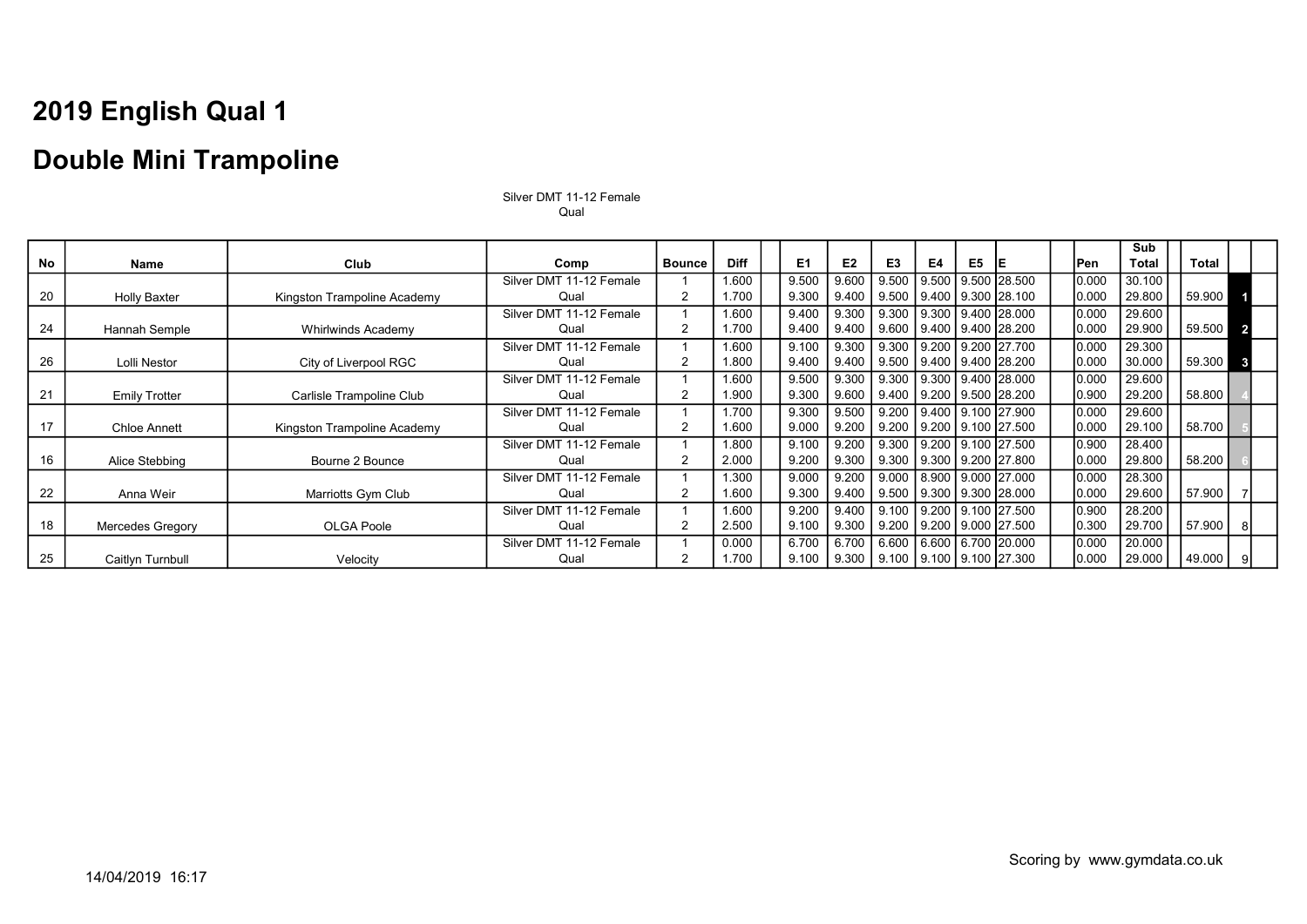### Double Mini Trampoline

|    |                         |                             |                         |               |             |                |                        |                                |    |                |                                      |       | <b>Sub</b>   |              |  |
|----|-------------------------|-----------------------------|-------------------------|---------------|-------------|----------------|------------------------|--------------------------------|----|----------------|--------------------------------------|-------|--------------|--------------|--|
| No | Name                    | Club                        | Comp                    | <b>Bounce</b> | <b>Diff</b> | E <sub>1</sub> | E <sub>2</sub>         | E <sub>3</sub>                 | E4 | E <sub>5</sub> | IE                                   | Pen   | <b>Total</b> | <b>Total</b> |  |
|    |                         |                             | Silver DMT 11-12 Female | 3             | 1.600       | 9.400          | 9.300                  | 9.500                          |    |                | 9.500 9.300 28.200                   | 0.000 | 29.800       |              |  |
| 17 | <b>Chloe Annett</b>     | Kingston Trampoline Academy | Final                   | 4             | 2.400       | 9.200          | 9.400                  |                                |    |                | 9.300   9.200   9.100   27.700       | 0.000 | 30.100       | 59.900       |  |
|    |                         |                             | Silver DMT 11-12 Female | 3             | 1.600       | 9.500          | $9.400 \text{ L}$      | 9.700                          |    |                | 9.400   9.400   28.300               | 0.000 | 29.900       |              |  |
| 20 | <b>Holly Baxter</b>     | Kingston Trampoline Academy | Final                   | 4             | 2.400       | 9.100          | 9.300                  | 9.300                          |    |                | 9.200   9.000   27.600               | 0.000 | 30.000       | 59.900       |  |
|    |                         |                             | Silver DMT 11-12 Female | 3             | .300        | 9.600          | 9.600   9.600          |                                |    |                | 9.600   9.500   28.800               | 1.000 | 29.100       |              |  |
| 26 | Lolli Nestor            | City of Liverpool RGC       | Final                   |               | 2.700       | 9.100          | 9.400                  | 9.300                          |    |                | 9.100   9.100   27.500               | 0.000 | 30.200       | 59.300       |  |
|    |                         |                             | Silver DMT 11-12 Female | 3             | 1.600       | 9.400          | 9.400                  |                                |    |                | 9.400 9.300 9.200 28.100             | 0.000 | 29.700       |              |  |
| 24 | Hannah Semple           | <b>Whirlwinds Academy</b>   | Final                   |               | 1.800       | 9.200          | 9.400                  |                                |    |                | $9.400$   $9.200$   $9.200$   27.800 | 0.000 | 29.600       | 59.300       |  |
|    |                         |                             | Silver DMT 11-12 Female | 3             | 1.900       | 9.300          | 9.100                  |                                |    |                | 9.200 9.200 9.100 27.500             | 0.900 | 28.500       |              |  |
| 21 | <b>Emily Trotter</b>    | Carlisle Trampoline Club    | Final                   |               | 2.200       | 9.000          | 9.200                  |                                |    |                | $9.200$   $9.000$   $8.900$   27.200 | 0.000 | 29.400       | 57.900       |  |
|    |                         |                             | Silver DMT 11-12 Female | 3             | 1.600       | 9.300          | 9.400                  | 9.300                          |    |                | <u> Ⅰ 9.200 Ⅰ 9.200 Ⅰ 27.800 </u>    | 0.000 | 29.400       |              |  |
| 22 | Anna Weir               | Marriotts Gym Club          | Final                   |               | .700        | 9.000          | $9.000$ $\blacksquare$ | 9.300                          |    |                | 9.100 9.400 27.400                   | 0.900 | 28.200       | 57.600       |  |
|    |                         |                             | Silver DMT 11-12 Female | 3             | 1.600       | 9.100          |                        | 9.100 9.300 9.100 9.000 27.300 |    |                |                                      | 0.000 | 28.900       |              |  |
| 16 | Alice Stebbing          | Bourne 2 Bounce             | Final                   |               | 1.500       | 9.000          | 9.100                  | 9.000                          |    |                | 9.100 9.000 27.100                   | 0.300 | 28.300       | 57.200       |  |
|    |                         |                             | Silver DMT 11-12 Female | 3             | .800        | 8.100          | 8.200                  | 8.100                          |    |                | 8.600 8.100 24.400                   | 0.000 | 26.200       |              |  |
| 18 | <b>Mercedes Gregory</b> | OLGA Poole                  | Final                   |               | 1.600       | 9.200          | 9.200                  | $9.300$ $\vert$                |    |                | 9.100   9.000  27.500                | 0.000 | 29.100       | 55.300       |  |

Silver DMT 11-12 Female Final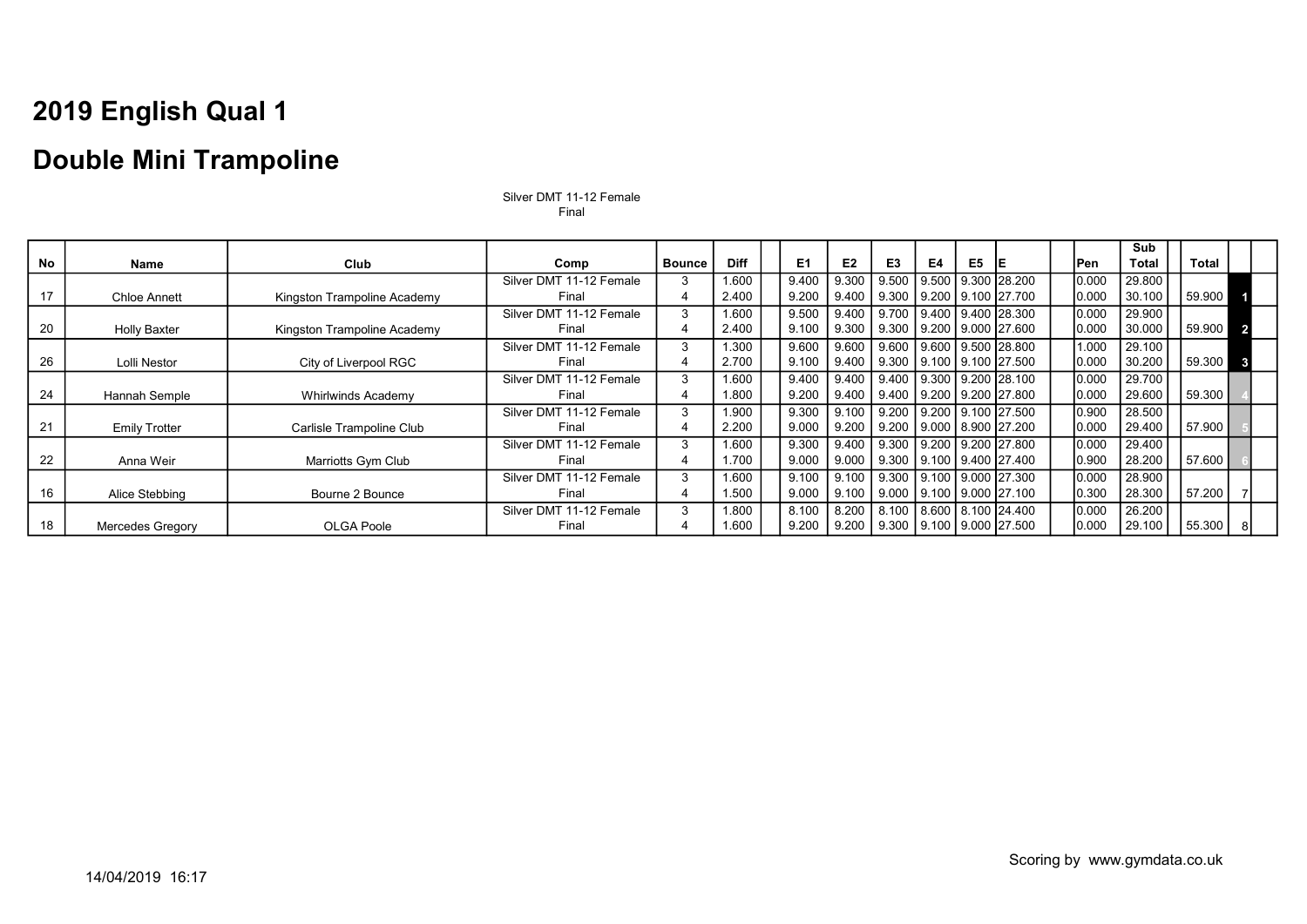### Double Mini Trampoline

|    |                       |                                     |                         |                |             |                |                        |                                                               |       |                |                                        |       | Sub          |              |                 |
|----|-----------------------|-------------------------------------|-------------------------|----------------|-------------|----------------|------------------------|---------------------------------------------------------------|-------|----------------|----------------------------------------|-------|--------------|--------------|-----------------|
| No | Name                  | Club                                | Comp                    | <b>Bounce</b>  | <b>Diff</b> | E <sub>1</sub> | E <sub>2</sub>         | E3                                                            | E4    | E <sub>5</sub> | IE                                     | Pen   | <b>Total</b> | <b>Total</b> |                 |
|    |                       |                                     | Silver DMT 15-16 Female |                | 1.800       | 9.500          | 9.500                  | 9.500                                                         | 9.600 |                | 9.600 28.600                           | 0.900 | 29.500       |              |                 |
| 30 | Annie Stirling        | OLGA Poole                          | Qual                    | 2              | 2.700       | 9.300          | $9.400$ $\blacksquare$ |                                                               |       |                | $9.400$   $9.500$   $9.500$   $28.300$ | 0.300 | 30.700       | 60.200       |                 |
|    |                       |                                     | Silver DMT 15-16 Female |                | 2.200       | 9.300          | 9.500                  | 9.500                                                         |       |                | 9.500 9.400 28.400                     | 0.900 | 29.700       |              |                 |
| 32 | Lauren Preston        | Max Force                           | Qual                    | $\overline{2}$ | 2.100       | 9.400          | 9.500                  | 9.500                                                         |       |                | 9.400 9.700 28.400                     | 0.000 | 30.500       | 60.200       |                 |
|    |                       |                                     | Silver DMT 15-16 Female |                | 2.100       | 9.300          | 9.500                  | 9.400                                                         |       |                | 9.400 9.600 28.300                     | 0.000 | 30.400       |              |                 |
| 35 | Amber Holmes          | <b>Propulsion Trampolining Club</b> | Qual                    | $\overline{2}$ | 1.800       | 9.300          | 9.400                  | 9.300                                                         |       |                | 9.300   9.400   28.000                 | 0.000 | 29.800       | 60.200       | $\mathbf{3}$    |
|    |                       |                                     | Silver DMT 15-16 Female |                | 1.700       | 8.900          | 9.000                  | 9.000                                                         |       |                | 9.200 9.100 27.100                     | 0.000 | 28.800       |              |                 |
| 28 | Ailsa Kirby           | Charnwood Trampoline Club           | Qual                    | 2              | .300        | 9.400          | 9.600                  |                                                               |       |                | 9.600 9.500 9.600 28.700               | 1.000 | 29.000       | 57.800       |                 |
|    |                       |                                     | Silver DMT 15-16 Female |                | 1.700       | 9.300          | 9.300                  | 9.400                                                         |       |                | 9.600 9.400 28.100                     | 1.200 | 28.600       |              |                 |
| 36 | <b>Tilly Weston</b>   | Marriotts Gym Club                  | Qual                    | 2              | 1.600       | 9.400          | 9.400                  | $9.500$                                                       |       |                | 9.500   9.700   28.400                 | 1.000 | 29.000       | 57.600       |                 |
|    |                       |                                     | Silver DMT 15-16 Female |                | .200        | 9.400          | 9.500                  | 9.500                                                         |       |                | 9.400 9.400 28.300                     | 1.000 | 28.500       |              |                 |
| 27 | <b>Maisie Brand</b>   | <b>Team Bath Evolution</b>          | Qual                    | $\overline{2}$ | .300        | 9.400          | 9.500                  | 9.500                                                         |       |                | 9.600 9.500 28.500                     | 1.000 | 28.800       | 57.300       |                 |
|    |                       |                                     | Silver DMT 15-16 Female |                | .200        | 9.300          | 9.300                  | 9.400                                                         |       |                | 9.500 9.400 28.100                     | 1.000 | 28.300       |              |                 |
| 33 | <b>Summer Perkins</b> | <b>Team Bath Evolution</b>          | Qual                    | 2              | .300        | 9.400          | 9.400                  |                                                               |       |                | $9.300$   $9.600$   $9.600$   $28.400$ | 1.000 | 28.700       | 57.000       |                 |
|    |                       |                                     | Silver DMT 15-16 Female |                | .200        | 9.200          | 9.300                  | 9.300                                                         |       |                | 9.200 9.300 27.800                     | 1.000 | 28.000       |              |                 |
| 29 | Ani Mills             | <b>Team Bath Evolution</b>          | Qual                    | 2              | .300        | 9.500          | 9.400                  |                                                               |       |                | $9.500$   $9.300$   $9.400$   $28.300$ | 1.000 | 28.600       | 56.600       |                 |
|    |                       |                                     | Silver DMT 15-16 Female |                | .700        | 9.000          | 9.100                  | 9.100                                                         |       |                | 9.100 9.200 27.300                     | 0.300 | 28.700       |              |                 |
| 31 | Gemma Lawther         | Charnwood Trampoline Club           | Qual                    | 2              | .300        | 9.100          | 9.400                  | 9.300                                                         |       |                | 9.300 9.100 27.700                     | 1.900 | 27.100       | 55.800       |                 |
|    |                       |                                     | Silver DMT 15-16 Female |                | 1.800       | 9.300          | 9.500                  | 9.400                                                         |       |                | $9.500$   $9.600$   $28.400$           | 0.000 | 30.200       |              |                 |
| 34 | Bethany Whitehead     | Whirlwinds Academy                  | Qual                    | 2              | 0.000       | 0.000          |                        | $\vert 0.000 \vert 0.000 \vert 0.000 \vert 0.000 \vert 0.000$ |       |                |                                        | 0.000 | 0.000        | 30.200       | 10 <sup>1</sup> |

Silver DMT 15-16 Female Qual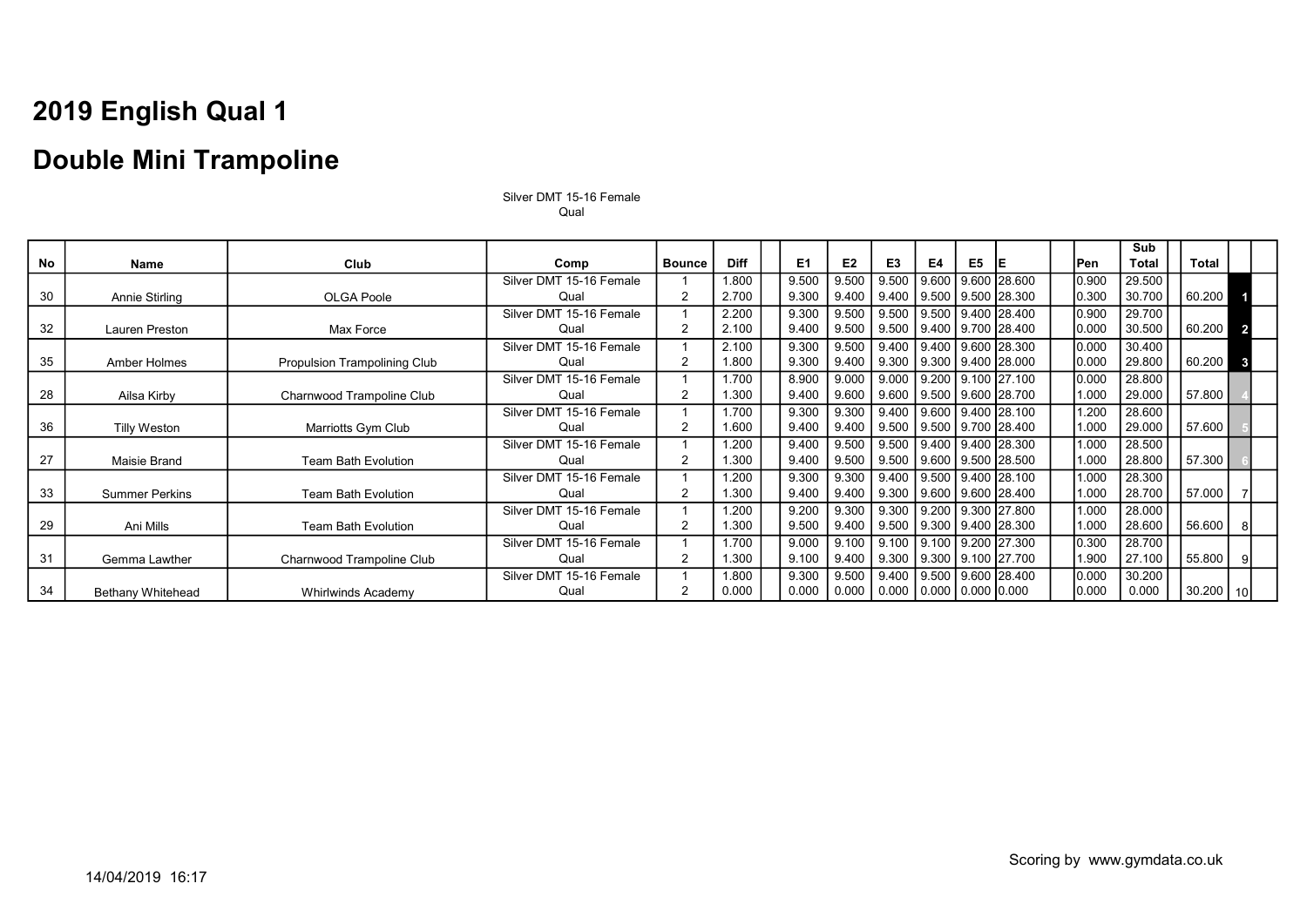### Double Mini Trampoline

|    |                       |                                     |                         |               |             |                |                |                                 |    |    |                                        |       | Sub          |          |              |
|----|-----------------------|-------------------------------------|-------------------------|---------------|-------------|----------------|----------------|---------------------------------|----|----|----------------------------------------|-------|--------------|----------|--------------|
| No | Name                  | Club                                | Comp                    | <b>Bounce</b> | <b>Diff</b> | E <sub>1</sub> | E <sub>2</sub> | E3                              | E4 | E5 | IE.                                    | Pen   | <b>Total</b> | Total    |              |
|    |                       |                                     | Silver DMT 15-16 Female |               | 2.100       | 9.400          | 9.600          | 9.600                           |    |    | 9.600 9.500 28.700                     | 0.900 | 29.900       |          |              |
| 32 | Lauren Preston        | Max Force                           | Final                   |               | 2.700       | 9.500          | 9.400          |                                 |    |    | $9.500$   $9.500$   $9.600$   $28.500$ | 0.000 | 31.200       | 61.100   |              |
|    |                       |                                     | Silver DMT 15-16 Female | 3             | 2.400       | 9.500          | 9.300          |                                 |    |    | 9.400 9.500 9.700 28.400               | 0.000 | 30.800       |          |              |
| 30 | Annie Stirling        | <b>OLGA Poole</b>                   | Final                   |               | 1.300       | 9.600          | 9.600          |                                 |    |    | 9.600 9.500 9.800 28.800               | 1.000 | 29.100       | 59.900 2 |              |
|    |                       |                                     | Silver DMT 15-16 Female | 3             | 2.700       | 3.000          | 9.300          |                                 |    |    | 9.300   9.400   9.400   28.000         | 0.000 | 30.700       |          |              |
| 36 | <b>Tilly Weston</b>   | Marriotts Gym Club                  | Final                   |               | 1.600       | 9.300          | 9.500          |                                 |    |    | 9.500   9.600   9.700   28.600         | 1.000 | 29.200       | 59.900   | $\mathbf{3}$ |
|    |                       |                                     | Silver DMT 15-16 Female | 3             | 2.500       | 9.100          | 9.100          |                                 |    |    | 9.200   9.300   9.100   27.400         | 0.300 | 29.600       |          |              |
| 35 | Amber Holmes          | <b>Propulsion Trampolining Club</b> | Final                   |               | 1.900       | 8.900          | 9.200          |                                 |    |    | 9.000 9.400 9.200 27.400               | 0.300 | 29.000       | 58.600   |              |
|    |                       |                                     | Silver DMT 15-16 Female | 3             | 1.300       | 9.400          | 9.700          | 9.700                           |    |    | 9.600 9.700 29.000                     | 1.000 | 29.300       |          |              |
| 33 | <b>Summer Perkins</b> | <b>Team Bath Evolution</b>          | Final                   |               | 1.200       | 9.300          | 9.400          |                                 |    |    | 9.500   9.600   9.600   28.500         | 1.000 | 28.700       | 58.000   |              |
|    |                       |                                     | Silver DMT 15-16 Female | 3             | 1.300       | 9.400          | 9.400          |                                 |    |    | 9.500 9.500 9.400 28.300               | 1.900 | 27.700       |          |              |
| 29 | Ani Mills             | <b>Team Bath Evolution</b>          | Final                   |               | 1.300       | 9.100          | 9.200          |                                 |    |    | 9.100 9.200 9.300 27.500               | 1.000 | 27.800       | 55.500   |              |
|    |                       |                                     | Silver DMT 15-16 Female | 3             | 1.300       | 9.300          | 9.600          |                                 |    |    | 9.400 9.200 9.600 28.300               | 1.900 | 27.700       |          |              |
| 28 | Ailsa Kirby           | Charnwood Trampoline Club           | Final                   |               | 1.500       | 9.000          | 9.100          | 9.200                           |    |    | 9.200   9.300   27.500                 | 2.200 | 26.800       | 54.500   |              |
|    |                       |                                     | Silver DMT 15-16 Female | 3             | 1.300       | 9.300          | 9.400          | 9.400                           |    |    | 9.200   9.300   28.000                 | 1.000 | 28.300       |          |              |
| 27 | Maisie Brand          | <b>Team Bath Evolution</b>          | Final                   |               | 0.000       | 0.000          | 0.000          | $0.000$   0.000   0.000   0.000 |    |    |                                        | 0.000 | 0.000        | 28.300   | -81          |

Silver DMT 15-16 Female Final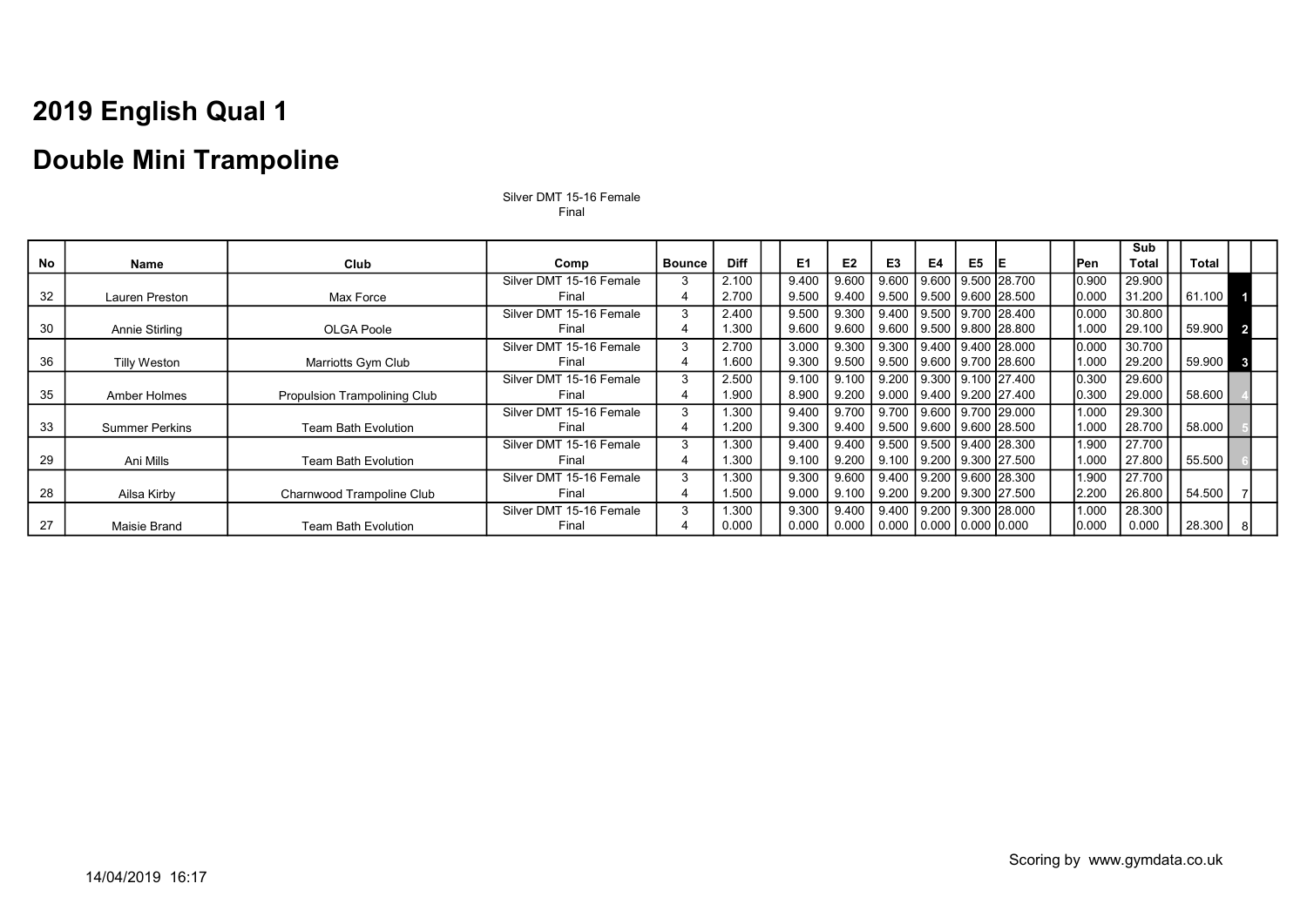Silver DMT 13-14 Female Qual

|           |                            |                                                       |                         |                |             |                |                |                                        |       |    |                                        |       | Sub    |        |                 |
|-----------|----------------------------|-------------------------------------------------------|-------------------------|----------------|-------------|----------------|----------------|----------------------------------------|-------|----|----------------------------------------|-------|--------|--------|-----------------|
| <b>No</b> | Name                       | Club                                                  | Comp                    | <b>Bounce</b>  | <b>Diff</b> | E <sub>1</sub> | E <sub>2</sub> | E3                                     | E4    | E5 | IE.                                    | lPen. | Total  | Total  |                 |
|           |                            |                                                       | Silver DMT 13-14 Female |                | 2.700       | 9.400          | 9.400          | 9.300                                  | 9.100 |    | 9.200 27.900                           | 0.000 | 30.600 |        |                 |
| 65        | <b>Lily Edwards</b>        | Max Force                                             | Qual                    | 2              | 2.500       | 9.500          | 9.500          |                                        |       |    | $9.300$   $9.400$   $9.300$   $28.200$ | 0.000 | 30.700 | 61.300 | 4               |
|           |                            |                                                       | Silver DMT 13-14 Female |                | 1.800       | 9.400          | 9.400          | 9.400                                  | 9.200 |    | 9.400 28.200                           | 0.900 | 29.100 |        |                 |
| 64        | <b>Harper Winslet</b>      | Sky High Trampoline Gymnastics Academy                | Qual                    | 2              | 2.900       | 9.500          | 9.600          |                                        |       |    | $9.300$   $9.500$   $9.300$   $28.300$ | 0.000 | 31.200 | 60.300 | $\overline{2}$  |
|           |                            |                                                       | Silver DMT 13-14 Female |                | 2.700       | 9.300          | 9.300          | 9.300                                  | 9.100 |    | 9.100 27.700                           | 0.000 | 30.400 |        |                 |
| 59        | <b>Molly Hodgkins</b>      | City of Liverpool RGC                                 | Qual                    | 2              | 3.100       | 8.900          | 9.200          |                                        |       |    | $9.100$   $9.100$   $8.900$   27.100   | 0.300 | 29.900 | 60.300 | $\mathbf{3}$    |
|           |                            |                                                       | Silver DMT 13-14 Female |                | 2.100       | 9.400          | 9.500          | 9.500                                  | 9.400 |    | 9.300 28.300                           | 0.000 | 30.400 |        |                 |
| 63        | Sasha Khan                 | Max Force                                             | Qual                    | 2              | 2.100       | 9.100          | 9.400          |                                        |       |    | $9.300$   $9.200$   $9.100$   27.600   | 0.000 | 29.700 | 60.100 |                 |
|           |                            |                                                       | Silver DMT 13-14 Female |                | 2.100       | 9.200          | 9.500          | 9.300                                  | 9.200 |    | 9.300 27.800                           | 0.000 | 29.900 |        |                 |
| 43        | Zara Harvey                | Starlight                                             | Qual                    | 2              | 2.100       | 9.300          | 9.400          |                                        |       |    | $9.400$   $9.300$   $9.300$   $28.000$ | 0.000 | 30.100 | 60.000 |                 |
|           |                            |                                                       | Silver DMT 13-14 Female |                | 1.700       | 9.300          | 9.600          |                                        |       |    | 9.200 9.500 9.400 28.200               | 0.000 | 29.900 |        |                 |
| 44        | Lacey Sell                 | Alchemy Trampoline & DMT Club                         | Qual                    | 2              | 1.800       | 9.400          | 9.400          |                                        |       |    | $9.400$   $9.400$   $9.300$   $28.200$ | 0.000 | 30.000 | 59.900 |                 |
|           |                            |                                                       | Silver DMT 13-14 Female |                | 2.700       | 9.200          | 9.100          | 9.200                                  | 9.200 |    | 9.200 27.600                           | 0.000 | 30.300 |        |                 |
| 47        | Sophie Cotton              | <b>Propulsion Trampolining Club</b>                   | Qual                    | 2              | 1.700       | 9.300          | 9.300          |                                        |       |    | $9.200$   $9.200$   $9.300$   27.800   | 0.000 | 29.500 | 59.800 |                 |
|           |                            |                                                       | Silver DMT 13-14 Female |                | 1.600       | 9.300          | 9.500          | 9.500                                  | 9.200 |    | 9.300 28.100                           | 0.000 | 29.700 |        |                 |
| 67        | Ebony Colbourne            | <b>City of Plymouth Trampoline and Gymnastics Clu</b> | Qual                    | $\overline{2}$ | 1.600       | 9.400          | 9.500          |                                        |       |    | 9.600   9.500   9.400   28.400         | 0.000 | 30.000 | 59.700 | 81              |
|           |                            |                                                       | Silver DMT 13-14 Female |                | 1.600       | 9.300          | 9.500          | 9.500                                  | 9.500 |    | $9.200$ 28.300                         | 0.000 | 29.900 |        |                 |
| 62        | Madeline Leigh-Warren      | <b>OLGA Poole</b>                                     | Qual                    | 2              | 1.900       | 9.200          | 9.400          | 9.200                                  |       |    | 9.300 9.300 27.800                     | 0.000 | 29.700 | 59.600 | 9               |
|           |                            |                                                       | Silver DMT 13-14 Female |                | 1.600       | 9.500          | 9.400          | 9.400                                  | 9.500 |    | 9.300 28.300                           | 0.000 | 29.900 |        |                 |
| 57        | <b>Charlotte Vickery</b>   | <b>Whirlwinds Academy</b>                             | Qual                    | 2              | 1.700       | 9.300          | 9.400          |                                        |       |    | $9.200$   $9.300$   $9.300$   27.900   | 0.000 | 29.600 | 59.500 | 10 <sup>1</sup> |
|           |                            |                                                       | Silver DMT 13-14 Female | 1              | 1.600       | 9.400          | 9.300          | 9.500                                  | 9.400 |    | 9.500 28.300                           | 0.000 | 29.900 |        |                 |
| 60        | Anabel Edem                | OLGA Poole                                            | Qual                    | 2              | 1.800       | 9.200          | 9.300          | 9.300                                  | 9.200 |    | 9.400 27.800                           | 0.000 | 29.600 | 59.500 | 11              |
|           |                            |                                                       | Silver DMT 13-14 Female | 1              | 2.700       | 9.000          | 9.200          | 8.900 8.900                            |       |    | 8.700 26.800                           | 0.000 | 29.500 |        |                 |
| 46        | <b>Issabel Spurr Ohare</b> | <b>Propulsion Trampolining Club</b>                   | Qual                    | 2              | 2.100       | 9.200          | 9.400          |                                        |       |    | 9.200   9.000   9.200   27.600         | 0.000 | 29.700 | 59.200 | 12              |
|           |                            |                                                       | Silver DMT 13-14 Female | 1              | 1.600       | 9.400          | 9.500          | 9.600                                  | 9.200 |    | $9.200$ 28.100                         | 0.000 | 29.700 |        |                 |
| 42        | Abi Lawther                | Charnwood Trampoline Club                             | Qual                    | 2              | 1.700       | 9.300          | 9.500          | 9.200                                  |       |    | 9.200 9.200 27.700                     | 0.000 | 29.400 | 59.100 | 13              |
|           |                            |                                                       | Silver DMT 13-14 Female |                | 1.300       | 9.400          | 9.600          | $9.600$   $9.500$                      |       |    | 9.600 28.700                           | 1.000 | 29.000 |        |                 |
| 38        | Kelise Wilson-Smith        | City of Liverpool RGC                                 | Qual                    | 2              | .900        | 9.400          |                | 9.400   9.400   9.300   9.200   28.100 |       |    |                                        | 0.000 | 30.000 | 59.000 | 14              |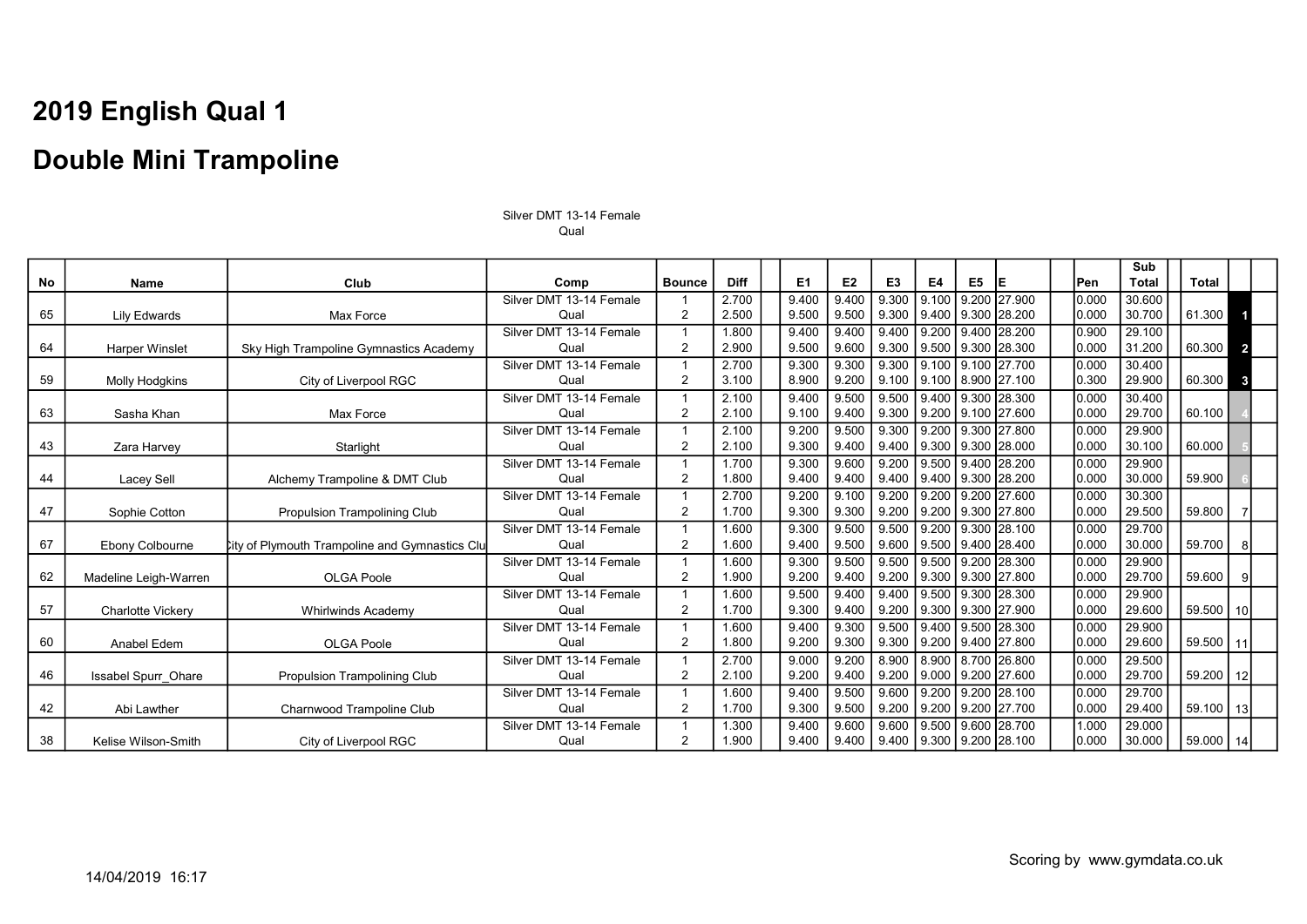### Double Mini Trampoline

|    |                       |                               | Silver DMT 13-14 Female |                | 1.700 | 9.200 | 9.400 |  | 9.200   9.300   9.200   27.700         | 0.000 | 29.400 |               |  |
|----|-----------------------|-------------------------------|-------------------------|----------------|-------|-------|-------|--|----------------------------------------|-------|--------|---------------|--|
| 49 | Jessica Hoar          | Velocity                      | Qual                    | $\overline{2}$ | 1.600 | 9.200 | 9.300 |  | 9.500   9.300   9.300   27.900         | 0.000 | 29.500 | 58.900 15     |  |
|    |                       |                               | Silver DMT 13-14 Female |                | 2.200 | 9.300 | 9.200 |  | 9.100 9.000 9.100 27.400               | 0.000 | 29.600 |               |  |
| 45 | Sadie Sanford         | Propulsion Trampolining Club  | Qual                    |                | 1.700 | 9.300 | 9.200 |  | 9.100   9.100   9.100   27.400         | 0.000 | 29.100 | 58.700   16   |  |
|    |                       |                               | Silver DMT 13-14 Female |                | 1.800 | 9.200 | 9.300 |  | 9.200 9.200 9.200 27.600               | 0.900 | 28.500 |               |  |
| 41 | <b>Tilly Clarke</b>   | Exeter Trampoline Academy     | Qual                    |                | 1.600 | 9.400 | 9.500 |  | 9.700   9.500   9.500   28.500         | 0.000 | 30.100 | 58.600   17   |  |
|    |                       |                               | Silver DMT 13-14 Female |                | 2.700 | 9.000 | 9.200 |  | 9.200 9.300 8.900 27.400               | 0.000 | 30.100 |               |  |
| 68 | Caitlin White         | Bourne 2 Bounce               | Qual                    | 2              | 1.800 | 9.100 | 9.300 |  | 9.100 9.100 9.200 27.400               | 0.900 | 28.300 | $58.400$   18 |  |
|    |                       |                               | Silver DMT 13-14 Female |                | 1.600 | 9.200 | 9.400 |  | 9.500 9.100 9.200 27.800               | 0.900 | 28.500 |               |  |
| 58 | Daisy Margolis        | Max Force                     | Qual                    |                | 1.700 | 9.300 | 9.300 |  | 9.300 9.200 9.100 27.800               | 0.000 | 29.500 | 58.000   19   |  |
|    |                       |                               | Silver DMT 13-14 Female |                | 1.600 | 9.200 | 9.400 |  | 9.400 9.200 9.100 27.800               | 0.000 | 29.400 |               |  |
| 61 | Erin Boon             | Whirlwinds Academy            | Qual                    |                | 1.700 | 9.200 | 9.400 |  | 9.200   9.200   9.000   27.600         | 0.900 | 28.400 | 57.800   20   |  |
|    |                       |                               | Silver DMT 13-14 Female |                | 1.300 | 9.200 | 9.500 |  | 9.300 9.200 9.200 27.700               | 1.000 | 28.000 |               |  |
| 66 | Jessica Garnett       | Leeds Rebound Gymnastics Club | Qual                    |                | 1.900 | 9.300 | 9.300 |  | 9.400   9.200   9.200   27.800         | 0.000 | 29.700 | 57.700 21     |  |
|    |                       |                               | Silver DMT 13-14 Female |                | 2.100 | 9.200 | 9.300 |  | 9.400 9.300 9.300 27.900               | 0.000 | 30.000 |               |  |
| 40 | Kameka Plows          | Leeds Rebound Gymnastics Club | Qual                    |                | 2.100 | 8.800 | 8.900 |  | 9.000   8.900   9.100   26.800         | 1.200 | 27.700 | 57.700   22   |  |
|    |                       |                               | Silver DMT 13-14 Female |                | 1.600 | 9.100 | 9.300 |  | 9.100 9.300 9.300 27.700               | 0.900 | 28.400 |               |  |
| 37 | <b>Hollie Rowsell</b> | <b>Whirlwinds Academy</b>     | Qual                    | 2              | 1.700 | 9.100 | 9.400 |  | 9.200   9.100   9.100   27.400         | 0.900 | 28.200 | 56.600 23     |  |
|    |                       |                               | Silver DMT 13-14 Female |                | 1.600 | 9.000 | 9.100 |  | 9.100 9.000 9.000 27.100               | 0.000 | 28.700 |               |  |
| 48 | Cara Gerrard          | <b>OLGA Poole</b>             | Qual                    |                | 0.600 | 6.700 |       |  | 6.800   6.900   6.700   6.800   20.300 | 0.000 | 20.900 | 49.600   24   |  |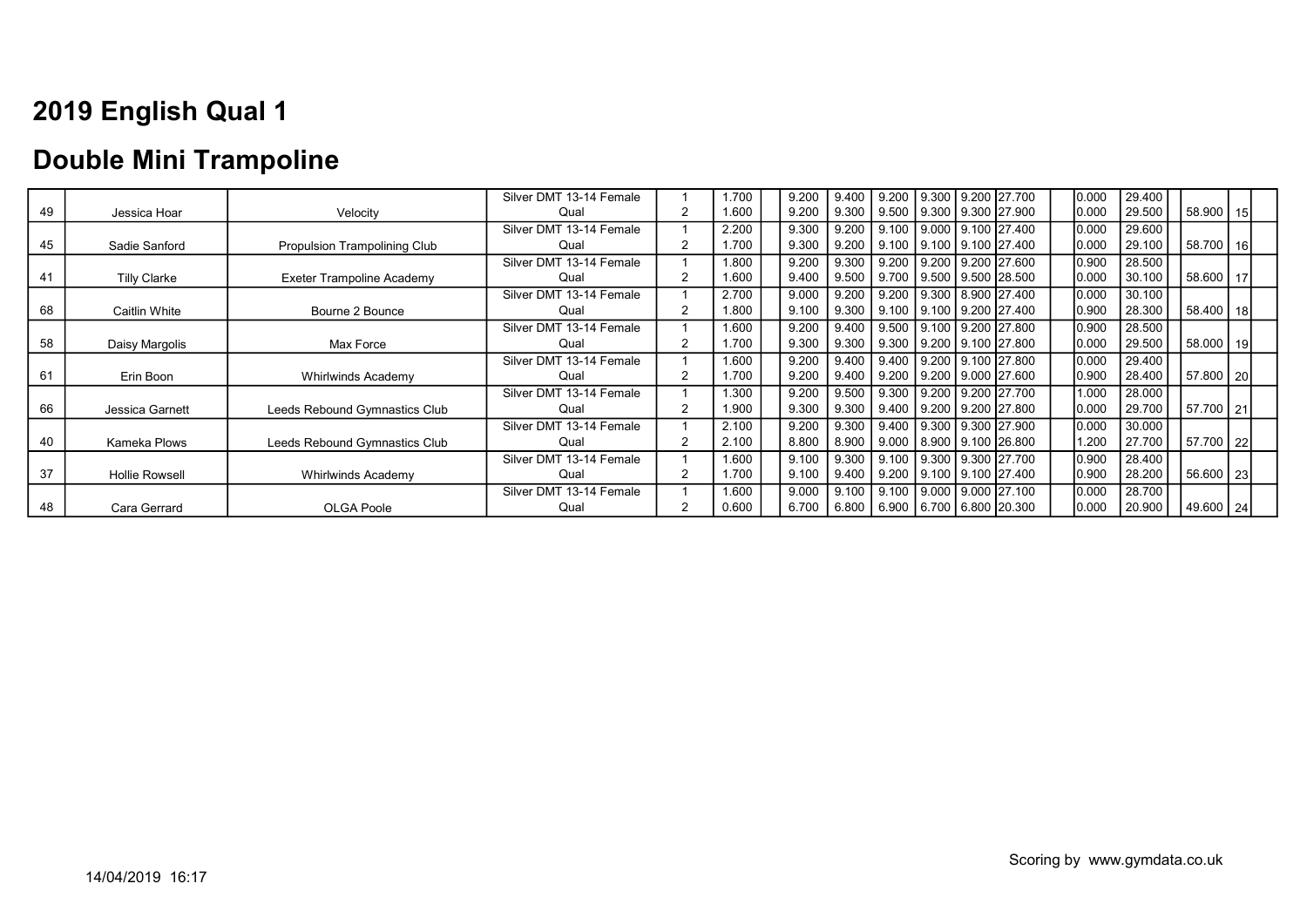### Double Mini Trampoline

|           |                       |                                                       |                         |               |             |                |                |                               |    |                |                                           |       | Sub          |              |  |
|-----------|-----------------------|-------------------------------------------------------|-------------------------|---------------|-------------|----------------|----------------|-------------------------------|----|----------------|-------------------------------------------|-------|--------------|--------------|--|
| <b>No</b> | Name                  | Club                                                  | Comp                    | <b>Bounce</b> | <b>Diff</b> | E <sub>1</sub> | E <sub>2</sub> | E <sub>3</sub>                | E4 | E <sub>5</sub> | ΙE                                        | Pen   | <b>Total</b> | <b>Total</b> |  |
|           |                       |                                                       | Silver DMT 13-14 Female | 3             | 2.800       | 9.300          | 9.400          | 9.600                         |    |                | 9.300   9.300   28.000                    | 0.000 | 30.800       |              |  |
| 64        | <b>Harper Winslet</b> | Sky High Trampoline Gymnastics Academy                | Final                   | 4             | 2.700       | 9.400          | 9.400          | 9.300                         |    |                | $\vert$ 9.300   9.200   28.000            | 0.000 | 30.700       | 61.500       |  |
|           |                       |                                                       | Silver DMT 13-14 Female | 3             | 2.700       | 9.100          | 9.100          | 9.000                         |    |                | <u> Ⅰ 9.000 Ⅰ 9.000 Ⅰ 27.100</u>          | 0.000 | 29.800       |              |  |
| 59        | Molly Hodgkins        | City of Liverpool RGC                                 | Final                   | 4             | 2.900       | 9.100          | 9.200          | 9.100                         |    |                | 9.200 9.100 27.400                        | 0.000 | 30.300       | 60.100       |  |
|           |                       |                                                       | Silver DMT 13-14 Female | 3             | 2.400       | 9.200          | 9.200          | 9.300                         |    |                | 9.300   9.200   27.700                    | 0.000 | 30.100       |              |  |
| 65        | <b>Lily Edwards</b>   | Max Force                                             | Final                   | 4             | 1.900       | 9.300          | 9.300          |                               |    |                | 9.300   9.300   9.400   27.900            | 0.000 | 29.800       | 59.900       |  |
|           |                       |                                                       | Silver DMT 13-14 Female | 3             | 2.200       | 9.000          | 9.100          |                               |    |                | 9.000 9.100 8.900 27.100                  | 0.000 | 29.300       |              |  |
| 43        | Zara Harvey           | Starlight                                             | Final                   | 4             | 1.900       | 9.200          | 9.200          | 9.200                         |    |                | 9.300   9.300   27.700                    | 0.000 | 29.600       | 58.900       |  |
|           |                       |                                                       | Silver DMT 13-14 Female | 3             | 2.000       | 9.300          | $9.200$ I      | 9.100                         |    |                | 9.100   9.100   27.400                    | 0.000 | 29.400       |              |  |
| 47        | Sophie Cotton         | <b>Propulsion Trampolining Club</b>                   | Final                   | 4             | 1.600       | 9.000          | 8.800          |                               |    |                | 9.000   9.000   8.900   26.900            | 0.900 | 27.600       | 57.000       |  |
|           |                       |                                                       | Silver DMT 13-14 Female | 3             | .300        | 8.700          | 8.900          | 8.800                         |    |                | 8.800 8.800 26.400                        | 1.900 | 25.800       |              |  |
| 67        | Ebony Colbourne       | <b>City of Plymouth Trampoline and Gymnastics Clu</b> | Final                   |               | .700        | 9.000          | 9.300          | 9.200                         |    |                | 9.200   9.000   27.400                    | 0.000 | 29.100       | 54.900       |  |
|           |                       |                                                       | Silver DMT 13-14 Female | 3             | 1.700       | 9.100          | 8.900          |                               |    |                | <u>  9.000   9.200   9.000   27.100  </u> | 0.900 | 27.900       |              |  |
| 44        | Lacey Sell            | Alchemy Trampoline & DMT Club                         | Final                   |               | 0.700       | 6.600          | 6.600          | 6.600                         |    |                | 6.600   6.600   19.800                    | 0.000 | 20.500       | 48.400       |  |
|           |                       |                                                       | Silver DMT 13-14 Female | 3             | 0.700       | 6.700          | 6.700          | 6.700                         |    |                | 6.600   6.600   20.000                    | 0.000 | 20.700       |              |  |
| 63        | Sasha Khan            | Max Force                                             | Final                   |               | 0.000       | 0.000          |                | 0.000   0.000   0.000   0.000 |    |                |                                           | 0.000 |              | 20.700       |  |

Silver DMT 13-14 Female Final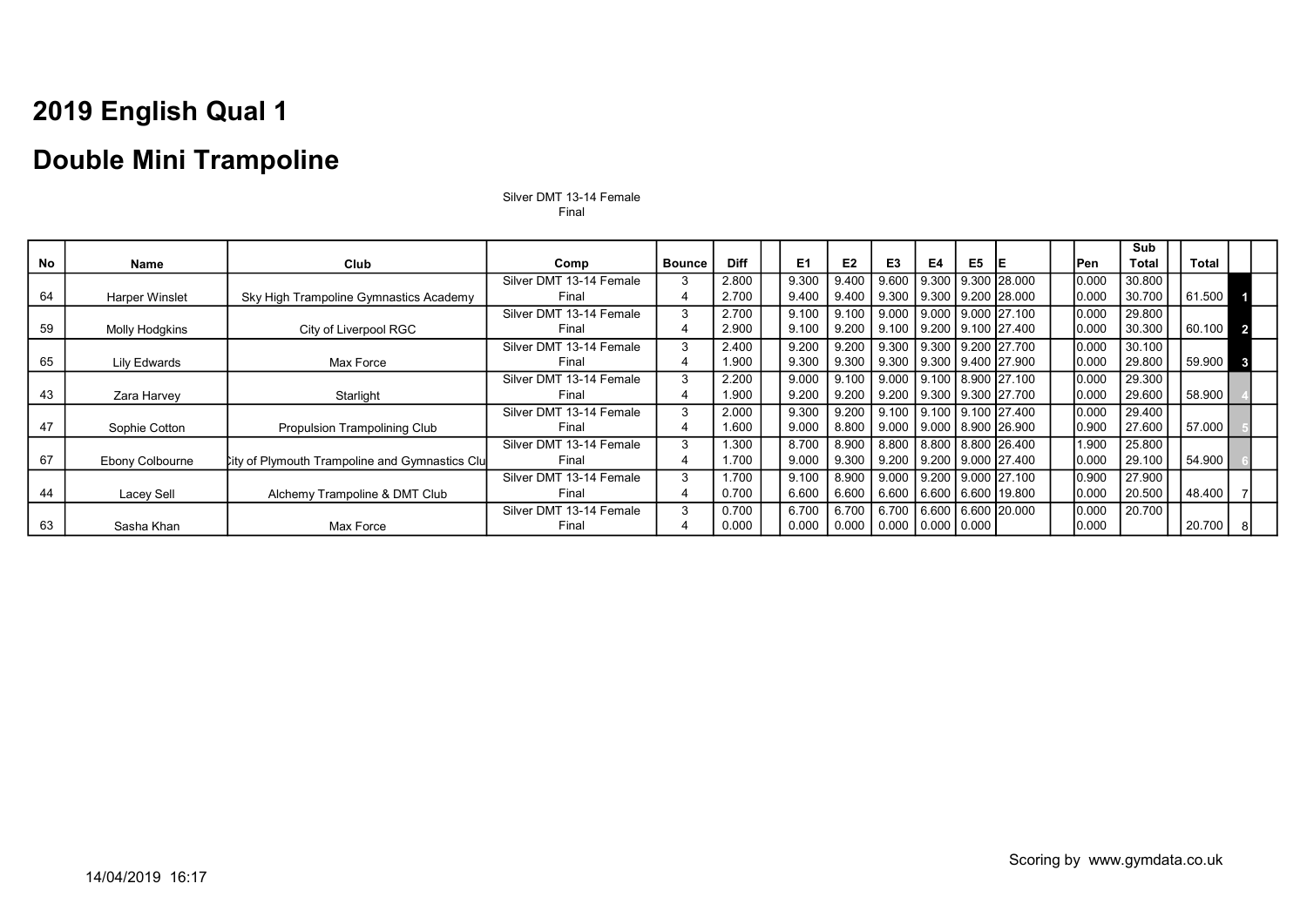|           |                       |                           |                                  |                |             |       |                |                                        |    |                |                        |       | Sub          |        |                         |
|-----------|-----------------------|---------------------------|----------------------------------|----------------|-------------|-------|----------------|----------------------------------------|----|----------------|------------------------|-------|--------------|--------|-------------------------|
| <b>No</b> | Name                  | Club                      | Comp                             | <b>Bounce</b>  | <b>Diff</b> | E1    | E <sub>2</sub> | E <sub>3</sub>                         | E4 | E <sub>5</sub> | IE                     | lPen  | <b>Total</b> | Total  |                         |
|           |                       |                           |                                  |                | 0.700       | 9.500 | 9.500          | 9.500                                  |    |                | 9.600   9.600   28.600 | 0.000 | 29.300       |        |                         |
| 50        | Teigan Higgs          | Team Bath Evolution       | Silver Dis DMT Cat 1 & 2 Qual    | $\overline{2}$ | 0.700       | 9.500 | 9.400          | 9.500   9.500   9.600   28.500         |    |                |                        | 0.000 | 29.200       | 58.500 |                         |
|           |                       |                           |                                  |                | 0.700       | 9.300 | 9.400          | $9.400$   $9.500$   $9.600$   $28.300$ |    |                |                        | 0.900 | 28.100       |        |                         |
| 56        | Isabella Pereira      | <b>OLGA Poole</b>         | Silver Dis DMT Cat 1 & 2 Qual    |                | 0.600       | 9.400 | 9.400          | 9.500   9.600   9.600   28.500         |    |                |                        | 0.000 | 29.100       | 57.200 | $\overline{\mathbf{2}}$ |
|           |                       |                           |                                  |                | 0.400       | 9.400 | 9.400          | 9.400 9.100 9.300 28.100               |    |                |                        | 0.000 | 28.500       |        |                         |
| 54        | Gabrielle Mcilvenna   | Charnwood Trampoline Club | Silver Dis DMT Cat 1 & 2 Qual    | $\overline{2}$ | 0.200       | 9.400 | 9.500          | 9.400 9.400 9.500 28.300               |    |                |                        | 0.000 | 28.500       | 57.000 | - 3                     |
|           |                       |                           |                                  |                | 0.500       | 9.400 | 9.400          | 9.600 9.300 9.400 28.200               |    |                |                        | 0.000 | 28.700       |        |                         |
| 51        | Jemma Kilkerri        | Velocity                  | Silver Dis DMT Cat 1 & 2 Qual    |                | 0.600       | 9.300 | 9.300          | 9.300 9.400 9.600 28.000               |    |                |                        | 0.300 | 28.300       | 57.000 |                         |
|           |                       |                           |                                  |                | 0.400       | 9.400 | 9.300          | 9.400 9.500 9.700 28.300               |    |                |                        | 0.900 | 27.800       |        |                         |
| 53        | Ella Mccarthy         | Sleaford Elite Gym Club   | ISilver Dis DMT Cat 1 & 2 Qual I | $\overline{2}$ | 0.200       | 9.600 | 9.500          | 9.500 9.600 9.700 28.700               |    |                |                        | 0.000 | 28.900       | 56.700 |                         |
|           |                       |                           |                                  |                | 0.700       | 9.300 | 9.200          | 9.300 9.200 9.300 27.800               |    |                |                        | 0.000 | 28.500       |        |                         |
| 52        | Alys Williams         | Starlight                 | ISilver Dis DMT Cat 1 & 2 Qual I | $\overline{2}$ | 0.600       | 9.200 | 9.200          | 9.100 9.200 9.100 27.500               |    |                |                        | 0.000 | 28.100       | 56.600 |                         |
|           |                       |                           |                                  |                | 0.400       | 9.500 | 9.400          | 9.500   9.600   9.700   28.600         |    |                |                        | 0.900 | 28.100       |        |                         |
| 55        | <b>Rachel Shields</b> | Sleaford Elite Gym Club   | ISilver Dis DMT Cat 1 & 2 Qual I |                | 0.200       | 9.000 | 8.900          | 8.900 9.000 9.200 26.900               |    |                |                        | 0.000 | 27.100       | 55.200 |                         |

Silver Dis DMT Cat 1 & 2 Qual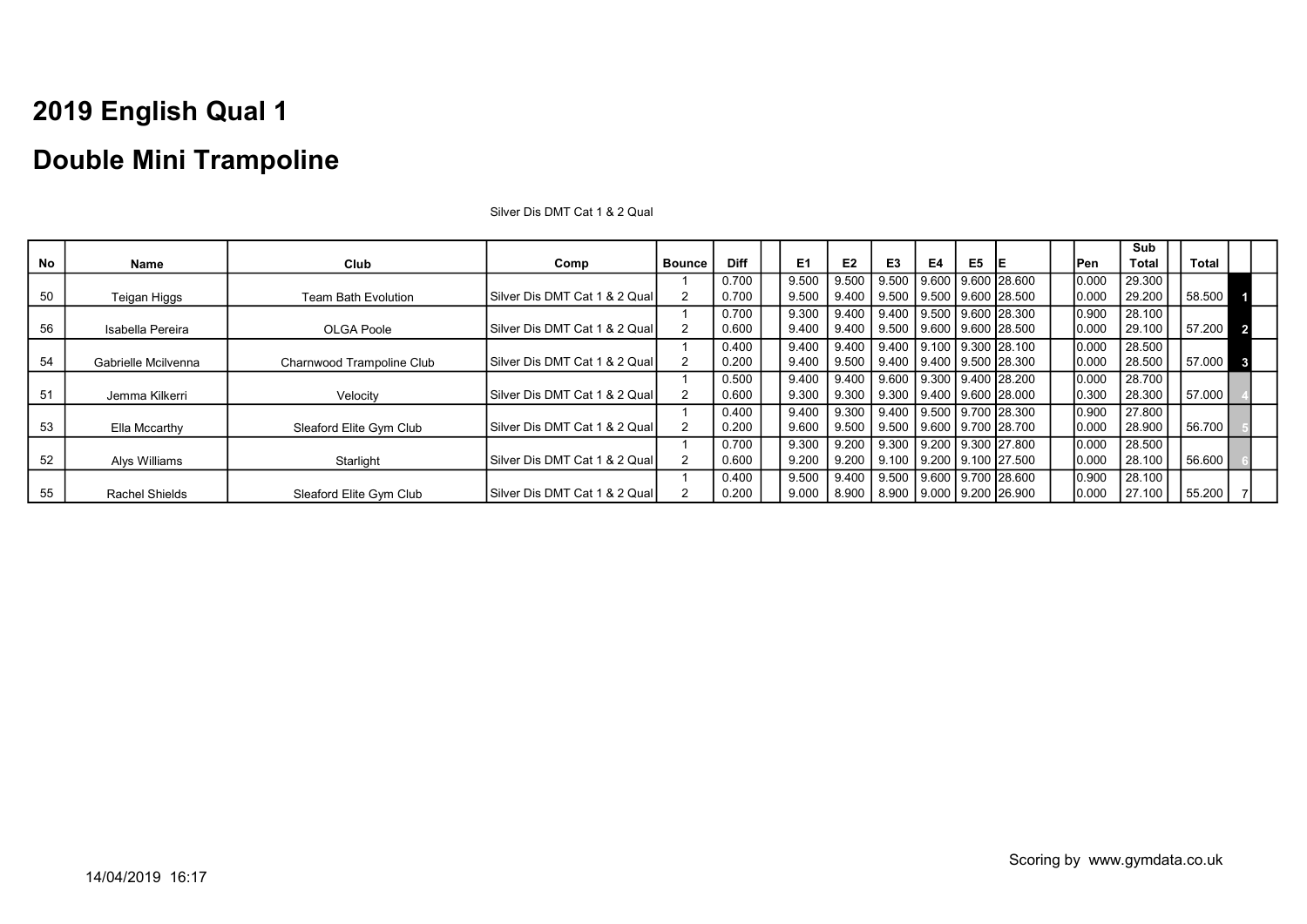### Double Mini Trampoline

|    |                       |                            |                                |               |             |       |                |       |    |    |                                        |       | Sub    |        |                |
|----|-----------------------|----------------------------|--------------------------------|---------------|-------------|-------|----------------|-------|----|----|----------------------------------------|-------|--------|--------|----------------|
| No | Name                  | Club                       | Comp                           | <b>Bounce</b> | <b>Diff</b> | E1    | E <sub>2</sub> | E3    | E4 | E5 | IΕ                                     | lPen  | Total  | Total  |                |
|    |                       |                            |                                |               | 0.700       | 9.500 | 9.500          | 9.500 |    |    | 9.600   9.600   28.600                 | 0.000 | 29.300 |        |                |
|    |                       |                            |                                |               | 0.700       | 9.500 | 9.400          |       |    |    | $9.500$   $9.500$   $9.600$   $28.500$ | 0.000 | 29.200 |        |                |
| 50 | Teigan Higgs          | <b>Team Bath Evolution</b> | Silver Dis DMT Cat 1 & 2 Final | 3             | 0.700       | 9.600 | 9.600          |       |    |    | $9.500$   $9.600$   $9.800$   $28.800$ | 0.000 | 29.500 | 88.000 |                |
|    |                       |                            |                                |               | 0.500       | 9.400 | 9.400          | 9.600 |    |    | $9.300$   9.400 28.200                 | 0.000 | 28.700 |        |                |
|    |                       |                            |                                |               | 0.600       | 9.300 | 9.300          |       |    |    | $9.300$   $9.400$   $9.600$   $28.000$ | 0.300 | 28.300 |        |                |
| 51 | Jemma Kilkerri        | Velocity                   | Silver Dis DMT Cat 1 & 2 Final | 3             | 0.700       | 9.500 | 9.500          |       |    |    | $9.600$   $9.400$   $9.600$   28.600   | 0.000 | 29.300 | 86.300 | $\overline{2}$ |
|    |                       |                            |                                |               | 0.400       | 9.400 | 9.400          | 9.400 |    |    | l 9.100 l 9.300 l28.100                | 0.000 | 28.500 |        |                |
|    |                       |                            |                                |               | 0.200       | 9.400 | 9.500          |       |    |    | $9.400$   $9.400$   $9.500$   $28.300$ | 0.000 | 28.500 |        |                |
| 54 | Gabrielle Mcilvenna   | Charnwood Trampoline Club  | Silver Dis DMT Cat 1 & 2 Final | 3             | 0.000       | 9.400 | 9.600          |       |    |    | $9.400$   $9.400$   $9.500$   $28.300$ | 0.000 | 28.300 | 85.300 | $\mathbf{3}$   |
|    |                       |                            |                                |               | 0.700       | 9.300 | 9.200          | 9.300 |    |    | 9.200 9.300 27.800                     | 0.000 | 28.500 |        |                |
|    |                       |                            |                                |               | 0.600       | 9.200 | 9.200          |       |    |    | $9.100$   $9.200$   $9.100$   27.500   | 0.000 | 28.100 |        |                |
| 52 | Alys Williams         | Starlight                  | Silver Dis DMT Cat 1 & 2 Final | 3             | 0.500       | 9.100 | 9.300          |       |    |    | $9.300$   $9.200$   $9.300$   27.800   | 0.000 | 28.300 | 84.900 |                |
|    |                       |                            |                                |               | 0.400       | 9.400 | 9.300          |       |    |    | $9.400$   $9.500$   $9.700$   $28.300$ | 0.900 | 27.800 |        |                |
|    |                       |                            |                                |               | 0.200       | 9.600 | 9.500          |       |    |    | 9.500 9.600 9.700 28.700               | 0.000 | 28.900 |        |                |
| 53 | Ella Mccarthy         | Sleaford Elite Gym Club    | Silver Dis DMT Cat 1 & 2 Final |               | 0.500       | 9.500 | 9.500          |       |    |    | $9.300$   $9.600$   $9.500$   $28.500$ | 0.900 | 28.100 | 84.800 |                |
|    |                       |                            |                                |               | 0.700       | 9.300 | 9.400          |       |    |    | 9.400 9.500 9.600 28.300               | 0.900 | 28.100 |        |                |
|    |                       |                            |                                |               | 0.600       | 9.400 | 9.400          |       |    |    | $9.500$   $9.600$   $9.600$   $28.500$ | 0.000 | 29.100 |        |                |
| 56 | Isabella Pereira      | <b>OLGA Poole</b>          | Silver Dis DMT Cat 1 & 2 Final | 3             | 0.000       | 9.200 | 9.300          |       |    |    | $9.200$   $9.100$   $9.200$   27.600   | 0.000 | 27.600 | 84.800 |                |
|    |                       |                            |                                |               | 0.400       | 9.500 | 9.400          |       |    |    | 9.500   9.600   9.700   28.600         | 0.900 | 28.100 |        |                |
|    |                       |                            |                                |               | 0.200       | 9.000 | 8.900          |       |    |    | 8.900   9.000   9.200   26.900         | 0.000 | 27.100 |        |                |
| 55 | <b>Rachel Shields</b> | Sleaford Elite Gym Club    | Silver Dis DMT Cat 1 & 2 Final | 3             | 0.500       | 9.200 | 9.300          |       |    |    | $9.200$   $9.500$   $9.400$   27.900   | 0.000 | 28.400 | 83.600 |                |

Silver Dis DMT Cat 1 & 2 Final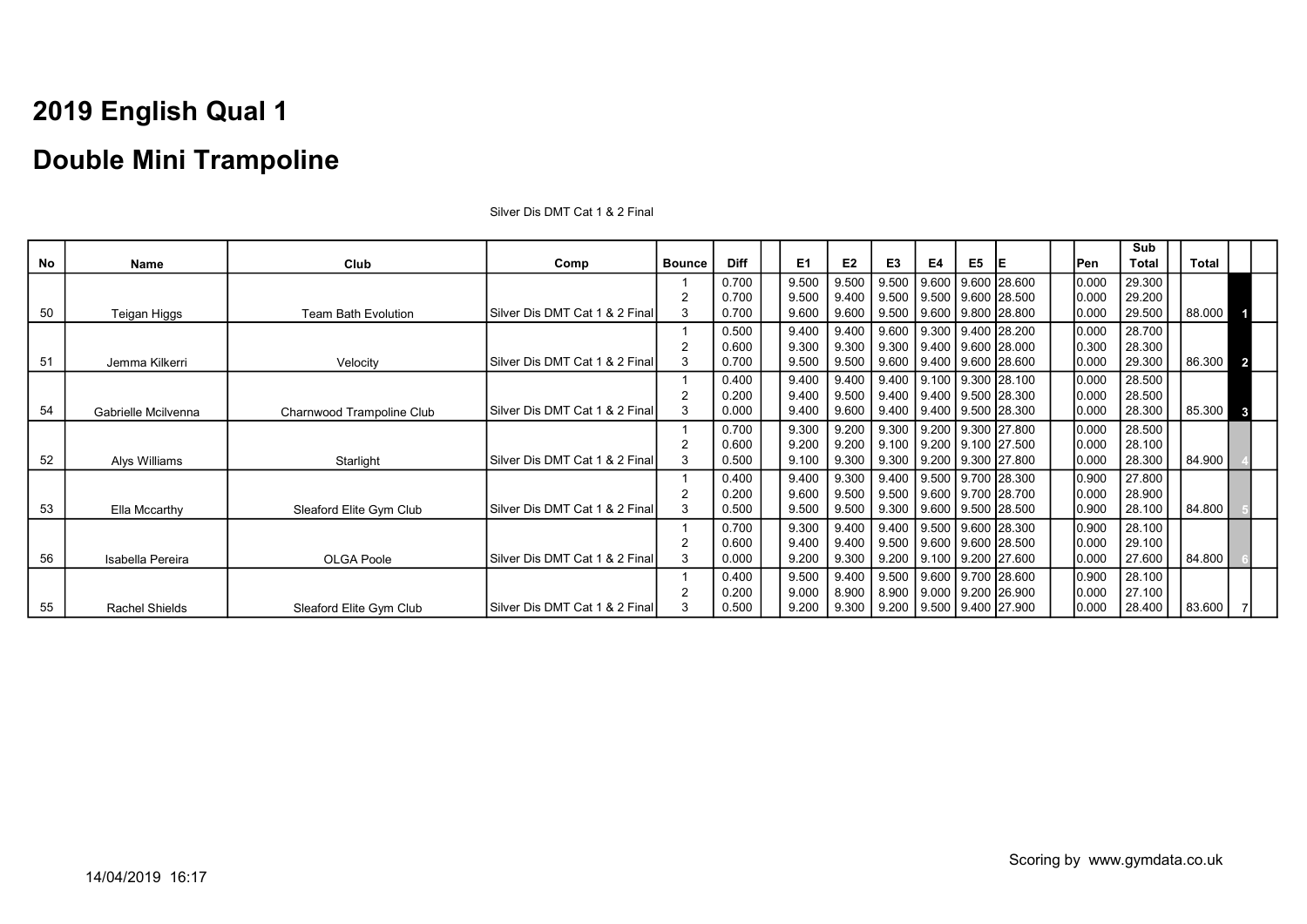#### Double Mini Trampoline

No | Name | Club | Comp |Bounce | Diff | E1 E2 | E3 | E4 | E5 |E | |Pen Sub Total Total 72 Emilie Brown City of Liverpool RGC Silver DMT 9-10 Mixed Qual 1  $\mathfrak{p}$ 1.300 1.400 9.400 9.500 9.400 9.500 9.400 9.400 9.600 9.400 9.600 9.500 28.400 28.400 0.000 0.000 29.700  $29.800$  59.500 1 71 Frederick Leigh-Warren OLGA Poole Silver DMT 9-10 Mixed Qual 1  $\mathfrak{p}$ 1.300 1.500 9.500 9.300 9.500 9.200 9.300 9.400 9.600 9.600 9.500 9.500 28.500 28.200 0.000  $0.000$ 29.800 59.500 2 78 Zoë Colquhoun OLGA Poole Silver DMT 9-10 Mixed Qual 1 2 1.200 1.300 9.400 9.400 9.300 9.200 9.500 9.300 9.400 9.300 9.500 9.300 28.300 27.900 0.000 0.000 29.500 29.200 58.700 3 T4 Lucy Weston **CLGA Poole** Silver DMT 9-10 Mixed Qual 1 2 1.300 1.300 9.200 9.400 9.100 9.400 9.300 9.500 9.300 9.400 9.400 9.500 27.800 28.300 0.000 0.000 29.100 29.600 | 58.700 69 Lilly Lucking Whirlwinds Academy Silver DMT 9-10 Mixed Qual 1 2 1.300 1.600 9.400 9.100 9.300 9.000 9.100 9.200 9.500 9.200 9.700 9.500 28.200 27.500 0.000 0.000 29.500  $29.100 \mid$  58.600 82 **Fisher Winslet** Sky High Trampoline Gymnastics Academy Silver DMT 9-10 Mixed Qual 1 2 1.300 1.300 9.400 0.000 9.300 9.200 9.300 9.300 9.300 9.200 9.400 9.300 28.000 27.700 0.000 0.000 29.300  $29.000 \mid$  58.300 77 Brandon Morgan-Geer Team Bath Evolution Silver DMT 9-10 Mixed Qual 1  $\mathfrak{p}$ 1.400 1.300 9.300 9.300 9.300 9.200 9.300 9.200 9.400 9.400 9.400 9.200 28.000 27.700 0.300 0.000 29.100 29.000 58.100  $\overline{1}$ 80 Edith Turner No. 31 Starlight Silver DMT 9-10 Mixed Qual 1  $\mathfrak{p}$ 1.300 1.300 9.200 9.400 8.900 9.300 9.200 9.400 9.200 9.400  $9.300$ 9.500 27.600 28.200 0.900 0.000 28.000  $29.500 \mid 57.500 \mid s$ 79 Archie Sheppard Propulsion Trampolining Club Silver DMT 9-10 Mixed Qual 1 2 1.700 1.600 9.000 9.000 9.100 9.100 9.200 9.200 9.200 9.200 9.100 9.100 27.400 27.400 0.000 0.900 29.100  $28.100$  | 57.200 | 9 76 Isabella Hunt Team Bath Evolution Silver DMT 9-10 Mixed Qual  $\overline{1}$ 2 1.400 1.300 9.200 9.400 9.100 9.300 9.000 9.200 9.000 9.200  $9.200$ 9.300 27.300 27.800 0.900 0.900 27.800 28.200 | 56.000 | 10 75 Bethany Robinson | Propulsion Trampolining Club | Silver DMT 9-10 Mixed Qual 1 2 1.700 1.600 8.700 9.300 8.700 9.000 9.000 9.100 9.100 9.200 8.800 9.000 26.500 27.300 0.300 0.900 27.900 28.000 | 55.900 | 11 70 Kayra Mete Networks Academy Silver DMT 9-10 Mixed Qual 1 2 1.300 0.700 9.300 6.600 9.400 6.600 9.200 6.600 9.500 6.600 9.400 6.600 28.100 19.800 0.000 0.000 29.400 20.500 | 49.900 | 12 T3 | Erica Rigler | OLGA Poole | Silver DMT 9-10 Mixed Qual  $\overline{1}$  $\mathfrak{p}$ 1.200 0.700 9.400 6.800 9.200 6.700 9.400 0.700 9.300 6.500 9.200 9.600 20.000 27.900 0.000 0.000 29.100 20.700 49.800 13

Silver DMT 9-10 Mixed Qual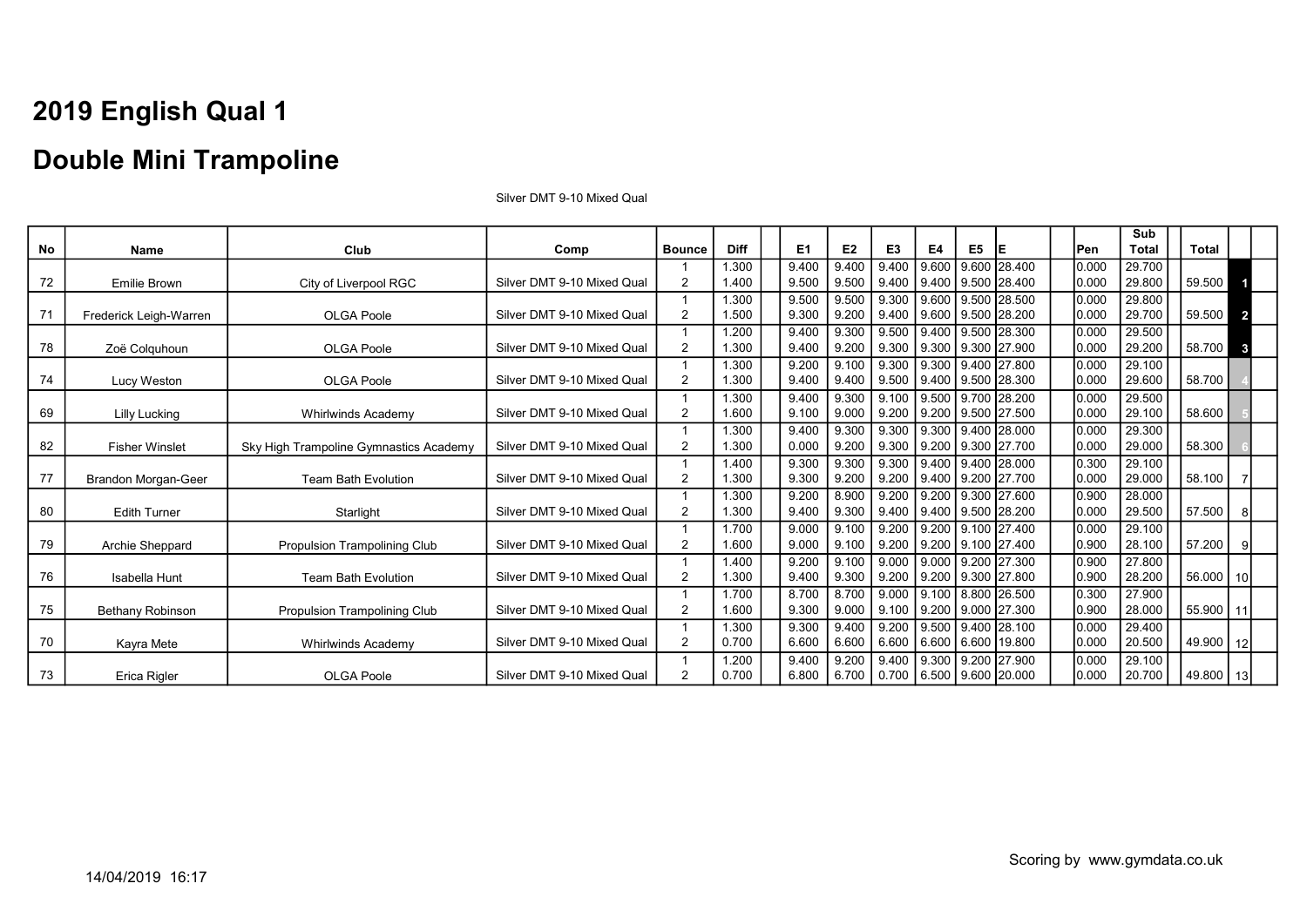### Double Mini Trampoline

|    |                        |                                        |                             |               |             |                |                |                                        |           |    |                                |       | Sub          |        |                         |
|----|------------------------|----------------------------------------|-----------------------------|---------------|-------------|----------------|----------------|----------------------------------------|-----------|----|--------------------------------|-------|--------------|--------|-------------------------|
| No | Name                   | Club                                   | Comp                        | <b>Bounce</b> | <b>Diff</b> | E <sub>1</sub> | E <sub>2</sub> | E3                                     | E4        | E5 | IE                             | lPen  | <b>Total</b> | Total  |                         |
|    |                        |                                        |                             |               | 1.300       | 9.600          | 9.600          | 9.600                                  | l 9.500 l |    | 9.600 28.800                   | 0.000 | 30.100       |        |                         |
| 71 | Frederick Leigh-Warren | OLGA Poole                             | Silver DMT 9-10 Mixed Final |               | 1.700       | 9.500          | 9.500          | 9.500 9.400 9.400 28.400               |           |    |                                | 0.000 | 30.100       | 60.200 |                         |
|    |                        |                                        |                             | 3             | 1.700       | 9.100          | 9.000          | 9.100 9.300 9.400 27.500               |           |    |                                | 0.000 | 29.200       |        |                         |
| 69 | Lilly Lucking          | <b>Whirlwinds Academy</b>              | Silver DMT 9-10 Mixed Final |               | 1.300       | 9.400          | 9.400          | 9.500                                  |           |    | 9.400   9.700   28.300         | 0.000 | 29.600       | 58.800 | $\overline{\mathbf{2}}$ |
|    |                        |                                        |                             | 3             | 1.300       | 9.200          | 9.200          | 9.500 9.200 9.100 27.600               |           |    |                                | 0.000 | 28.900       |        |                         |
| 82 | <b>Fisher Winslet</b>  | Sky High Trampoline Gymnastics Academy | Silver DMT 9-10 Mixed Final |               | 1.300       | 9.400          | 9.300          | 9.400   9.300   9.000   28.000         |           |    |                                | 0.000 | 29.300       | 58.200 | $\mathbf{3}$            |
|    |                        |                                        |                             |               | 1.300       | 9.600          | 9.500          | 9.600   9.500   9.600   28.700         |           |    |                                | 0.000 | 30.000       |        |                         |
| 72 | Emilie Brown           | City of Liverpool RGC                  | Silver DMT 9-10 Mixed Final |               | 1.600       | 9.200          | 9.200          | 9.300 9.400 9.300 27.800               |           |    |                                | .500  | 27.900       | 57.900 |                         |
|    |                        |                                        |                             | 3             | 1.300       | 9.100          | 9.300          | 9.400   9.500   9.300   28.000         |           |    |                                | 0.900 | 28.400       |        |                         |
| 77 | Brandon Morgan-Geer    | <b>Team Bath Evolution</b>             | Silver DMT 9-10 Mixed Final |               | 1.300       | 9.200          | 9.300          | 9.400 9.400 9.300 28.000               |           |    |                                | 0.000 | 29.300       | 57.700 |                         |
|    |                        |                                        |                             | 3             | 1.300       | 9.200          | 9.400          |                                        |           |    | 9.400 9.300 9.400 28.100       | 0.000 | 29.400       |        |                         |
| 74 | Lucy Weston            | <b>OLGA Poole</b>                      | Silver DMT 9-10 Mixed Final | 4             | 1.300       | 9.200          | 9.400          |                                        |           |    | 9.300   9.300   9.200   27.800 | 0.900 | 28.200       | 57.600 |                         |
|    |                        |                                        |                             | 3             | 1.300       | 9.100          | 9.300          | 9.500 9.300 9.300 27.900               |           |    |                                | 0.900 | 28.300       |        |                         |
| 80 | <b>Edith Turner</b>    | Starlight                              | Silver DMT 9-10 Mixed Final | 4             | 1.400       | 9.100          | 9.400          |                                        |           |    | 9.400   0.200   9.300   27.800 | 0.000 | 29.200       | 57.500 |                         |
|    |                        |                                        |                             | 3             | 1.300       | 9.300          | 9.300          | 9.500 9.300 9.300 27.900               |           |    |                                | 0.900 | 28.300       |        |                         |
| 78 | Zoë Colquhoun          | OLGA Poole                             | Silver DMT 9-10 Mixed Final |               | 0.700       | 6.700          |                | 6.700   6.700   6.700   6.700   20.100 |           |    |                                | 0.000 | 20.800       | 49.100 |                         |

Silver DMT 9-10 Mixed Final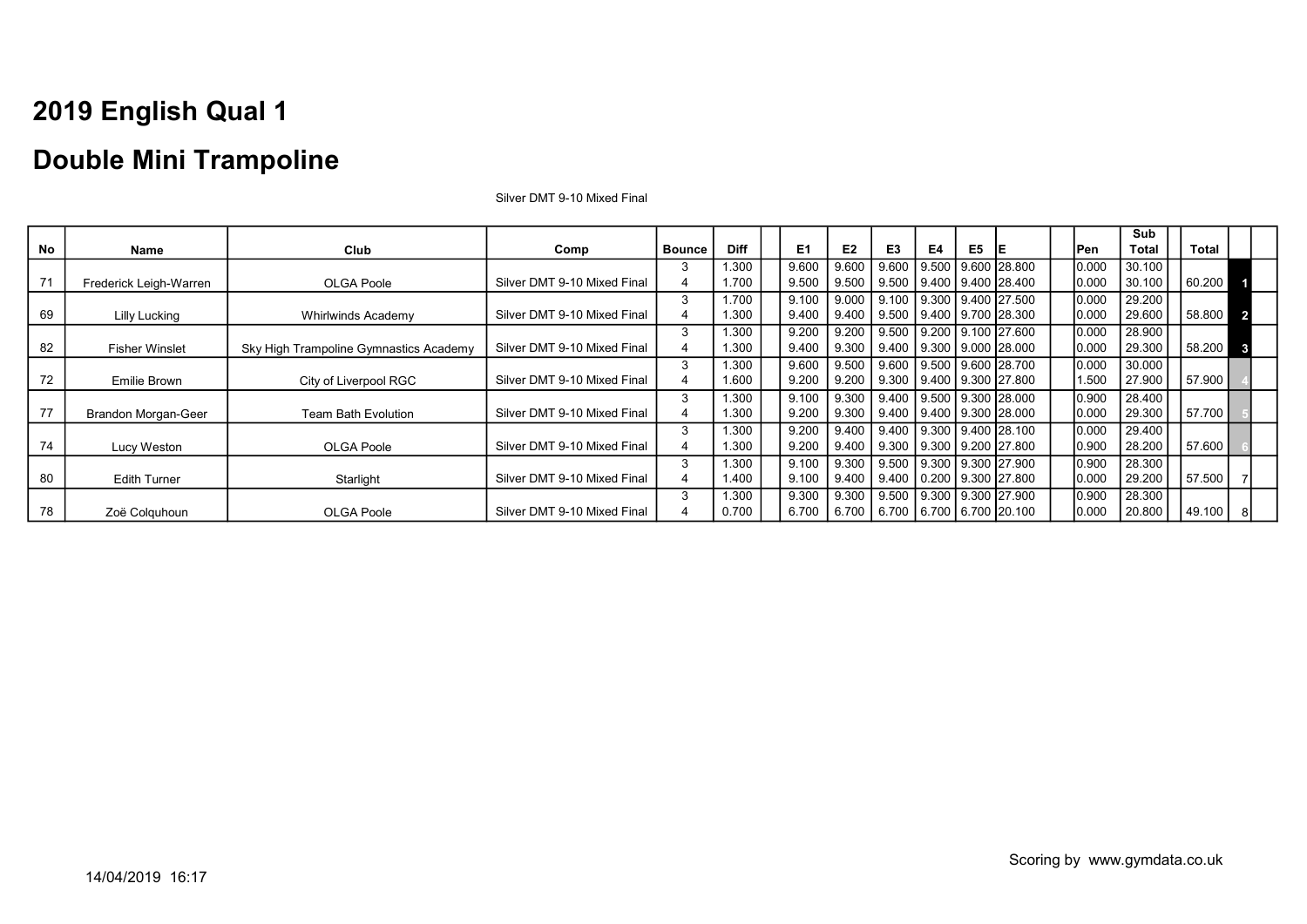### Double Mini Trampoline

|    |                     |                                                       |                            |                |             |                |                |                                      |    |    |                                      |       | Sub          |              |                         |
|----|---------------------|-------------------------------------------------------|----------------------------|----------------|-------------|----------------|----------------|--------------------------------------|----|----|--------------------------------------|-------|--------------|--------------|-------------------------|
| No | Name                | Club                                                  | Comp                       | <b>Bounce</b>  | <b>Diff</b> | E <sub>1</sub> | E <sub>2</sub> | E <sub>3</sub>                       | E4 | E5 | IE                                   | Pen   | <b>Total</b> | <b>Total</b> |                         |
|    |                     |                                                       |                            |                | 1.600       | 9.300          | 9.200          | 9.400                                |    |    | 9.400 9.700 28.100                   | 0.000 | 29.700       |              |                         |
| 87 | Adam Lee            | <b>City of Plymouth Trampoline and Gymnastics Clu</b> | Silver DMT 11-12 Male Qual |                | 1.600       | 9.400          | 9.200          |                                      |    |    | $9.400$   $9.200$   $9.200$   27.800 | 0.000 | 29.400       | 59.100       |                         |
|    |                     |                                                       |                            |                | 1.600       | 9.200          | 9.200          | 9.100 9.200 9.200 27.600             |    |    |                                      | 0.000 | 29.200       |              |                         |
| 89 | Jack Smith          | City of Liverpool RGC                                 | Silver DMT 11-12 Male Qual |                | 1.700       | 9.000          | 9.200          | 9.300 9.200 9.200 27.600             |    |    |                                      | 0.000 | 29.300       | 58.500       | $\overline{\mathbf{2}}$ |
|    |                     |                                                       |                            |                | 1.700       | 9.100          | 9.400          |                                      |    |    | 9.300 9.200 9.200 27.700             | 0.300 | 29.100       |              |                         |
| 85 | Sebastian Thomas    | OLGA Poole                                            | Silver DMT 11-12 Male Qual |                | 1.600       | 9.000          | 9.300          |                                      |    |    | 9.300   9.100   9.300   27.700       | 0.000 | 29.300       | 58.400       | $\mathbf{3}$            |
|    |                     |                                                       |                            |                | 1.700       | 9.100          | 9.100          | 9.000 9.100 9.100 27.300             |    |    |                                      | 0.000 | 29.000       |              |                         |
| 83 | <b>Tyler Oldrid</b> | Propulsion Trampolining Club                          | Silver DMT 11-12 Male Qual |                | 2.200       | 9.000          | 8.900          | 9.000   8.900   9.100   26.900       |    |    |                                      | 0.000 | 29.100       | 58.100       |                         |
|    |                     |                                                       |                            |                | 1.600       | 9.300          | 9.200          |                                      |    |    | 9.200 9.200 9.100 27.600             | 0.000 | 29.200       |              |                         |
| 88 | Zane Stout          | City of Liverpool RGC                                 | Silver DMT 11-12 Male Qual |                | 1.200       | 9.200          | 9.300          |                                      |    |    | $9.300$   $9.200$   $9.400$   27.800 | 1.000 | 28.000       | 57.200       |                         |
|    |                     |                                                       |                            |                | 1.300       | 9.200          | 9.400          | 9.500 9.200 9.500 28.100             |    |    |                                      | 1.000 | 28.400       |              |                         |
| 84 | Rhys Boreham        | Jumpers Trampoline Club                               | Silver DMT 11-12 Male Qual | $\overline{2}$ | 1.600       | 8.900          | 9.000          | 9.200   9.100   9.200   27.300       |    |    |                                      | 0.300 | 28.600       | 57.000       |                         |
|    |                     |                                                       |                            |                | 1.700       | 8.900          | 9.100          | 9.100 9.000 8.900 27.000             |    |    |                                      | 0.000 | 28.700       |              |                         |
| 90 | Joshua Miller       | <b>Team Bath Evolution</b>                            | Silver DMT 11-12 Male Qual | 2              | 1.300       | 9.000          | 9.100          | 9.300 9.200 9.300 27.600             |    |    |                                      | 1.000 | 27.900       | 56.600       |                         |
|    |                     |                                                       |                            |                | 1.300       | 9.100          | 9.300          |                                      |    |    | 9.200 9.300 9.300 27.800             | 1.000 | 28.100       |              |                         |
| 91 | Max Garnett         | Leeds Rebound Gymnastics Club                         | Silver DMT 11-12 Male Qual |                | 1.300       | 9.000          | 9.300          | $9.100$   $9.100$   $9.000$   27.200 |    |    |                                      | 1.300 | 27.200       | 55.300       |                         |
|    |                     |                                                       |                            |                | 1.700       | 8.100          | 8.200          | 8.000 8.100 8.300 24.400             |    |    |                                      | 0.000 | 26.100       |              |                         |
| 86 | Fabian Mccormick    | <b>Whirlwinds Academy</b>                             | Silver DMT 11-12 Male Qual |                | 1.200       | 9.200          | 9.100          | $9.200$   $9.200$   $9.200$   27.600 |    |    |                                      | 1.900 | 26.900       | 53.000       |                         |

Silver DMT 11-12 Male Qual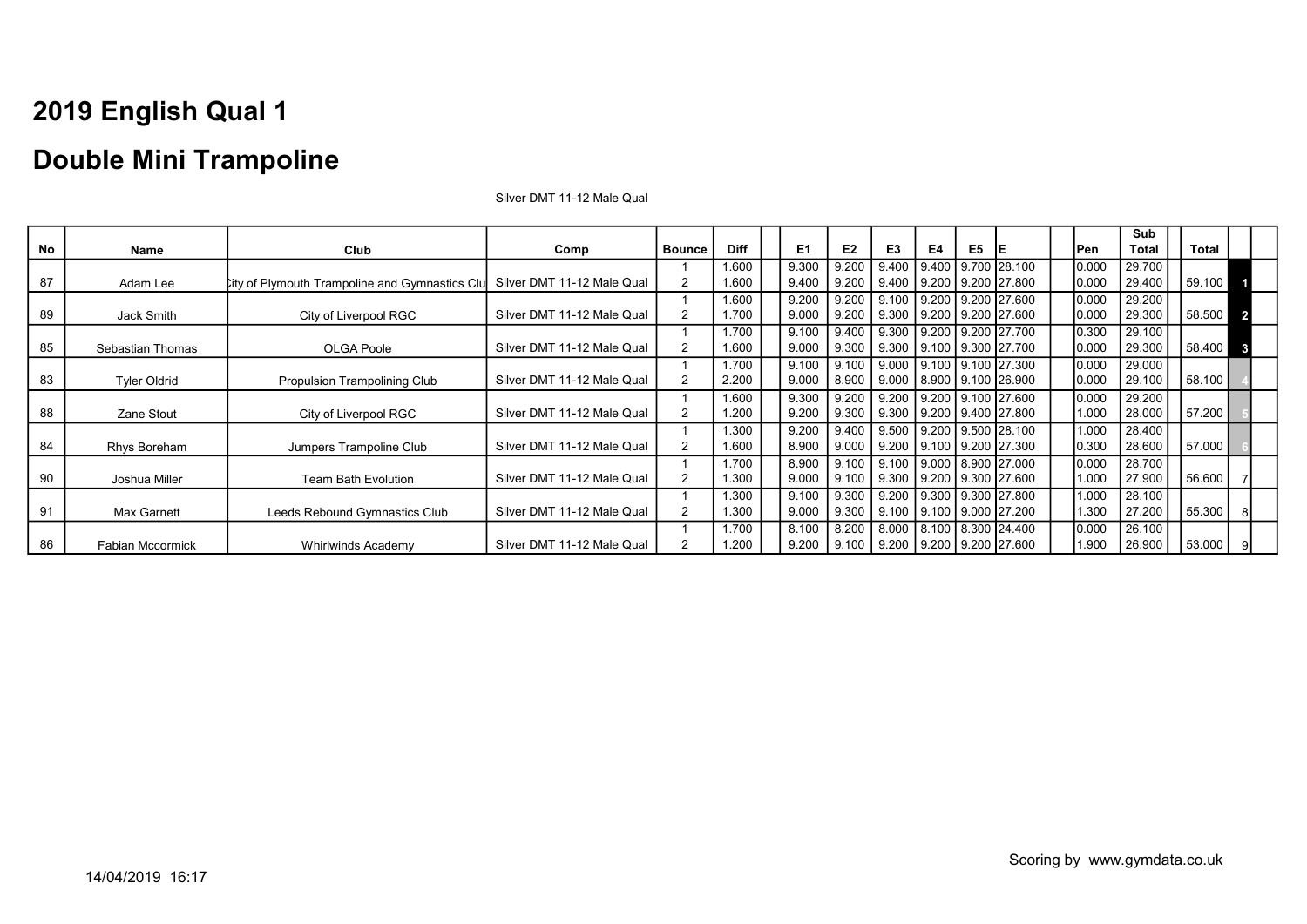### Double Mini Trampoline

|    |                     |                                                                            |                             |               |             |                |                |                                                  |    |    |                          |       | Sub          |        |                         |
|----|---------------------|----------------------------------------------------------------------------|-----------------------------|---------------|-------------|----------------|----------------|--------------------------------------------------|----|----|--------------------------|-------|--------------|--------|-------------------------|
| No | Name                | Club                                                                       | Comp                        | <b>Bounce</b> | <b>Diff</b> | E <sub>1</sub> | E <sub>2</sub> | E <sub>3</sub>                                   | E4 | E5 | IE                       | Pen   | <b>Total</b> | Total  |                         |
|    |                     |                                                                            |                             |               | 1.700       | 9.400          | 9.200          | $9.400$   $9.400$   $9.300$   $28.100$           |    |    |                          | 0.000 | 29.800       |        |                         |
| 87 | Adam Lee            | City of Plymouth Trampoline and Gymnastics Clu Silver DMT 11-12 Male Final |                             |               | 1.700       | 9.100          | 9.100          | $9.300$   $9.200$   $9.400$   27.600             |    |    |                          | 0.900 | 28.400       | 58.200 |                         |
|    |                     |                                                                            |                             |               | 1.300       | 9.300          | 9.300          | 9.400 9.300 9.600 28.000                         |    |    |                          | 1.000 | 28.300       |        |                         |
| 85 | Sebastian Thomas    | <b>OLGA Poole</b>                                                          | Silver DMT 11-12 Male Final |               | 1.300       | 9.200          | 9.300          | 9.400 9.300 9.400 28.000                         |    |    |                          | 0.000 | 29.300       | 57.600 | $\overline{\mathbf{2}}$ |
|    |                     |                                                                            |                             | 3             | 1.300       | 9.400          | 9.500          | 9.600 9.500 9.600 28.600                         |    |    |                          | 1.000 | 28.900       |        |                         |
| 89 | Jack Smith          | City of Liverpool RGC                                                      | Silver DMT 11-12 Male Final |               | 1.300       | 9.200          | 9.400          | 9.500 9.400 9.500 28.300                         |    |    |                          | 1.000 | 28.600       | 57.500 | $\mathbf{3}$            |
|    |                     |                                                                            |                             |               | 2.100       | 9.200          |                | 9.000 9.200 9.100 9.100 27.400                   |    |    |                          | 0.900 | 28.600       |        |                         |
| 83 | <b>Tyler Oldrid</b> | Propulsion Trampolining Club                                               | Silver DMT 11-12 Male Final |               | 1.300       | 9.400          |                | $9.000$   $9.500$   $9.400$   $9.600$   $28.300$ |    |    |                          | 1.000 | 28.600       | 57.200 |                         |
|    |                     |                                                                            |                             | 3             | 2.200       | 8.100          | 8.100          | 8.200 8.300 8.300 24.600                         |    |    |                          | 0.000 | 26.800       |        |                         |
| 84 | Rhys Boreham        | Jumpers Trampoline Club                                                    | Silver DMT 11-12 Male Final | 4             | 1.700       | 9.500          | 9.300          | 9.500 9.300 9.200 28.100                         |    |    |                          | 0.000 | 29.800       | 56.600 |                         |
|    |                     |                                                                            |                             |               | 1.300       | 9.200          | 9.200          |                                                  |    |    | 9.300 9.300 9.600 27.800 | 1.000 | 28.100       |        |                         |
| 90 | Joshua Miller       | <b>Team Bath Evolution</b>                                                 | Silver DMT 11-12 Male Final | 4             | 1.300       | 9.200          | 9.200          | 9.200 9.200 9.200 27.600                         |    |    |                          | 1.000 | 27.900       | 56.000 |                         |
|    |                     |                                                                            |                             | 3             | 1.300       | 9.100          | 9.300          | 9.300 9.400 9.300 27.900                         |    |    |                          | 1.900 | 27.300       |        |                         |
| 88 | Zane Stout          | City of Liverpool RGC                                                      | Silver DMT 11-12 Male Final |               | 1.700       | 9.000          | 9.100          | 9.100 9.100 9.400 27.300                         |    |    |                          | 0.900 | 28.100       | 55.400 |                         |
|    |                     |                                                                            |                             |               | 1.200       | 9.000          |                | 9.000   9.000   9.000   9.200   27.000           |    |    |                          | 1.900 | 26.300       |        |                         |
| 91 | Max Garnett         | Leeds Rebound Gymnastics Club                                              | Silver DMT 11-12 Male Final |               | 1.300       | 9.100          |                | $9.300$   $9.200$   $9.200$   $9.400$   27.700   |    |    |                          | 1.000 | 28.000       | 54.300 |                         |

Silver DMT 11-12 Male Final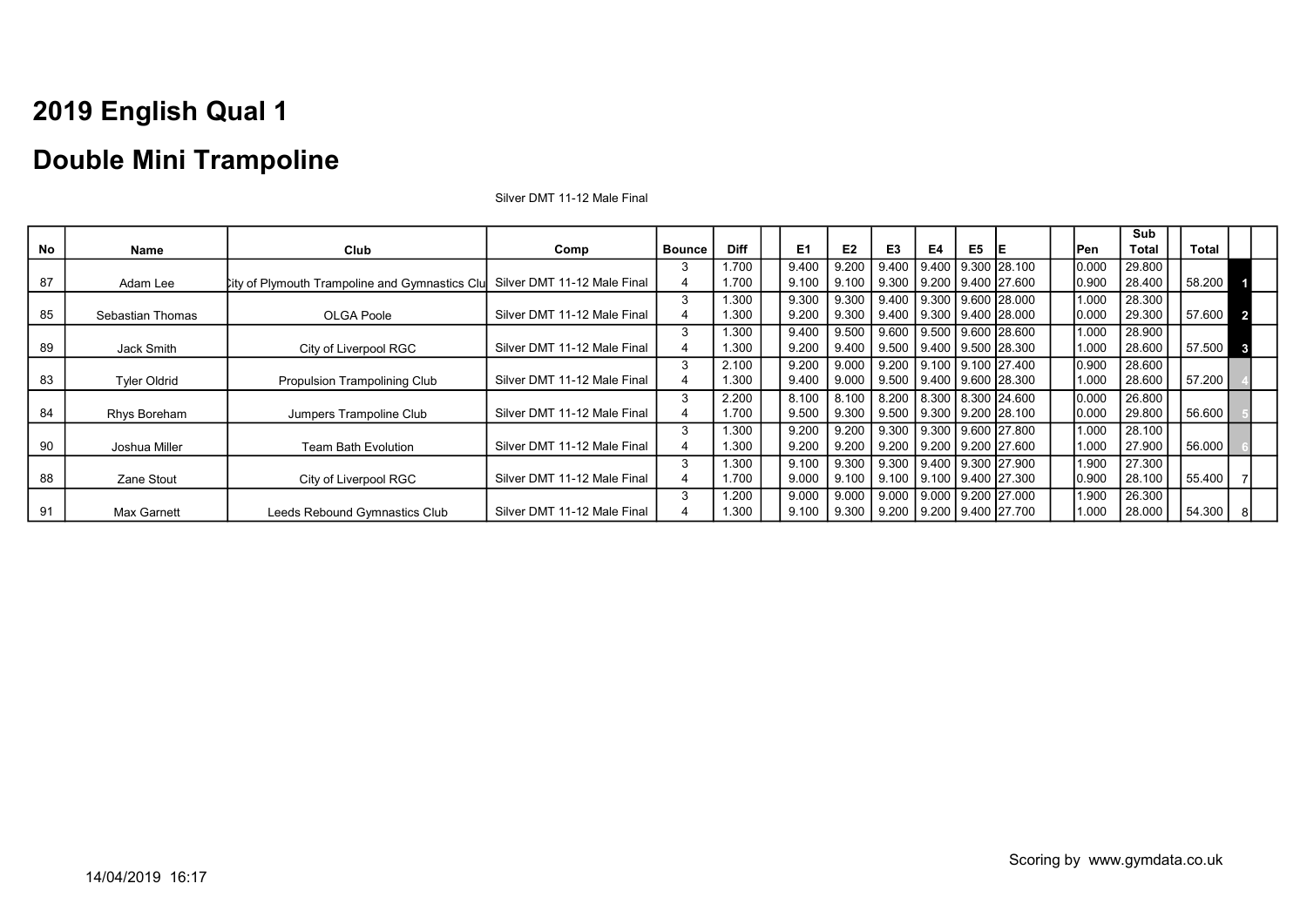### Double Mini Trampoline

|     |                      |                               |                            |                |             |       |       |                                      |       |    |                                      |       | Sub          |        |                         |
|-----|----------------------|-------------------------------|----------------------------|----------------|-------------|-------|-------|--------------------------------------|-------|----|--------------------------------------|-------|--------------|--------|-------------------------|
| No  | Name                 | Club                          | Comp                       | <b>Bounce</b>  | <b>Diff</b> | E1    | E2    | E <sub>3</sub>                       | E4    | E5 | IE                                   | lPen  | <b>Total</b> | Total  |                         |
|     |                      |                               |                            |                | 2.700       | 8.800 | 9.100 | 9.000                                | 9.200 |    | 9.200 27.300                         | 0.000 | 30.000       |        |                         |
| 93  | Jack Sheppard        | Propulsion Trampolining Club  | Silver DMT 13-14 Male Qual |                | 2.900       | 9.100 | 9.200 | 9.200                                |       |    | 9.200   9.200   27.600               | 0.000 | 30.500       | 60.500 |                         |
|     |                      |                               |                            |                | 1.800       | 9.500 | 9.400 | 9.500 9.600 9.600 28.600             |       |    |                                      | 0.900 | 29.500       |        |                         |
| 94  | Jacob Gowler         | Leeds Rebound Gymnastics Club | Silver DMT 13-14 Male Qual |                | 1.600       | 9.300 | 9.500 | 9.300 9.400 9.600 28.200             |       |    |                                      | 0.000 | 29.800       | 59.300 | $\overline{\mathbf{2}}$ |
|     |                      |                               |                            |                | 1.600       | 9.500 | 9.400 | 9.500 9.400 9.700 28.400             |       |    |                                      | 0.000 | 30.000       |        |                         |
| 100 | Max Jeavons          | <b>OLGA Poole</b>             | Silver DMT 13-14 Male Qual |                | 1.800       | 9.300 | 9.300 | 9.400 9.600 9.400 28.100             |       |    |                                      | 0.900 | 29.000       | 59.000 | $\overline{\mathbf{3}}$ |
|     |                      |                               |                            |                | 1.700       | 9.300 | 9.200 | 9.100 9.300 9.400 27.800             |       |    |                                      | 0.000 | 29.500       |        |                         |
| 92  | Chad Godwin          | Charnwood Trampoline Club     | Silver DMT 13-14 Male Qual |                | 1.600       | 9.100 | 9.300 |                                      |       |    | 9.400   9.400   9.500   28.100       | 0.900 | 28.800       | 58.300 |                         |
|     |                      |                               |                            |                | 1.800       | 9.300 | 9.500 |                                      |       |    | 9.200   9.300   9.300   27.900       | 0.000 | 29.700       |        |                         |
| 99  | <b>Tyler Boreham</b> | Jumpers Trampoline Club       | Silver DMT 13-14 Male Qual |                | 1.300       | 9.300 | 9.300 | 9.300 9.300 9.300 27.900             |       |    |                                      | 1.000 | 28.200       | 57.900 |                         |
|     |                      |                               |                            |                | 1.800       | 9.300 | 9.400 |                                      |       |    | 9.300 9.400 9.400 28.100             | 0.900 | 29.000       |        |                         |
| 95  | Clayton Farlam       | Propulsion Trampolining Club  | Silver DMT 13-14 Male Qual | $\overline{2}$ | 2.200       | 9.200 | 9.200 |                                      |       |    | 9.200   9.300   9.200   27.600       | 0.900 | 28.900       | 57.900 |                         |
|     |                      |                               |                            |                | 1.600       | 9.300 | 9.300 | $9.200$   $9.200$   $9.400$   27.800 |       |    |                                      | 0.000 | 29.400       |        |                         |
| 97  | <b>Riley Tilling</b> | Team Bath Evolution           | Silver DMT 13-14 Male Qual |                | 1.700       | 9.100 | 9.000 |                                      |       |    | $9.000$   $9.200$   $9.000$   27.100 | .200  | 27.600       | 57.000 |                         |
|     |                      |                               |                            |                | 0.000       | 6.700 | 6.700 | 6.700 6.700 6.900 20.100             |       |    |                                      | 0.000 | 20.100       |        |                         |
| 96  | Oliver Tucker        | Sleaford Elite Gym Club       | Silver DMT 13-14 Male Qual |                | 0.900       | 9.200 | 9.300 | 9.300   9.300   9.500   27.900       |       |    |                                      | .900  | 26.900       | 47.000 |                         |

Silver DMT 13-14 Male Qual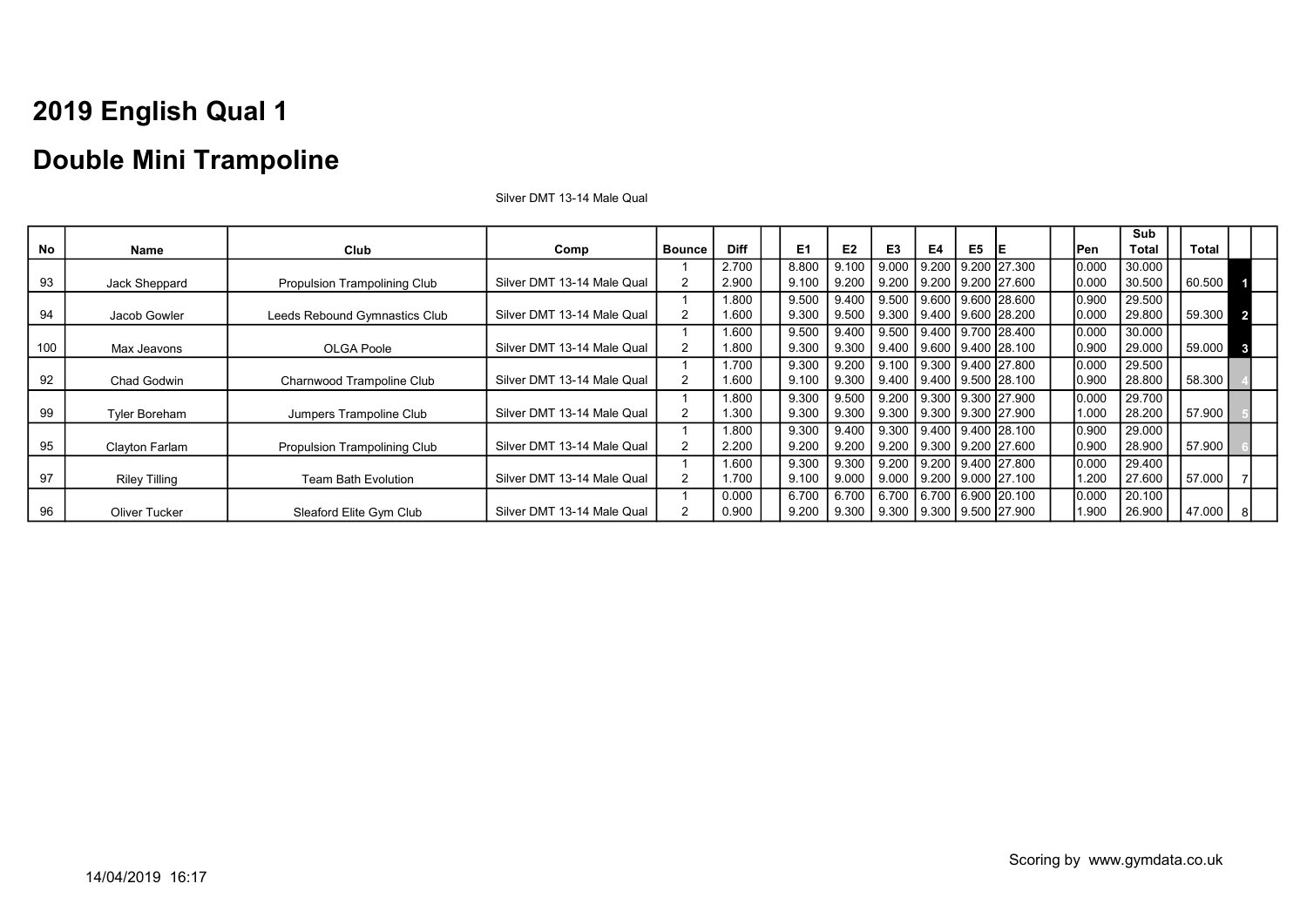### Double Mini Trampoline

|     |                      |                                     |                             |               |             |       |                |                                        |    |    |                                |            | Sub    |              |                         |
|-----|----------------------|-------------------------------------|-----------------------------|---------------|-------------|-------|----------------|----------------------------------------|----|----|--------------------------------|------------|--------|--------------|-------------------------|
| No  | Name                 | Club                                | Comp                        | <b>Bounce</b> | <b>Diff</b> | E1    | E <sub>2</sub> | E3                                     | E4 | E5 | IE.                            | <b>Pen</b> | Total  | <b>Total</b> |                         |
|     |                      |                                     |                             | 3             | 2.600       | 9.600 | 9.500          | 9.400                                  |    |    | 9.400   9.700   28.500         | 0.000      | 31.100 |              |                         |
| 100 | Max Jeavons          | OLGA Poole                          | Silver DMT 13-14 Male Final | 4             | 2.900       | 9.500 | 9.200          | 9.200                                  |    |    | l 9.400 l 9.400 l28.000        | 0.900      | 30.000 | 61.100       |                         |
|     |                      |                                     |                             | 3             | 2.100       | 3.000 | 9.500          |                                        |    |    |                                | 0.000      | 30.400 |              |                         |
| 95  | Clayton Farlam       | <b>Propulsion Trampolining Club</b> | Silver DMT 13-14 Male Final | 4             | 2.700       | 9.300 | 9.400          | 9.100   9.400   9.400   28.100         |    |    |                                | 0.900      | 29.900 | 60.300 2     |                         |
|     |                      |                                     |                             | 3             | 1.600       | 9.400 |                | 9.500   9.500   9.300   9.600   28.400 |    |    |                                | 0.900      | 29.100 |              |                         |
| 99  | <b>Tyler Boreham</b> | Jumpers Trampoline Club             | Silver DMT 13-14 Male Final |               | 2.900       | 9.300 | 9.100          | $\vert$ 9.300   9.200   9.400   27.800 |    |    |                                | 0.300      | 30.400 | 59.500       | $\overline{\mathbf{3}}$ |
|     |                      |                                     |                             | 3             | 2.700       | 9.400 | 9.400          | $\vert$ 9.400   9.300   9.500   28.200 |    |    |                                | 0.000      | 30.900 |              |                         |
| 94  | Jacob Gowler         | Leeds Rebound Gymnastics Club       | Silver DMT 13-14 Male Final | 4             | 1.200       | 9.600 |                | 9.600   9.600   9.600   9.700   28.800 |    |    |                                | 1.900      | 28.100 | 59.000       |                         |
|     |                      |                                     |                             | 3             | 3.500       | 9.100 | 8.200          |                                        |    |    | 8.200   8.000   8.300   24.700 | 1.500      | 26.700 |              |                         |
| 93  | Jack Sheppard        | <b>Propulsion Trampolining Club</b> | Silver DMT 13-14 Male Final | 4             | 3.400       | 9.300 | 9.100          | 9.200   9.200   9.200   27.600         |    |    |                                | 0.000      | 31.000 | 57.700       |                         |
|     |                      |                                     |                             | 3             | 1.000       | 9.300 | 9.200          | 9.300 9.400 9.500 28.000               |    |    |                                | 1.000      | 28.000 |              |                         |
| 96  | <b>Oliver Tucker</b> | Sleaford Elite Gym Club             | Silver DMT 13-14 Male Final | 4             | 0.600       | 9.400 | 9.400          | 9.400   9.500   9.600   28.300         |    |    |                                | 1.000      | 27.900 | 55.900       |                         |
|     |                      |                                     |                             | 3             | 1.700       | 9.300 | 9.300          | 9.200   9.400   9.300   27.900         |    |    |                                | 0.900      | 28.700 |              |                         |
| 92  | Chad Godwin          | Charnwood Trampoline Club           | Silver DMT 13-14 Male Final | 4             | 2.000       | 8.300 | 8.300          | 8.300   8.400   8.400   25.000         |    |    |                                | 0.000      | 27.000 | 55.700       |                         |
|     |                      |                                     |                             | 3             | 1.300       | 9.300 |                | 9.200   9.300   9.400   9.300   27.900 |    |    |                                | 1.000      | 28.200 |              |                         |
| 97  | <b>Riley Tilling</b> | Team Bath Evolution                 | Silver DMT 13-14 Male Final |               | 0.600       | 6.700 | 6.600          | 6.600   6.600   6.700   19.900         |    |    |                                | 0.000      | 20.500 | 48.700       |                         |

Silver DMT 13-14 Male Final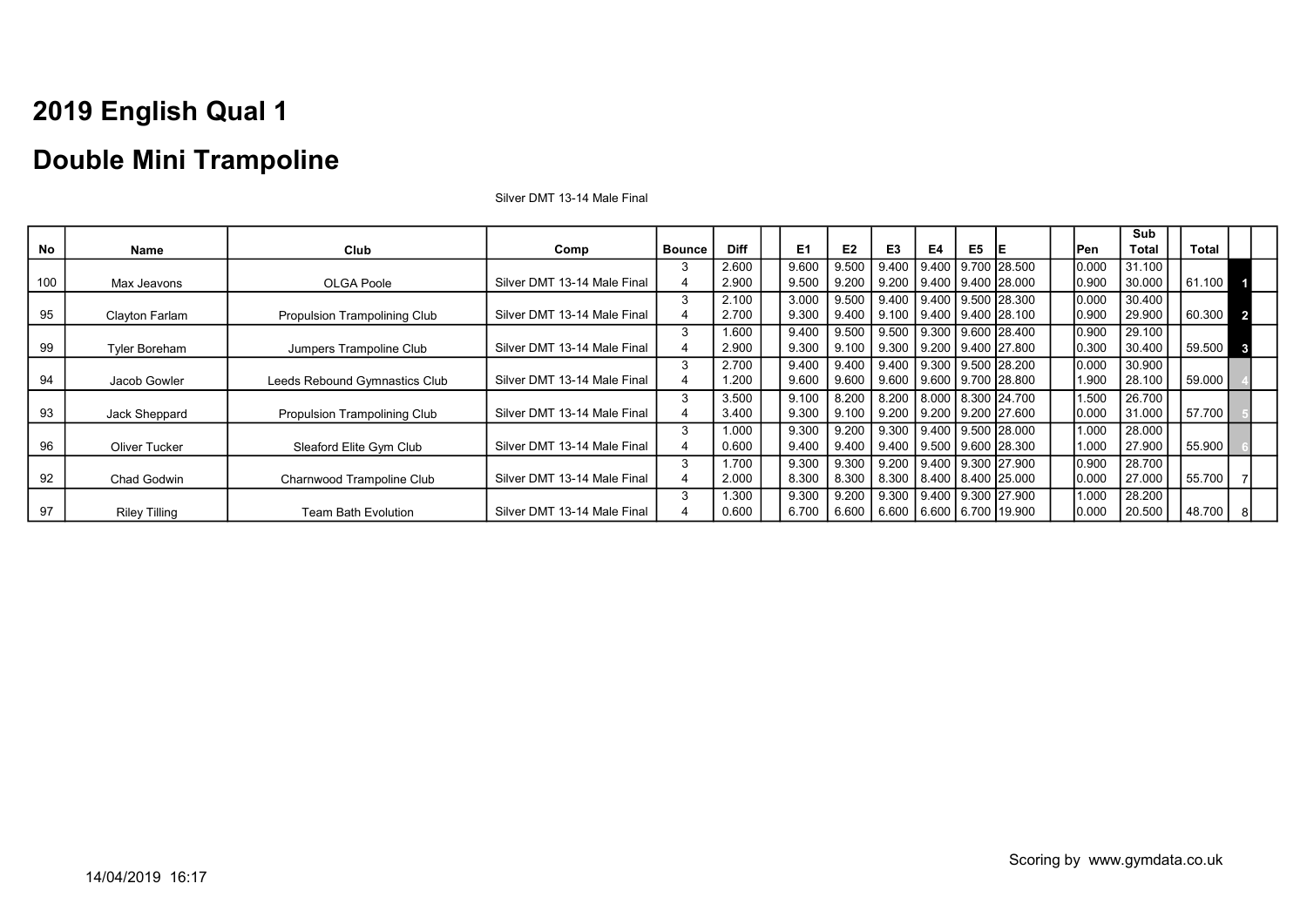### Double Mini Trampoline

|     |                   |                                                        |                            |                |             |                |                |                                                  |    |    |      |             | Sub          |              |                         |
|-----|-------------------|--------------------------------------------------------|----------------------------|----------------|-------------|----------------|----------------|--------------------------------------------------|----|----|------|-------------|--------------|--------------|-------------------------|
| No  | Name              | Club                                                   | Comp                       | <b>Bounce</b>  | <b>Diff</b> | E <sub>1</sub> | E <sub>2</sub> | E <sub>3</sub>                                   | E4 | E5 | - IE | <b>IPen</b> | <b>Total</b> | <b>Total</b> |                         |
|     |                   |                                                        |                            |                | 2.700       | 9.200          | 9.300          | 9.500   9.500   9.500   28.300                   |    |    |      | 0.000       | 31.000       |              |                         |
| 104 | Frank Smith       | <b>Edgbarrow Trampoline Club</b>                       | Silver DMT 15-16 Male Qual | 2              | 1.700       | 9.400          | 9.600          | 9.300 9.500 9.600 28.500                         |    |    |      | 0.000       | 30.200       | 61.200       |                         |
|     |                   |                                                        |                            |                | 2.700       | 9.200          |                | 9.300 9.300 9.100 9.400 27.800                   |    |    |      | 0.000       | 30.500       |              |                         |
| 109 | Jenson Midgley    | <b>Phoenix High Flyers</b>                             | Silver DMT 15-16 Male Qual | 2              | 2.900       | 9.200          | 9.400          | 9.300   9.200   9.300   27.800                   |    |    |      | 0.000       | 30.700       | 61.200 2     |                         |
|     |                   |                                                        |                            |                | 3.100       | 9.000          |                | 9.100   9.100   9.000   9.200   27.200           |    |    |      | 0.600       | 29.700       |              |                         |
| 102 | James Love        | Bourne 2 Bounce                                        | Silver DMT 15-16 Male Qual | 2              | 1.800       | 9.400          |                | 9.500   9.500   9.400   9.500   28.400           |    |    |      | 0.000       | 30.200       | 59.900       | $\overline{\mathbf{3}}$ |
|     |                   |                                                        |                            |                | 2.400       | 9.100          | 9.200          | $9.200$   9.300   9.100   27.500                 |    |    |      | 0.900       | 29.000       |              |                         |
| 103 | <b>Ben Bluett</b> | <b>City of Plymouth Trampoline and Gymnastics Clul</b> | Silver DMT 15-16 Male Qual | $\overline{2}$ | 2.900       | 9.300          |                | 9.400   9.200   9.300   9.300   27.900           |    |    |      | 0.000       | 30.800       | 59.800       |                         |
|     |                   |                                                        |                            |                | 2.200       | 9.200          | 9.200          | 9.300 9.400 9.500 27.900                         |    |    |      | 0.900       | 29.200       |              |                         |
| 107 | Luke Butcher      | Activ8 Trampoline Club                                 | Silver DMT 15-16 Male Qual | 2              | 2.100       | 9.400          |                | 9.300   9.400   9.400   9.500   28.200           |    |    |      | 0.000       | 30.300       | 59.500       |                         |
|     |                   |                                                        |                            |                | 2.100       | 9.300          | 9.100          | $9.400$   $9.300$   $9.300$   27.900             |    |    |      | 0.900       | 29.100       |              |                         |
| 108 | Ben Gale          | <b>City of Plymouth Trampoline and Gymnastics Clu</b>  | Silver DMT 15-16 Male Qual | 2              | 3.400       | 9.100          | 9.100          | 9.400 9.100 9.100 27.300                         |    |    |      | 0.300       | 30.400       | 59.500       |                         |
|     |                   |                                                        |                            |                | 2.700       | 9.100          |                | 9.000   9.100   9.000   9.300   27.200           |    |    |      | 0.900       | 29.000       |              |                         |
| 106 | James Cousins     | <b>Phoenix High Flyers</b>                             | Silver DMT 15-16 Male Qual | $\overline{2}$ | 3.000       | 9.300          |                | $9.400$   $9.500$   $9.200$   $9.500$   $28.200$ |    |    |      | 0.900       | 30.300       | 59.300       |                         |
|     |                   |                                                        |                            |                | 0.000       | 0.000          |                | $0.000$   0.000   0.000   0.000 0.000            |    |    |      | 0.000       | 0.000        |              |                         |
| 105 | Henry Baynes      | Southampton Trampoline Club                            | Silver DMT 15-16 Male Qual |                | 2.700       | 9.100          |                | $9.100$   $9.200$   $9.200$   $9.500$   27.500   |    |    |      | 0.000       | 30.200       | 30.200       |                         |

Silver DMT 15-16 Male Qual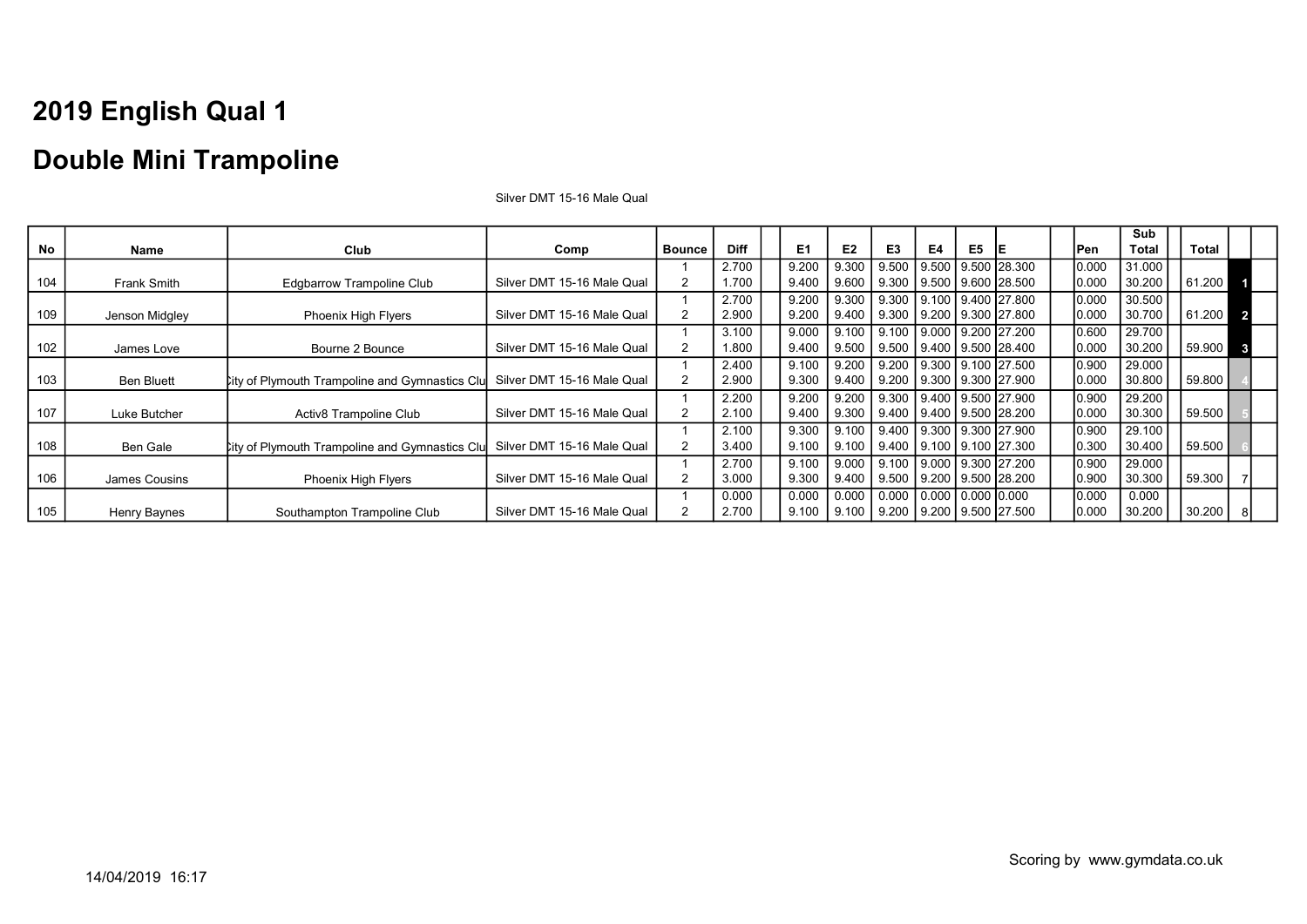### Double Mini Trampoline

|     |                   |                                                       |                             |               |             |       |                 |                                        |       |    |                                |            | Sub          |          |              |
|-----|-------------------|-------------------------------------------------------|-----------------------------|---------------|-------------|-------|-----------------|----------------------------------------|-------|----|--------------------------------|------------|--------------|----------|--------------|
| No  | Name              | Club                                                  | Comp                        | <b>Bounce</b> | <b>Diff</b> | E1    | E2              | E3                                     | E4    | E5 | IE                             | <b>Pen</b> | <b>Total</b> | Total    |              |
|     |                   |                                                       |                             |               | 3.400       | 9.200 | 9.400           | 9.500                                  | 9.100 |    | 9.300 27.900                   | 0.000      | 31.300       |          |              |
| 103 | <b>Ben Bluett</b> | <b>City of Plymouth Trampoline and Gymnastics Clu</b> | Silver DMT 15-16 Male Final |               | 2.700       | 9.100 | 9.400           | 9.500 9.200 9.300 27.900               |       |    |                                | 0.000      | 30.600       | 61.900   |              |
|     |                   |                                                       |                             | 3             | 4.400       | 9.300 | 9.300           | 9.300 9.200 9.400 27.900               |       |    |                                | 0.900      | 31.400       |          |              |
| 105 | Henry Baynes      | Southampton Trampoline Club                           | Silver DMT 15-16 Male Final |               | 2.900       | 9.200 | 9.500           | 9.300 9.200 9.200 27.700               |       |    |                                | 0.300      | 30.300       | 61.700 2 |              |
|     |                   |                                                       |                             |               | 3.100       | 9.100 | 9.400           |                                        |       |    | 9.300 9.300 9.500 28.000       | 1.200      | 29.900       |          |              |
| 106 | James Cousins     | <b>Phoenix High Flyers</b>                            | Silver DMT 15-16 Male Final |               | 3.300       | 9.300 | 9.500           | 9.500   9.500   9.400   28.400         |       |    |                                | 0.000      | 31.700       | 61.600   | $\mathbf{3}$ |
|     |                   |                                                       |                             |               | 2.900       | 9.100 | 9.300           | 9.300 9.300 9.200 27.800               |       |    |                                | 0.000      | 30.700       |          |              |
| 107 | Luke Butcher      | Activ8 Trampoline Club                                | Silver DMT 15-16 Male Final |               | 2.700       | 9.200 | 9.400           | 9.500   9.400   9.400   28.200         |       |    |                                | 0.000      | 30.900       | 61.600   |              |
|     |                   |                                                       |                             |               | 2.700       | 9.100 | 9.400           |                                        |       |    | 9.400 9.300 9.500 28.100       | 0.000      | 30.800       |          |              |
| 102 | James Love        | Bourne 2 Bounce                                       | Silver DMT 15-16 Male Final | 4             | 2.500       | 9.000 | 9.500           |                                        |       |    | 9.100 9.100 9.000 27.200       | 0.300      | 29.400       | 60.200   |              |
|     |                   |                                                       |                             | 3             | 1.700       | 9.400 | 9.500           | $9.300$   $9.300$   $9.300$   $28.000$ |       |    |                                | 0.000      | 29.700       |          |              |
| 104 | Frank Smith       | Edgbarrow Trampoline Club                             | Silver DMT 15-16 Male Final |               | 1.800       | 9.500 | 9.400           |                                        |       |    | 9.600   9.500   9.700   28.600 | 0.000      | 30.400       | 60.100   |              |
|     |                   |                                                       |                             | 3             | 1.800       | 9.200 | 9.400           |                                        |       |    | 9.400 9.100 9.400 28.000       | 0.900      | 28.900       |          |              |
| 108 | Ben Gale          | <b>City of Plymouth Trampoline and Gymnastics Clu</b> | Silver DMT 15-16 Male Final |               | 2.900       | 9.300 | 9.500           | 9.400   9.200   9.100   27.900         |       |    |                                | 0.000      | 30.800       | 59.700   |              |
|     |                   |                                                       |                             |               | 3.100       | 9.300 | 9.400           | 9.400 9.200 9.300 28.000               |       |    |                                | 0.000      | 31.100       |          |              |
| 109 | Jenson Midgley    | <b>Phoenix High Flyers</b>                            | Silver DMT 15-16 Male Final |               | 2.700       | 8.900 | $9.200$ $\vert$ | 9.100   8.900   8.900   26.900         |       |    |                                | .200       | 28.400       | 59.500   |              |

Silver DMT 15-16 Male Final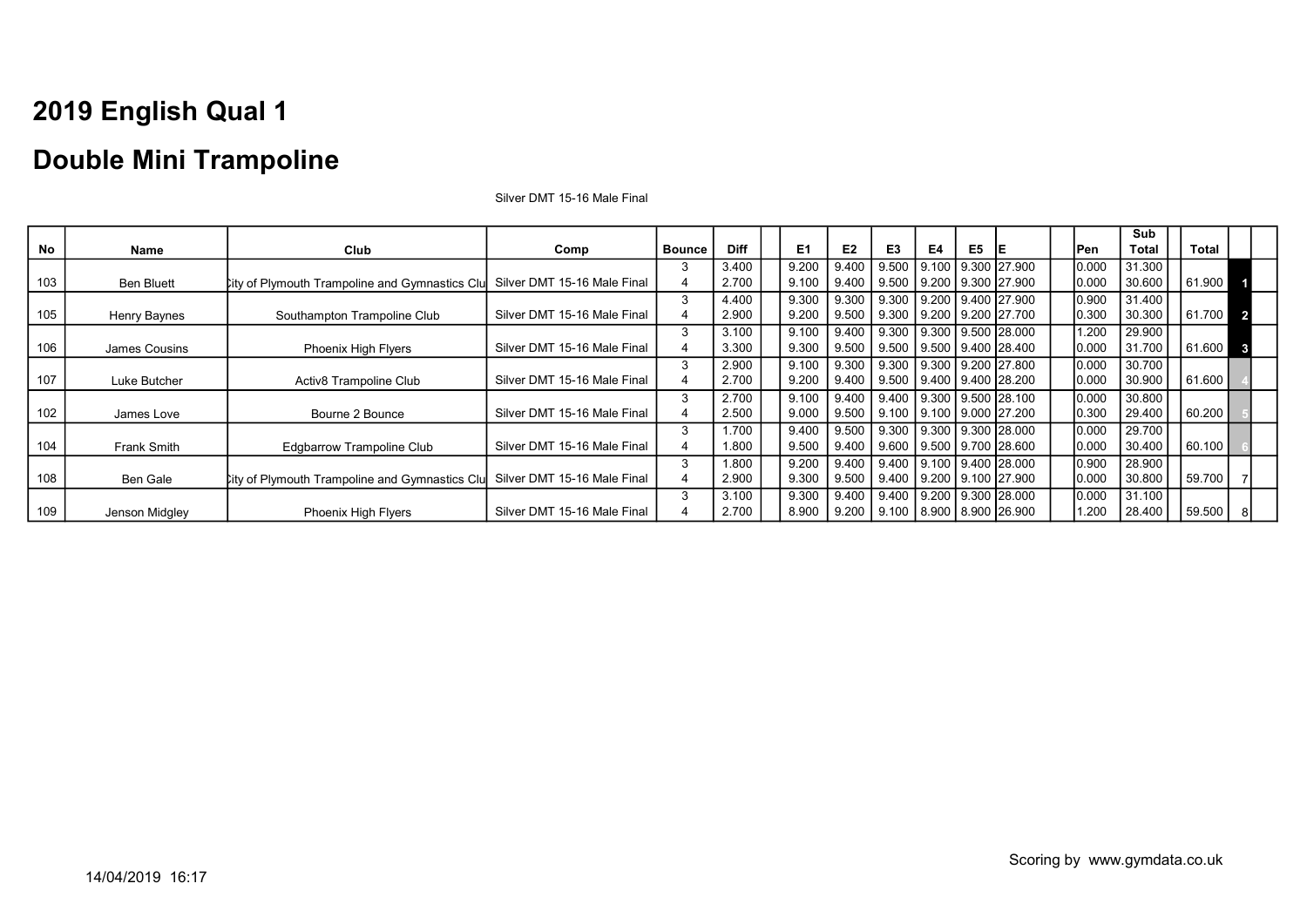No | Name | Club | Comp |Bounce | Diff | E1 | E2 | E3 | E4 | E5 |E | | | Pen Sub Total Total 125 Kirsty Way **COLGA Poole** Gold DMT Senior Ladies Quality Research Color Color Color DMT Senior Ladies Quality 1  $\mathfrak{p}$ 6.800 6.000 9.300 9.500 9.300 9.300 9.300 9.200 9.200 9.300 9.400 27.900 9.500 28.100 0.900 0.300 33.800 67.600 112 **Ellen Mcdonough Propulsion Trampolining Club Gold DMT Senior Ladies Qual** 1 2 4.800 4.800 9.209 9.100 9.100 9.000 9.000 9.000 9.100 9.200 9.200 9.200 27.400 27.300 0.300 0.000 31.900<br>32.100 64.000 2 127 Lauren Giles Whirlwinds Academy Gold DMT Senior Ladies Qual 1 2 4.800 4.800 9.200 9.200 9.000 9.100 8.800 9.200 9.100 9.100 9.200 9.300 27.300 27.500 0.900 0.000 31.200  $32.300$  63.500 3 126 Samantha Benn Bracknell Gymnastics Club Gold DMT Senior Ladies Qual 1 2 4.800 4.800  $9.100$ 9.100 9.300 9.100 9.100 9.000 9.200 9.100 9.400 9.300 27.600 27.300 0.300 0.900 32.100  $31.200$  63.300 122 Lauren Piper Starlight Gold DMT Senior Ladies Qual 1 2 4.400 4.400 9.000 9.100 9.200 9.000 9.300 9.100 9.400 9.100 9.400 9.200 27.900 27.300 0.900 0.000 31.400  $31.700 \mid$  63.100 123 Emily Smith Jumpers Trampoline Club Gold DMT Senior Ladies Qual 1  $\mathfrak{p}$ 3.000 3.500 9.400 9.600 9.300 9.700 9.400 9.600 9.400 9.600 9.400 9.600 28.200 28.800 0.900 0.000 30.300  $32.300 \mid \cdot \mid 62.600$ 118 Taylor Adams Taylor Adams Natriotts Gym Club Gold DMT Senior Ladies Qual  $\overline{1}$  $\mathfrak{p}$ 5.200 4.800  $9.100$ 9.100  $9.000$ 9.000 9.000 9.000  $9.300$ 9.100 9.300 9.100  $\frac{27}{27.400}$ 27.200 0.900 1.200 31.700  $30.800 \mid \; 162.500$ 116 | Kaylee Lake | OLGA Poole | Gold DMT Senior Ladies Qual 1 2 3.000 3.500 9.300 9.300 9.300 9.200 9.500 9.200 9.200 9.000 9.500 9.300 28.100 27.700 0.000 0.000 31.100  $31.200$  62.300 8 121 Macy Fenwick **Number 121 Studies Auch 121 Macy Fenwick** Cual 1 2 3.100 2.700 9.200 9.600 9.300 9.400 9.200 9.200 9.100 9.300  $9.100$ 9.400 27.500 28.100 0.900 0.000 29.700  $30.800$  60.500  $\frac{1}{9}$ 128 Abigail Jaques Sky High Trampoline Gymnastics Academy Gold DMT Senior Ladies Qual 1 2 2.400 5.600 6.800 9.300 6.700 9.400 6.800 9.400 6.700 9.300 6.800 9.400 20.300 28.100 0.000 0.300 22.700  $33.400 \mid$  56.100 10 111 Emma Sharpley **Phoenix High Flyers** Gold DMT Senior Ladies Qual 1 2 2.400 4.800 6.600 9.000 6.600 9.200 6.600 9.100 6.700 9.200 6.700 9.100 19.900 27.400 0.000 0.300 22.300 31.900 | 54.200 | 11 114 | Katherine Allott | Team Bath Evolution | Gold DMT Senior Ladies Qual 1 2 4.400 2.000 9.300 6.600  $9.100$ 6.600 9.200 6.600 9.500 6.600 9.400 6.600 27.900 19.800 0.300 0.000 32.000  $21.800$  | 53.800 | 12 119 Catherine Thomas **Aspire Springers** Gold DMT Senior Ladies Qual 1 2 2.000 3.100 6.600 9.000 6.600 9.200 6.600 8.900  $6.400$ 8.900 6.600 9.200 19.800 27.100 0.000 0.000 21.800  $30.200$  | 52.000 | 13 124 Alice Taylor **Colombia Alice Taylor Colombia Alice Taylor Colombia Alice Taylor Gold DMT Senior Ladies Qual** 1 2 0.600 2.000 6.800 6.600 6.700 6.600 6.800 6.600 6.700 6.600 6.700 6.600 20.200 19.800 0.000 0.000 20.800 21.800 | 42.600 | 14 117 | Caitlin Tarrant | Edgbarrow Trampoline Club | Gold DMT Senior Ladies Qual 1 2 2.400 0.000 6.700 0.000 6.600 0.000 6.700 0.000 6.700 0.000 6.700 0.000  $20.100$   $0.000$ 0.000 22.500 22.500 15 120 Danielle Shaw Marriotts Gym Club Gold DMT Senior Ladies Qual 1 2 2.000 0.000 6.700 0.000 6.600 0.000 6.600 0.000 6.600 0.000 6.700 0.000 0.000 19.900 0.000 0.000 21.900  $0.000$  | 21.900 16

Gold DMT Senior Ladies Qual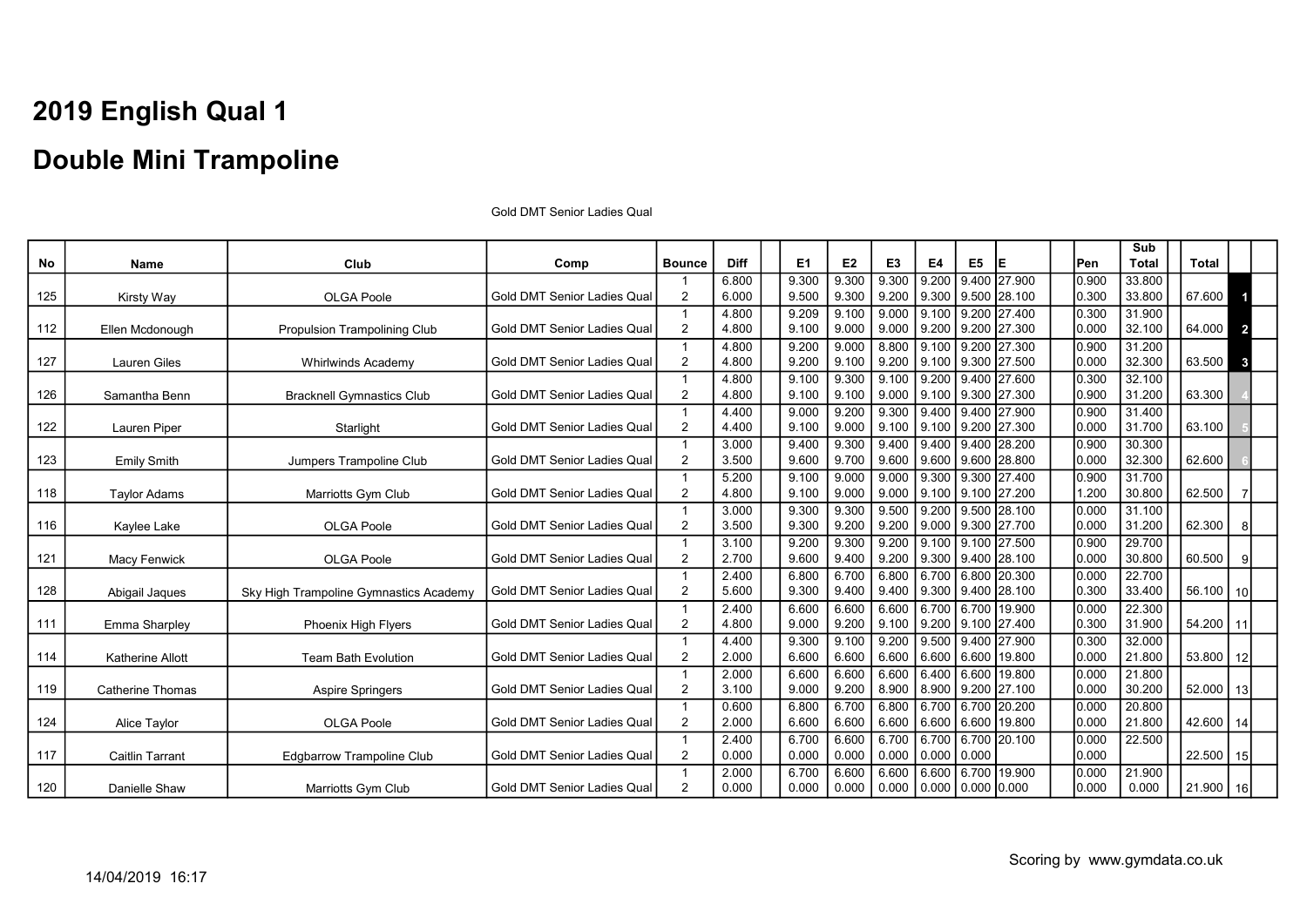No | Name | Club | Comp |Bounce | Diff | E1 | E2 | E3 | E4 | E5 |E | | | Pen **Sub** Total Total 125 Kirsty Way **COLGA Poole** Gold DMT Senior Ladies Final 3 4 6.000 5.200 9.400 9.500 9.300 9.500 9.200 9.400 9.200 9.100 9.300 27.800 9.400 28.300 0.300 0.900 33.500<br>32.600 66.100 127 Lauren Giles Whirlwinds Academy Gold DMT Senior Ladies Final 3 4 3.400 3.500 9.400 9.300 9.500 9.500 9.400 9.500 9.500 9.500 9.700 9.300 28.400 28.300 0.000 0.300 31.800<br>31.500 63.300 2 126 Samantha Benn Bracknell Gymnastics Club Gold DMT Senior Ladies Final 3 4 3.500 3.700 9.300 9.300 9.400 9.200 9.400 9.300 9.400 9.200  $9.400$ 9.300 28.200 27.800 0.000 0.000 31.700  $31.500$  63.200 3 112 | Ellen Mcdonough | Propulsion Trampolining Club | Gold DMT Senior Ladies Final 3 4 3.500 3.400 9.200 9.100 9.300 9.400 9.200 9.300 9.200 9.400 9.500 9.500 27.700 28.100 0.000 0.000 31.200  $31.500$   $\bigcup$  62.700 123 Emily Smith Jumpers Trampoline Club Gold DMT Senior Ladies Final 3 4 3.300 3.500 9.400 9.400 9.400 9.400 9.400 9.400 9.300 9.400 9.400 9.400 28.200 28.200 0.000 0.900 31.500  $30.800 \mid$  62.300 122 Lauren Piper Starlight Gold DMT Senior Ladies Final 3 4 3.600 3.300 9.300 9.300 9.300 9.300 9.400 9.400 9.300 9.400 9.300 9.300 27.900 28.000 0.900 0.000 30.600  $31.300 \mid$  61.900 118 Taylor Adams **Marriotts Gym Club** Gold DMT Senior Ladies Final 3 4 0.700 3.600 6.700 9.400 6.800 9.400 6.900 9.400 6.600 9.200  $6.600$ 9.300 20.100 28.100 0.000 1.200 20.800  $30.500 \mid$  51.300 116 | Kaylee Lake | OLGA Poole | Gold DMT Senior Ladies Final 3 4 2.700 0.700 9.100 6.700 9.100 6.700 9.200 6.700 9.200 6.700 9.300 27.500 6.600 20.100 0.000 0.000 30.200  $20.800$  | 51.000 | 8

Gold DMT Senior Ladies Final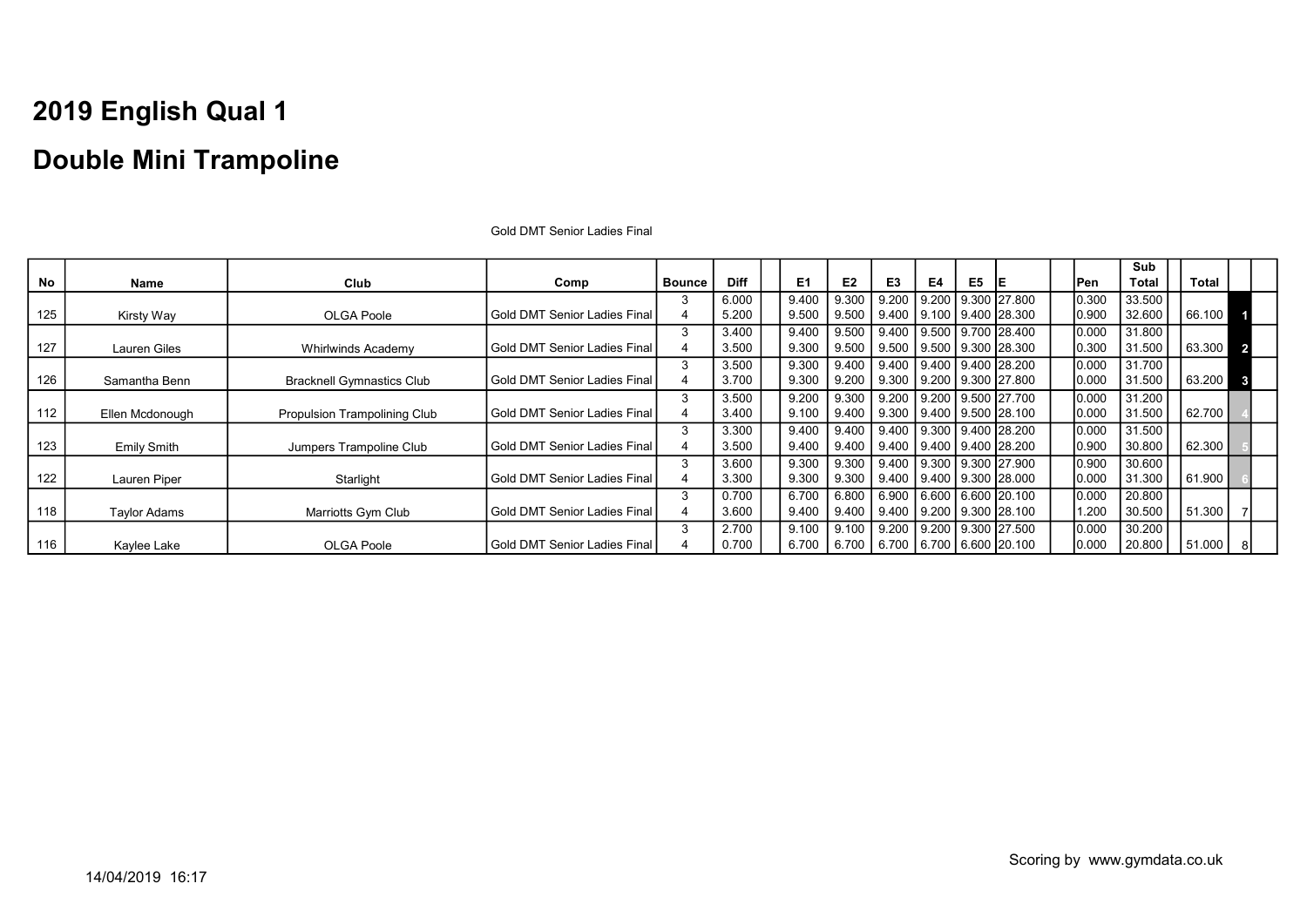### Double Mini Trampoline

|           |                       |                               |                          |               |             |                |       |                          |    |    |                                        |        | Sub          |        |                         |
|-----------|-----------------------|-------------------------------|--------------------------|---------------|-------------|----------------|-------|--------------------------|----|----|----------------------------------------|--------|--------------|--------|-------------------------|
| <b>No</b> | Name                  | Club                          | Comp                     | <b>Bounce</b> | <b>Diff</b> | E <sub>1</sub> | E2    | E3                       | E4 | E5 |                                        | lPen.  | <b>Total</b> | Total  |                         |
|           |                       |                               |                          |               | 6.800       | 9.600          | 9.600 |                          |    |    | 9.600 9.700 9.600 28.800               | 0.900  | 34.700       |        |                         |
| 135       | <b>Harrison Green</b> | Leeds Rebound Gymnastics Club | Gold DMT Senior Men Qual |               | 6.800       | 9.400          | 9.500 | 9.500 9.600 9.500 28.500 |    |    |                                        | 0.900  | 34.400       | 69.100 |                         |
|           |                       |                               |                          |               | 6.800       | 9.400          | 9.400 | 9.400 9.400 9.500 28.200 |    |    |                                        | 0.900  | 34.100       |        |                         |
| 132       | George Hamby          | City of Liverpool RGC         | Gold DMT Senior Men Qual | 2             | 6.400       | 9.300          | 9.300 |                          |    |    | 9.400   9.500   9.500   28.200         | 0.900  | 33.700       | 67.800 | $\overline{\mathbf{2}}$ |
|           |                       |                               |                          |               | 4.800       | 9.500          | 9.300 |                          |    |    | 9.400 9.400 9.400 28.200               | 10.000 | 33.000       |        |                         |
| 138       | Luke Dewe             | Run DMT                       | Gold DMT Senior Men Qual |               | 5.600       | 9.400          | 9.500 |                          |    |    | $9.400$   $9.600$   $9.500$   $28.400$ | 0.000  | 34.000       | 67.000 | $\mathbf{3}$            |
|           |                       |                               |                          |               | 4.400       | 9.200          | 9.100 |                          |    |    | 9.200   9.200   9.200   27.600         | 0.000  | 32.000       |        |                         |
| 137       | Laurie Maylor         | <b>Team Bath Evolution</b>    | Gold DMT Senior Men Qual |               | 3.500       | 9.500          | 9.500 | 9.500 9.600 9.600 28.600 |    |    |                                        | 0.000  | 32.100       | 64.100 |                         |
|           |                       |                               |                          |               | 2.700       | 9.100          | 9.300 | 9.300 9.400 9.300 27.900 |    |    |                                        | 0.000  | 30.600       |        |                         |
| 131       | <b>Edward Weeden</b>  | OLGA Poole                    | Gold DMT Senior Men Qual | 2             | 3.100       | 9.500          | 9.600 |                          |    |    | 9.600 9.500 9.500 28.600               | 10.900 | 30.800       | 61.400 |                         |
|           |                       |                               |                          |               | 5.200       | 8.800          | 8.900 |                          |    |    | 8.900   8.700   8.900   26.600         | 1.800  | 30.000       |        |                         |
| 130       | Reece Buck            | Jumpers Trampoline Club       | Gold DMT Senior Men Qual |               | 3.500       | 9.300          | 9.300 |                          |    |    | 9.400   9.400   9.400   28.100         | 0.300  | 31.300       | 61.300 |                         |
|           |                       |                               |                          |               | 2.400       | 6.800          | 6.800 |                          |    |    | 6.700 6.800 6.800 20.400               | 0.000  | 22.800       |        |                         |
| 134       | Liam Isaac            | <b>Whirlwinds Academy</b>     | Gold DMT Senior Men Qual |               | 2.800       | 6.700          | 6.800 | 6.700 6.800 6.800 20.300 |    |    |                                        | 0.000  | 23.100       | 45.900 |                         |

Gold DMT Senior Men Qual

#### Gold DMT Senior Men Final

|     |                      |                               |                           |        |             |                |                        |                |           |                |                                        |       | Sub    |        |                  |
|-----|----------------------|-------------------------------|---------------------------|--------|-------------|----------------|------------------------|----------------|-----------|----------------|----------------------------------------|-------|--------|--------|------------------|
| No  | Name                 | Club                          | Comp                      | Bounce | <b>Diff</b> | E <sub>1</sub> | E <sub>2</sub>         | E <sub>3</sub> | <b>E4</b> | E <sub>5</sub> | IE                                     | 'Pen  | Total  | Total  |                  |
|     |                      |                               |                           |        | 6.000       | 9.300          | 9.400                  | 9.400          |           |                | 9.400   9.400   28.200                 | 0.300 | 33.900 |        |                  |
| 131 | <b>Edward Weeden</b> | OLGA Poole                    | Gold DMT Senior Men Final |        | 5.600       | 9.400          | 9.500                  | 9.500          |           |                | 9.500   9.600   28.500                 | 0.900 | 33.200 | 67.100 |                  |
|     |                      |                               |                           |        | 5.200       | 9.300          | 9.300                  |                |           |                | 9.300 9.400 9.400 28.000               | 1.200 | 32.000 |        |                  |
| 132 | George Hamby         | City of Liverpool RGC         | Gold DMT Senior Men Final |        | 6.000       | 9.500          |                        |                |           |                | 9.600   9.600   9.600   9.500   28.700 | 0.000 | 34.700 | 66.700 | $\blacksquare$ 2 |
|     |                      |                               |                           |        | 4.800       | 9.500          |                        |                |           |                | 9.500 9.500 9.500 9.500 28.500         | 0.000 | 33.300 |        |                  |
| 130 | Reece Buck           | Jumpers Trampoline Club       | Gold DMT Senior Men Final |        | 5.200       | 9.400          | 9.300                  |                |           |                | 9.400 9.400 9.400 28.200               | 1.500 | 31.900 | 65.200 |                  |
|     |                      |                               |                           |        | 4.400       | 9.400          |                        |                |           |                | 9.500   9.500   9.500   9.500   28.500 | 0.000 | 32.900 |        |                  |
| 138 | Luke Dewe            | <b>Run DMT</b>                | Gold DMT Senior Men Final |        | 5.200       | 9.000          |                        |                |           |                | 9.000   9.100   9.100   9.000   27.100 | 0.300 | 32.000 | 64.900 |                  |
|     |                      |                               |                           | 3      | 3.600       | 9.300          | 9.400                  |                |           |                | 9.500 9.400 9.400 28.200               | 0.000 | 31.800 |        |                  |
| 135 | Harrison Green       | Leeds Rebound Gymnastics Club | Gold DMT Senior Men Final |        | 5.600       | 9.300          | 9.300                  |                |           |                | 9.400 9.300 9.200 27.900               | 0.900 | 32.600 | 64.400 |                  |
|     |                      |                               |                           |        | 3.600       | 9.400          | 9.400                  |                |           |                | Ⅰ 9.400 Ⅰ 9.500 Ⅰ 9.500 Ⅰ 28.300       | 0.900 | 31.000 |        |                  |
| 134 | Liam Isaac           | Whirlwinds Academy            | Gold DMT Senior Men Final |        | 3.200       | 9.500          | 9.300                  |                |           |                | 9.400 9.400 9.400 28.200               | 0.900 | 30.500 | 61.500 |                  |
|     |                      |                               |                           |        | 4.000       | 9.500          | 9.500                  | 9.400          |           |                | 9.600   9.400   28.400                 | 0.900 | 31.500 |        |                  |
| 137 | Laurie Maylor        | <b>Team Bath Evolution</b>    | Gold DMT Senior Men Final |        | 1.400       | 9.100          | $9.100$ $\blacksquare$ |                |           |                | 9.200 9.200 9.200 27.500               | 1.900 | 27.000 | 58.500 |                  |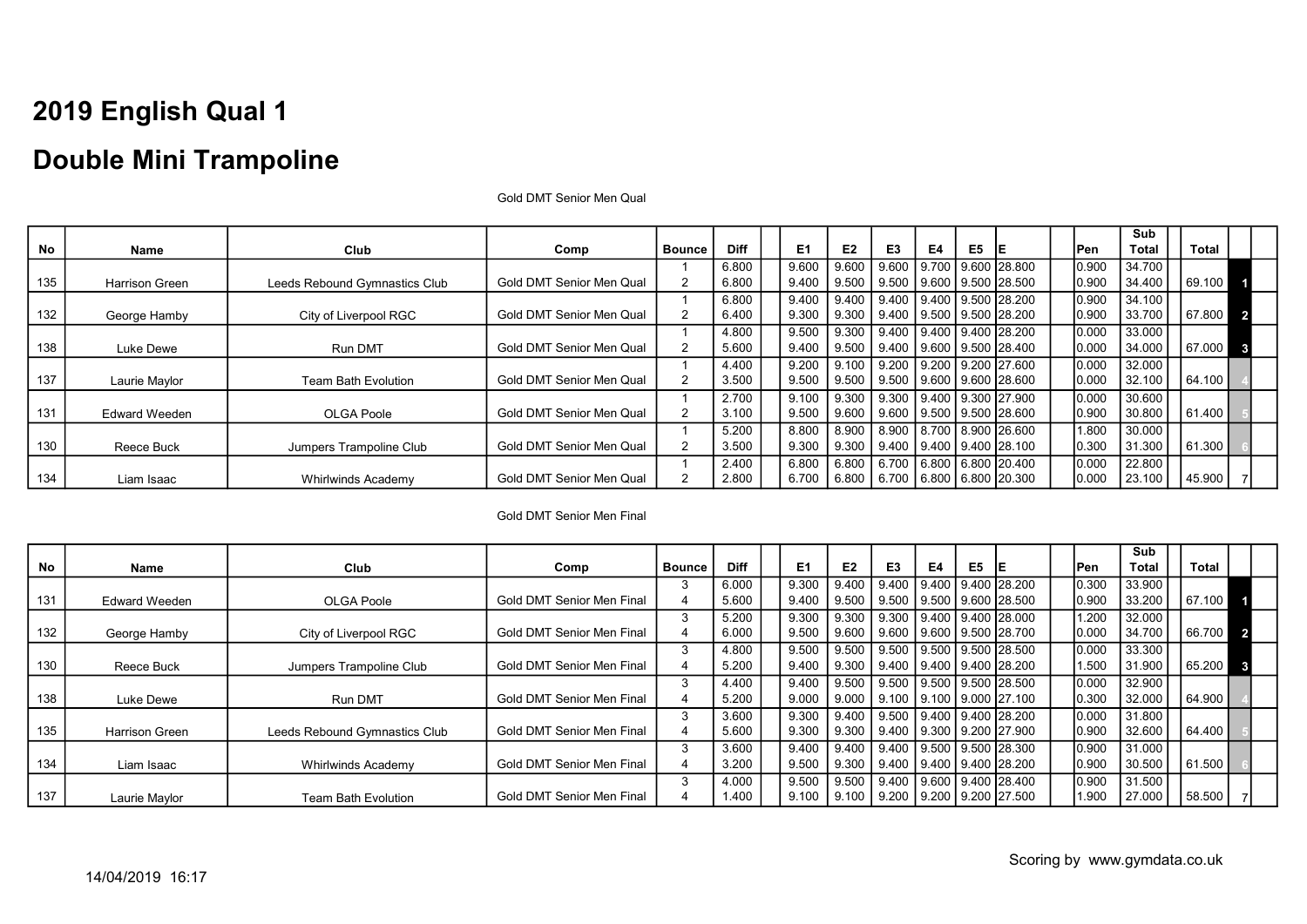No | Name | Club | Comp |Bounce | Diff | E1 | E2 | E3 | E4 | E5 |E | | | Pen **Sub** Total Total 145 Maddi Tarrant OLGA Poole Gold DMT - Female 15-16 Qual 1 2 5.200 4.800 9.700 9.400 9.700 9.400 9.700 9.500 9.600 9.500 9.700 29.100  $9.400$ 28.300 0.000 0.900 34.300<br>32.200 66.500 144 Hope Burgess OLGA Poole Gold DMT - Female 15-16 Qual 1 2 5.200 4.400 9.100 9.300 9.200 9.200 9.200 9.300 9.300 9.300 9.300 9.300 27.700 27.900 0.900 0.000 32.000  $32.300$  64.300 2 149 | Honey Moe | Exeter Trampoline Academy Gold DMT - Female 15-16 Qual 1 2 4.400 3.600 9.300 9.300 9.500 9.400 9.300 9.300 9.700 9.500 9.300 9.400 28.100 28.100 0.900 0.000 31.600  $31.700$  63.300 3 150 Rachel Tapster | Edgbarrow Trampoline Club Gold DMT - Female 15-16 Qual 1 2 3.200 3.300 9.300 9.400 9.500 9.500 9.400 9.500 9.500 9.500 9.300 9.500 28.200 28.500 0.000 0.000 31.400  $31.800 \mid$  63.200 141 Sophia Zaldua (CDCA Poole) Gold DMT - Female 15-16 Qual 1 2 3.100 3.400 9.400 9.400 9.500 9.300 9.400 9.400 9.400 9.400 9.400 9.400 28.200 28.200 0.900 0.300 30.400  $31.300 \mid$  61.700 142 Madeline Green **Leeds Rebound Gymnastics Club** Gold DMT - Female 15-16 Qual 1  $\mathfrak{p}$ 2.700 2.900 9.200 9.400 9.200 9.200 9.300 9.300 9.300 9.400 9.200 9.300 27.700 28.000 0.000 0.900 30.400  $30.000 \mid$  60.400 139 Ava Grace Llewellyn I Propulsion Trampolining Club Gold DMT - Female 15-16 Qual 1  $\mathfrak{p}$ 3.000 2.700  $9.400$ 9.100  $9.400$ 9.300 9.200 9.100  $9.300$ 9.200 9.300 9.100 28.000 27.400 0.000 0.900 31.000 60.200 148 Mia Bedwell Number 2016 Aspire Springers Gold DMT - Female 15-16 Qual 1 2 3.600 3.500 8.500 9.300 8.300 9.400 8.400 9.300 8.300 9.400 8.200 9.200 25.000 28.000 1.200 0.300 27.400  $31.200$  58.600 8 143 Heather Marshall **Heather Marshall** Birkenhead Club Gold DMT - Female 15-16 Qual  $\overline{1}$ 2 2.400 5.200 6.700 9.400 6.800 9.400 6.800 9.400 6.800 9.500 6.800 9.500 20.400 28.300 0.000 0.000 22.800  $33.500$   $\overline{)$  56.300  $\overline{)}$ 146 Samantha Buckles | Propulsion Trampolining Club Gold DMT - Female 15-16 Qual 1 2 0.600 3.700 6.800 9.300 6.600 9.300 6.700 9.300 6.700 9.300 6.600 9.400 20.000 27.900 0.000 0.000 20.600  $31.600$  52.200 10 140 Lucy Baxter **Birkenhead Club** Gold DMT - Female 15-16 Qual 1 2 1.200 3.300 6.600 9.200 6.700 9.200 6.800 9.400 6.700 9.200 6.700 9.200 27.600 20.100 0.000 0.900 21.300 30.000 | 51.300 | 11

Gold DMT - Female 15-16 Qual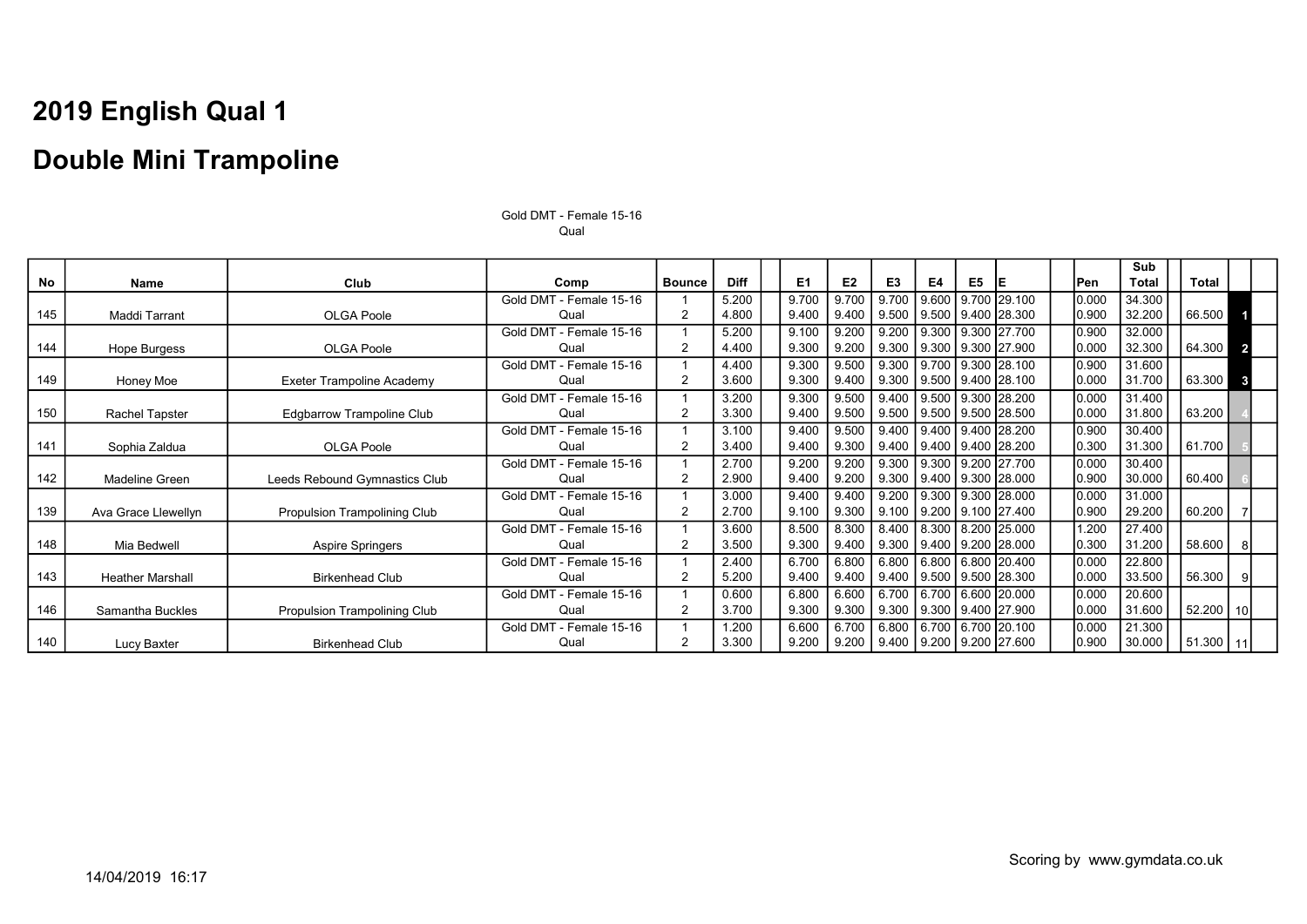### Double Mini Trampoline

|     |                       |                                     |                         |               |             |                |                |                |    |    |                                |       | Sub          |          |              |
|-----|-----------------------|-------------------------------------|-------------------------|---------------|-------------|----------------|----------------|----------------|----|----|--------------------------------|-------|--------------|----------|--------------|
| No  | Name                  | Club                                | Comp                    | <b>Bounce</b> | <b>Diff</b> | E <sub>1</sub> | E <sub>2</sub> | E <sub>3</sub> | E4 | E5 | IE.                            | lPen  | <b>Total</b> | Total    |              |
|     |                       |                                     | Gold DMT - Female 15-16 |               | 5.200       | 9.200          | 9.400          | 9.400          |    |    | l 9.400 l 9.200 l28.000        | 0.000 | 33.200       |          |              |
| 144 | Hope Burgess          | <b>OLGA Poole</b>                   | Final                   |               | 2.800       | 9.200          | 9.200          | 9.400          |    |    | 9.300   9.300   27.800         | 0.000 | 30.600       | 63.800   |              |
|     |                       |                                     | Gold DMT - Female 15-16 |               | 3.700       | 9.300          | 9.200          | 9.300          |    |    | 9.200   9.200   27.700         | 0.900 | 30.500       |          |              |
| 149 | Honey Moe             | <b>Exeter Trampoline Academy</b>    | Final                   |               | 4.400       | 9.200          | 9.200          | 9.300          |    |    | 9.300   9.300   27.800         | 0.000 | 32.200       | 62.700 2 |              |
|     |                       |                                     | Gold DMT - Female 15-16 |               | 2.900       | 9.500          | 9.500          | 9.500          |    |    | l 9.600 l 9.500 l28.500        | 0.000 | 31.400       |          |              |
| 141 | Sophia Zaldua         | OLGA Poole                          | Final                   |               | 2.700       | 9.500          | 9.400          |                |    |    | 9.500   9.500   9.600   28.500 | 0.900 | 30.300       | 61.700   | $\mathbf{3}$ |
|     |                       |                                     | Gold DMT - Female 15-16 |               | 2.700       | 9.200          | 9.300          | 9.400          |    |    | 9.400 9.200 27.900             | 0.900 | 29.700       |          |              |
| 148 | Mia Bedwell           | <b>Aspire Springers</b>             | Final                   |               | 3.000       | 9.300          | 9.300          |                |    |    | 9.400   9.300   9.300   27.900 | 0.900 | 30.000       | 59.700   |              |
|     |                       |                                     | Gold DMT - Female 15-16 | 3             | 3.100       | 8.500          | 8.300          | 8.500          |    |    | 8.300 8.300 25.100             | 0.000 | 28.200       |          |              |
| 142 | Madeline Green        | Leeds Rebound Gymnastics Club       | Final                   |               | 1.800       | 9.300          | 9.400          |                |    |    | 9.300   9.300   9.300   27.900 | 1.900 | 27.800       | 56.000   |              |
|     |                       |                                     | Gold DMT - Female 15-16 |               | 5.200       | 9.400          | 9.400          | 9.400          |    |    | l 9.200 l 9.500 l28.200        | 0.000 | 33.400       |          |              |
| 145 | Maddi Tarrant         | OLGA Poole                          | Final                   |               | 2.400       | 6.700          | 6.700          |                |    |    | 6.700 6.800 6.800 20.200       | 0.000 | 22.600       | 56.000   |              |
|     |                       |                                     | Gold DMT - Female 15-16 | 3             | 0.600       | 6.800          | 6.900          | 6.900          |    |    | 16.800 6.800 20.500            | 0.000 | 21.100       |          |              |
| 150 | <b>Rachel Tapster</b> | <b>Edgbarrow Trampoline Club</b>    | Final                   |               | 2.700       | 9.300          | 9.400          | 9.400          |    |    | 9.300   9.200   28.000         | 0.000 | 30.700       | 51.800   |              |
|     |                       |                                     | Gold DMT - Female 15-16 | 3             | 2.900       | 9.000          | 9.100          | 9.100          |    |    | l 9.100 l 9.100 l27.300        | 0.900 | 29.300       |          |              |
| 139 | Ava Grace Llewellyn   | <b>Propulsion Trampolining Club</b> | Final                   |               | 0.500       | 6.600          | 6.600          | 6.600          |    |    | 6.600   6.700   19.800         | 0.000 | 20.300       | 49.600   |              |

Gold DMT - Female 15-16 Final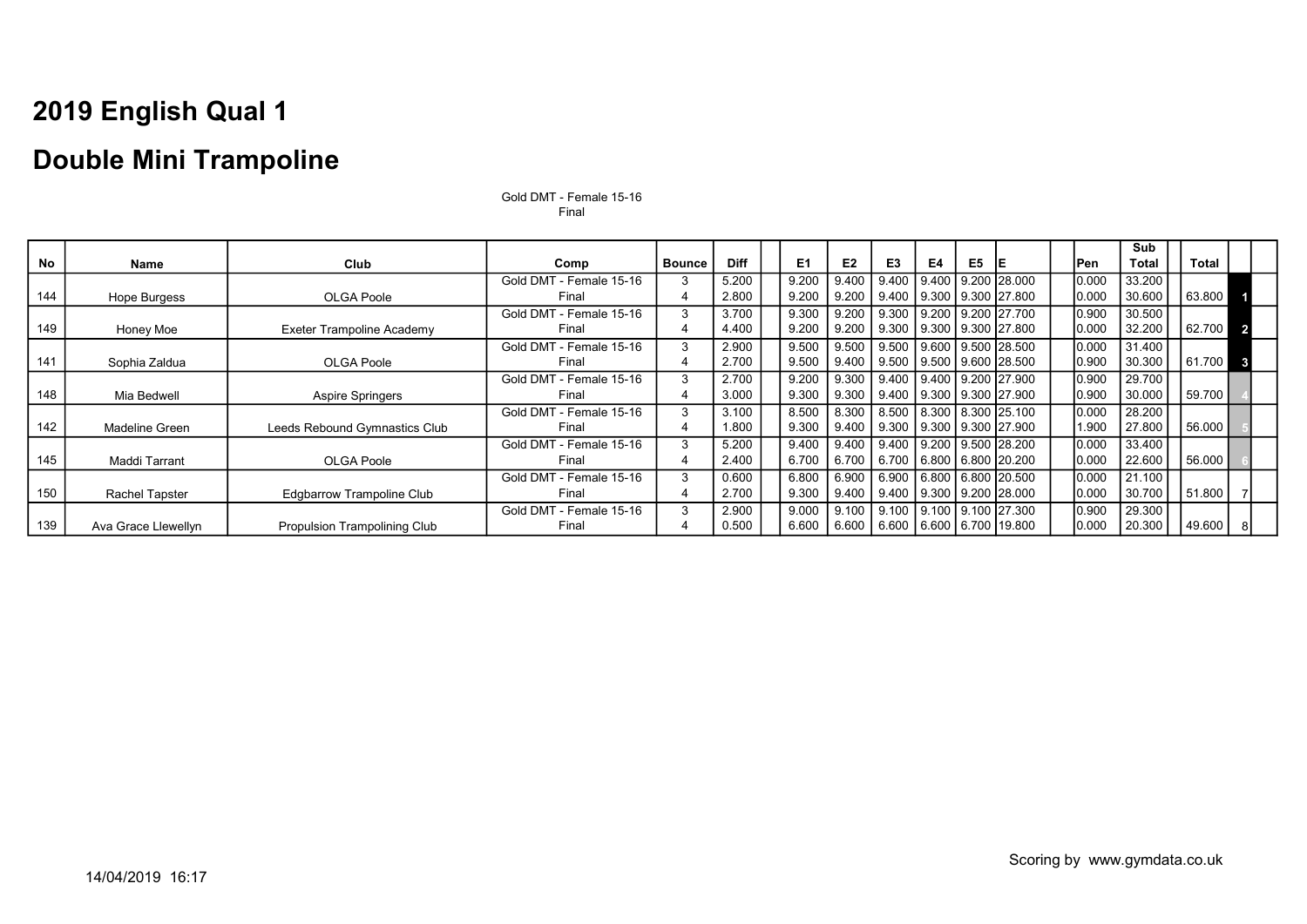### Double Mini Trampoline

|     |                           |                                        |                            |               |             |                |       |                                |    |                |                                |       | Sub          |        |                |
|-----|---------------------------|----------------------------------------|----------------------------|---------------|-------------|----------------|-------|--------------------------------|----|----------------|--------------------------------|-------|--------------|--------|----------------|
| No  | <b>Name</b>               | Club                                   | Comp                       | <b>Bounce</b> | <b>Diff</b> | E <sub>1</sub> | E2    | E3                             | E4 | E <sub>5</sub> |                                | lPen  | <b>Total</b> | Total  |                |
|     |                           |                                        |                            |               | 5.200       | 9.500          | 9.500 |                                |    |                | 9.500 9.500 9.500 28.500       | 0.000 | 33.700       |        |                |
| 155 | Daniel Bradford           | Sky High Trampoline Gymnastics Academy | Gold DMT - Male 15-16 Qual |               | 5.200       | 9.500          | 9.400 | 9.400 9.400 9.500 28.300       |    |                |                                | 0.900 | 32.600       | 66.300 |                |
|     |                           |                                        |                            |               | 4.800       | 9.500          | 9.500 |                                |    |                | 9.500 9.500 9.300 28.500       | 0.000 | 33.300       |        |                |
| 151 | Petar Stanchev            | London DMT                             | Gold DMT - Male 15-16 Qual | 2             | 4.800       | 9.400          | 9.400 | 9.500   9.400   9.200   28.200 |    |                |                                | 0.000 | 33.000       | 66.300 | $\overline{2}$ |
|     |                           |                                        |                            |               | 4.400       | 9.200          | 9.300 |                                |    |                | 9.400 9.300 9.400 28.000       | 0.300 | 32.100       |        |                |
| 153 | Cameron Caulfield-Pleavin | <b>Birkenhead Club</b>                 | Gold DMT - Male 15-16 Qual |               | 4.800       | 9.100          | 9.200 |                                |    |                | 9.300   9.300   9.400   27.800 | 0.300 | 32.300       | 64.400 | $\mathbf{3}$   |
|     |                           |                                        |                            |               | 3.300       | 9.600          | 9.600 |                                |    |                | 9.600 9.600 9.600 28.800       | 0.000 | 32.100       |        |                |
| 156 | Mason Green               | Leeds Rebound Gymnastics Club          | Gold DMT - Male 15-16 Qual |               | 3.500       | 9.400          | 9.300 |                                |    |                | 9.300 9.300 9.200 27.900       | 0.000 | 31.400       | 63.500 |                |
|     |                           |                                        |                            |               | 4.300       | 9.200          | 9.300 |                                |    |                | 9.400 9.400 9.500 28.100       | 0.900 | 31.500       |        |                |
| 154 | Otis Mcauliffe            | OLGA Poole                             | Gold DMT - Male 15-16 Qual | 2             | 4.600       | 9.400          | 9.600 |                                |    |                | 9.600 9.700 9.500 28.700       | 1.500 | 31.800       | 63.300 |                |
|     |                           |                                        |                            |               | 2.400       | 6.700          | 6.700 |                                |    |                | 6.700 6.800 6.800 20.200       | 0.000 | 22.600       |        |                |
| 158 | Jack Newman               | Propulsion Trampolining Club           | Gold DMT - Male 15-16 Qual |               | 6.000       | 9.400          | 9.400 |                                |    |                | 9.500   9.500   9.500   28.400 | 0.000 | 34.400       | 57.000 |                |
|     |                           |                                        |                            |               | 5.200       | 9.300          | 9.300 |                                |    |                | 9.300 9.200 9.300 27.900       | 0.900 | 32.200       |        |                |
| 152 | <b>Kendrick Moore</b>     | Propulsion Trampolining Club           | Gold DMT - Male 15-16 Qual |               | 2.800       | 6.700          | 6.700 | 6.800 6.800 6.800 20.300       |    |                |                                | 0.000 | 23.100       | 55.300 |                |

Gold DMT - Male 15-16 Qual

Gold DMT - Male 15-16 Final

|     |                           |                                        |                             |               |             |                |                |                                         |    |    |                                        |             | Sub          |          |  |
|-----|---------------------------|----------------------------------------|-----------------------------|---------------|-------------|----------------|----------------|-----------------------------------------|----|----|----------------------------------------|-------------|--------------|----------|--|
| No  | Name                      | Club                                   | Comp                        | <b>Bounce</b> | <b>Diff</b> | E <sub>1</sub> | E <sub>2</sub> | E3                                      | E4 | E5 |                                        | <b>IPen</b> | <b>Total</b> | Total    |  |
|     |                           |                                        |                             |               | 5.200       | 9.400          | 9.400          |                                         |    |    | 9.400 9.500 9.500 28.300               | 0.900       | 32.600       |          |  |
| 151 | Petar Stanchev            | London DMT                             | Gold DMT - Male 15-16 Final | 4             | 5.600       | 9.400          | 9.400          | 9.400 9.500 9.400 28.200                |    |    |                                        | 0.900       | 32.900       | 65.500   |  |
|     |                           |                                        |                             |               | 6.900       | 8.500          | 8.400          |                                         |    |    | ∣ 8.400   8.400   8.400  25.200        | 1.200       | 30.900       |          |  |
| 154 | Otis Mcauliffe            | OLGA Poole                             | Gold DMT - Male 15-16 Final | 4             | 7.200       | 9.500          | 9.500          | I 9.500 I 9.400 I 9.500 I28.500         |    |    |                                        | 1.200       | 34.500       | 65.400 2 |  |
|     |                           |                                        |                             | 3             | 5.200       | 9.400          | 9.300          |                                         |    |    | 9.400 9.400 9.300 28.100               | 1.200       | 32.100       |          |  |
| 155 | Daniel Bradford           | Sky High Trampoline Gymnastics Academy | Gold DMT - Male 15-16 Final |               | 4.800       | 9.500          | 9.400          | 9.500 9.400 9.400 28.300                |    |    |                                        | 0.300       | 32.800       | 64.900 3 |  |
|     |                           |                                        |                             | 3             | 5.200       | 9.300          | 9.300          |                                         |    |    | $9.400$   $9.400$   $9.500$   $28.100$ | 0.000       | 33.300       |          |  |
| 158 | Jack Newman               | Propulsion Trampolining Club           | Gold DMT - Male 15-16 Final |               | 4.300       | 9.300          |                | 9.400   9.400   9.500   9.100  28.100   |    |    |                                        | 0.900       | 31.500       | 64.800   |  |
|     |                           |                                        |                             |               | 4.800       | 9.300          |                | 9.400   9.300   9.300   9.400   28.000  |    |    |                                        | 0.900       | 31.900       |          |  |
| 156 | Mason Green               | Leeds Rebound Gymnastics Club          | Gold DMT - Male 15-16 Final | 4             | 4.800       | 9.400          | 9.300          | 9.400   9.300   9.400   28.100          |    |    |                                        | 1.500       | 31.400       | 63.300   |  |
|     |                           |                                        |                             |               | 3.700       | 9.600          | 9.600          |                                         |    |    | ∃ 9.700 I 9.700 I 9.600 I28.900        | 0.000       | 32.600       |          |  |
| 153 | Cameron Caulfield-Pleavin | <b>Birkenhead Club</b>                 | Gold DMT - Male 15-16 Final | 4             | 2.000       | 6.700          | 6.700          | 6.700 6.700 6.700 20.100                |    |    |                                        | 0.000       | 22.100       | 54.700   |  |
|     |                           |                                        |                             |               | 0.000       | 0.000          | 0.000          | $\,$ 0.000   0.000   0.000   0.000 $\,$ |    |    |                                        | 0.000       | 0.000        |          |  |
| 152 | <b>Kendrick Moore</b>     | Propulsion Trampolining Club           | Gold DMT - Male 15-16 Final |               | 4.400       | 9.200          |                | 9.100   9.200   9.200   9.400   27.600  |    |    |                                        | 0.900       | 31.100       | 31.100   |  |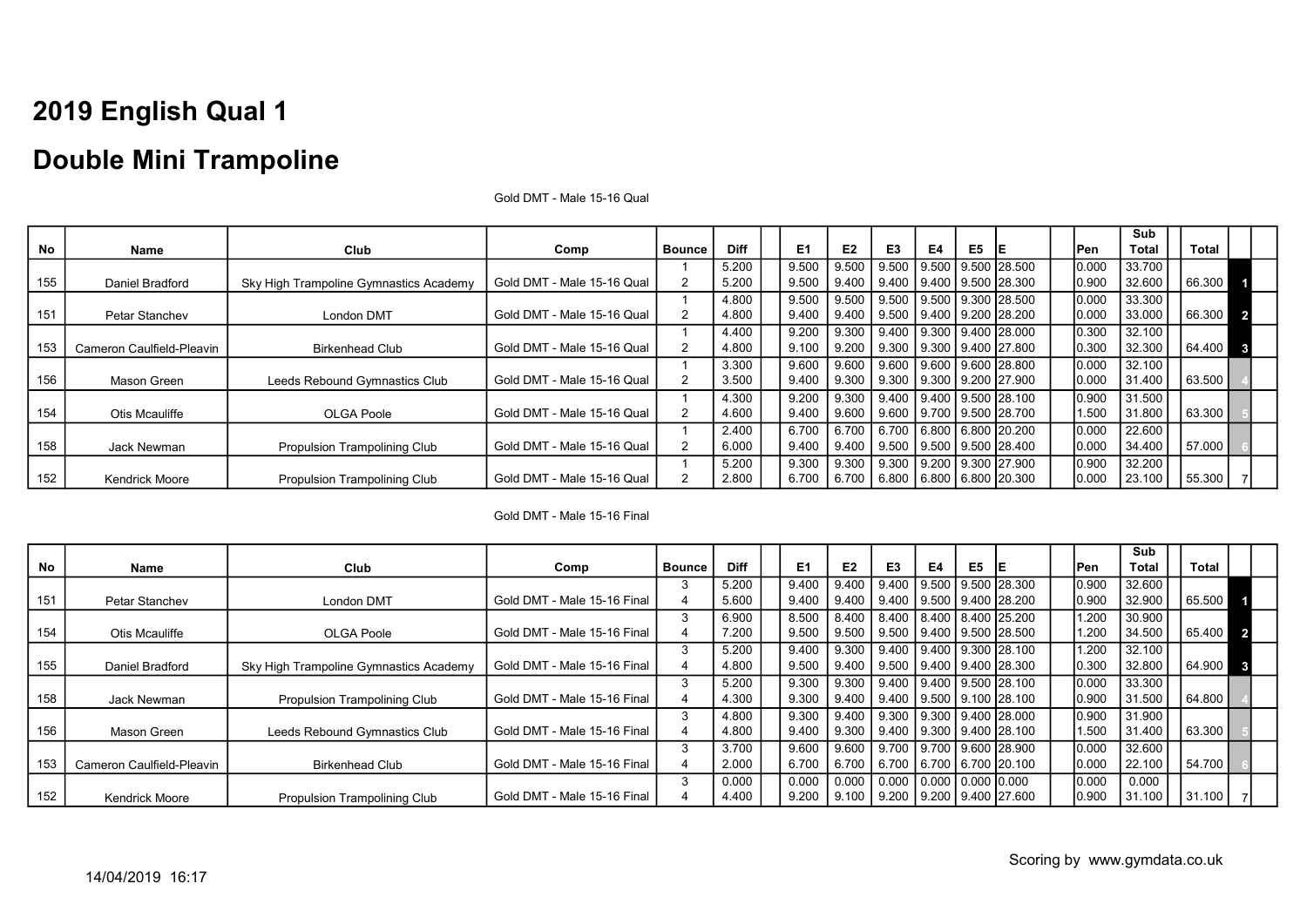### Double Mini Trampoline

Gold DMT 9-10 Mixed Qual

|     |                      |                               |                          |        |       |                |                                        |                |    |    |  |             | Sub    |              |  |
|-----|----------------------|-------------------------------|--------------------------|--------|-------|----------------|----------------------------------------|----------------|----|----|--|-------------|--------|--------------|--|
| No  | Name                 | Club                          | Comp                     | Bounce | Diff  | E <sub>1</sub> | E2                                     | E <sub>3</sub> | E4 | E5 |  | <b>IPen</b> | Total  | <b>Total</b> |  |
|     |                      |                               |                          |        | 1.600 | 9.400          | 9.400   9.400   9.400   9.500   28.200 |                |    |    |  | 10.000      | 29.800 |              |  |
| 160 | Jessica Vickerv      | Whirlwinds Academy            | Gold DMT 9-10 Mixed Qual |        | 2.100 | 9.400          | 9.400   9.300   9.100   9.300   28.000 |                |    |    |  | 10.000      | 30.100 | 59,900       |  |
|     |                      |                               |                          |        | 1.600 | 9.100          | 9.100   9.300   9.000   9.300   27.500 |                |    |    |  | 0.000       | 29.100 |              |  |
| 162 | <b>Elliott Hares</b> | Leeds Rebound Gymnastics Club | Gold DMT 9-10 Mixed Qual |        | 1.300 | 9.400          | 9.400   9.500   9.500   9.500   28.400 |                |    |    |  | 1.900       | 27.800 | 56.900       |  |

#### Gold DMT 9-10 Mixed Final

|     |                      |                               |                           |               |             |                                                |                |    |    |                |  |             | Sub     |         |  |
|-----|----------------------|-------------------------------|---------------------------|---------------|-------------|------------------------------------------------|----------------|----|----|----------------|--|-------------|---------|---------|--|
| No  | Name                 | Club                          | Comp                      | <b>Bounce</b> | <b>Diff</b> | E <sub>1</sub>                                 | E <sub>2</sub> | E3 | E4 | E <sub>5</sub> |  | <b>IPen</b> | Total   | Total   |  |
|     |                      |                               |                           |               | 2.800       | 9.400   9.100   9.400   9.400   9.400   28.200 |                |    |    |                |  | 0.900       | 130.100 |         |  |
| 160 | Jessica Vickerv      | Whirlwinds Academy            | Gold DMT 9-10 Mixed Final |               | 3.000       | 9.300   9.400   9.400   9.500   9.500   28.300 |                |    |    |                |  | 0.900       | 30.400  | 60.500  |  |
|     |                      |                               |                           |               | 1.300       | 9.200   9.400   9.500   9.300   9.200  27.900  |                |    |    |                |  | 1.900       | 127.300 |         |  |
| 162 | <b>Elliott Hares</b> | Leeds Rebound Gymnastics Club | Gold DMT 9-10 Mixed Final |               | 1.700       | 9.100   9.200   9.300   9.000   9.200   27.500 |                |    |    |                |  | 0.900       | 28.300  | 155.600 |  |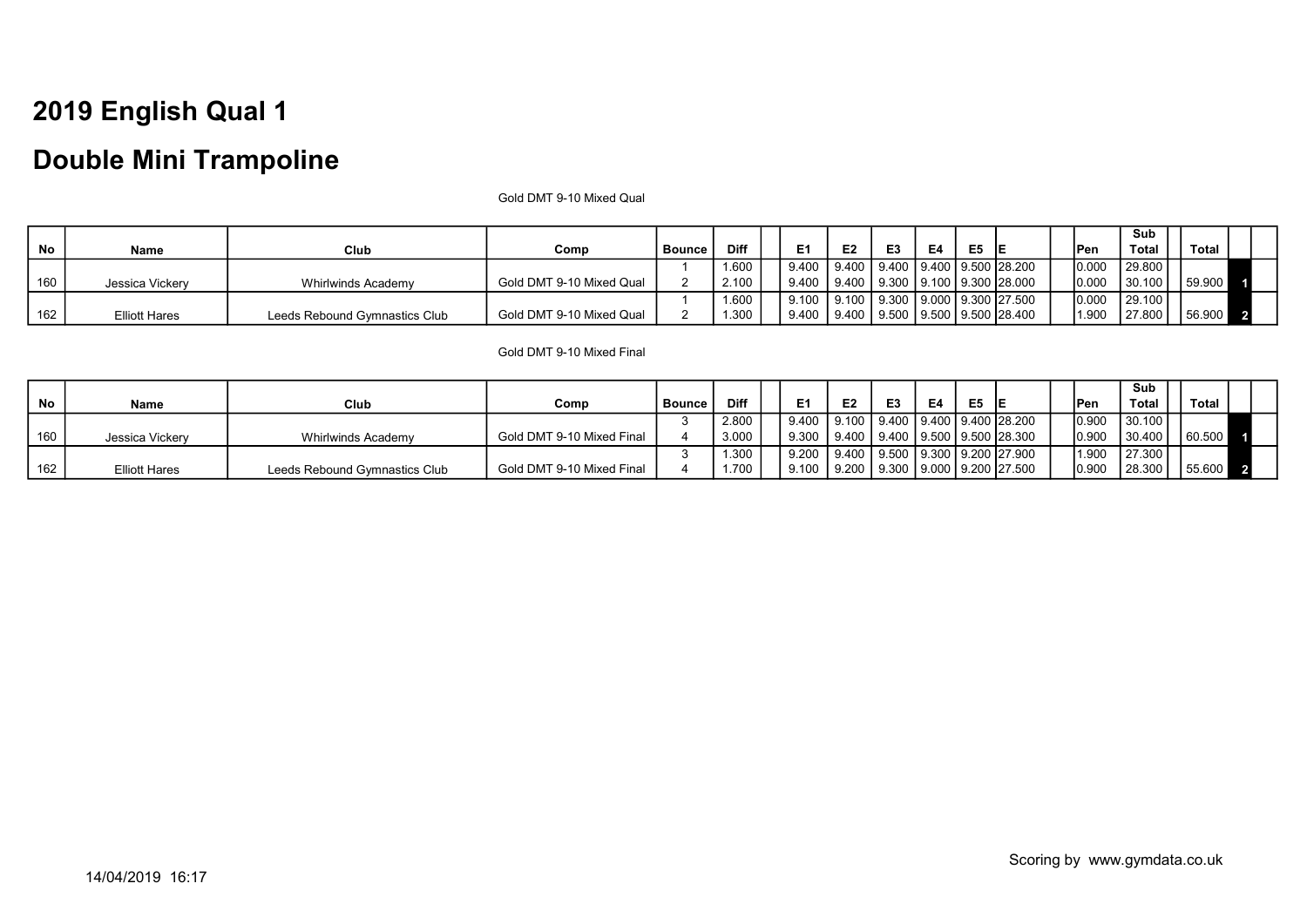### Double Mini Trampoline

Gold DIS DMT Cat 1&2 Qual

|     |              |                                                                          |                           |        |             |                |                |                                                 |    |    |    |       | Sub          |        |  |
|-----|--------------|--------------------------------------------------------------------------|---------------------------|--------|-------------|----------------|----------------|-------------------------------------------------|----|----|----|-------|--------------|--------|--|
| No  | Name         | Club                                                                     | Comp                      | Bounce | <b>Diff</b> | E <sub>1</sub> | E <sub>2</sub> | E <sub>3</sub>                                  | E4 | E5 | ΙE | 'Pen  | <b>Total</b> | Total  |  |
|     |              |                                                                          |                           |        | 1.200       | 9.200          |                | $\vert$ 9.300   9.200   9.300   9.500   27.800  |    |    |    | 0.000 | 29.000       |        |  |
| 166 | Jenny Moore  | Lity of Plymouth Trampoline and Gymnastics Clu Gold DIS DMT Cat 1&2 Qual |                           |        | 1.300       | 9.300          |                | 9.400   9.500   9.400   9.500   28.300          |    |    |    | 0.000 | 29.600       | 58.600 |  |
|     |              |                                                                          |                           |        | 1.300       | 9.200          |                | $\vert$ 9.300   9.500   9.300   9.300   27.900  |    |    |    | 0.000 | 29.200       |        |  |
| 167 | Katy Logan   | Exeter Trampoline Academy                                                | Gold DIS DMT Cat 1&2 Qual |        | 1.300       | 9.200          |                | <u>  9.000   9.200   9.100   9.100   27.400</u> |    |    |    | 0.000 | 28.700       | 57.900 |  |
|     |              |                                                                          |                           |        | 1.300       | 9.200          |                | $\vert$ 9.300   9.200   9.200   9.200   27.600  |    |    |    | 0.000 | 28.900       |        |  |
| 164 | Logan Somers | Sleaford Elite Gym Club                                                  | Gold DIS DMT Cat 1&2 Qual |        | 1.300       | 9.200          |                | 9.100   9.400   9.100   9.200   27.500          |    |    |    | 0.000 | 28.800       | 57.700 |  |
|     |              |                                                                          |                           |        | 1.300       | 9.000          |                | $\vert$ 9.100   9.400   9.200   9.200   27.500  |    |    |    | 0.000 | 28.800       |        |  |
| 163 | Joe Cooper   | Propulsion Trampolining Club                                             | Gold DIS DMT Cat 1&2 Qual |        | 1.300       | 9.100          | $\vert$ 9.000  | $\vert$ 9.300   9.300   9.300   27.700          |    |    |    | 0.900 | 28.100       | 56.900 |  |

#### Gold DIS DMT Cat 1&2 Final

|           |              |                                                                          |                            |          |             |                |                                                                 |                          |    |    |  |       | Sub          |          |  |
|-----------|--------------|--------------------------------------------------------------------------|----------------------------|----------|-------------|----------------|-----------------------------------------------------------------|--------------------------|----|----|--|-------|--------------|----------|--|
| <b>No</b> | Name         | <b>Club</b>                                                              | Comp                       | l Bounce | <b>Diff</b> | E <sub>1</sub> | E <sub>2</sub>                                                  | E3                       | E4 | E5 |  | lPen  | <b>Total</b> | Total    |  |
|           |              |                                                                          |                            |          | 1.700       | 9.100          | 19.000                                                          |                          |    |    |  | 0.000 | 28.900       |          |  |
| 167       | Katy Logan   | Exeter Trampoline Academy                                                | Gold DIS DMT Cat 1&2 Final |          | 0.000       | 0.000          | <u>  0.000   0.000   0.000   0.000  </u>                        |                          |    |    |  | 0.000 |              | 28.900   |  |
|           |              |                                                                          |                            |          | 1.300       | 9.000          | 9.400   9.200   9.100   9.200   27.500                          |                          |    |    |  | 0.000 | 28.800       |          |  |
| 166       | Jenny Moore  | ity of Plymouth Trampoline and Gymnastics Clu Gold DIS DMT Cat 1&2 Final |                            |          | 0.000       | 0.000          | Ⅰ0.000 Ⅰ0.000 Ⅰ0.000 Ⅰ0.000 Ⅰ                                   |                          |    |    |  | 0.000 |              | 28.800 2 |  |
|           |              |                                                                          |                            |          | 1.700       | 9.000          | $\vert$ 9.100   9.200   9.000   9.300   27.300                  |                          |    |    |  | 0.300 | 28.700       |          |  |
| 163       | Joe Cooper   | <b>Propulsion Trampolining Club</b>                                      | Gold DIS DMT Cat 1&2 Final |          | 0.000       | 0.000          | 0.000   0.000   0.000   0.000                                   |                          |    |    |  | 0.000 |              | 28.700 3 |  |
|           |              |                                                                          |                            |          | 0.600       | 9.300          | 9.300                                                           | 9.500 9.200 9.100 27.800 |    |    |  | 1.000 | 27.400       |          |  |
| 164       | Logan Somers | Sleaford Elite Gym Club                                                  | Gold DIS DMT Cat 1&2 Final |          | 0.000       | 0.000          | $\vert$ 0.000 $\vert$ 0.000 $\vert$ 0.000 $\vert$ 0.000 $\vert$ |                          |    |    |  | 0.000 |              | 27.400   |  |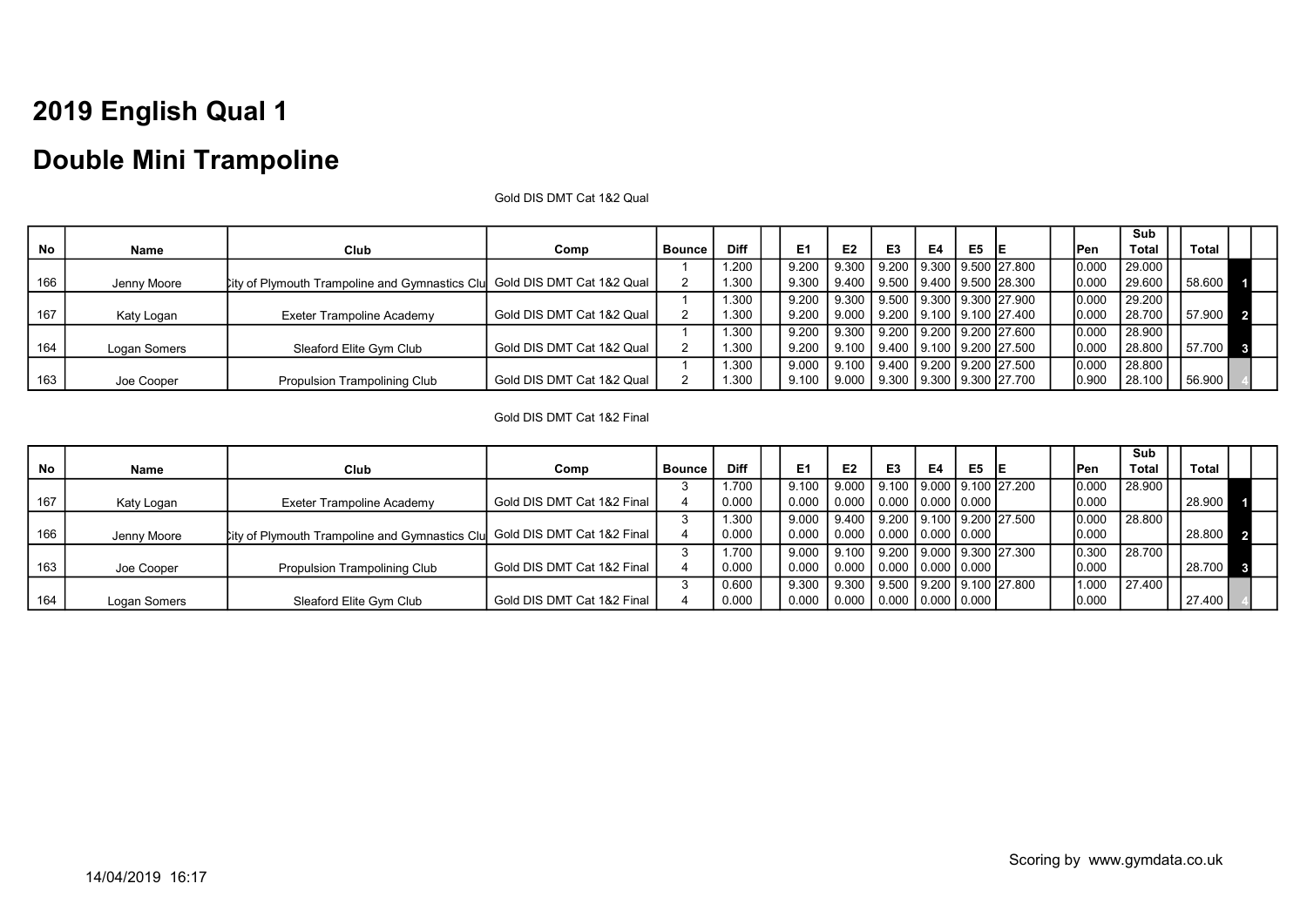### Double Mini Trampoline

|           |                            |                                                       |                         |               |             |                |                |                          |    |                |                                |       | <b>Sub</b>   |        |                |
|-----------|----------------------------|-------------------------------------------------------|-------------------------|---------------|-------------|----------------|----------------|--------------------------|----|----------------|--------------------------------|-------|--------------|--------|----------------|
| <b>No</b> | <b>Name</b>                | Club                                                  | Comp                    | <b>Bounce</b> | <b>Diff</b> | E <sub>1</sub> | E <sub>2</sub> | E <sub>3</sub>           | E4 | E <sub>5</sub> | IE.                            | lPen  | <b>Total</b> | Total  |                |
|           |                            |                                                       | Gold DMT - Female 13-14 |               | 5.200       | 9.200          | 9.200          |                          |    |                | 9.300 9.300 9.300 27.800       | 0.000 | 33.000       |        |                |
| 169       | Grace Owen                 | <b>OLGA Poole</b>                                     | Qual                    |               | 4.800       | 9.500          | 9.300          |                          |    |                | 9.400 9.400 9.200 28.100       | 0.900 | 32.000       | 65.000 |                |
|           |                            |                                                       | Gold DMT - Female 13-14 |               | 3.200       | 9.500          | 9.500          |                          |    |                | 9.500 9.500 9.400 28.500       | 0.000 | 31.700       |        |                |
| 175       | Lucinda Parr               | Exeter Trampoline Academy                             | Qual                    |               | 3.100       | 9.500          | 9.500          |                          |    |                | 9.500   9.600   9.500   28.500 | 0.000 | 31.600       | 63.300 | 2 <sup>1</sup> |
|           |                            |                                                       | Gold DMT - Female 13-14 |               | 2.700       | 9.600          | 9.400          |                          |    |                | 9.600 9.400 9.300 28.400       | 0.000 | 31.100       |        |                |
| 173       | <b>Evangeline Piper</b>    | <b>City of Plymouth Trampoline and Gymnastics Clu</b> | Qual                    |               | 3.300       | 9.700          | 9.600          | 9.600 9.600 9.600 28.800 |    |                |                                | 0.000 | 32.100       | 63.200 | $\mathbf{3}$   |
|           |                            |                                                       | Gold DMT - Female 13-14 |               | 3.100       | 9.400          | 9.400          |                          |    |                | 9.500 9.400 9.400 28.200       | 0.000 | 31.300       |        |                |
| 170       | Sophie Moir                | <b>Phoenix High Flyers</b>                            | Qual                    | $\mathcal{P}$ | 2.700       | 9.300          | 9.300          | 9.300 9.300 9.200 27.900 |    |                |                                | 0.300 | 30.300       | 61.600 |                |
|           |                            |                                                       | Gold DMT - Female 13-14 |               | 2.200       | 9.200          | 9.200          |                          |    |                | 9.400 9.400 9.400 28.000       | 0.900 | 29.300       |        |                |
| 174       | Rose Wynne                 | Propulsion Trampolining Club                          | Qual                    | 2             | 2.100       | 9.300          | 9.400          |                          |    |                | 9.400 9.400 9.400 28.200       | 0.900 | 29.400       | 58.700 |                |
|           |                            |                                                       | Gold DMT - Female 13-14 |               | 2.700       | 9.000          | 9.100          |                          |    |                | 9.200 9.100 9.100 27.300       | 0.000 | 30.000       |        |                |
| 171       | Megan Sprakes              | <b>Propulsion Trampolining Club</b>                   | Qual                    | $\mathcal{P}$ | 4.400       | 8.200          | 8.200          |                          |    |                | 8.400   8.300   8.000   24.700 | 1.200 | 27.900       | 57.900 |                |
|           |                            |                                                       | Gold DMT - Female 13-14 |               | 2.700       | 9.100          | 9.200          |                          |    |                | 9.300 9.300 9.200 27.700       | 0.300 | 30.100       |        |                |
| 168       | <b>Frances Braithwaite</b> | Harrogate Gymnastics Club                             | Qual                    |               | 0.700       | 6.700          | 6.800          |                          |    |                | 6.800 6.800 6.800 20.400       | 0.000 | 21.100       | 51.200 |                |

Gold DMT - Female 13-14 Qual

Gold DMT - Female 13-14 Final

|           |                            |                                                       |                         |               |             |                |                |                                                     |    |    |                                           |       | Sub          |        |              |  |
|-----------|----------------------------|-------------------------------------------------------|-------------------------|---------------|-------------|----------------|----------------|-----------------------------------------------------|----|----|-------------------------------------------|-------|--------------|--------|--------------|--|
| <b>No</b> | Name                       | Club                                                  | Comp                    | <b>Bounce</b> | <b>Diff</b> | E <sub>1</sub> | E <sub>2</sub> | E <sub>3</sub>                                      | E4 | E5 |                                           | lPen. | <b>Total</b> | Total  |              |  |
|           |                            |                                                       | Gold DMT - Female 13-14 | 3             | 3.300       | 9.400          | 9.400          |                                                     |    |    |                                           | 0.000 | 31.500       |        |              |  |
| 173       | <b>Evangeline Piper</b>    | <b>City of Plymouth Trampoline and Gymnastics Clu</b> | Final                   | 4             | 3.100       | 9.600          | 9.600          | l 9.500 l 9.400 l 9.600 l28.700                     |    |    |                                           | 0.000 | 31.800       | 63.300 |              |  |
|           |                            |                                                       | Gold DMT - Female 13-14 | 3             | 2.700       | 9.500          | 9.500          |                                                     |    |    | <u>l 9.500   9.500   9.500   28.500  </u> | 0.000 | 31.200       |        |              |  |
| 175       | Lucinda Parr               | Exeter Trampoline Academy                             | Final                   | 4             | 3.000       | 9.600          | 9.500          | <u>   9.600   9.500   9.500   28.600  </u>          |    |    |                                           | 0.000 | 31.600       | 62.800 |              |  |
|           |                            |                                                       | Gold DMT - Female 13-14 | 3             | 3.000       | 9.300          |                |                                                     |    |    | │ 9.400 │ 9.400 │ 9.300 │ 9.200 │28.000 │ | 0.300 | 30.700       |        |              |  |
| 170       | Sophie Moir                | Phoenix High Flyers                                   | Final                   |               | 2.700       | 9.300          |                | Ⅰ 9.400 Ⅰ 9.400 Ⅰ 9.400 Ⅰ 9.300 Ⅰ28.100             |    |    |                                           | 0.000 | 30.800       | 61.500 | $\mathbf{3}$ |  |
|           |                            |                                                       | Gold DMT - Female 13-14 | 3             | 2.700       | 9.300          | 9.400          |                                                     |    |    | <u>l 9.300   9.300   9.300   27.900  </u> | 0.900 | 29.700       |        |              |  |
| 174       | Rose Wynne                 | <b>Propulsion Trampolining Club</b>                   | Final                   | 4             | 2.100       | 9.400          | l 9.400        | 9.500   9.400   9.300   28.200                      |    |    |                                           | 0.000 | 30.300       | 60.000 |              |  |
|           |                            |                                                       | Gold DMT - Female 13-14 | 3             | 2.400       | 6.800          | 6.600          |                                                     |    |    | 6.700 6.700 6.600 20.000                  | 0.000 | 22.400       |        |              |  |
| 169       | Grace Owen                 | OLGA Poole                                            | Final                   | 4             | 4.300       | 9.500          | 9.600          | l 9.600 l 9.600 l 9.400 l28.700                     |    |    |                                           | 0.000 | 33.000       | 55.400 |              |  |
|           |                            |                                                       | Gold DMT - Female 13-14 | 3             | 2.900       | 9.000          | 9.100          | l 9.100 l 9.100 l 9.200 l27.300                     |    |    |                                           | 0.000 | 30.200       |        |              |  |
| 168       | <b>Frances Braithwaite</b> | Harrogate Gymnastics Club                             | Final                   |               | 0.000       | 0.000          | 0.000          | $\mid$ 0.000 $\mid$ 0.000 $\mid$ 0.000 $\mid$ 0.000 |    |    |                                           | 0.000 | 0.000        | 30.200 |              |  |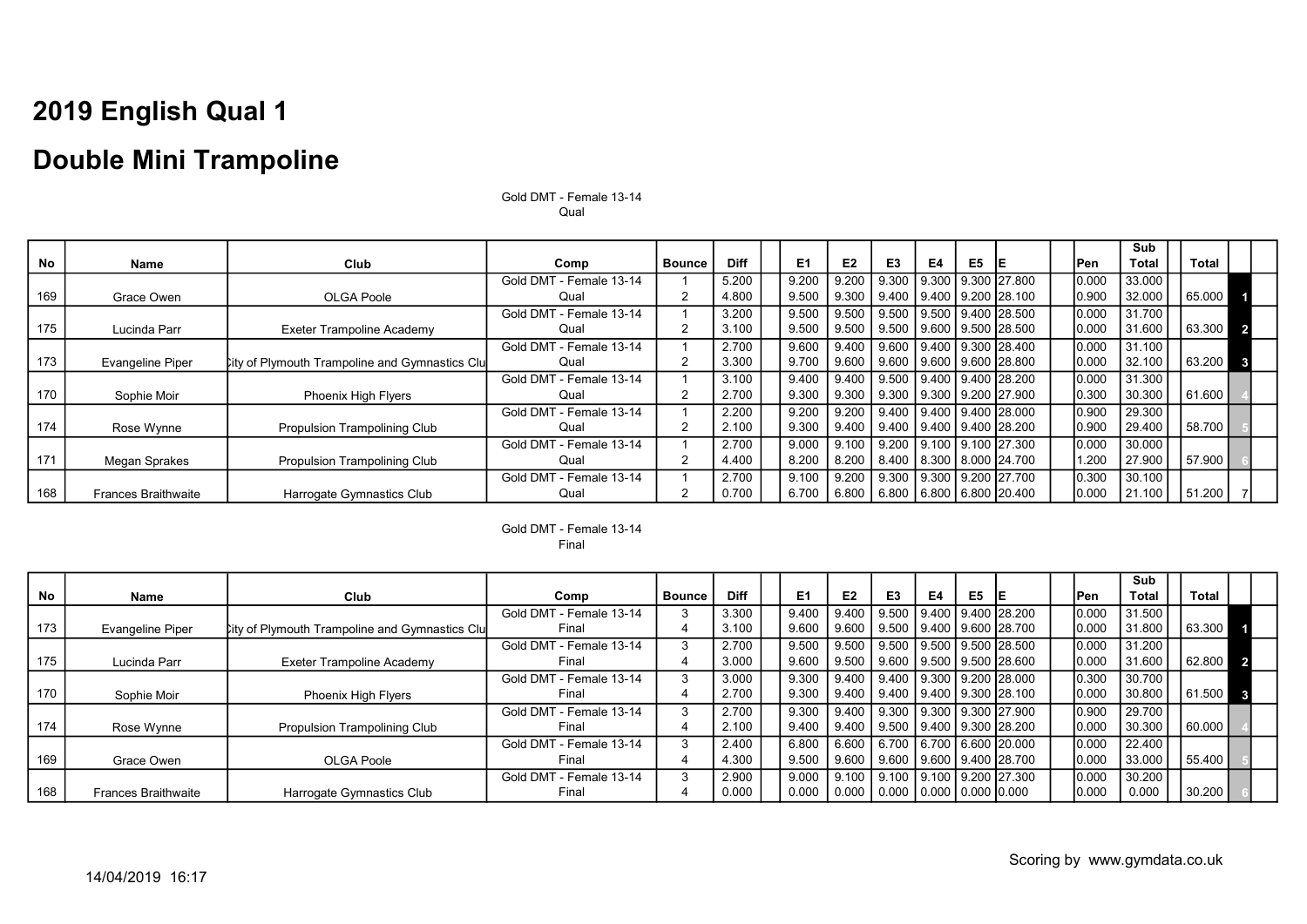|     |                       |                                                                           |                            |               |             |       |                |                          |    |    |                                        |       | Sub    |          |              |
|-----|-----------------------|---------------------------------------------------------------------------|----------------------------|---------------|-------------|-------|----------------|--------------------------|----|----|----------------------------------------|-------|--------|----------|--------------|
| No  | Name                  | Club                                                                      | Comp                       | <b>Bounce</b> | <b>Diff</b> | E1    | E <sub>2</sub> | E <sub>3</sub>           | E4 | E5 |                                        | Pen   | Total  | Total    |              |
|     |                       |                                                                           |                            |               | 4.300       | 9.400 | 9.500          | 9.400                    |    |    | 9.300   9.500   28.300                 | 0.000 | 32.600 |          |              |
| 177 | Oscar Piper           | City of Plymouth Trampoline and Gymnastics Clu Gold DMT - Male 13-14 Qual |                            |               | 5.200       | 9.400 | 9.400          | 9.400 9.400 9.300 28.200 |    |    |                                        | 0.000 | 33.400 | 66.000   |              |
|     |                       |                                                                           |                            |               | 5.600       | 9.300 | 9.200          |                          |    |    | 9.300 9.200 9.400 27.800               | 0.300 | 33.100 |          |              |
| 182 | <b>Marshall Frost</b> | Marriotts Gym Club                                                        | Gold DMT - Male 13-14 Qual |               | 5.200       | 9.300 | 9.000          |                          |    |    | 9.200   9.200   9.400   27.700         | 0.900 | 32.000 | 65.100 2 |              |
|     |                       |                                                                           |                            |               | 4.300       | 9.300 | 9.300          |                          |    |    | 9.200 9.200 9.200 27.700               | 0.900 | 31.100 |          |              |
| 180 | Omo Aikeremiokha      | Marriotts Gym Club                                                        | Gold DMT - Male 13-14 Qual |               | 5.600       | 9.300 | 9.200          | 9.400 9.400 9.300 28.000 |    |    |                                        | 0.900 | 32.700 | 63.800   | $\mathbf{3}$ |
|     |                       |                                                                           |                            |               | 3.400       | 9.400 | 9.500          |                          |    |    | 9.300 9.300 9.300 28.000               | 0.000 | 31.400 |          |              |
| 181 | Billy Keenan          | <b>Aspire Springers</b>                                                   | Gold DMT - Male 13-14 Qual |               | 3.200       | 9.200 | 9.300          |                          |    |    | 9.500 9.200 9.300 27.800               | 0.000 | 31.000 | 62.400   |              |
|     |                       |                                                                           |                            |               | 3.300       | 9.300 | 9.200          |                          |    |    | 9.200   9.300   9.400   27.800         | 0.000 | 31.100 |          |              |
| 176 | <b>Charley Stone</b>  | Propulsion Trampolining Club                                              | Gold DMT - Male 13-14 Qual |               | 3.200       | 9.100 | 9.100          |                          |    |    | 9.300 9.000 9.200 27.400               | 0.300 | 30.300 | 61.400   |              |
|     |                       |                                                                           |                            |               | 2.100       | 9.300 | 9.500          |                          |    |    | $9.400$   $9.500$   $9.400$   $28.300$ | 0.900 | 29.500 |          |              |
| 179 | <b>Shaun Butler</b>   | Aerodynamic T.C.                                                          | Gold DMT - Male 13-14 Qual | 2             | 2.700       | 9.200 | 9.100          | 9.300 9.100 9.300 27.600 |    |    |                                        | 0.300 | 30.000 | 59.500   |              |
|     |                       |                                                                           |                            |               | 3.100       | 8.300 | 8.300          |                          |    |    | 8.100   8.500   8.400   25.000         | 0.000 | 28.100 |          |              |
| 183 | Harry Newman          | Propulsion Trampolining Club                                              | Gold DMT - Male 13-14 Qual |               | 3.200       | 9.100 | 9.000          | 9.300 9.100 9.200 27.400 |    |    |                                        | 0.300 | 30.300 | 58.400   |              |

#### Gold DMT - Male 13-14 Qual

#### Gold DMT - Male 13-14 Final

|     |                       |                                                       |                             |               |             |       |       |                                |    |    |                          |       | Sub    |          |              |
|-----|-----------------------|-------------------------------------------------------|-----------------------------|---------------|-------------|-------|-------|--------------------------------|----|----|--------------------------|-------|--------|----------|--------------|
| No  | Name                  | Club                                                  | Comp                        | <b>Bounce</b> | <b>Diff</b> | E1    | E2    | E3                             | E4 | E5 |                          | Pen   | Total  | Total    |              |
|     |                       |                                                       |                             |               | 6.900       | 9.200 | 9.300 | 9.400                          |    |    | 9.300   9.300   27.900   | 0.900 | 33.900 |          |              |
| 180 | Omo Aikeremiokha      | Marriotts Gym Club                                    | Gold DMT - Male 13-14 Final |               | 6.400       | 9.400 | 9.200 | 9.300 9.400 9.300 28.000       |    |    |                          | 0.900 | 33.500 | 67.400   |              |
|     |                       |                                                       |                             |               | 6.000       | 9.200 | 9.200 |                                |    |    | 9.400 9.300 9.400 27.900 | 0.000 | 33.900 |          |              |
| 182 | <b>Marshall Frost</b> | Marriotts Gym Club                                    | Gold DMT - Male 13-14 Final |               | 6.000       | 9.100 | 9.100 | 9.200   9.100   9.300   27.400 |    |    |                          | 0.300 | 33.100 | 67.000 2 |              |
|     |                       |                                                       |                             |               | 4.800       | 9.400 | 9.400 | 9.500 9.500 9.400 28.300       |    |    |                          | 0.000 | 33.100 |          |              |
| 177 | Oscar Piper           | <b>City of Plymouth Trampoline and Gymnastics Clu</b> | Gold DMT - Male 13-14 Final |               | 5.200       | 9.300 | 9.200 | 9.300 9.400 9.300 27.900       |    |    |                          | 0.900 | 32.200 | 65.300   | $\mathbf{3}$ |
|     |                       |                                                       |                             |               | 3.500       | 9.100 | 9.200 |                                |    |    | 9.300 9.100 9.400 27.600 | 0.000 | 31.100 |          |              |
| 181 | Billy Keenan          | <b>Aspire Springers</b>                               | Gold DMT - Male 13-14 Final |               | 3.300       | 9.400 | 9.500 | 9.400   9.600   9.600   28.500 |    |    |                          | 0.000 | 31.800 | 62.900   |              |
|     |                       |                                                       |                             |               | 3.300       | 9.300 | 9.400 | 9.400 9.300 9.300 28.000       |    |    |                          | 0.000 | 31.300 |          |              |
| 179 | Shaun Butler          | Aerodynamic T.C.                                      | Gold DMT - Male 13-14 Final |               | 3.300       | 9.200 | 9.200 |                                |    |    | 9.200 9.300 9.300 27.700 | 0.000 | 31.000 | 62.300   |              |
|     |                       |                                                       |                             |               | 3.000       | 9.300 | 9.200 |                                |    |    | 9.300 9.300 9.200 27.800 | 0.000 | 30.800 |          |              |
| 183 | Harry Newman          | Propulsion Trampolining Club                          | Gold DMT - Male 13-14 Final |               | 2.200       | 9.300 | 9.200 | 9.300 9.100 9.500 27.800       |    |    |                          | 0.900 | 29.100 | 59.900   |              |
|     |                       |                                                       |                             |               | 0.000       | 0.000 | 0.000 | 0.000   0.000   0.000   0.000  |    |    |                          | 0.000 | 0.000  |          |              |
| 176 | <b>Charley Stone</b>  | Propulsion Trampolining Club                          | Gold DMT - Male 13-14 Final |               | 2.000       | 6.600 | 6.600 | 6.700   6.800   6.600   19.900 |    |    |                          | 0.000 | 21.900 | 21.900   |              |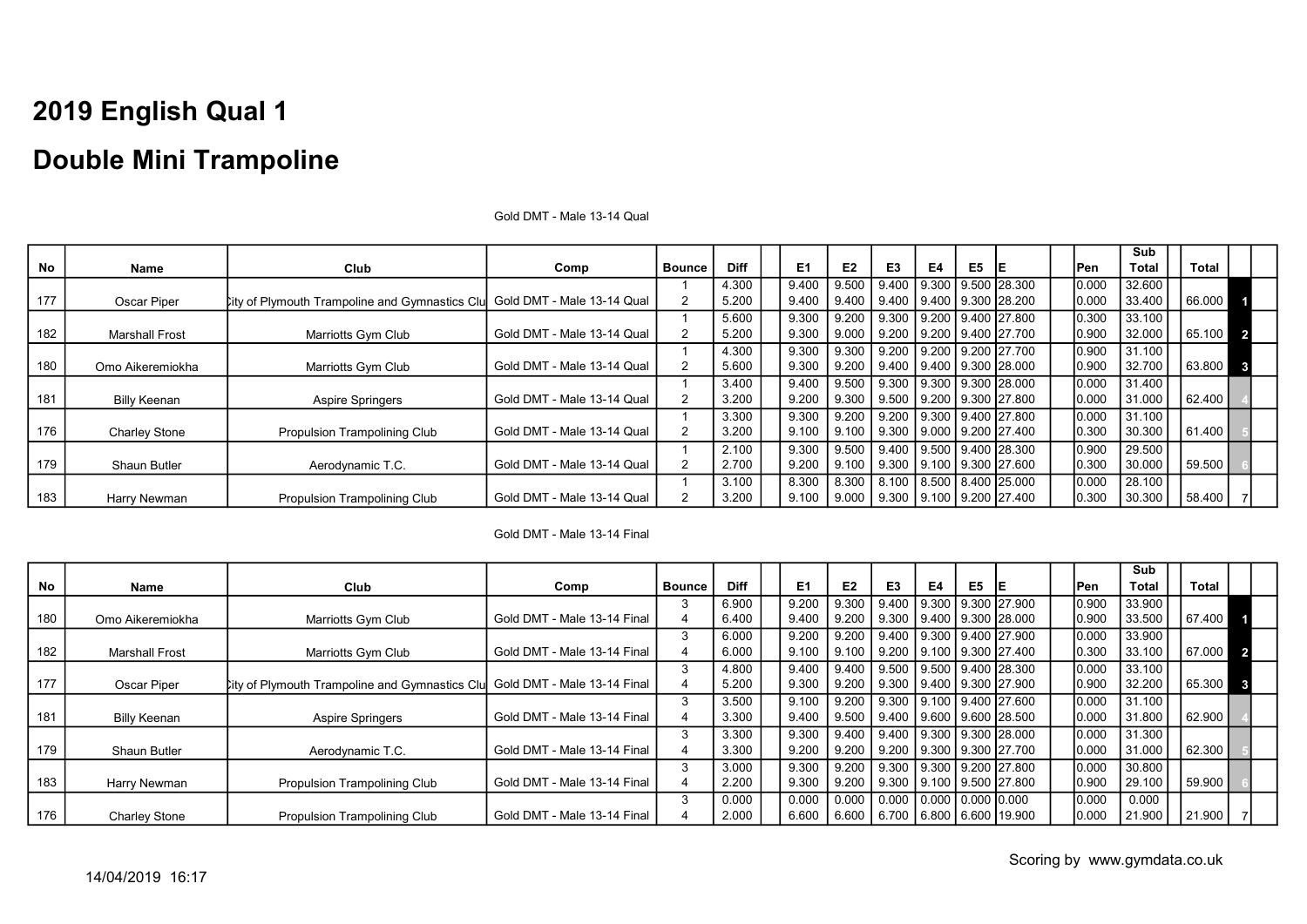|     |                        |                               |                         |                |             |                |                |                                                  |       |    |                                        |       | Sub          |               |                |
|-----|------------------------|-------------------------------|-------------------------|----------------|-------------|----------------|----------------|--------------------------------------------------|-------|----|----------------------------------------|-------|--------------|---------------|----------------|
| No  | Name                   | Club                          | Comp                    | <b>Bounce</b>  | <b>Diff</b> | E <sub>1</sub> | E <sub>2</sub> | E <sub>3</sub>                                   | E4    | E5 | IE.                                    | lPen  | <b>Total</b> | Total         |                |
|     |                        |                               | Gold DMT - Female 11-12 |                | 3.000       | 9.400          | 9.400          | 9.500                                            | 9.400 |    | 9.500 28.300                           | 0.000 | 31.300       |               |                |
| 195 | Rebekah Love           | Bourne 2 Bounce               | Qual                    | $\overline{2}$ | 3.400       | 9.300          | 9.400          |                                                  |       |    | $9.400$   $9.300$   $9.400$   $28.100$ | 0.000 | 31.500       | 62.800        |                |
|     |                        |                               | Gold DMT - Female 11-12 |                | 2.700       | 9.400          | 9.600          | 9.700                                            |       |    | l 9.500 l 9.500 l28.600                | 0.000 | 31.300       |               |                |
| 191 | <b>Holly Keeping</b>   | Jumpers Trampoline Club       | Qual                    | 2              | 3.000       | 9.400          | 9.400          | 9.500                                            |       |    | 9.500 9.500 28.400                     | 0.000 | 31.400       | 62.700        | $\overline{2}$ |
|     |                        |                               | Gold DMT - Female 11-12 |                | 2.600       | 9.500          | 9.500          | 9.500                                            |       |    | 9.500 9.500 28.500                     | 0.000 | 31.100       |               |                |
| 194 | Juliet Nicholson       | Bourne 2 Bounce               | Qual                    | 2              | 2.900       | 9.500          | 9.700          | 9.600                                            |       |    | 9.500 9.500 28.600                     | 0.000 | 31.500       | 62.600        | $\mathbf{3}$   |
|     |                        |                               | Gold DMT - Female 11-12 |                | 3.200       | 9.400          | 9.300          | 9.400                                            |       |    | 9.400 9.400 28.200                     | 0.000 | 31.400       |               |                |
| 184 | Amy Quinlivan          | City of Liverpool RGC         | Qual                    | $\overline{2}$ | 3.100       | 9.300          | 9.200          | 9.300                                            |       |    | 9.300 9.400 27.900                     | 0.000 | 31.000       | 62.400        |                |
|     |                        |                               | Gold DMT - Female 11-12 |                | 3.200       | 9.300          | 9.400          | 9.500                                            | 9.400 |    | 9.400 28.200                           | 0.000 | 31.400       |               |                |
| 187 | <b>Mabel Reinelt</b>   | Jumpers Trampoline Club       | Qual                    | 2              | 3.000       | 9.300          | 9.300          |                                                  |       |    | $9.300$   $9.200$   $9.300$   27.900   | 0.000 | 30.900       | 62.300        |                |
|     |                        |                               | Gold DMT - Female 11-12 |                | 2.100       | 9.400          | 9.400          | 9.500                                            |       |    | $9.500$ $9.400$ 28.300                 | 0.000 | 30.400       |               |                |
| 190 | <b>Eleanor Edwards</b> | Edgbarrow Trampoline Club     | Qual                    | $\overline{2}$ | 2.700       | 9.300          | 9.300          |                                                  |       |    | $9.400$   $9.400$   $9.400$   $28.100$ | 0.000 | 30.800       | 61.200        |                |
|     |                        |                               | Gold DMT - Female 11-12 |                | 3.000       | 9.200          | 9.200          | 9.300                                            | 9.100 |    | 9.300 27.700                           | 0.000 | 30.700       |               |                |
| 192 | Emily Lock             | Harrogate Gymnastics Club     | Qual                    | 2              | 2.700       | 9.300          | 9.400          |                                                  |       |    | $9.400$   $9.500$   $9.300$   $28.100$ | 0.900 | 29.900       | 60.600        |                |
|     |                        |                               | Gold DMT - Female 11-12 |                | 2.700       | 9.300          | 9.300          | 9.400                                            | 9.300 |    | 9.200 27.900                           | 0.000 | 30.600       |               |                |
| 188 | <b>Grace Roberts</b>   | Propulsion Trampolining Club  | Qual                    | 2              | 2.200       | 9.200          | 9.200          | 9.400                                            |       |    | 9.300   9.200   27.700                 | 0.000 | 29.900       | 60.500        | 81             |
|     |                        |                               | Gold DMT - Female 11-12 |                | 3.000       | 9.000          | 9.200          | 9.100 9.100 9.200 27.400                         |       |    |                                        | 0.900 | 29.500       |               |                |
| 189 | <b>Brooke Wrav</b>     | Leeds Rebound Gymnastics Club | Qual                    | 2              | 2.700       | 9.200          | 9.300          |                                                  |       |    | 9.200   9.400   9.200   27.700         | 0.000 | 30.400       | 59.900        |                |
|     |                        |                               | Gold DMT - Female 11-12 |                | 3.000       | 9.400          | 9.300          | 9.300                                            |       |    | 9.300   9.300   27.900                 | 0.900 | 30.000       |               |                |
| 193 | Nicolle Lake           | <b>OLGA Poole</b>             | Qual                    | 2              | 2.700       | 9.300          | 9.400          |                                                  |       |    | $9.300$   $9.300$   $9.400$   $28.000$ | 0.900 | 29.800       | $59.800$   10 |                |
|     |                        |                               | Gold DMT - Female 11-12 |                | 2.900       | 9.500          | 9.400          | 9.400                                            |       |    | 9.400 9.400 28.200                     | 0.000 | 31.100       |               |                |
| 186 | Abigail Walls          | Leeds Rebound Gymnastics Club | Qual                    | 2              | 0.700       | 6.700          | 6.700          | 6.800                                            |       |    | 6.800 6.800 20.300                     | 0.000 | 21.000       | $52.100$   11 |                |
|     |                        |                               | Gold DMT - Female 11-12 |                | 0.700       | 6.700          | 6.700          | 6.800                                            | 6.800 |    | 6.800 20.300                           | 0.000 | 21.000       |               |                |
| 185 | Tayla Gerrard          | <b>OLGA Poole</b>             | Qual                    | 2              | 2.700       | 9.500          |                | $9.500$   $9.400$   $9.400$   $9.400$   $28.300$ |       |    |                                        | 0.000 | 31.000       | 52.000   12   |                |

Gold DMT - Female 11-12 Qual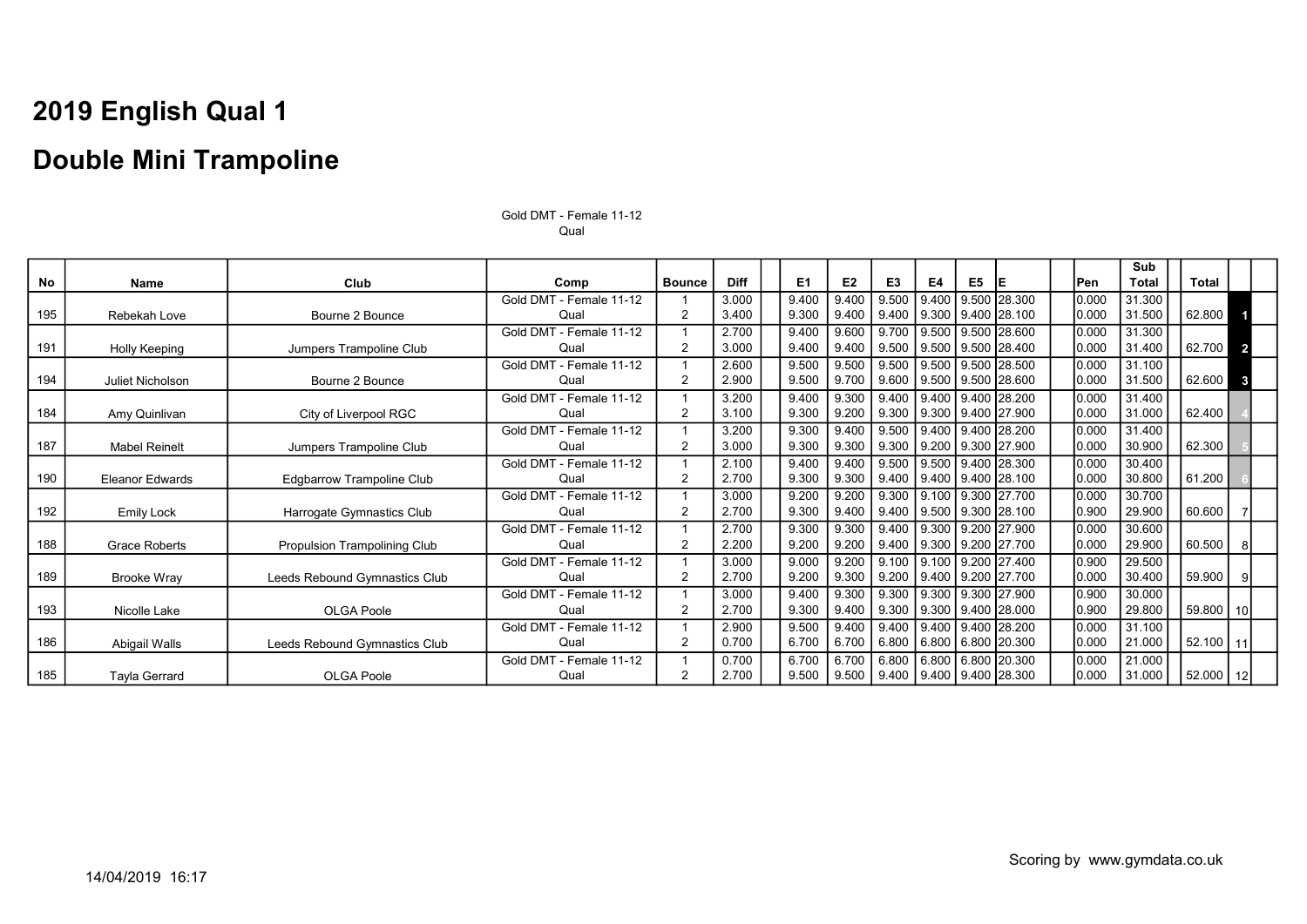### Double Mini Trampoline

|     |                      |                                     |                         |               |             |                |                |                                        |    |    |                          |        | Sub    |              |                         |
|-----|----------------------|-------------------------------------|-------------------------|---------------|-------------|----------------|----------------|----------------------------------------|----|----|--------------------------|--------|--------|--------------|-------------------------|
| No  | Name                 | Club                                | Comp                    | <b>Bounce</b> | <b>Diff</b> | E <sub>1</sub> | E <sub>2</sub> | E <sub>3</sub>                         | E4 | E5 | IE                       | lPen   | Total  | <b>Total</b> |                         |
|     |                      |                                     | Gold DMT - Female 11-12 |               | 3.100       | 9.400          | 9.500          |                                        |    |    | 9.500 9.500 9.400 28.400 | 0.000  | 31.500 |              |                         |
| 195 | Rebekah Love         | Bourne 2 Bounce                     | Final                   |               | 2.700       | 9.500          |                | 9.500   9.500   9.500   9.500   28.500 |    |    |                          | 0.000  | 31.200 | 62.700       |                         |
|     |                      |                                     | Gold DMT - Female 11-12 |               | 3.100       | 9.400          |                | 9.500   9.500   9.400   9.500   28.400 |    |    |                          | 0.000  | 31.500 |              |                         |
| 187 | <b>Mabel Reinelt</b> | Jumpers Trampoline Club             | Final                   |               | 3.300       | 9.300          | 9.400          | 9.300   9.300   9.300   27.900         |    |    |                          | 0.000  | 31.200 | 62.700       | $\overline{\mathbf{z}}$ |
|     |                      |                                     | Gold DMT - Female 11-12 |               | 3.000       | 9.500          | 9.400          | $\vert$ 9.300   9.200   9.300   28.000 |    |    |                          | 0.300  | 30.700 |              |                         |
| 184 | Amy Quinlivan        | City of Liverpool RGC               | Final                   |               | 3.300       | 9.500          |                | 9.300   9.400   9.400   9.400   28.200 |    |    |                          | 0.000  | 31.500 | 62.200       |                         |
|     |                      |                                     | Gold DMT - Female 11-12 | 3             | 3.100       | 9.300          |                | 9.500   9.500   9.500   9.500   28.500 |    |    |                          | 0.000  | 31.600 |              |                         |
| 194 | Juliet Nicholson     | Bourne 2 Bounce                     | Final                   |               | 2.700       | 9.400          | 9.400          | 9.300   9.350   9.300   28.050         |    |    |                          | 0.900  | 29.850 | 61.450       |                         |
|     |                      |                                     | Gold DMT - Female 11-12 | 3             | 3.100       | 8.500          | 8.500          | 8.500   8.500   8.500   25.500         |    |    |                          | 0.000  | 28.600 |              |                         |
| 191 | <b>Holly Keeping</b> | Jumpers Trampoline Club             | Final                   |               | 3.300       | 9.500          | 9.400          | l 9.500 l 9.500 l 9.500 l28.500        |    |    |                          | 10.000 | 31.800 | 60.400       |                         |
|     |                      |                                     | Gold DMT - Female 11-12 | 3             | 2.100       | 9.300          | 9.300          | 9.400   9.400   9.300   28.000         |    |    |                          | 0.900  | 29.200 |              |                         |
| 192 | <b>Emily Lock</b>    | Harrogate Gymnastics Club           | Final                   | 4             | 2.800       | 9.300          |                | 9.400   9.300   9.400   9.300   28.000 |    |    |                          | 0.000  | 30.800 | 60.000       |                         |
|     |                      |                                     | Gold DMT - Female 11-12 | 3             | 2.200       | 9.400          | 9.400          | 9.500   9.500   9.400   28.300         |    |    |                          | 1.200  | 29.300 |              |                         |
| 190 | Eleanor Edwards      | Edgbarrow Trampoline Club           | Final                   | 4             | 2.100       | 9.400          | 9.400          | l 9.400 l 9.400 l 9.400 l28.200        |    |    |                          | 10.000 | 30.300 | 59.600       |                         |
|     |                      |                                     | Gold DMT - Female 11-12 | 3             | 2.100       | 9.400          | 9.300          | 9.400 9.400 9.300 28.100               |    |    |                          | 0.000  | 30.200 |              |                         |
| 188 | Grace Roberts        | <b>Propulsion Trampolining Club</b> | Final                   | 4             | 0.600       | 6.700          | 6.700          | 6.700   6.600   6.700   20.100         |    |    |                          | 0.000  | 20.700 | 50.900       |                         |

Gold DMT - Female 11-12 Final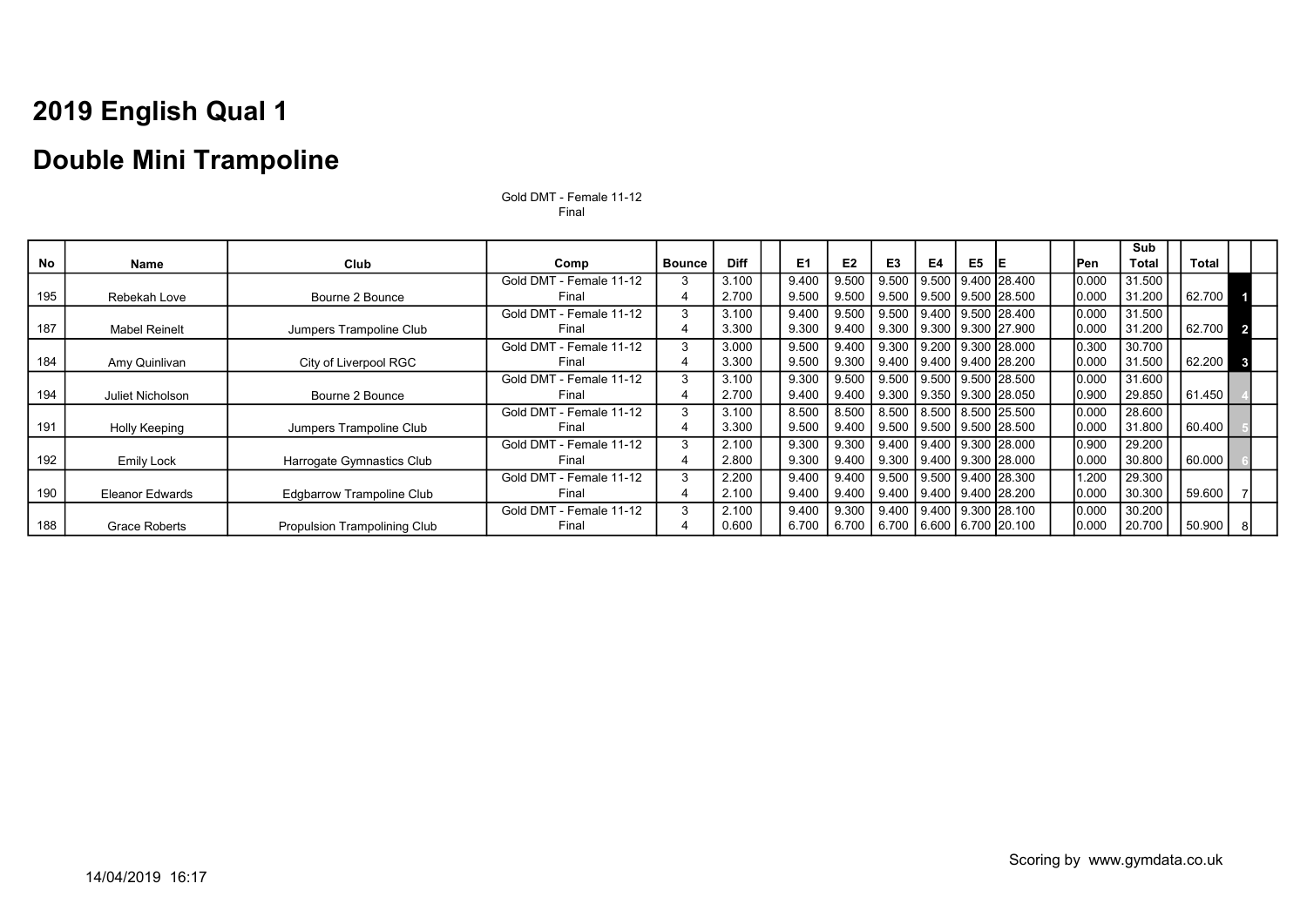### Double Mini Trampoline

|     |                     |                                  |                            |        |             |       |       |                                         |    |    |                                        |       | Sub    |        |                         |
|-----|---------------------|----------------------------------|----------------------------|--------|-------------|-------|-------|-----------------------------------------|----|----|----------------------------------------|-------|--------|--------|-------------------------|
| No  | Name                | Club                             | Comp                       | Bounce | <b>Diff</b> | E1    | E2    | E3                                      | E4 | E5 | IE                                     | Pen   | Total  | Total  |                         |
|     |                     |                                  |                            |        | 3.500       | 9.400 | 9.400 | 9.400                                   |    |    | 9.300 9.400 28.200                     | 0.000 | 31.700 |        |                         |
| 198 | David Knowles       | Team Bath Evolution              | Gold DMT - Male 11-12 Qual |        | 4.400       | 9.200 | 9.100 | 9.300                                   |    |    | 9.300   9.200   27.700                 | 0.000 | 32.100 | 63.800 |                         |
|     |                     |                                  |                            |        | 3.500       | 9.100 | 9.400 | 9.400                                   |    |    | 9.400   9.300   28.100                 | 0.900 | 30.700 |        |                         |
| 200 | Tom Gibson          | City of Liverpool RGC            | Gold DMT - Male 11-12 Qual |        | 4.800       | 9.300 | 9.300 |                                         |    |    | 9.300 9.500 9.400 28.000               | 0.000 | 32.800 | 63.500 | $\overline{\mathbf{2}}$ |
|     |                     |                                  |                            |        | 3.300       | 9.200 | 9.500 |                                         |    |    | 9.400 9.300 9.200 27.900               | 0.000 | 31.200 |        |                         |
| 202 | <b>Isaac Turner</b> | <b>Exeter Trampoline Academy</b> | Gold DMT - Male 11-12 Qual |        | 3.400       | 9.400 | 9.300 |                                         |    |    | 9.200 9.400 9.400 28.100               | 0.000 | 31.500 | 62.700 | $\mathbf{3}$            |
|     |                     |                                  |                            |        | 3.500       | 9.200 | 9.400 |                                         |    |    | 9.200   9.200   9.300   27.700         | 0.900 | 30.300 |        |                         |
| 201 | Lucas Skelhorm      | City of Liverpool RGC            | Gold DMT - Male 11-12 Qual | 2      | 4.400       | 9.100 | 9.100 |                                         |    |    | 9.400   9.400   9.100   27.600         | 0.000 | 32.000 | 62.300 |                         |
|     |                     |                                  |                            |        | 3.000       | 9.300 | 9.400 |                                         |    |    | 9.500 9.500 9.500 28.400               | 0.000 | 31.400 |        |                         |
| 199 | Kester Wilson       | OLGA Poole                       | Gold DMT - Male 11-12 Qual | 2      | 2.700       | 9.300 | 9.300 | 9.300                                   |    |    | 9.300   9.300   27.900                 | 0.000 | 30.600 | 62.000 |                         |
|     |                     |                                  |                            |        | 2.900       | 9.100 | 9.400 |                                         |    |    | 9.300 9.400 9.200 27.900               | 0.000 | 30.800 |        |                         |
| 197 | Jai Franklin        | <b>Birkenhead Club</b>           | Gold DMT - Male 11-12 Qual | 2      | 2.700       | 9.100 | 9.300 | 9.200                                   |    |    | 9.400   9.300  27.800                  | 0.000 | 30.500 | 61.300 |                         |
|     |                     |                                  |                            |        | 2.700       | 9.200 |       |                                         |    |    | 9.300   9.300   9.300   9.300   27.900 | 0.000 | 30.600 |        |                         |
| 196 | James Keenan        | <b>Aspire Springers</b>          | Gold DMT - Male 11-12 Qual | 2      | 2.900       | 9.200 | 9.100 |                                         |    |    | 9.400 9.300 9.300 27.800               | 0.000 | 30.700 | 61.300 |                         |
|     |                     |                                  |                            |        | 3.500       | 9.500 | 9.600 |                                         |    |    | 9.400 9.500 9.400 28.400               | 0.000 | 31.900 |        |                         |
| 203 | James Armstrong     | City of Liverpool RGC            | Gold DMT - Male 11-12 Qual |        | 0.000       | 0.000 |       | $0.000$   0.000   0.000   0.000   0.000 |    |    |                                        | 0.000 | 0.000  | 31.900 | 8                       |

Gold DMT - Male 11-12 Qual